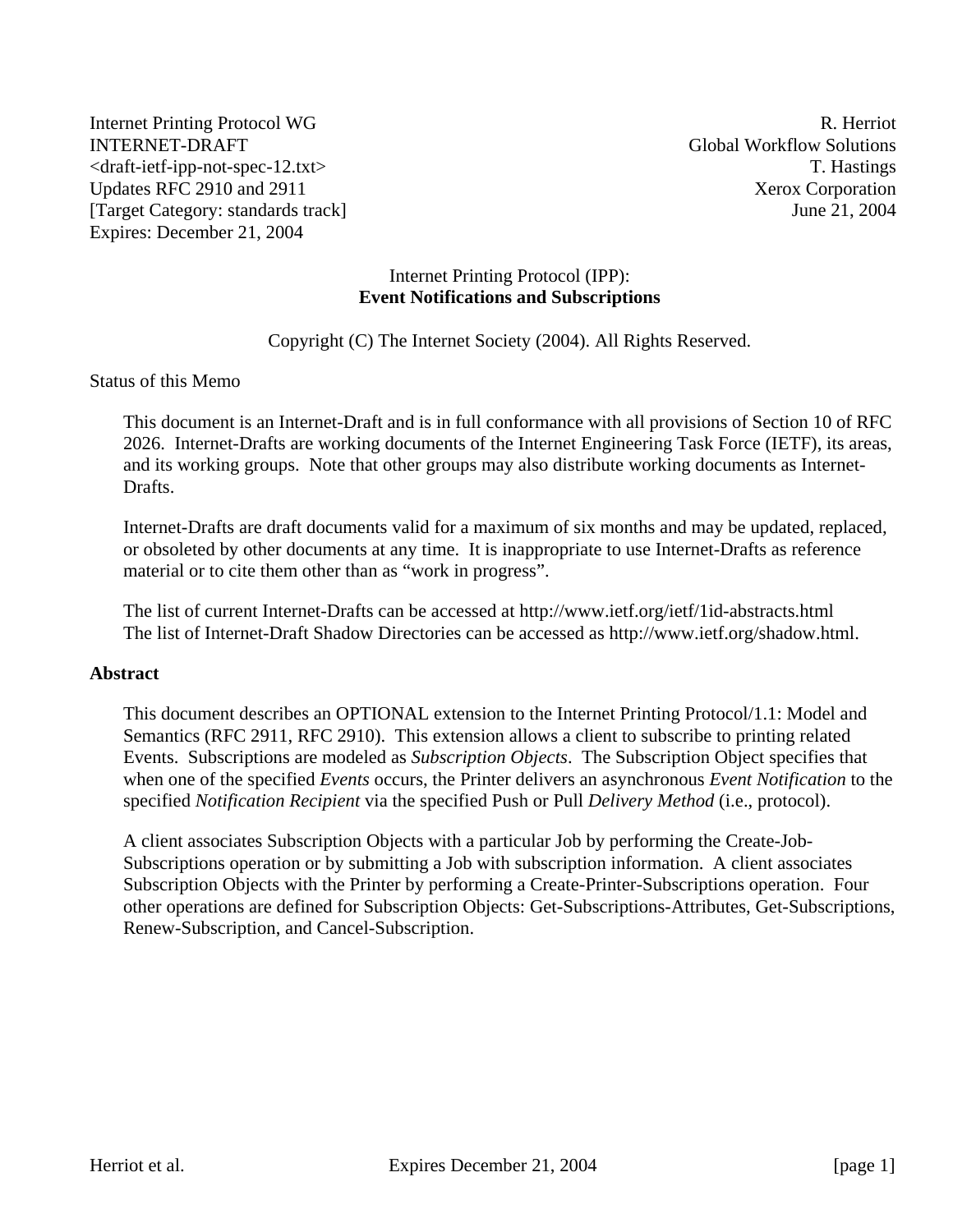# **Table of Contents**

| 5.3.8.2 notify-lease-duration-supported (1setOf (integer(0: 67108863)   rangeOfInteger(0:67108863))) |  |
|------------------------------------------------------------------------------------------------------|--|
| 30                                                                                                   |  |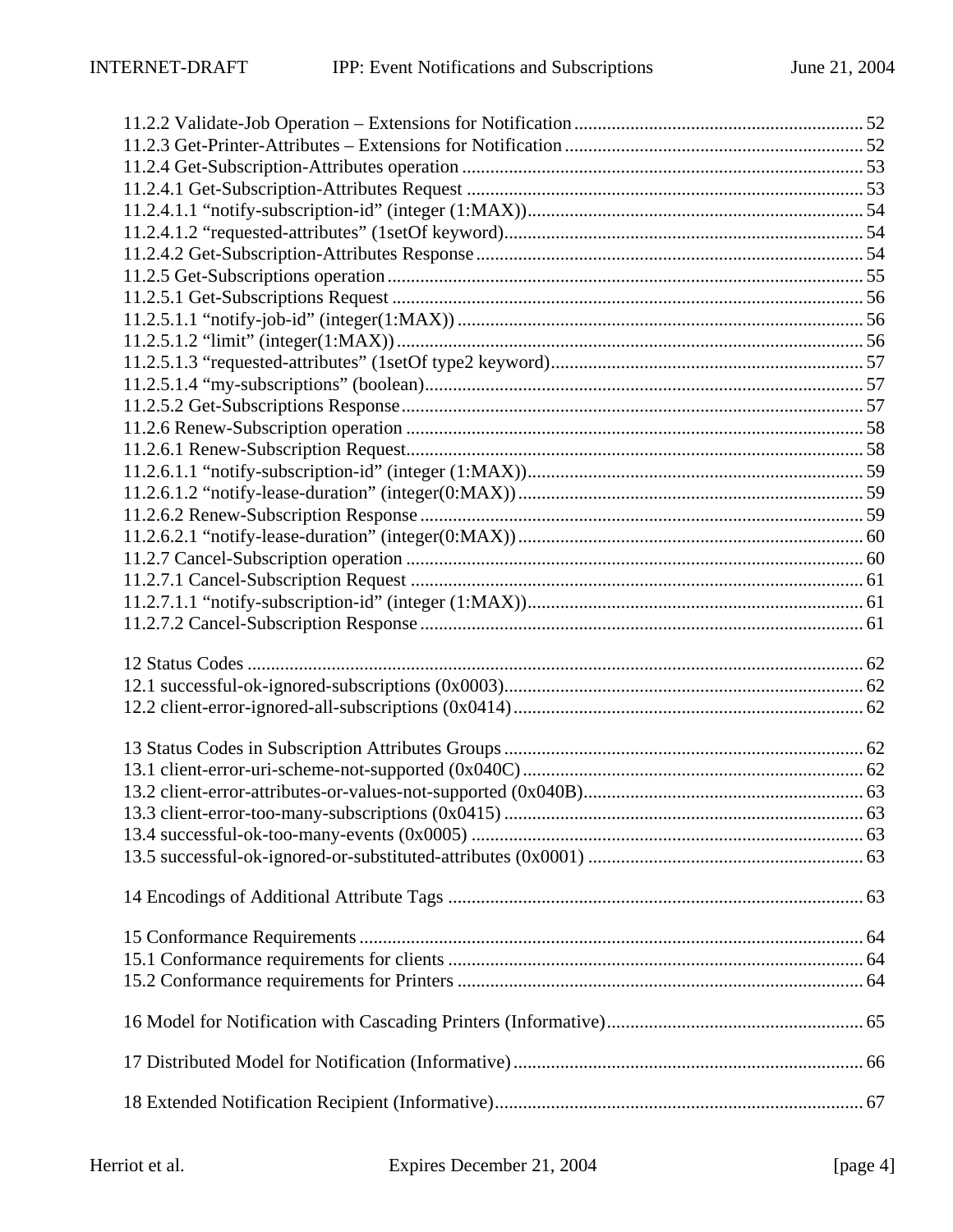| 23.7.1 Requirements for Registration of Event Notification Delivery Methods75 |            |
|-------------------------------------------------------------------------------|------------|
|                                                                               |            |
|                                                                               |            |
|                                                                               |            |
|                                                                               |            |
|                                                                               |            |
|                                                                               |            |
|                                                                               |            |
|                                                                               |            |
|                                                                               |            |
|                                                                               |            |
|                                                                               |            |
|                                                                               |            |
| 24 Intellectual Property                                                      | $\dots 78$ |
|                                                                               |            |
|                                                                               |            |
|                                                                               |            |
|                                                                               |            |
|                                                                               |            |
|                                                                               |            |
|                                                                               |            |
|                                                                               |            |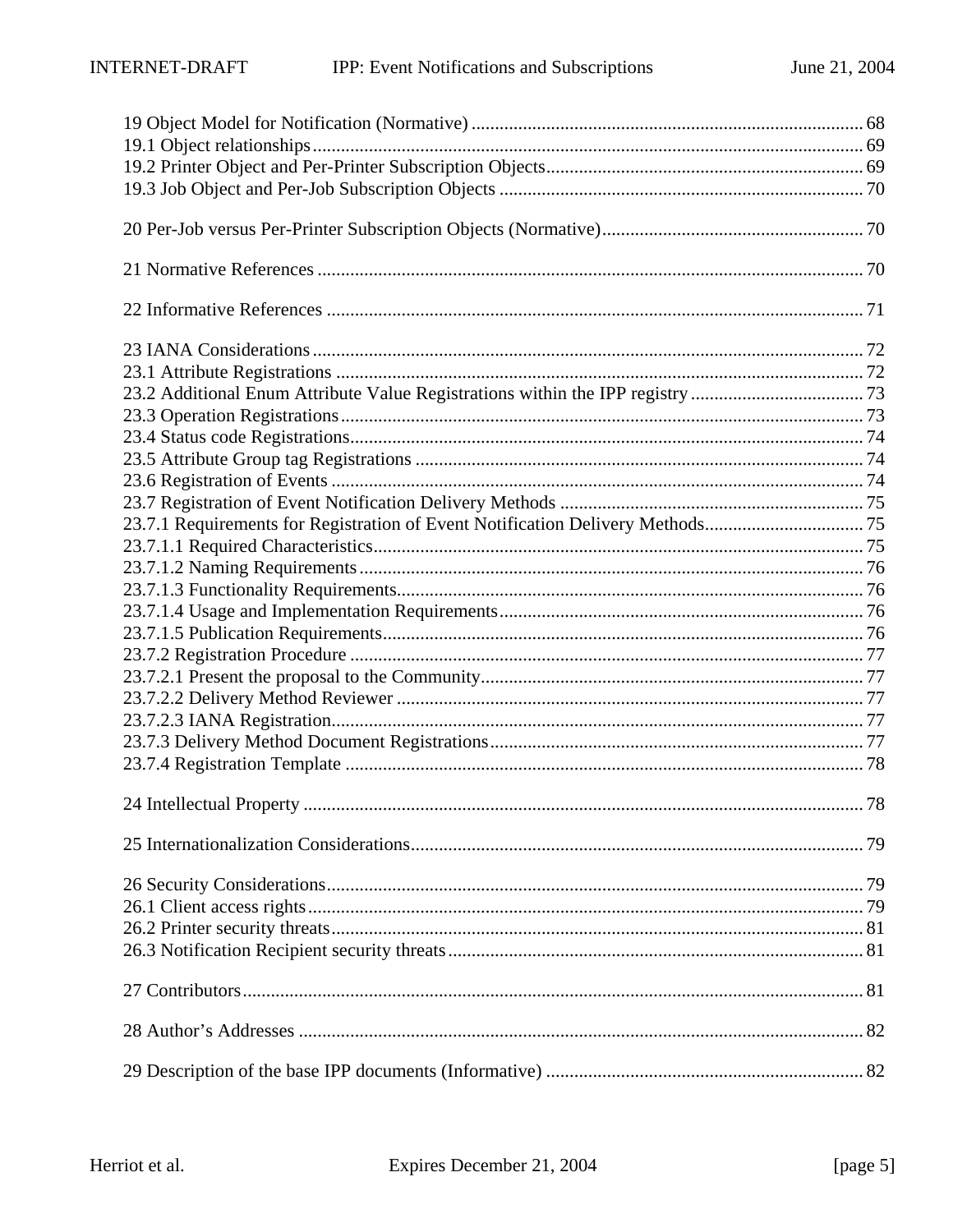## **Tables**

| Table 7 – Combinations of Events and Subscribed Events for "job-impressions-completed" 41 |  |
|-------------------------------------------------------------------------------------------|--|
|                                                                                           |  |
|                                                                                           |  |
|                                                                                           |  |
|                                                                                           |  |
|                                                                                           |  |
|                                                                                           |  |
|                                                                                           |  |
|                                                                                           |  |
|                                                                                           |  |

## **Figures**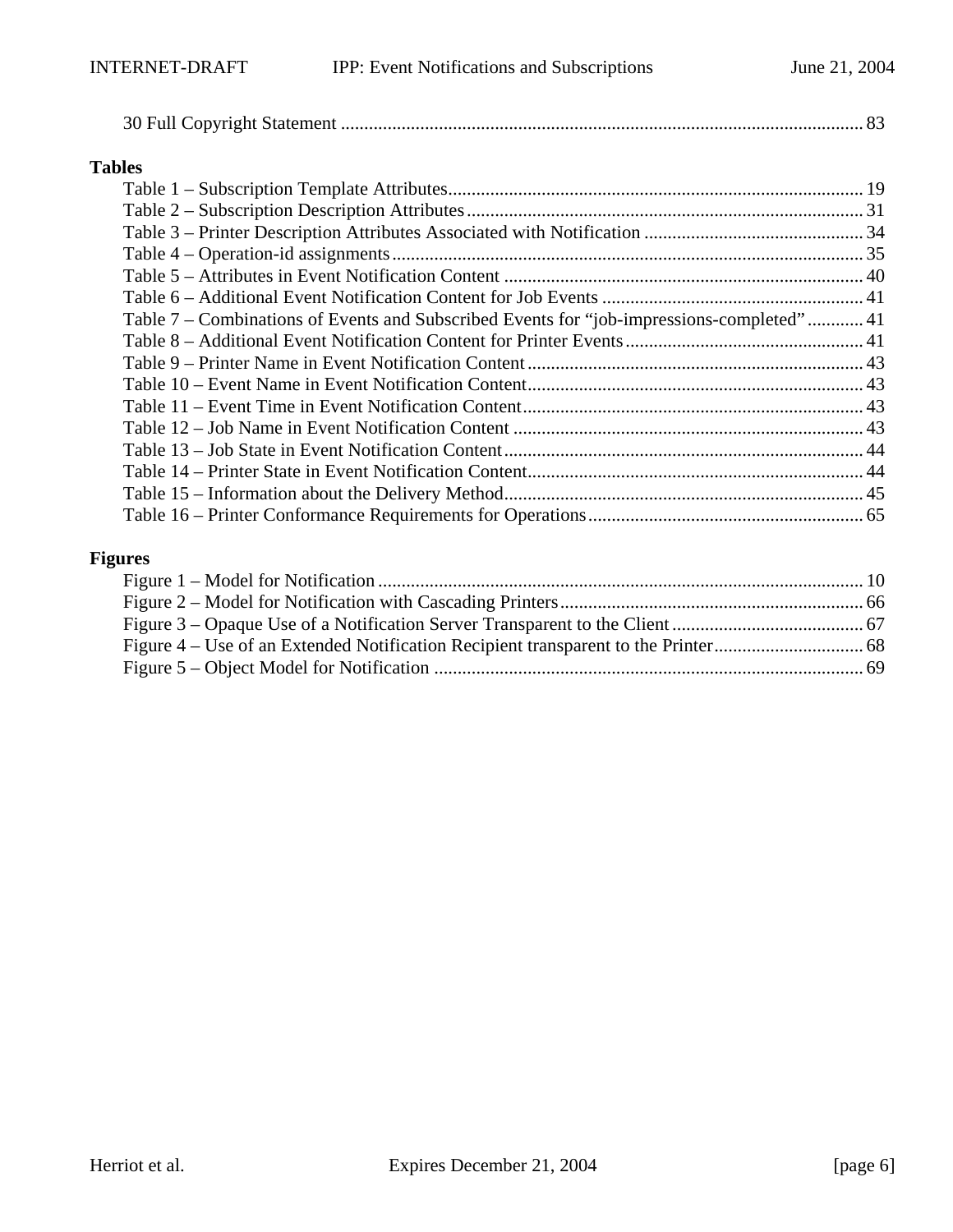# **1 Introduction**

This IPP notification specification is an OPTIONAL extension to Internet Printing Protocol/1.1: Model and Semantics [RFC2911, RFC2910]. See Appendix 29 for a description of the base IPP documents. This document in combination with the following documents is intended to meet the most important notification requirements described in [ipp-not-req]:

Internet Printing Protocol (IPP): "Job Progress Attributes" [RFC3381] Internet Printing Protocol (IPP): "The 'ippget' Delivery Method for Event Notifications" [ippget-method]

This specification REQUIRES that clients and Printers support the 'ippget' Pull Delivery Method [ippget-method]. Conforming client and Printer implementations MAY support additional Push or Pull Delivery Methods as well. Note: this document does not define any Delivery Methods itself, but it does define the rules for conformance for Delivery Method Documents and their registration with IANA (see section 23.7.3).

Refer to the Table of Contents for the layout of this document.

## **1.1 Notification Overview**

This document defines operations that a client can perform in order to create *Subscription Objects* in a Printer and carry out other operations on them. A Subscription Object represents a Subscription abstraction. The Subscription Object specifies that when one of the specified *Events* occurs, the Printer delivers an asynchronous *Event Notification* to the specified *Notification Recipient* via the specified *Delivery Method* (i.e., protocol).

When a client (called a *Subscribing Client*) performs an operation that creates a Subscription Object, the operation contains one or more *Subscription Template Attributes Group*s. Each such group holds information used by the Printer to initialize a newly created Subscription Object. The Printer creates one Subscription Object for each Subscription Template Attributes Group in the operation. This group is like the Job Template Attributes group defined in [RFC2911]. The following is an example of the information included in a Subscription Template Attributes Group (see section 5 for details on the Subscription Object attributes):

- 1. The names of Subscribed Events that are of interest to the Notification Recipient.
- 2. The address (URL) of one Notification Recipient for a Push Delivery Method or the method for a Pull Delivery Method.
- 3. The Delivery Method (i.e., the protocol) which the Printer uses to deliver the Event Notification.
- 4. Some opaque data that the Printer delivers to the Notification Recipient in the Event Notification. For example, the Notification Recipient might use this opaque data as a forwarding address for the Event Notification.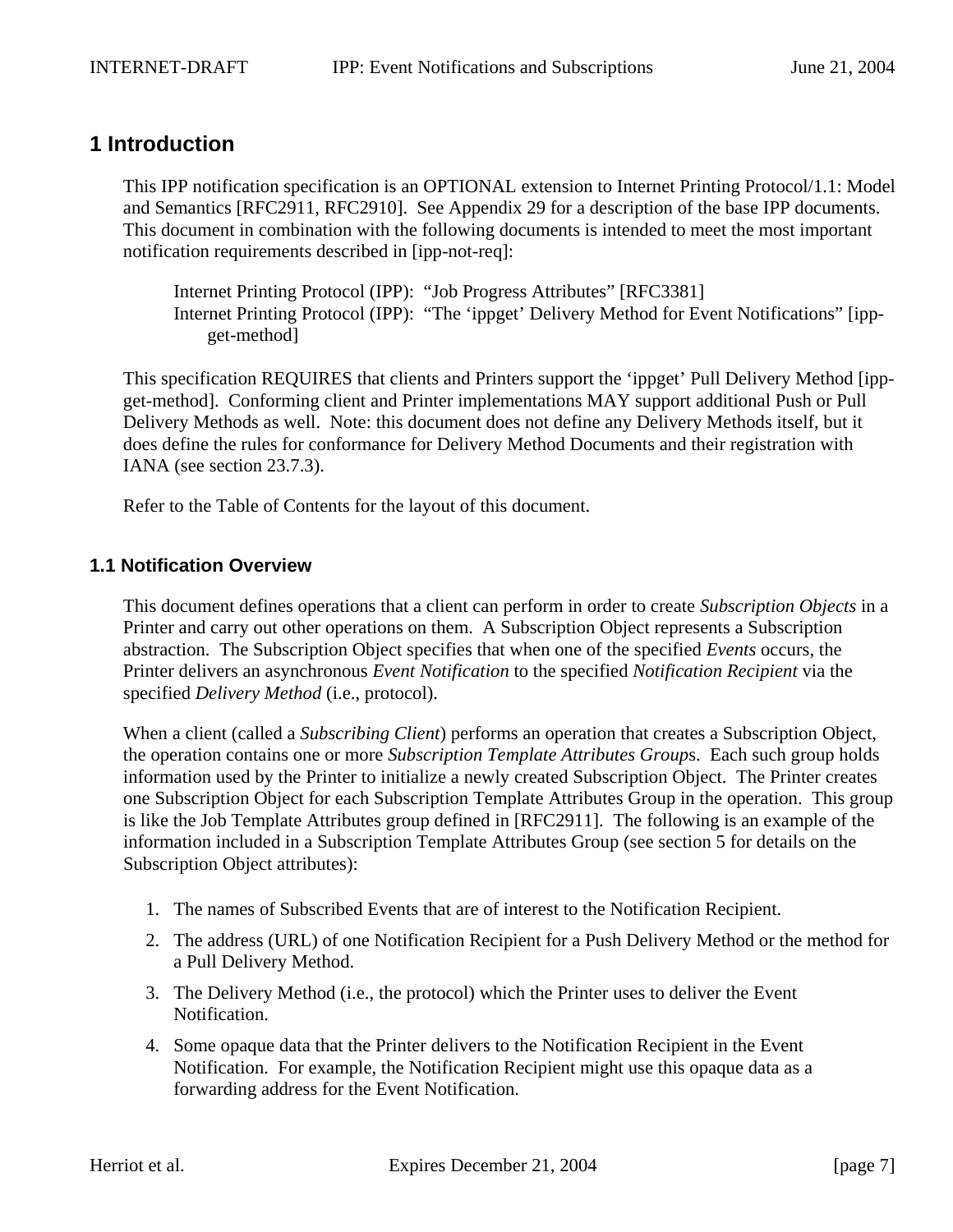- 5. The charset to use in text fields within an Event Notification
- 6. The natural language to use in the text fields of the Event Notification
- 7. The requested lease time in seconds for the Subscription Object

An operation that creates a Subscription Object is called a *Subscription Creation Operation*. These operations include the following operations (see section 11.1 for further details):

- **Job Creation operation**: When a client performs such an operation (Print-Job, Print-URI, and Create-Job), a client can include zero or more Subscription Template Attributes Groups in the request. The Printer creates one Subscription Object for each Subscription Template Attributes Group in the request, and the Printer associates each such Subscription Object with the newly created Job. This document extends these operations' definitions in [RFC2911] by adding Subscription Template Attributes Groups in the request and Subscription Attributes Groups in the response.
- **Create-Job-Subscriptions operation:** A client can include one or more Subscription Template Attributes Groups in the request. The Printer creates one Subscription Object for each Subscription Template Attributes Group and associates each with the job that is the target of this operation.
- **Create-Printer-Subscriptions operation:** A client can include one or more Subscription Template Attributes Groups in the request. The Printer creates one Subscription Object for each Subscription Template Attributes Group and associates each with the Printer that is the target of this operation.

For each of the above operations:

- the Printer associates a Subscription Object with the Printer or a specific Job. When a Subscription Object is associated with a Job Object, it is called a *Per-Job Subscription Object*. When a Subscription Object is associated with a Printer Object, it is called a *Per-Printer Subscription Object*.
- the response contains one Subscription Attributes Group for each Subscription Template Attributes Group in the request and in the same order. When the Printer successfully creates a Subscription Object, its corresponding Subscription Attributes Group contains the "notifysubscription-id" attribute. This attribute uniquely identifies the Subscription Object and is analogous to a "job-id" for a Job object. Some operations described below use the "notifysubscription-id" to identify the target Subscription Object.

This document defines the following additional operations (see section 11.2 for further details):

**Restart-Job operation:** When a client performs the Restart-Job operation [RFC2911], the Printer re-uses the same Job and its Subscription Objects.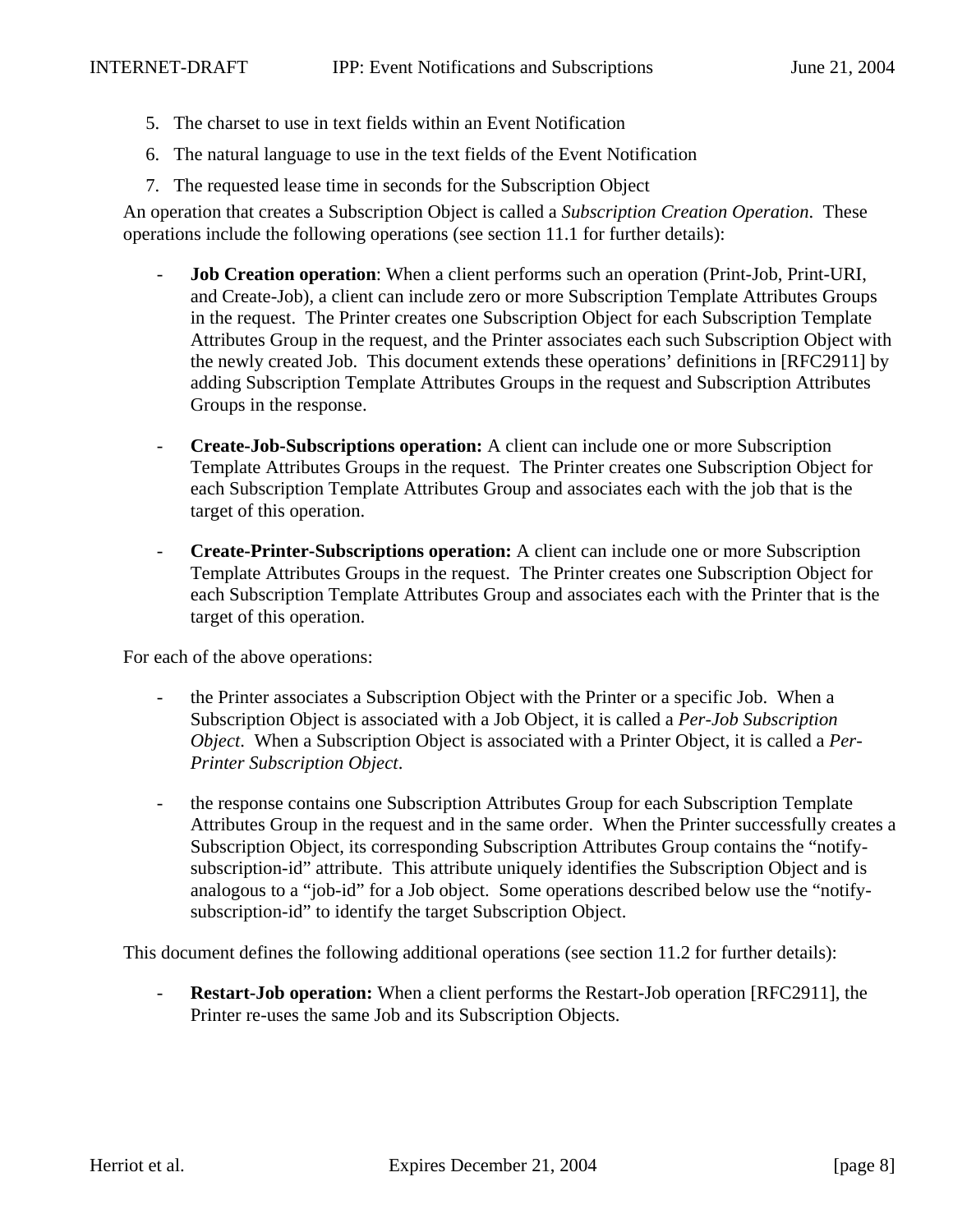- **Validate-Job operation:** When a client performs this operation, a client can include zero or more Subscription Template Attributes Groups in the request. The Printer determines if it could create one Subscription Object for each Subscription Template Attributes Group in the request. This document extends this operation's definition in [RFC2911] by adding Subscription Template Attributes Groups in the request and Subscription Attributes Groups in the response.
- **Get-Subscription-Attributes operation:** This operation allows a client to obtain the specified attributes of a target Subscription Object.
- **Get-Subscriptions operation:** This operation allows a client to obtain the specified attributes of all Subscription Objects associated with the Printer or a specified Job.
- **Renew-Subscription operation:** This operation renews the lease on the target Per-Printer Subscription Object before it expires. A newly created Per-Printer Subscription Object receives an initial lease. It is the duty of the client to use this operation frequently enough to preserve a Per-Printer Subscription Object. The Printer deletes a Per-Printer Subscription Object when its lease expires. A Per-Job Subscription Object last exactly as long as its associated Job Object and thus doesn't have a lease.
- **Cancel-Subscription operation:** This operation (1) cancels the lease on the specified Per-Printer Subscription Object and thereby deletes the Per-Printer Subscription Object or (2) deletes the Per-Job Subscription Object.

When an Event occurs, the Printer finds all Subscription Objects listening for the Event (see section 9 for details on finding such Subscription Objects). For each such Subscription Object, the Printer:

- a) generates an Event Notification with information specified in section 9, AND
- b) either:
	- i) If the Delivery Method is a Push Delivery Method as indicated by the presence of the Subscription Object's "notify-recipient-uri" attribute, delivers the Event Notification using the Delivery Method and target address identified in the Subscription Object's "notify-recipient-uri" attribute, OR
	- ii) If the Delivery Method is a Pull Delivery Method as indicated by the presence of the Subscription Object's "notify-pull-method" attribute, saves Event Notification for a time period called the Event Life defined by the Delivery Method, i.e., the Notification Recipient is expected to fetch the Event Notifications.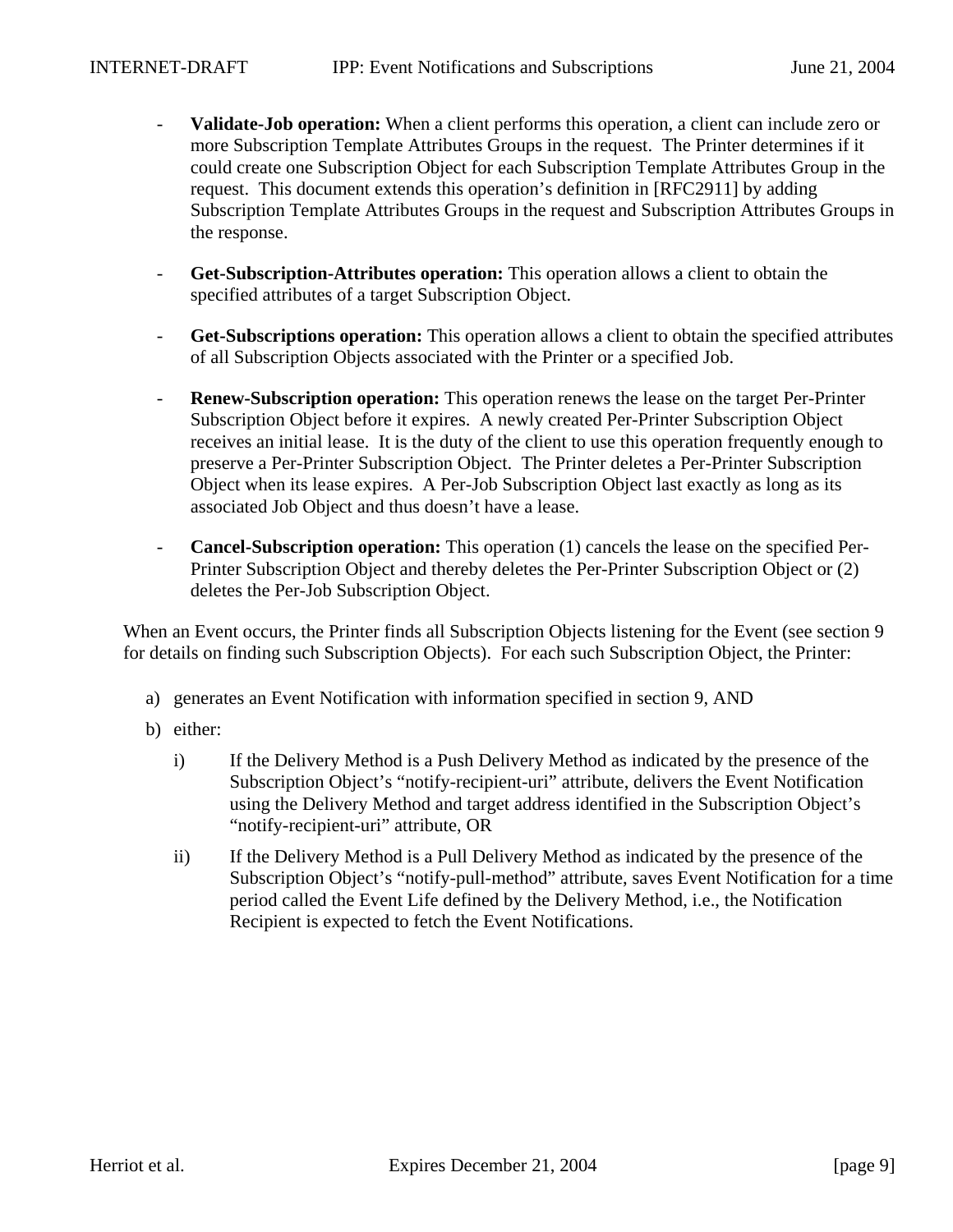# **2 Models for Notification**

## **2.1 Model for Simple Notification (Normative)**

As part of a Subscription Creation Operation, an IPP Printer (i.e., located in an output device or a server) creates one or more Subscription Objects. In a Subscription Creation Operation, the client specifies the Notification Recipient to which the Printer is to deliver Event Notifications. A Notification Recipient can be the Subscribing Client or a third party.

Figure 1 shows the Notification model for a simple Client-Printer relationship.

embedded printer:

 output device or server PDA, desktop, or server +-------------------- +--------+ | ########### | | client |-----Subscription ---------># Printer # | +--------+ Creation Operation | # Object # | +------------+ | #####|##### | |Notification| +-------|-------+ |Recipient |<----IPP Event Notifications----+ +------------+ (Job and/or Printer Events)

**Figure 1 – Model for Notification**

#### **2.2 Additional Models for Notification (Informative)**

Additional models have been proposed (see Appendices 16, 17, and 18).

## **3 Terminology**

This section defines terminology used throughout this document. Other terminology is defined in [RFC2911].

#### **3.1 Conformance Terminology**

Capitalized terms, such as **MUST, MUST NOT, REQUIRED, SHOULD, SHOULD NOT, MAY, NEED NOT, and OPTIONAL**, have special meaning relating to conformance as defined in RFC 2119 [RFC2119] and [RFC2911] section 12.1. If an implementation supports the extension defined in this document, then these terms apply; otherwise, they do not. These terms define conformance to *this document only*; they do not affect conformance to other documents, unless explicitly stated otherwise..

Note: a feature that is OPTIONAL in this document becomes REQUIRED if the Printer implements a Delivery Method that REQUIRES the feature.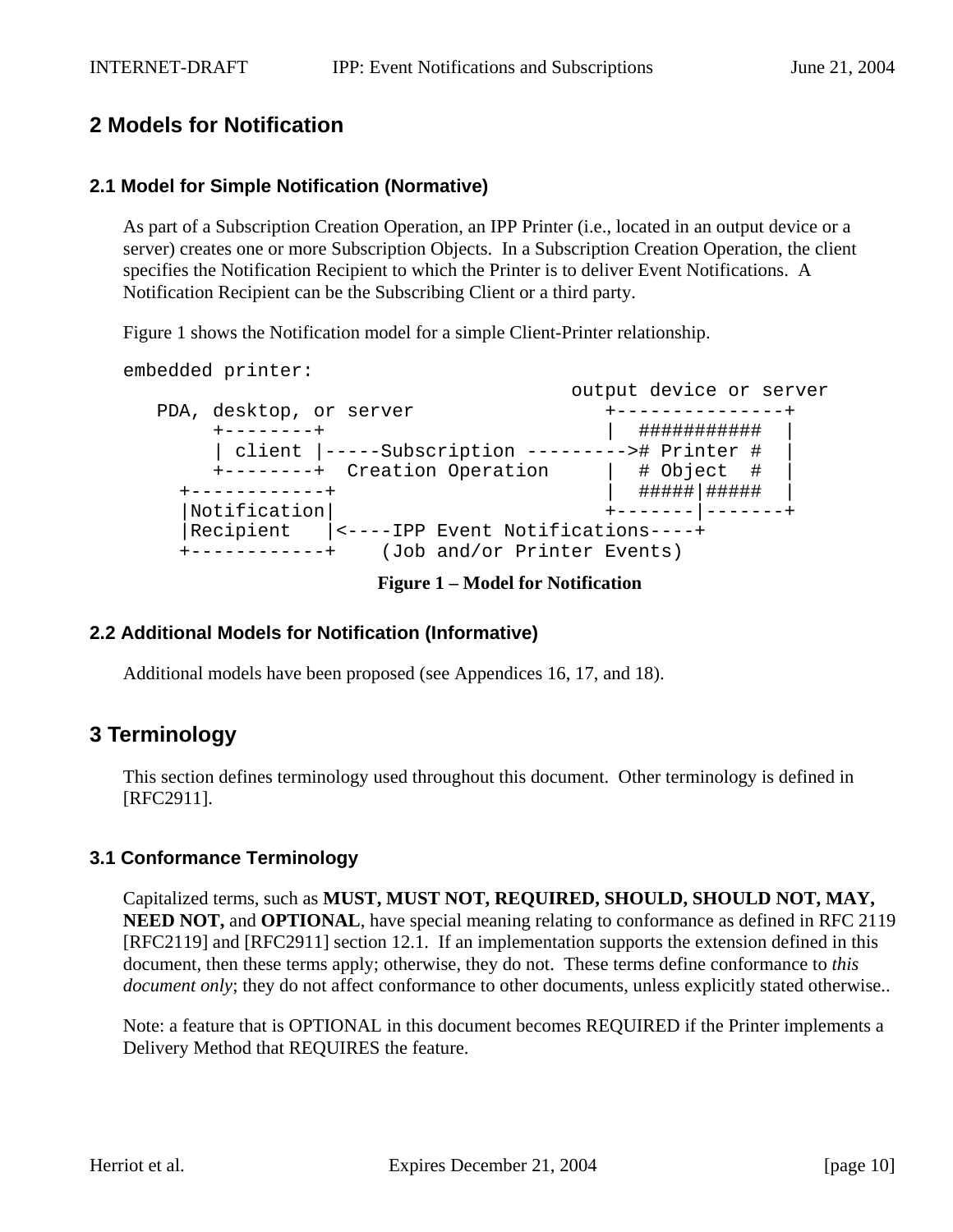**READ-ONLY –** an adjective used in an attribute definition to indicate that an IPP Printer MUST NOT allow the attribute's value to be modified.

#### **3.2 Other Terminology**

This document uses the same terminology as [RFC2911], such as "**client**", "**Printer**", "**attribute**", "**attribute value**", "**keyword**", "**operation**", "**request**", "**response**", "**administrator**", "**operator**", and "**support**". In addition, the following terms are defined for use in this document and the Delivery Method Documents:

**Compound Event Notification –** two or more Event Notifications that a Printer delivers together as a single request or response. The Delivery Method Document specifies whether the Delivery Method supports Compound Event Notifications.

**Delivery Method** – the mechanism by which the Printer delivers an Event Notification.

**Delivery Method Document** – a document, separate from this document, that defines a Delivery Method.

**Event –** some occurrence (either expected or unexpected) within the printing system of a change of state, condition, or configuration of a Job or Printer object. An Event occurs only at one instant in time and does not span the time the physical Event takes place. For example, jam-occurred and jam-cleared are two distinct, instantaneous Events, even though the jam may last for a while.

**Event Life –** For a Pull Delivery Method, the length of time in seconds after an Event occurs during which the Printer will retain that Event for delivery in an Event Notification. After the Event Life expires, the Printer will no longer deliver an Event Notification for that Event in such a response.

**Event Notification –** the information about an Event that the Printer delivers when an Event occurs.

**Event Notification Attributes Group –** The attributes group which is used to deliver an Event Notification in a request (Push Delivery Methods) or a response (Pull Delivery Methods).

**Human Consumable Event Notification –** localized text for human consumption only. There is no standardized format and thus programs should not try to parse this text.

**Job Creation operation** – One of the operations that creates a Job object: Print-Job, Print-URI and Create-Job. The Restart-Job operation [RFC2911] is not considered a Job Creation operation, since the Printer re-uses the existing Job object. The Validate-Job operation is not considered a Job Creation operation because no Job object is created. Therefore, when a statement also applies to either the Restart-Job and/or the Validate-Job operation, they are mentioned explicitly.

**Job Event** – an Event caused by some change in a particular job on the Printer, e.g., 'job-completed'.

**Machine Consumable Event Notification –** bytes for program consumption. The bytes are formatted according to the Delivery Method document.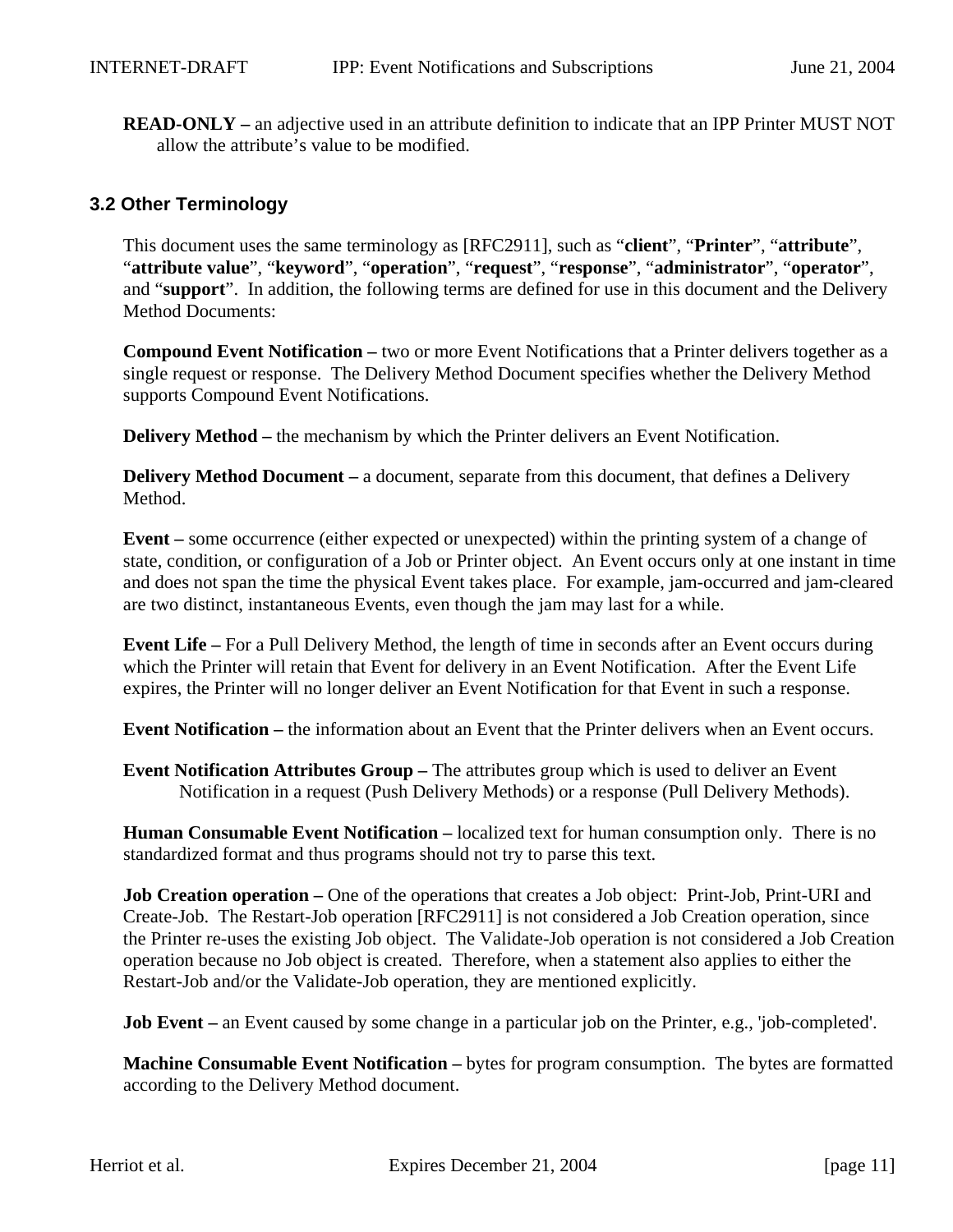**Notification –** when not in the phrases 'Event Notification' and 'Notification Recipient' — the concepts of this specification, i.e., Events, Subscription Objects, and Event Notifications.

**Notification Recipient –** the entity to which the Printer delivers an Event Notification. For Push Delivery Methods, the IPP Printer sends the Notifications to a Notification Recipient. For Pull Delivery Methods, the Notification Recipient is acting in the role of an IPP client and requests Event Notifications and so the terms "client" and "Notification Recipient" are used interchangeably with such Delivery Methods. For example, see [ipp-get-method].

**Per-Job Subscription Object** – A Subscription Object that is associated with a single Job. The Create-Job-Subscriptions operation and Job Creation operations create such an object.

**Per-Printer Subscription Object** – A Subscription Object that is associated with the Printer as a whole. The Create-Printer-Subscriptions operation creates such an object.

**Printer Event** – an Event caused by some change in the Printer that is not specific to a job, e.g., 'printer-state-changed'.

**Pull Delivery Method –** The Printer saves Event Notifications for some event life time and expects the Notification Recipient to request Event Notifications. The Printer delivers the Event Notifications in a response to such a request.

**Push Delivery Method –**The Printer delivers the Event Notification shortly after an Event occurs.

**Subscribed Event –** an Event that the Subscribing Client expresses interest in by making it a value of the "notify-events" attribute on a Subscription Object.

**Subscribed Job Event –** a Subscribed Event that is a Job Event.

**Subscribed Printer Event –** a Subscribed Event that is a Printer Event.

**Subscribing Client** – The client that creates the Subscription Object.

**Subscription Attributes Group –** The attributes group in a response that contains Subscription Object attributes.

**Subscription Creation Operation –** An operation that creates a Subscription Object: Job Creation operations, Create-Job-Subscriptions operation, Create-Printer-Subscriptions operation. In the context of a Job Creation operation, a Subscription Creation Operation is the part of the Job Creation operation that creates one or more Subscription objects. The Restart-Job operation [RFC2911] is not considered a Subscription Creation Operation, since the Printer re-uses the Job's existing Subscription Objects, rather than creating any new Subscription Objects.

**Subscription Creation Request –** The request portion of a Subscription Creation Operation.

**Subscription Description Attributes –** Subscription Object attributes that a Printer supplies during a Subscription Creation Operation.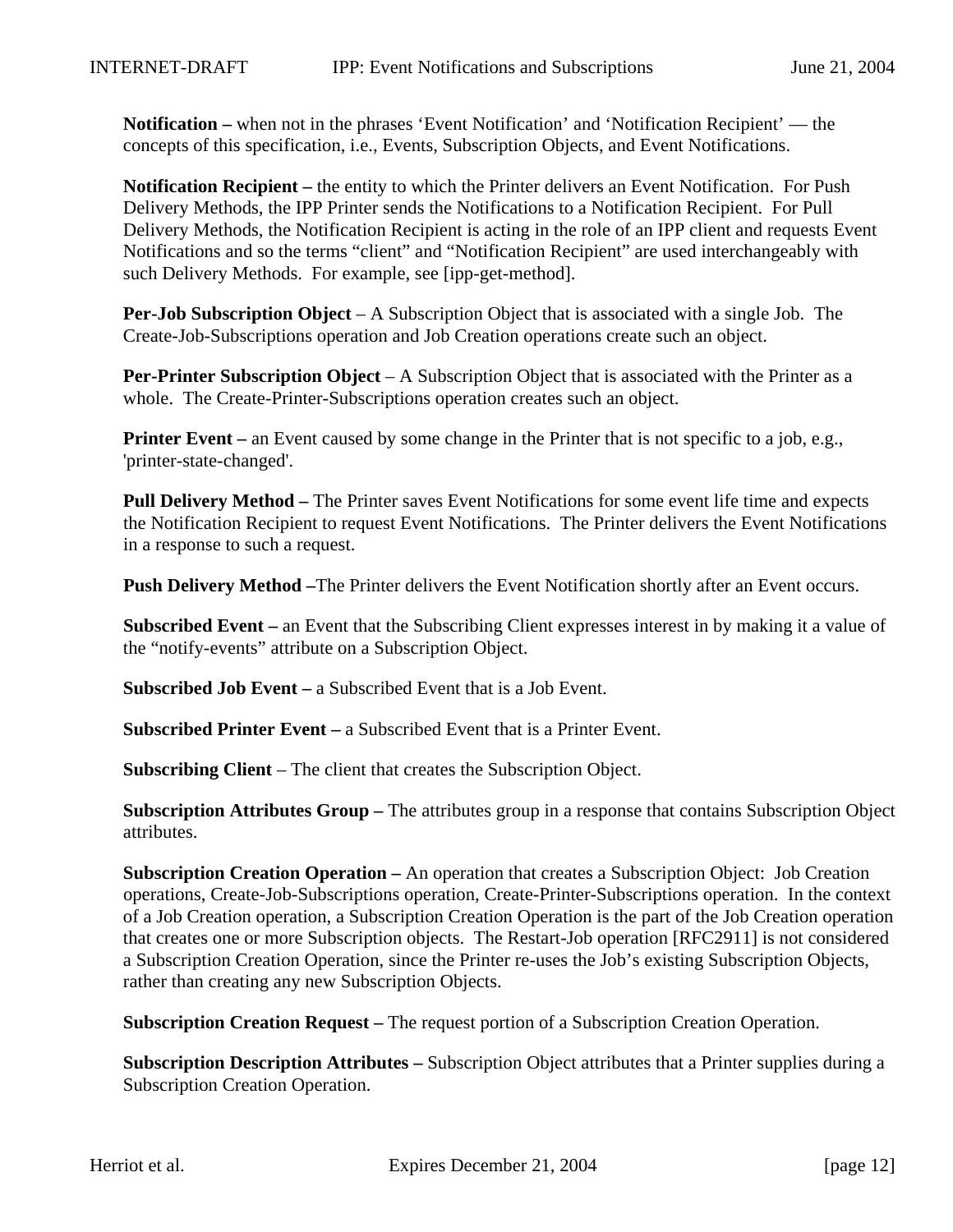**Subscription Object –** An object containing a set of attributes that indicate: the Notification Recipient (for Push Delivery Method only), the Delivery Method, the Subscribed Events that cause the Printer to deliver an Event Notification, and the information to include in an Event Notification.

**Subscription Template Attributes –** Subscription Object attributes that a client can supply in a Subscription Creation Operation and associated Printer Object attributes that specify supported and default values for the Subscription Object attributes.

**Subscription Template Attributes Group** – The attributes group in a request that contains Subscription Object attributes that are Subscription Template Attributes.

# **4 Object Relationships**

This section defines the object relationships between the Printer, Job, and Subscription Objects. It does not define the implementation. For an illustration of these relationships, see Appendix 19.

## **4.1 Printer and Per-Printer Subscription Objects**

- 1. A Printer object can be associated with zero or more Per-Printer Subscription Objects.
- 2. Each Per-Printer Subscription Object is associated with exactly one Printer object.

#### **4.2 Printer, Job and Per-Job Subscription Objects**

- 1. A Printer object is associated with zero or more Job objects.
- 2. Each Job object is associated with exactly one Printer object.
- 3. A Job object is associated with zero or more Per-Job Subscription Objects.
- 4. Each Per-Job Subscription Object is associated with exactly one Job object.

## **5 Subscription Object**

A Subscribing Client creates a Subscription Object with a Subscription Creation Operation in order to indicate its interest in certain Events. See section 11 for a description of these operations. When an Event occurs, the Subscription Object specifies to the Printer where to deliver Event Notifications for Push Delivery Methods only, how to deliver them, and what to include in them. See section 9 for details on the contents of an Event Notification.

Using the IPP Job Template attributes as a model (see [RFC2911] section 4.2), the attributes of a Subscription Object are divided into two categories: Subscription Template Attributes and Subscription Description Attributes.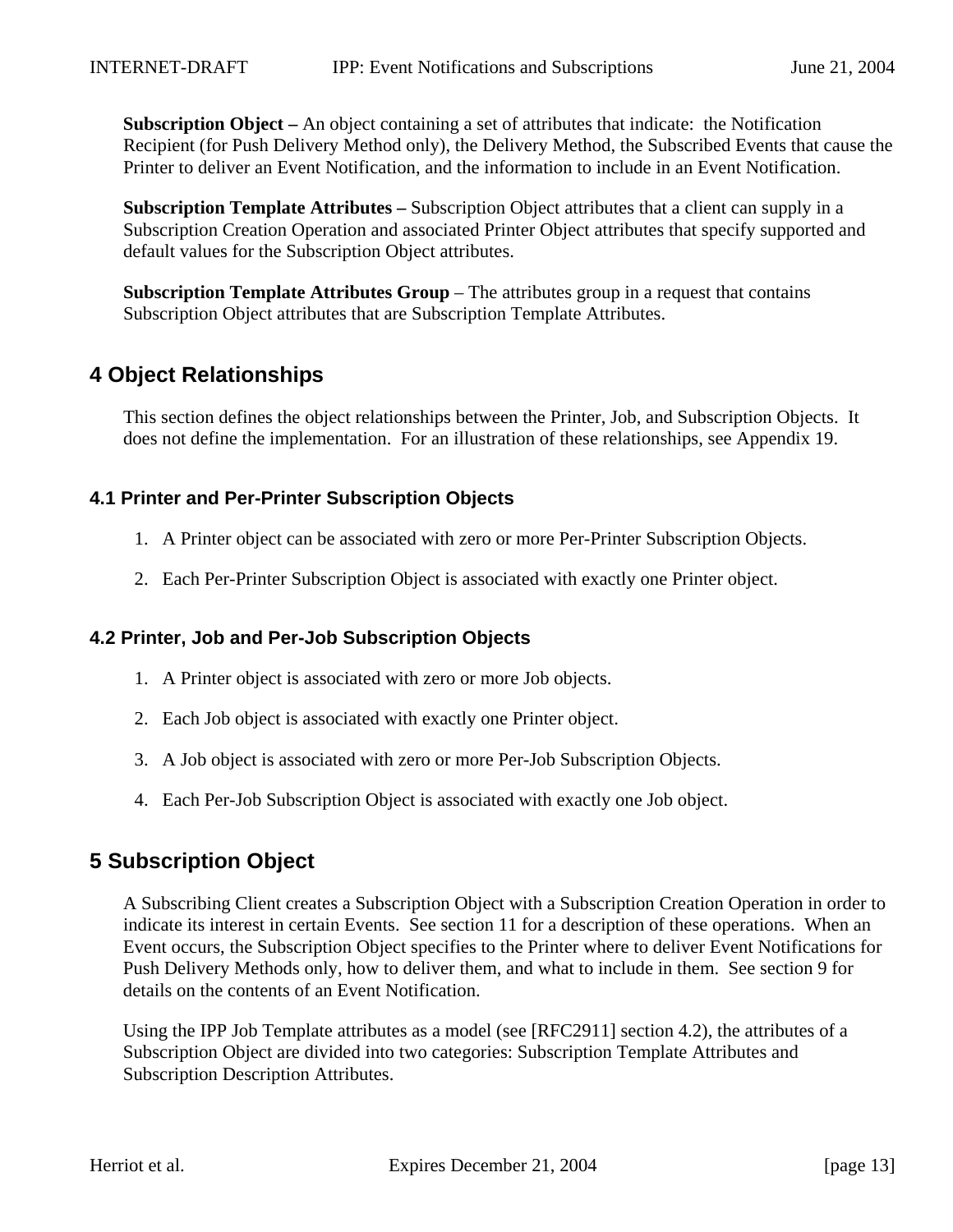Subscription Template attributes are, in turn, like the Job Template attributes, divided into

- 1. Subscription Object attributes that a client can supply in a Subscription Creation Request and
- 2. their associated Printer Object attributes that specify supported and default values for the Subscription Object attributes

The remainder of this section specifies general rules for Subscription Template Attributes and describes each attribute in a Subscription Object.

## **5.1 Rules for Support of Subscription Template Attributes**

Subscription Template Attributes are fundamental to the Notification model described in this specification. The client supplies these attributes in Subscription Creation Operations and the Printer uses these attributes to populate a newly created Subscription Object.

Subscription Objects attributes that are Subscription Template Attributes conform to the following rules:

- 1. Each attribute's name starts with the prefix string "notify-" and this document calls such attributes "notify-xxx".
- 2. For each "notify-xxx" Subscription Object attribute defined in column 1 of Table 1 in section 5.3, Table 1 specifies corresponding Printer attributes: "notify-xxx-default", "notify-xxxsupported", "yyy-supported" and "notify-max-xxx-supported" defined in column 2 of Table 1. Note "xxx" stands for the same string in each case and "yyy" stands for some other string.
- 3. If a Printer supports "notify-xxx" in column 1 of Table 1, then the Printer MUST support all associated attributes specified in column 2 of Table 1. For example, Table 1 shows that if the Printer supports "notify-events", it MUST support "notify-events-default", "notify-eventssupported" and "notify-max-events-supported".
- 4. If a Printer does not support "notify-xxx" in column 1 of Table 1, then the Printer MUST NOT support any associated "notify-yyy" attributes specified in column 2 of Table 1. For example, Table 1 shows that if the Printer doesn't support "notify-events", it MUST NOT support "notify-events-default", "notify-events-supported" and "notify-max-events-supported". Note this rule does not apply to attributes whose names do not start with the string "notify-" and are thus defined in another object and used by other attributes.
- 5. Most "notify-xxx" attributes have a corresponding "yyy-supported" attribute that specifies the supported values for "notify-xxx". Column 2 of Table 1 specifies the name of each "yyysupported" attribute. The naming rules of IPP/1.1 (see [RFC2911]) are used when "yyysupported" is "notify-xxx-supported".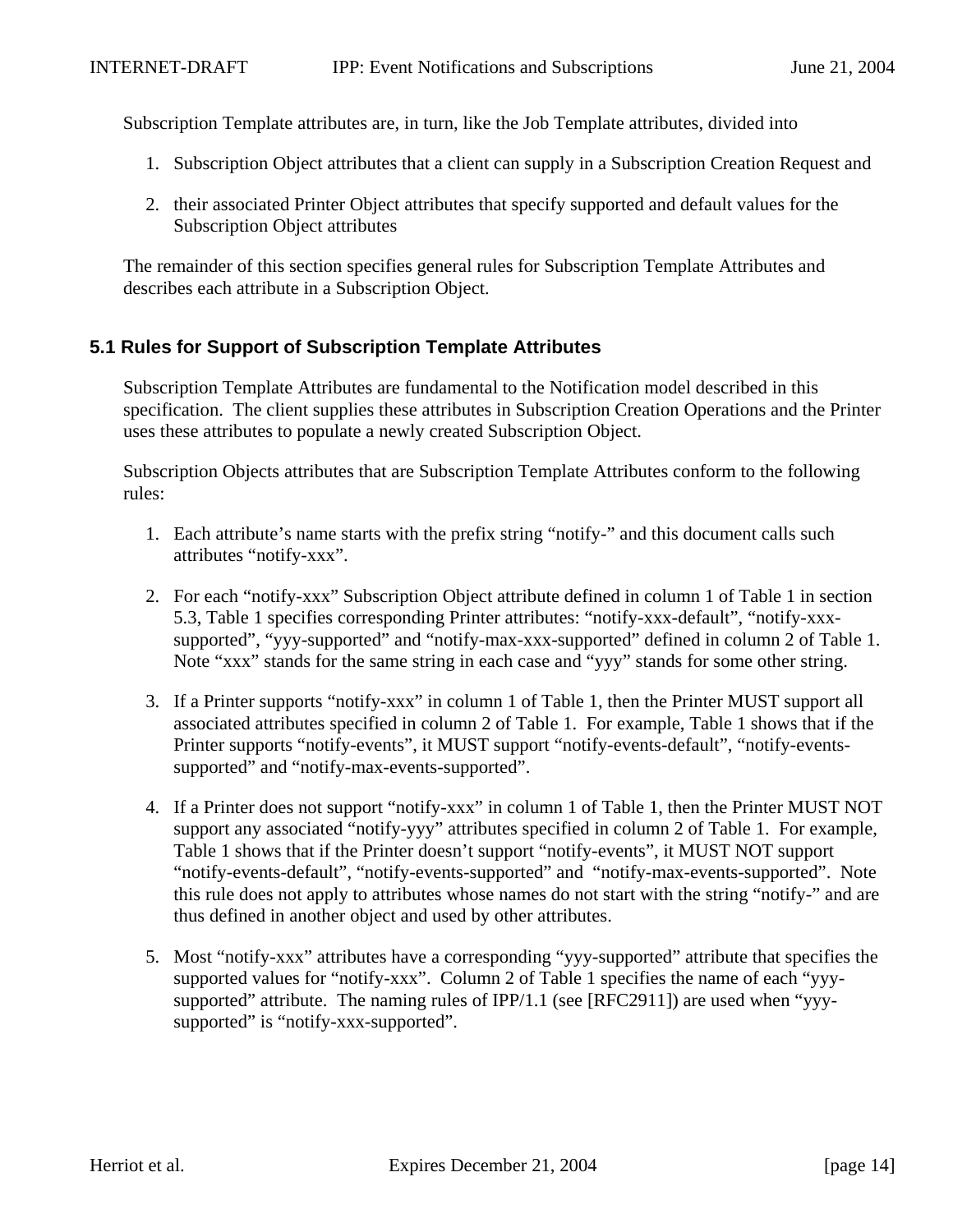6. Some "notify-xxx" attributes have a corresponding "notify-xxx-default" attribute that specifies the value for "notify-xxx" if the client does not supply it. Column 2 of Table 1 specifies the name of each "notify-xxx-default" attribute. The naming rules of IPP/1.1 (see [RFC2911]) are used.

If a client wishes to present an end user with a list of supported values from which to choose, the client SHOULD query the Printer for its supported value attributes. The client SHOULD also query the default value attributes. If the client then limits selectable values to only those values that are supported, the client can guarantee that the values supplied by the client in the create request all fall within the set of supported values at the Printer. When querying the Printer, the client MAY enumerate each attribute by name in the Get-Printer-Attributes Request, or the client MAY just supply the 'subscription-template' group name in order to get the complete set of supported attributes (both supported and default attributes – see section 11.2.3).

## **5.2 Rules for Processing Subscription Template Attributes**

This section defines a detailed set of rules that a Printer follows when it processes Subscription Template Attributes in a Subscription Creation Request. These rules are similar to the rules for processing Operation attributes in [RFC2911]. That is, the Printer may or may not support an attribute and a client may or may not supply the attribute. Some combinations of these cases are OK. Others return warnings or errors, and perhaps a list of unsupported attributes.

A Printer MUST implement the following behavior for processing Subscription Template Attributes in a Subscription Creation Request:

- 1. If a client supplies a "notify-xxx" attribute from column 1 of Table 1 and the Printer supports it and its value, the Printer MUST populate the attribute on the created Subscription Object.
- 2. If a client supplies a "notify-xxx" attribute from column 1 of Table 1 and the Printer doesn't support it or its value, the Printer MUST NOT populate the attribute on the created Subscription Object with it. The Printer MUST do one of the following:
	- a) If the value of the "notify-xxx" attribute is unsupported, the Printer MUST return the attribute with its value in the Subscription Attributes Group of the response.
	- b) If "notify-xxx" is an unsupported attribute, the Printer MUST return the attribute in the Subscription Attributes Group of the response with the 'unsupported' out-of-band value.

Note: The rules of this step are the same as for Unsupported Attributes [RFC2911] section 3.1.7. except that the unsupported attributes are returned in the Subscription Attributes Group rather than the Unsupported Attributes Group because Subscription Creation Operations can create more than one Subscription Object).

3. If a client is REQUIRED to supply a "notify-xxx" attribute from column 1 of Table 1 and the Printer doesn't support the supplied value, the Printer MUST NOT create a Subscription Object. The rules for Unsupported Attributes in step #2 still apply.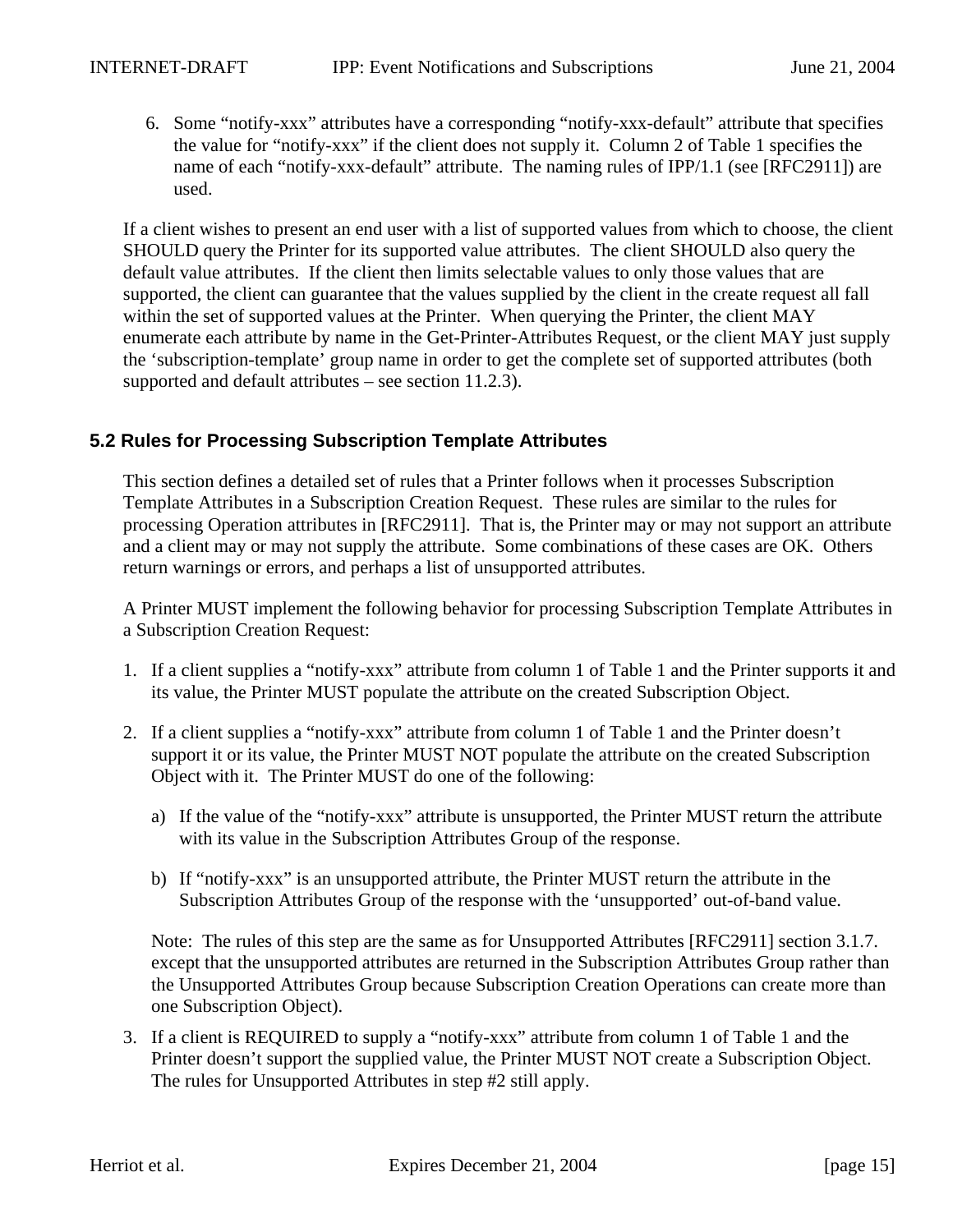- 4. If a client does not supply a "notify-xxx" attribute from column 1 of Table 1 and the attribute is REQUIRED for the client to supply, the Printer MUST reject the Subscription Creation Operation (including Job Creation operations) without creating a Subscription Object, and MUST return in the response:
	- a) the status code 'client-error-bad-request' AND
	- b) no Subscription Attribute Groups.
- 5. If a client does not supply a "notify-xxx" attribute from column 1 of Table 1 that is OPTIONAL for the client to supply, and column 2 of Table 1 either:
	- a) specifies a "notify-xxx-default" attribute, the Printer MUST behave as if the client had supplied the "notify-xxx-default" attribute (see step #1) and populate the Subscription object with the value of the "notify-xxx-default" attribute as part of the Subscription Creation operation (unlike Job Template attributes where the Printer does not populate the Job object with defaults – see [RFC2911]) OR
	- b) does not specify a "notify-xxx-default" attribute, the Printer MUST populate the "notify-xxx" attribute on the Subscription Object according to the definition of the "notify-xxx" attribute in a section 5.3. For some attributes, the "notify-xxx" is populated with the value of some other attribute, and for others, the "notify-xxx" is NOT populated on the Subscription object at all.
- 6. A Printer MUST create a Subscription Object for each Subscription Template Attributes group in a request unless the Printer:
	- a) encounters some attributes in a Subscription Template Attributes Group that require the Printer not to create the Subscription Object OR
	- b) would create a Per-Job Subscription Object when it doesn't have space for another Per-Job Subscription Object OR
	- c) would create a Per-Printer Subscription Object when it doesn't have space for another Per-Printer Subscription Object.
- 7. A response MUST contain one Subscription Attributes Group for each Subscription Template Attributes Group in the request (and in the same order) whether the Printer creates a Subscription Object from the Subscription Template Attributes Group or not. However, the attributes in each Subscription Attributes Group can be in any order.
- 8. The Printer MUST populate each Subscription Attributes Group of the response such that each contains:
	- a) the "notify-subscription-id" attribute (see section 5.4.1), if and only if the Printer creates a Subscription Object.
	- b) the "notify-lease-duration" attribute (see section 5.3.8), if and only if the Printer creates a Per-Printer Subscription Object. The value of this attribute is the value of the Subscription Object's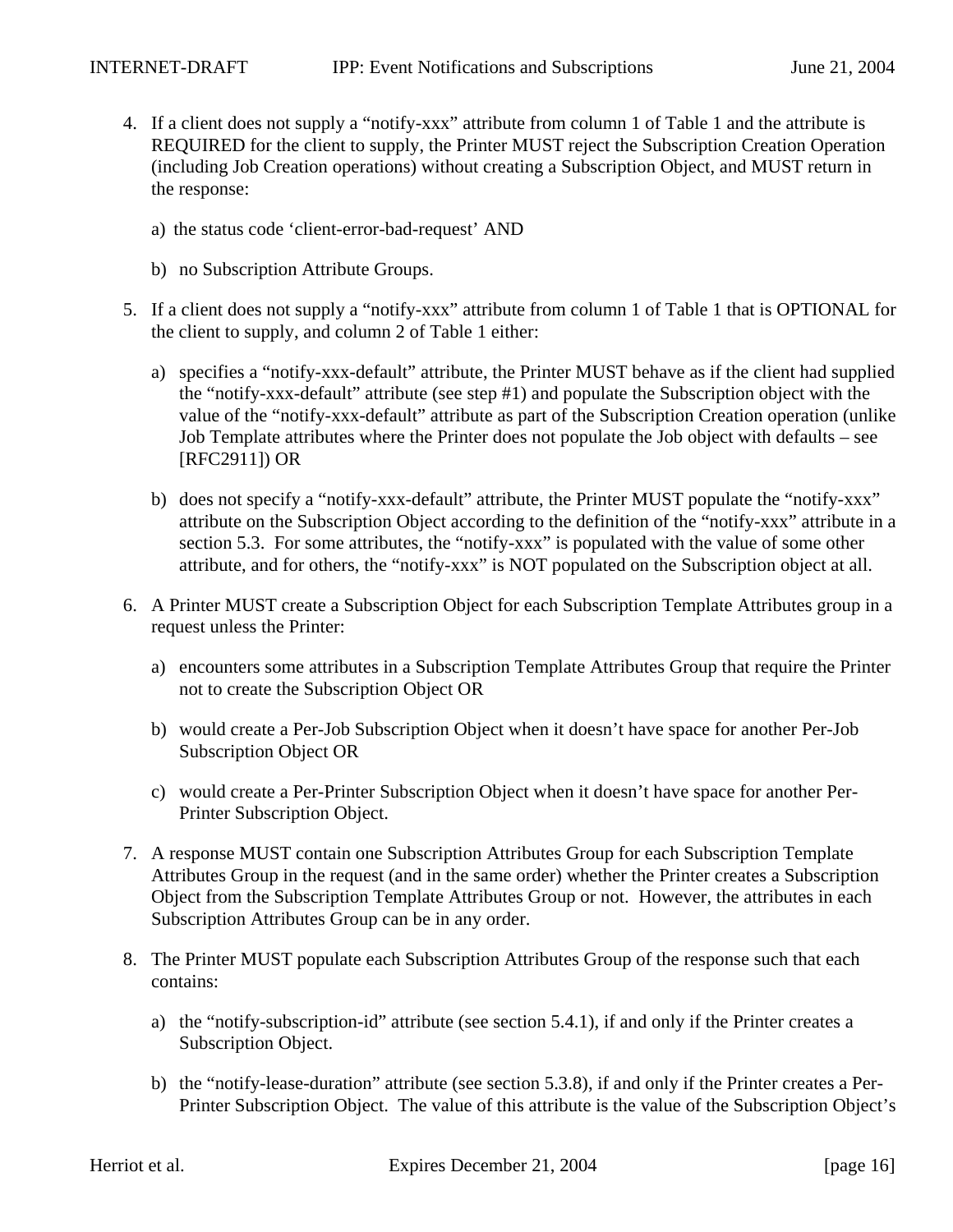"notify-lease-duration" attribute. This value MAY be different from the client-supplied value (see section 5.3.8). If a client supplies this attribute in the creation of a Per-Job Subscription Object, it MUST appear in this group with the out-of-band value 'unsupported' to indicate that the Printer doesn't support it in this context.

- c) all of the unsupported Subscription Template Attributes from step #2. Note, they are not returned in the Unsupported Attributes Group in order to separate the unsupported attributes for each Subscription Object.
- d) the "notify-status-code" attribute if the Printer does not create the Subscription Object or if there are unsupported attributes from step #2. The possible values of the "notify-status-code" attribute are shown below (see section 13 for more details). The Printer returns the first value in the list below that describes the status.
	- 'client-error-uri-scheme-not-supported': the Subscription Object was not created because the scheme of the "notify-recipient-uri" attribute is not supported. See section 13.1 for more details about this status code. See step #3 in this section for the case that causes this error, and the resulting step #6a) that causes the Printer not to create the Subscription Object.
	- 'client-error-attributes-or-values-not-supported': the Subscription Object was not created because the method of the "notify-pull-method" attribute is not supported. See section 13.1 for more details about this status code. See step #3 in this section for the case that causes this error, and the resulting step #6a) that causes the Printer not to create the Subscription Object.
	- 'client-error-too-many-subscriptions': the Subscription Object was not created because the Printer has no space for additional Subscription Objects. The client MAY try again later. See section 13.3 for more details about this status code. See steps #6b) and #6c) in this section for the cases that causes this error.
	- 'successful-ok-too-many-events': the Subscription Object was created without the "notifyevents" values included in this Subscription Attributes Group because the "notifyevents" attribute contains too many values. See section 13.4 for more details about this status code. See step #2 in this section and section 5.3.3 for the cases that cause this status code.
	- 'successful-ok-ignored-or-substituted-attributes' : the Subscription Object was created but some supplied Subscription Template Attributes are unsupported. These unsupported attributes are also in the Subscription Attributes Group. See section 13.5 for more details about this status code. See step #2 in this section for the cases that cause this status code.
- 9. The Printer MUST validate all Subscription Template Attributes and MUST return all unsupported attributes and values in the corresponding Subscription Attributes Group of the response (see step #2) unless it determines that it could not create additional Subscription Objects because of condition #6b) or condition #6c). Then, the Printer NEED NOT validate these additional Subscription Template Attributes and the client MUST NOT expect to find unsupported attributes from step #2 in such additional Subscription Attribute Groups.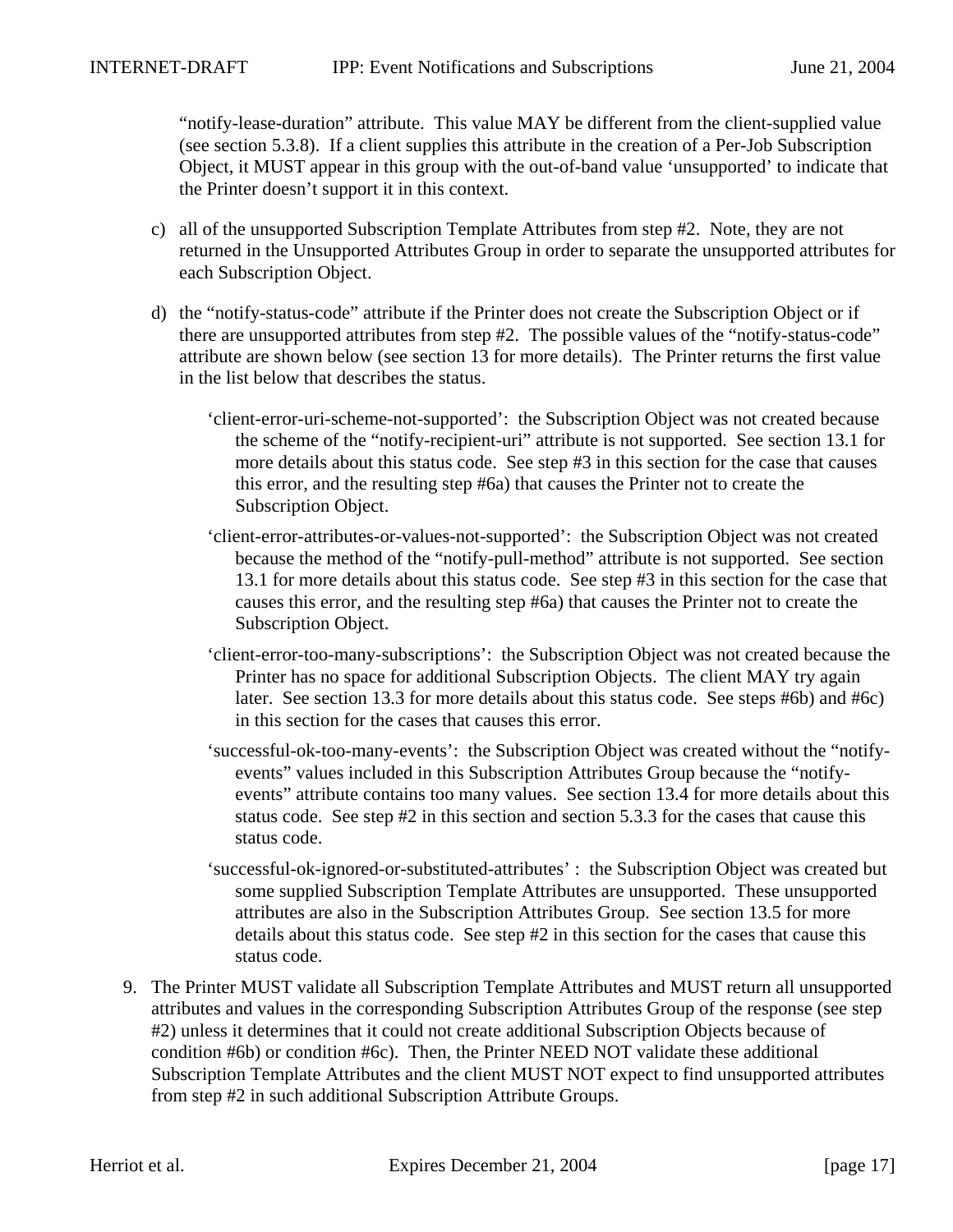#### **5.3 Subscription Template Attributes**

This section contains the Subscription Template Attributes defined for the Subscription and Printer objects.

Table 1 below shows the Subscription Template Attributes and has two columns:

- **Attribute in Subscription Object:** the name and attribute syntax of each Subscription Object Attribute that is a Subscription Template Attribute
- **Default and Supported Printer Attributes:** the default attribute and supported Printer attributes that are associated with the attribute in column 1.

The "notify-recipient-uri" attribute is for use with Push Delivery Methods. The "notify-pull-method" attribute is for use with Pull Delivery Methods.

For Push Delivery Methods, a Printer MUST support all attributes in Table 1 below except for "notifypull-method" and "notify-attributes" (and "notify-pull-method-supported" and "notify-attributessupported"). For Pull Delivery Methods, a Printer MUST support all attributes in Table 1 below except for "notify-recipient-uri" and "notify-attributes" (and "notify-schemes-supported" and "notifyattributes-supported"). If a Printer supports both Push and Pull Delivery Methods, then it MUST support both "notify-recipient-uri" and "notify-pull-method" attributes.

For Pull Delivery Methods, a client MUST supply "notify-recipient-uri" and MAY omit any of the rest of the attributes in column 1 of Table 1 in a Subscription Creation Request. For Push Delivery Methods, a client MUST supply "notify-pull-method" and MAY omit any of the rest of the attributes in column 1 of Table 1 in a Subscription Creation Request. A client MUST NOT supply both "notifyrecipient-uri" and "notify-pull-method" attributes in the same Subscription Creation Request.

Note: The Default and Supported Printer attributes listed in column 2 of Table 1 do not have separate sections in this specification defining their semantics. Instead, the section for the corresponding Subscription Object attribute (column 1 of Table 1) contains the semantics of these Printer attributes. This approach follows the precedence of the Job Template attributes in section 4.2 of [RFC2911] where the corresponding "xxx-default" and "xxx-supported" Printer attributes are defined in the same section as the "xxx" Job attribute.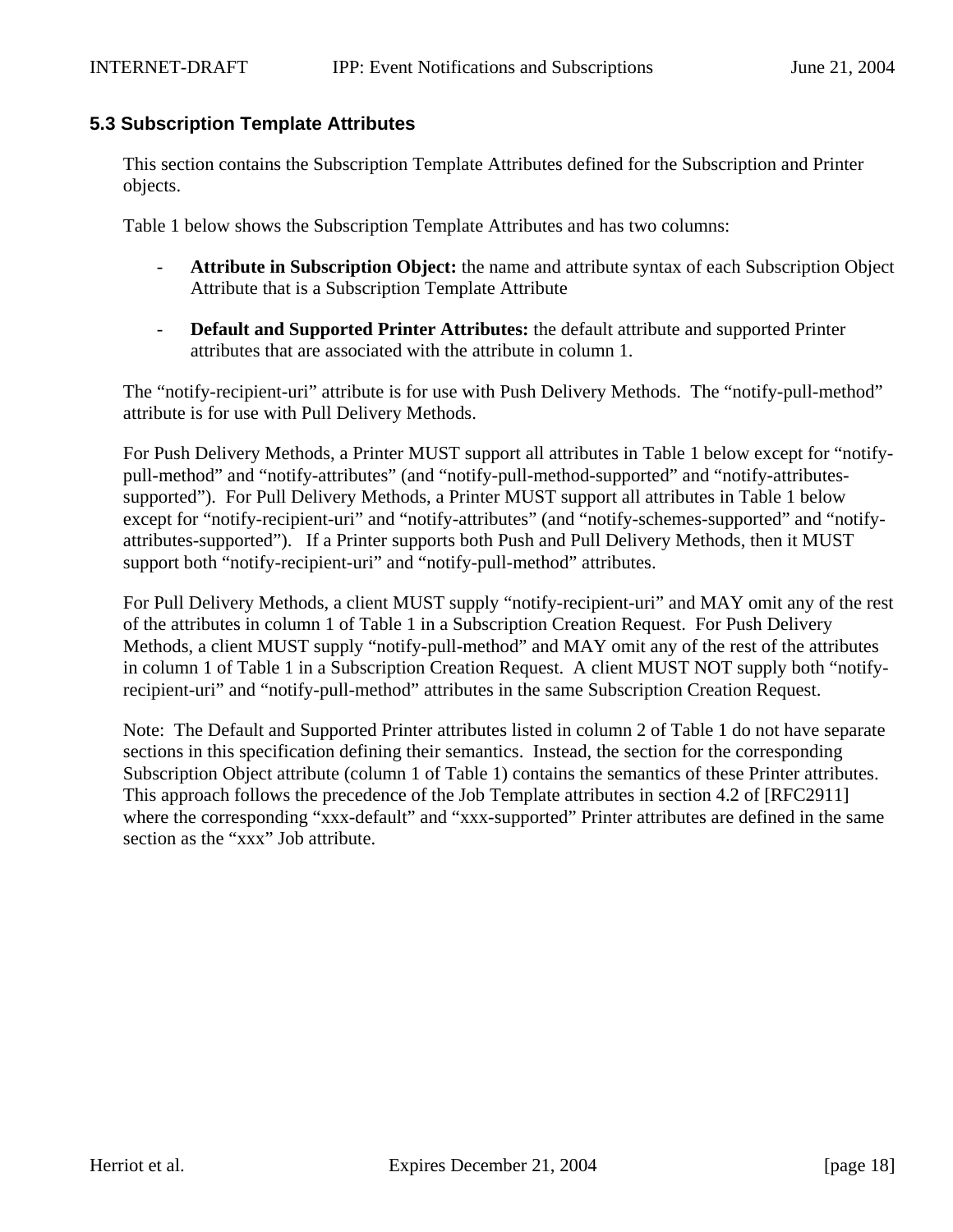| <b>Attribute in Subscription Object</b>  | Default and Supported Printer Attributes            |  |
|------------------------------------------|-----------------------------------------------------|--|
| notify-recipient-uri (uri) *             | notify-schemes-supported (1setOf uriScheme)         |  |
| notify-pull-method (type2 keyword) **    | notify-pull-method-supported (1setOf type2 keyword) |  |
| notify-events (1setOf type2 keyword)     | notify-events-default (1setOf type2 keyword)        |  |
|                                          | notify-events-supported (1setOf type2 keyword)      |  |
|                                          | notify-max-events-supported (integer(2:MAX))        |  |
| notify-attributes (1setOf type2 keyword) | notify-attributes-supported (1setOf type2 keyword)  |  |
| notify-user-data (octetString(63))       |                                                     |  |
| notify-charset (charset)                 | charset-supported (1setOf charset)                  |  |
| notify-natural-language                  | generated-natural-language-supported                |  |
| (naturalLanguage)                        | (1setOf naturalLanguage)                            |  |
| notify-lease-duration (integer(0:MAX))   | notify-lease-duration-default (integer(0:67108863)) |  |
|                                          | notify-lease-duration-supported (1setOf (integer(0: |  |
|                                          | 67108863)   rangeOfInteger(0:67108863)))            |  |
| notify-time-interval (integer(0:MAX))    |                                                     |  |

**Table 1 – Subscription Template Attributes**

\* "notify-recipient-uri" is for Push Delivery Methods only.

\*\* "notify-pull-method" is for Pull Delivery Methods only.

## **5.3.1 notify-recipient-uri (uri)**

This attribute's value is a URL, which is a special case of a URI. Its value consists of a scheme and an address. The address specifies the Notification Recipient and the scheme specifies the Push Delivery Method for each Event Notification associated with this Subscription Object.

If a Printer supports any Push Delivery Methods, a Printer MUST support this attribute and return the value as supplied by the client (no case conversion or other canonicalization) in any operation response that includes this attribute.

For a Push Delivery Method, a client MUST supply this attribute in a Subscription Creation Operation. Thus there is no need for a default Printer attribute.

The URI scheme of the value of this attribute on a Subscription object MUST be a value of the "notifyschemes-supported (1setOf uriScheme)" Printer attribute (see section 5.3.1.1). Note: According to [RFC2396] the ":" terminates the scheme and so is not part of the scheme. Therefore, values of the "notify-schemes-supported" Printer attribute do not include the ":" character.

If the client supplies an unsupported scheme in the value of this attribute, then the Printer MUST NOT create the Subscription Object and MUST return the "notify-status-code" attribute with the 'clienterror-uri-scheme-not-supported' value in the Subscription Attributes Group in the response.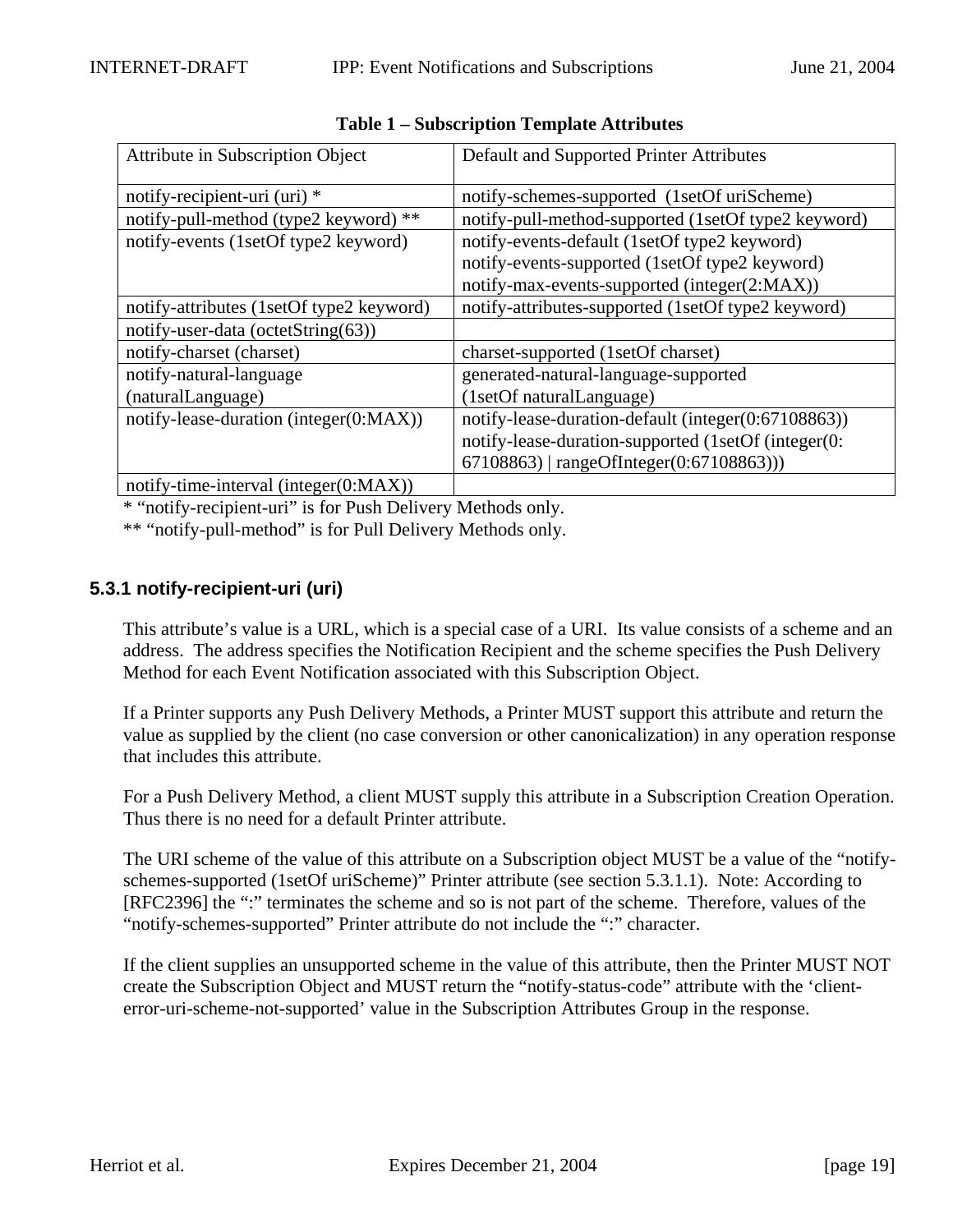#### **5.3.1.1 notify-schemes-supported (1setOf uriScheme)**

This attribute contains the URI schemes supported in the "notify-recipient-uri" Subscription Template attribute. See sections 5.1 and 5.2 for the behavior of "xxx-supported" Subscription Template Printer attributes.

#### **5.3.2 notify-pull-method (type2 keyword)**

This attribute's value is a type2 keyword indicating which Pull Delivery Method is to be used.

Since a Printer MUST support the 'ippget' Pull Delivery Method [ipp-get-method] (see section 15), a Printer MUST support this attribute and return the value as supplied by the client in any operation response that includes this attribute.

For a Pull Delivery Method, a client MUST supply this attribute in a Subscription Creation Operation. Thus there is no need for a default Printer attribute.

The keyword value of this attribute on a Subscription object MUST be a value of the "notify-pullmethod-supported (1setOf type2 keyword)" Printer attribute.

If the client supplies an unsupported method in the value of this attribute, then the Printer MUST NOT create the Subscription Object and MUST return the "notify-status-code" attribute with the 'clienterror-attributes-or-values-not-supported' value in the Subscription Attributes Group in the response.

#### **5.3.2.1 notify-pull-method-supported (1setOf type2 keyword)**

See sections 5.1 and 5.2 for the behavior of "xxx-supported" Subscription Template Printer attributes.

## **5.3.3 notify-events (1setOf type2 keyword)**

This attribute contains a set of Subscribed Events. When an Event occurs and it "matches" a value of this attribute, the Printer delivers an Event Notification using information in the Subscription Object. The details of "matching" are described subsection 5.3.3.5.

A Printer MUST support this attribute.

A client MAY supply this attribute in a Subscription Creation Operation. If the client does not supply this attribute in Subscription Creation Operation, the Printer MUST populate this attribute on the Subscription Object with its "notify-events-default" attribute value.

Each keyword value of this attribute on a Subscription Object MUST be a value of the "notify-eventssupported (1setOf type2 keyword)" Printer attribute.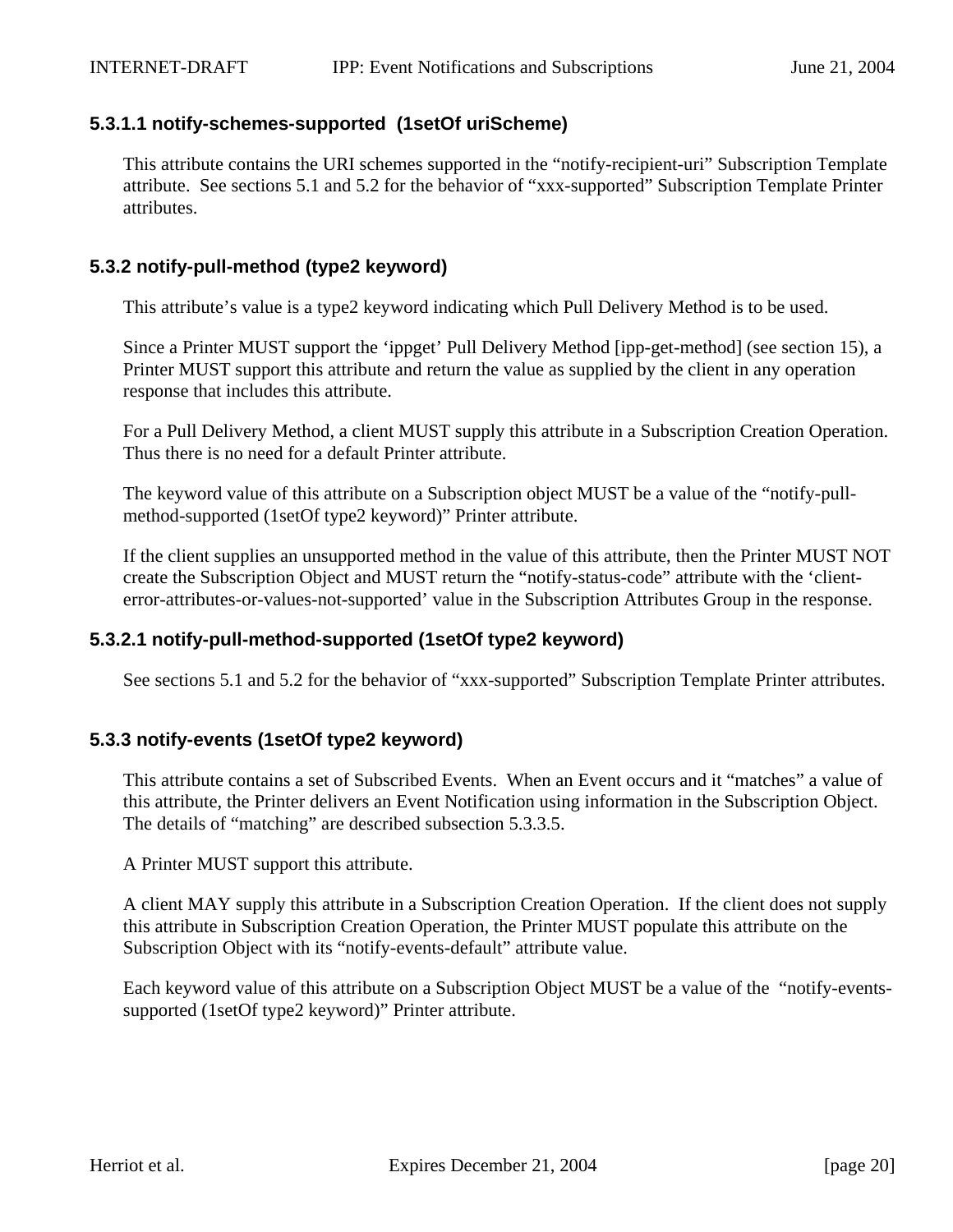The number of values of this attribute MUST NOT exceed the value of the "notify-max-eventssupported" attribute. A Printer MUST support at least 2 values per Subscription Object. If the number of values supplied by a client in a Subscription Creation Operation exceeds the value of this attribute, the Printer MUST treat extra values as unsupported values and MUST use the value of 'successful-oktoo-many-events' for the "notify-status-code" attribute in the Subscription Attributes Group of the response.

## **5.3.3.1 notify-events-default (1setOf type2 keyword)**

See sections 5.1 and 5.2 for the behavior of "xxx-default" Subscription Template Printer attributes.

## **5.3.3.2 notify-events-supported (1setOf type2 keyword)**

See sections 5.1 and 5.2 for the behavior of "xxx-supported" Subscription Template Printer attributes.

#### **5.3.3.3 notify-max-events-supported (integer(2:MAX))**

This attribute specified the maximum number of events that the Printer supports for the "notify-events" Subscription Template attribute. See sections 5.1 and 5.2 for the behavior of "xxx-supported" Subscription Template Printer attributes.

#### **5.3.3.4 Standard Values for Subscribed Events**

Each value of this attribute is a keyword and it specifies a Subscribed Event that represents certain changes. Some keywords represent a subset of changes of another keyword, e.g., 'job-completed' is an Event value which is a sub-value of 'job-state-change'. See section 5.3.3.5 for the case where this attribute contains both a value and a sub-value.

The values in this section are divided into three categories: No Events, Job Events and Printer Events.

A Printer MUST support the Events indicated as "REQUIRED" and MAY support the Events indicated as "OPTIONAL".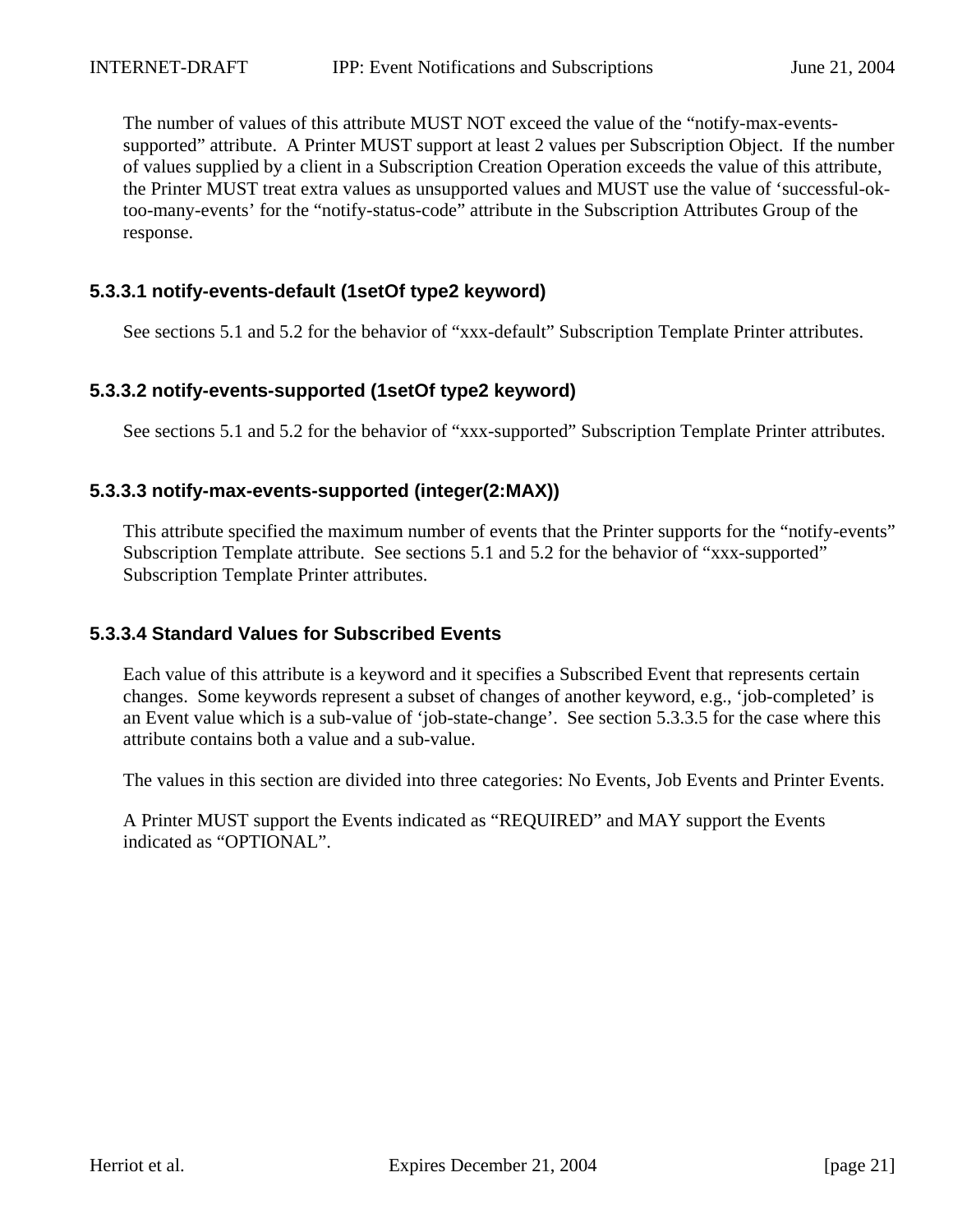#### **5.3.3.4.1 No Events**

The standard and only keyword value for No Events is:

**'none':** REQUIRED – no Event Notifications for any Events. As the sole value of "notify-eventssupported", this value means that the Printer does not support the delivery of Event Notifications. As the sole value of "notify-events-default", this value means that a client MUST specify the "notify-events" attribute in order for a Subscription Creation Operation to succeed. If the Printer receives this value as the sole value of a Subscription Creation Operation, it does not create a Subscription Object. If a Printer receives this value with other values of a Subscription Creation Operation, the Printer MUST treat this value as an unsupported value.

#### **5.3.3.4.2 Subscribed Printer Events**

The standard keyword values for Subscribed Printer Events are:

**'printer-state-changed'**: REQUIRED – the Printer changed state from any state to any other state. Specifically, the value of the Printer's "printer-state", "printer-state-reasons" or "printer-isaccepting-jobs" attributes changed.

This Subscribed Event value has the following sub-values: 'printer-restarted' and 'printershutdown'. A client can listen for any of these sub-values if it doesn't want to listen to all printerstate changes:

**'printer-restarted'**: OPTIONAL – when the printer is powered up .

**'printer-shutdown'**: OPTIONAL **–** when the device is being powered down .

**'printer-stopped**: REQUIRED – when the printer stops printing, i.e. the value of the "printer-state" Printer attribute becomes 'stopped'.

**'printer-config-changed'**:OPTIONAL – when the configuration of a Printer has changed, i.e., the value of the "printer-message-from-operator" or any "configuration" Printer attribute has changed. A "configuration" Printer attribute is an attribute which can change value because of some human interaction either direct or indirect, and which is not covered by one of the other Events in this section. Examples of "configuration" Printer attributes are any of the Job Template attributes, such as "xxx-supported", "xxx-ready" and "xxx-default". The client has to perform a Get-Printer-Attributes to find out the new values of these changed attributes. This Event is useful for GUI clients and drivers to update the available printer capabilities to the user.

This Event value has the following sub-values: 'printer-media-changed' and 'printer-finishingschanged'. A client can listen for any of these sub-values if it doesn't want to listen to all printerconfiguration changes: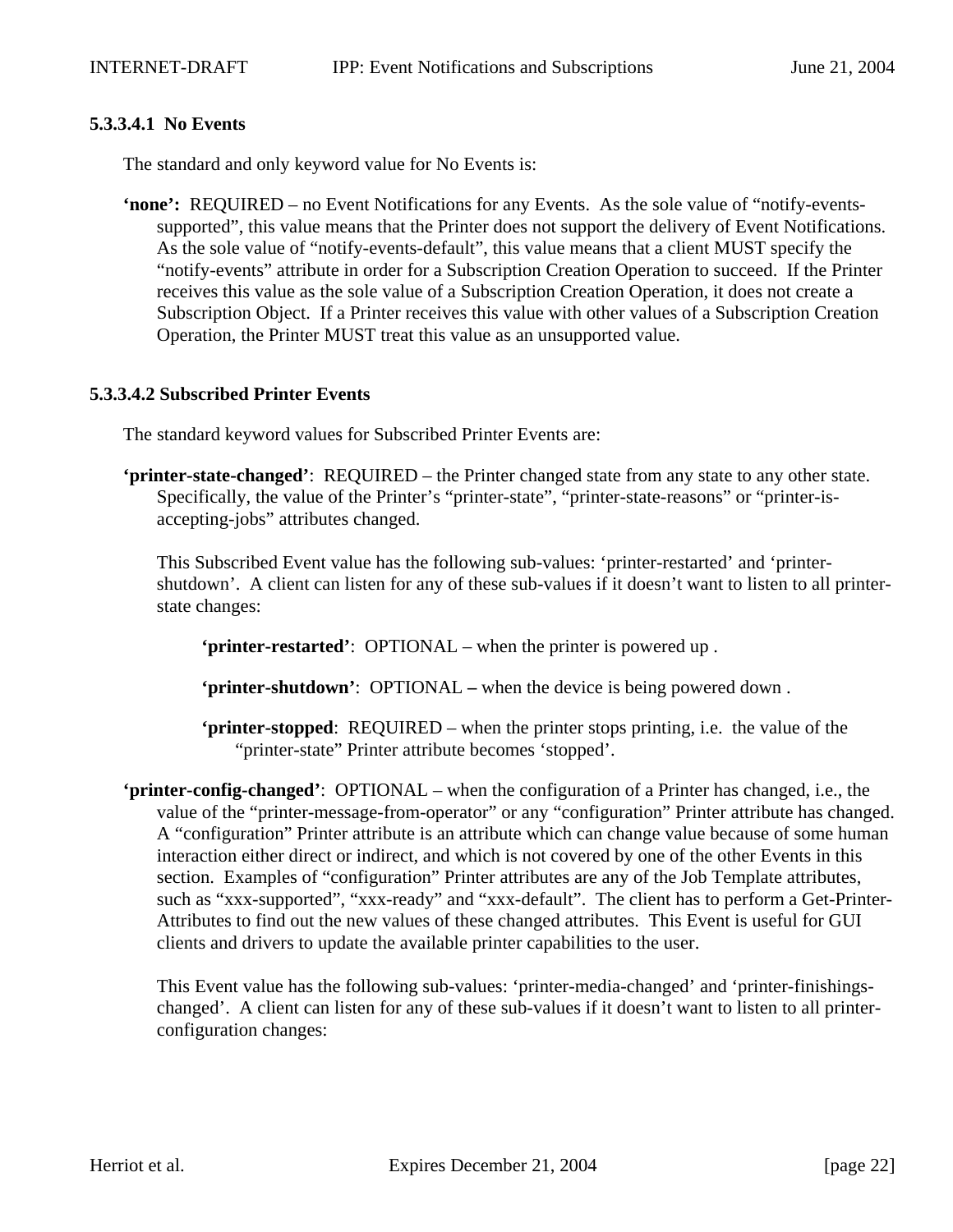- **'printer-media-changed'**:OPTIONAL when the media loaded on a printer has been changed, i.e., the "media-ready" attribute has changed. This Event includes two cases: an input tray that goes empty and an input tray that receives additional media of the same type or of a different type. The client must check the "media-ready" Printer attribute (see [RFC2911] section 4.2.11) separately to find out what changed.
- **'printer-finishings-changed'**:OPTIONAL when the finisher on a printer has been changed, i.e., the "finishings-ready" attribute has changed. This Event includes two cases: a finisher that goes empty and a finisher that is refilled (even if it is not full). The client must check the "finishings-ready" Printer attribute separately to find out what changed.
- **'printer-queue-order-changed'**: OPTIONAL the order of jobs in the Printer's queue has changed, so that an application that is monitoring the queue can perform a Get-Jobs operation to determine the new order. This Event does not include when a job enters the queue (the 'job-created' Event covers that) and does not include when a job leaves the queue (the 'job-completed' Event covers that).

#### **5.3.3.4.3 Subscribed Job Events**

The standard keyword values for Subscribed Job Events are:

**'job-state-changed'**: REQUIRED – the job has changed from any state to any other state. Specifically, the Printer delivers this Event whenever the value of the "job-state" attribute or "jobstate-reasons" attribute changes. When a Job is removed from the Job Retention or Job History phases (see [RFC2911] section 4.3.7.1), no Event is generated.

This Event value has the following sub-values: 'job-created', 'job-completed' and 'job-stopped'. A client can listen for any of these sub-values if it doesn't want to listen to all 'job-state changes'.

**'job-created'**: REQUIRED – the Printer has accepted a Job Creation operation, a Restart-Job operation [RFC2911], or any job operation that creates a Job object from an existing Job object. The Printer populates the job's "time-at-creation" attribute value (see [RFC2911] section 4.3.14.1). The Printer puts the job in the 'pending', 'pendingheld' or 'processing' states.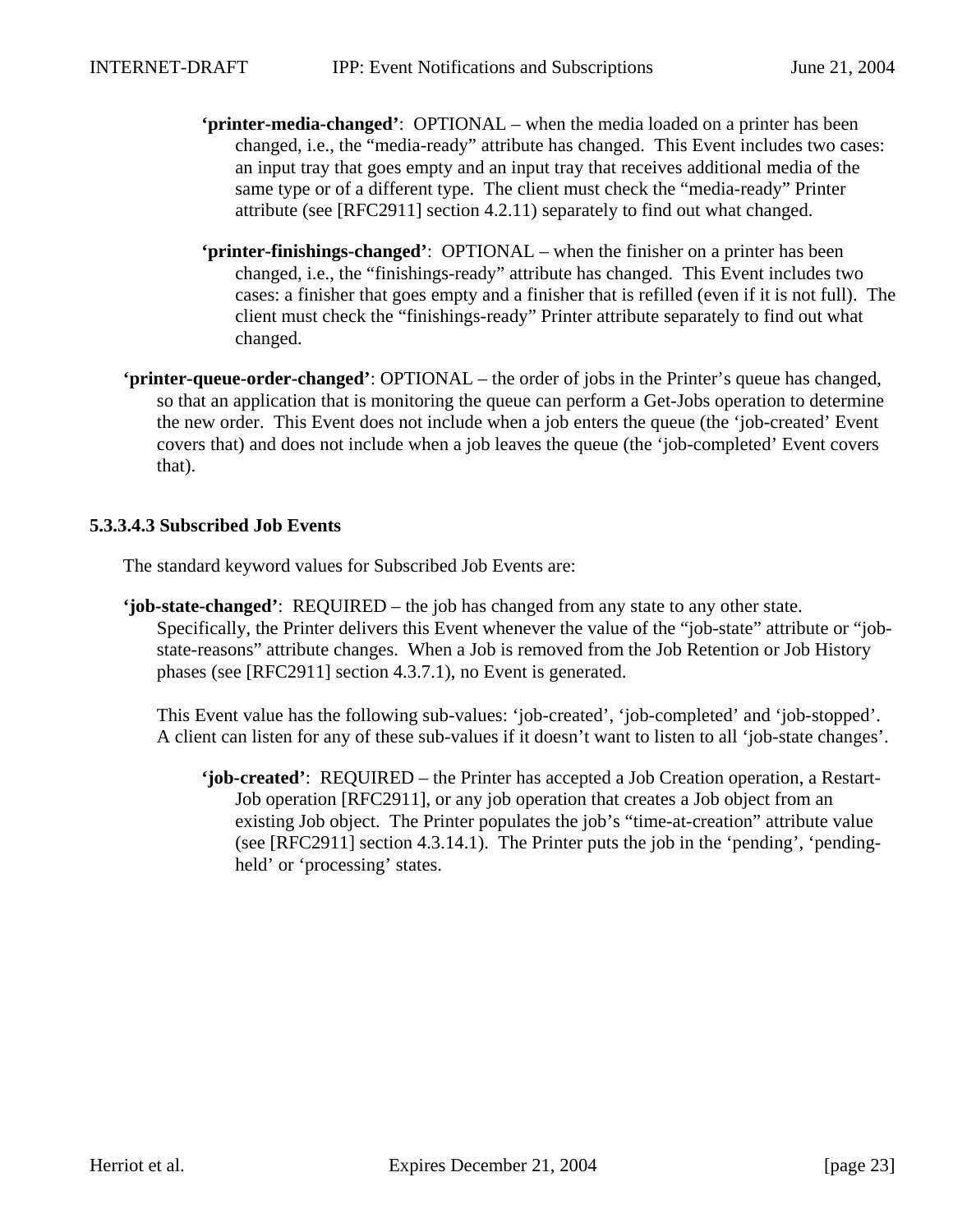- **'job-completed'**: REQUIRED the job has reached one of the completed states, i.e., the value of the job's "job-state" attribute has changed to: 'completed', 'aborted', or 'canceled'. The Job's "time-at-completed" and "date-time-at-completed" (if supported) attributes are set (see [RFC2911] section 4.3.14). When a Job completes, a Notification Recipient MAY query the Job using the Get-Job-Attributes operation. To allow such a query, the Printer retains the Job in the Job Retention and/or the Job History phases (see [RFC2911] section 4.3.7.1) for a suitable amount of time that depends on implementation and the Delivery Methods supported. The Printer also delivers this Event when a Job is removed with the Purge-Job operation (see [RFC2911] section 3.2.9). In this case, the Event Notification MUST report the 'job-state' as 'canceled' and the Job object is no longer present for query.
- **'job-stopped**: OPTIONAL when the job stops printing, i.e. the value of the "job-state" Job attribute becomes 'processing-stopped'.
- **'job-config-changed':** OPTIONAL when the configuration of a job has changed, i.e., the value of the "job-message-from-operator" or any of the "configuration" Job attributes have changed. A "configuration" Job attribute is an attribute that can change value because of some human interaction either direct or indirect. Examples of "configuration" Job attributes are any of the job template attributes and the "job-name" attribute. The client performs a Get-Job-Attributes to find out the new values of the changed attributes. This Event is useful for GUI clients and drivers to update the job information to the user.
- '**job-progress**'**:** OPTIONAL when the Printer has completed Printing a sheet. See the separate [RFC3381] specification for additional attributes that a Printer MAY deliver in an Event Notification caused by this Event. The "notify-time-interval" attribute affects this Event by causing the Printer NOT to deliver an Event Notification every time a 'job-progress' Events occurs. See section 5.3.9 for full details.

#### **5.3.3.5 Rules for Matching of Subscribed Events**

When an Event occurs, the Printer MUST find each Subscription object whose "notify-events" attribute "matches" the Event. The rules for "matching" of Subscribed Events are described separately for Printer Events and for Job Events. This section also describes some special cases.

#### **5.3.3.5.1 Rules for Matching of Printer Events**

Given that the Printer causes Printer Event E to occur, for each Per-Job or Per-Printer Subscription S in the Printer, if E equals a value of this attribute in S or E is a sub-value of a value of this attribute in S, the Printer MUST generate an Event Notification.

Consider the example. There are three Subscription Objects each with the Subscribed Printer Event 'printer-state-changed'. Subscription Object A is a Per-Printer Subscription Object. Subscription Object B is a Per-Job Subscription Object for Job 1, and Subscription Object C is a Per-Job Subscription Object for Job 2. When the Printer enters the 'stopped' state, the Printer delivers an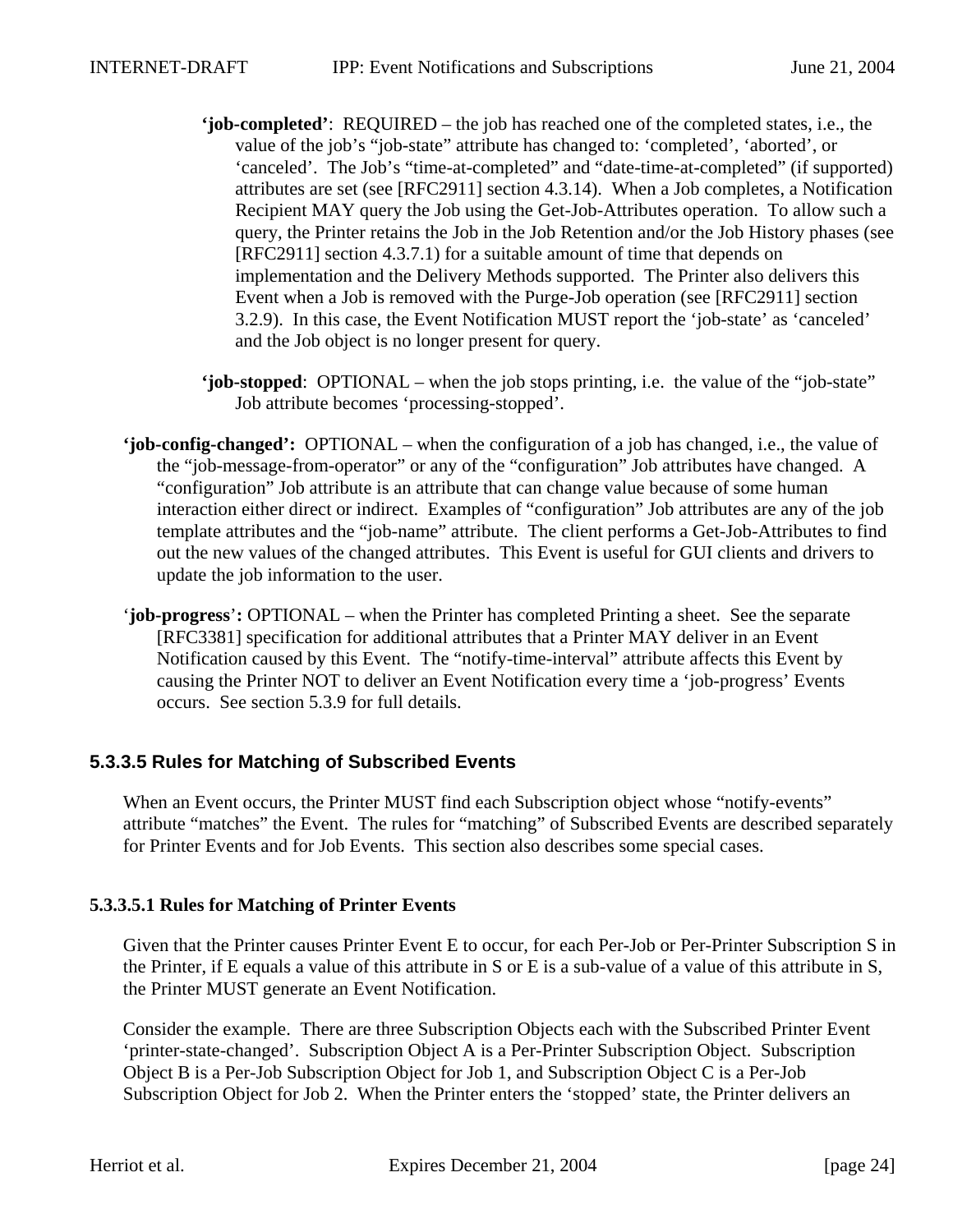Event Notification to the Notification Recipients of Subscription Objects A, B, and C because this is a Printer Event. Note if Job 1 has already completed, the Printer would not deliver an Event Notification for its Subscription Object, even if Job 1 is retained in the Job Retention and/or the Job History phases (see [RFC2911] section 4.3.7.1).

#### **5.3.3.5.2 Rules for Matching of Job Events**

Given that Job J causes Job Event E to occur:

- 1. For each Per-Printer Subscription S in the Printer, if E equals a value of this attribute in S or E is a sub-value of a value of this attribute in S, the Printer MUST generate an Event Notification.
- 2. For each Per-Job Subscription S associated with Job J, if E equals a value of this attribute in S or E is a sub-value of a value of this attribute in S, the Printer MUST generate an Event Notification.
- 3. For each Per-Job Subscription S that is NOT associated Job J, if E equals a value of this attribute in S or E is a sub-value of a value of this attribute in, the Printer MUST NOT generate an Event Notification from S.

Consider the example: There are three Subscription Objects listening for the Job Event 'jobcompleted'. Subscription Object A is a Per-Printer Subscription Object. Subscription Object B is a Per-Job Subscription Object for Job 1, and Subscription Object C is a Per-Job Subscription Object for Job 2. In addition, Per-Printer Subscription Object D is listening for the Job Event 'job-state-changed'. When Job 1 completes, the Printer delivers an Event Notification to the Notification Recipient of Subscription Object A (because it is Per-Printer) and Subscription Object B because it is a Per-Job Subscription Object associated with the Job generating the Event. The Printer also delivers an Event Notification to the Notification Recipient of Subscription Object D because 'job-completed' is a subvalue of 'job-state-changed' – the value that Subscription Object D is listening for. The Printer does not deliver an Event Notification to the Notification Recipients of Subscription Object C because it is a Per-Job Subscription Object associated with some Job other than the Job generating the Event.

#### **5.3.3.5.3 Special Cases for Matching Rules**

This section contains two rules for the special case where a single Event produces multiple Event Notifications destined for the same Notification Recipient. These two rules clarify whether a Printer should send multiple Event Notifications or consolidate them into a single Event Notification.

If an Event matches Subscribed Events in two different Subscription Objects and the Printer would deliver two identical Event Notifications (except for the "notify-subscription-id" attribute) to the same Notification Recipient using the same Delivery Method, the Printer MUST deliver both Event Notifications. That is, the Printer MUST NOT try to consolidate seemingly identical Event Notifications that occur in separate Subscription objects. Incidentally, the Printer MUST NOT reject Subscription Creation Operations that would create this scenario.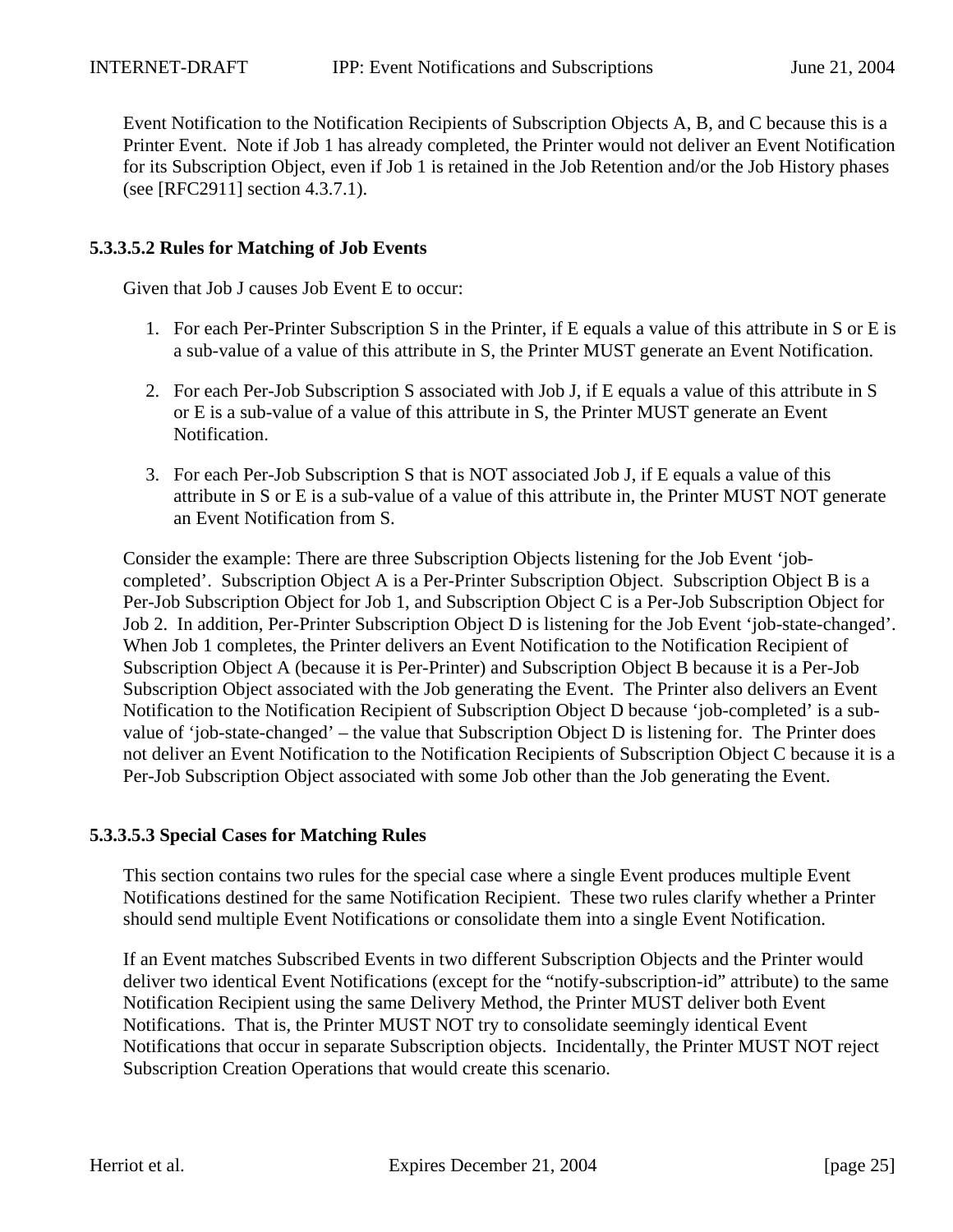Consider the example: At the time a Job completes, there are two Per-Printer Subscription Objects A and B with the same Notification Recipient R. Subscription Object A has the Subscribed Job Event 'job-state-changed'. Subscription Object B has the Subscribed Job Event 'job-completed'. Both Subscription Objects match the Event 'job-completed'. The Printer delivers two Event Notifications to the Notification Recipient R. One with the value of 'job-state-changed' for the "notify-subscribedevent" attribute and the other with the value of 'job-completed' for the "notify-subscribed-event" attribute.

If an Event matches two Subscribed Events in a single Subscription object (e.g., a value and its subvalue), a Printer MAY deliver one Event Notification for each matched value in the Subscription Object or it MAY deliver only a single Event Notification. The rules in sections 5.3.3.5.1 and 5.3.3.5.2 are purposefully flexible about the number of Event Notifications sent when Event E matches two or more values in a Subscription Object.

Consider the example: At the time a Job completes, a Subscription Object A has two Subscribed Job Events 'job-state-changed' and 'job-completed'. Both Subscribed Job Events match the Event 'jobcompleted'. The Printer delivers either one or two Event Notifications to the Notification Recipient of Subscription Object A, depending on implementation. If it delivers two Event Notifications, one has the value of 'job-state-changed' for the "notify-subscribed-event" attribute, and the other has the value of 'job-completed' for the "notify-subscribed-event" attribute. If it delivers one Event Notification, it has the value of either 'job-state-changed' or 'job-completed' for the "notify-subscribed-event" attribute, depending on implementation. The algorithm for choosing such a value is implementation dependent.

#### **5.3.4 notify-attributes (1setOf type2 keyword)**

This attribute contains a set of attribute names. When a Printer delivers a Machine Consumable Event Notification, it includes a fixed set of attributes (see section 9.1). If this attribute is present and the Event Notification is Machine Consumable, the Printer also includes the attributes specified by this attribute.

A Printer MAY support this attribute.

A client MAY supply this attribute in a Subscription Creation Operation. If the client does not supply this attribute in Subscription Creation Operation or the Printer does not support this attribute, the Subscription Object either (1) MAY contain the "notify-attributes" attribute with a 'none' value or (2) NEED NOT contain the attribute at all. There is no "notify-attributes-default" Printer attribute.

Each keyword value of this attribute on a Subscription Object MUST be a value of the "notifyattributes-supported (1setOf type2 keyword)" Printer attribute (see section 5.3.4.1). The "notifyattributes-supported" MAY contain any Printer attribute, Job attribute or Subscription Object attribute that the Printer supports in an Event Notification. It MUST NOT contain any of the attributes in Section 9.1 that a Printer automatically puts in an Event Notification; it would be redundant. If a client supplies an attribute in Section 9.1, the Printer MUST treat it as an unsupported attribute value of the "notify-attributes" attribute.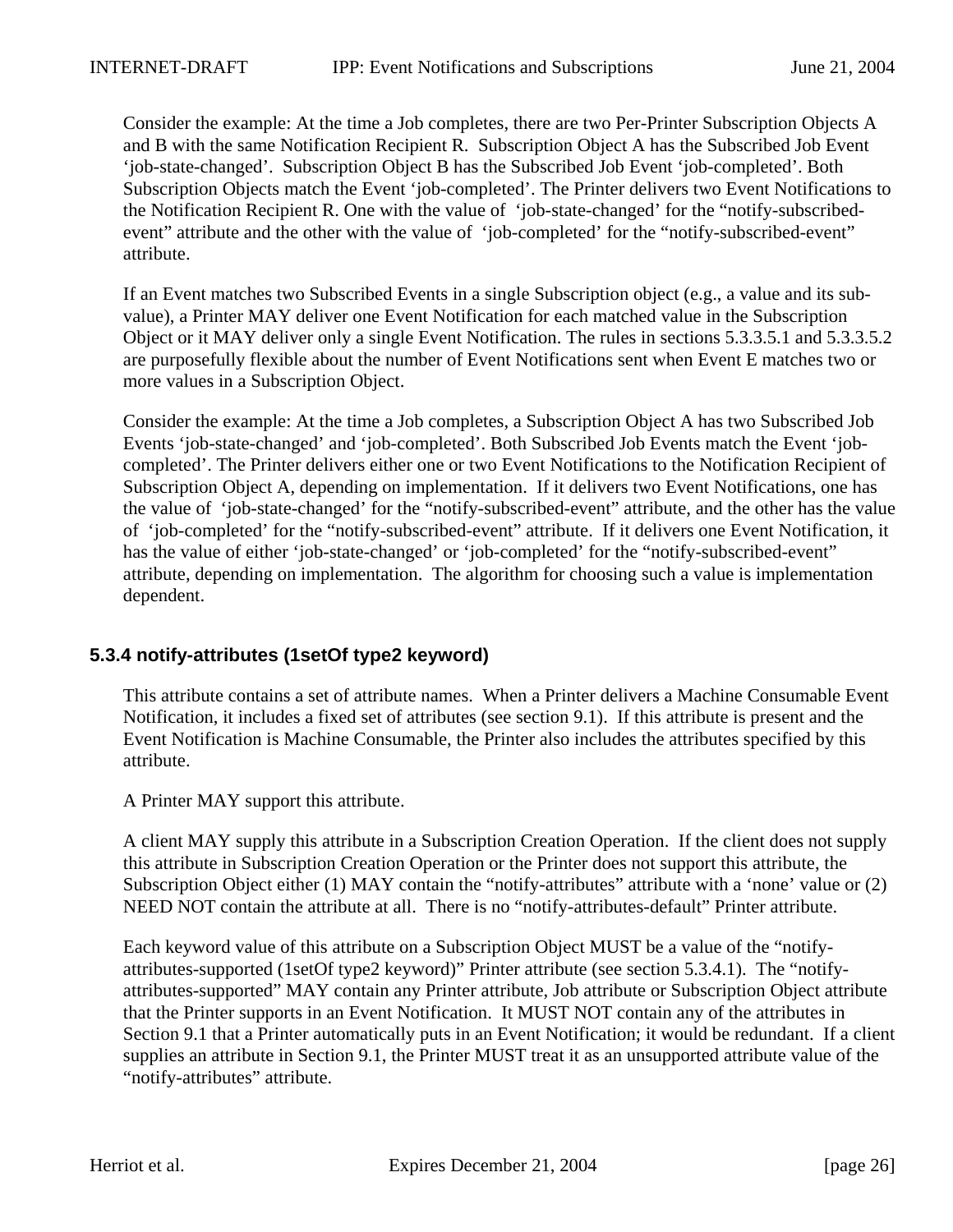The following rules apply to each keyword value N of the "notify-attributes" attribute: If the value N names:

- a) a Subscription attribute, the Printer MUST use the attribute N in the Subscription Object that is being used to generate the Event Notification.
- b) a Job attribute and the Printer is generating an Event Notification from a Per-Job Subscription Object S, the Printer MUST use the attribute N in the Job object associated with S.
- c) a Job attribute and the Printer is generating an Event Notification from a Per-Printer Subscription Object and the Event is:
	- a Job Event, the Printer MUST use the attribute N in the Job object that caused the Event.
	- a Printer Event, the Printer MUST use the attribute N in the active Job.

If a Printer supports this attribute and a Subscription Object contains this attribute and the Delivery Method generates a Machine Consumable Event Notification, the Printer MUST include in each Event Notification:

- a) the attributes specified in section 9.1 and
- b) each attribute named by this attribute.

The Printer MUST NOT use this attribute to generate a Human Consumable Event Notification.

#### **5.3.4.1 notify-attributes-supported (1setOf type2 keyword)**

See sections 5.1 and 5.2 for the behavior of "xxx-supported" Subscription Template Printer attributes.

#### **5.3.5 notify-user-data (octetString(63))**

This attribute contains opaque data that some Delivery Methods include in each Machine Consumable Event Notification. The opaque data might contain, for example:

- the identity of the Subscriber
- a path or index to some Subscriber information
- a key that identifies to the Notification Recipient the ultimate recipient of the Event **Notification**
- the id for a Notification Recipient that had previously registered with an Instant Messaging Service

A Printer MUST support this attribute.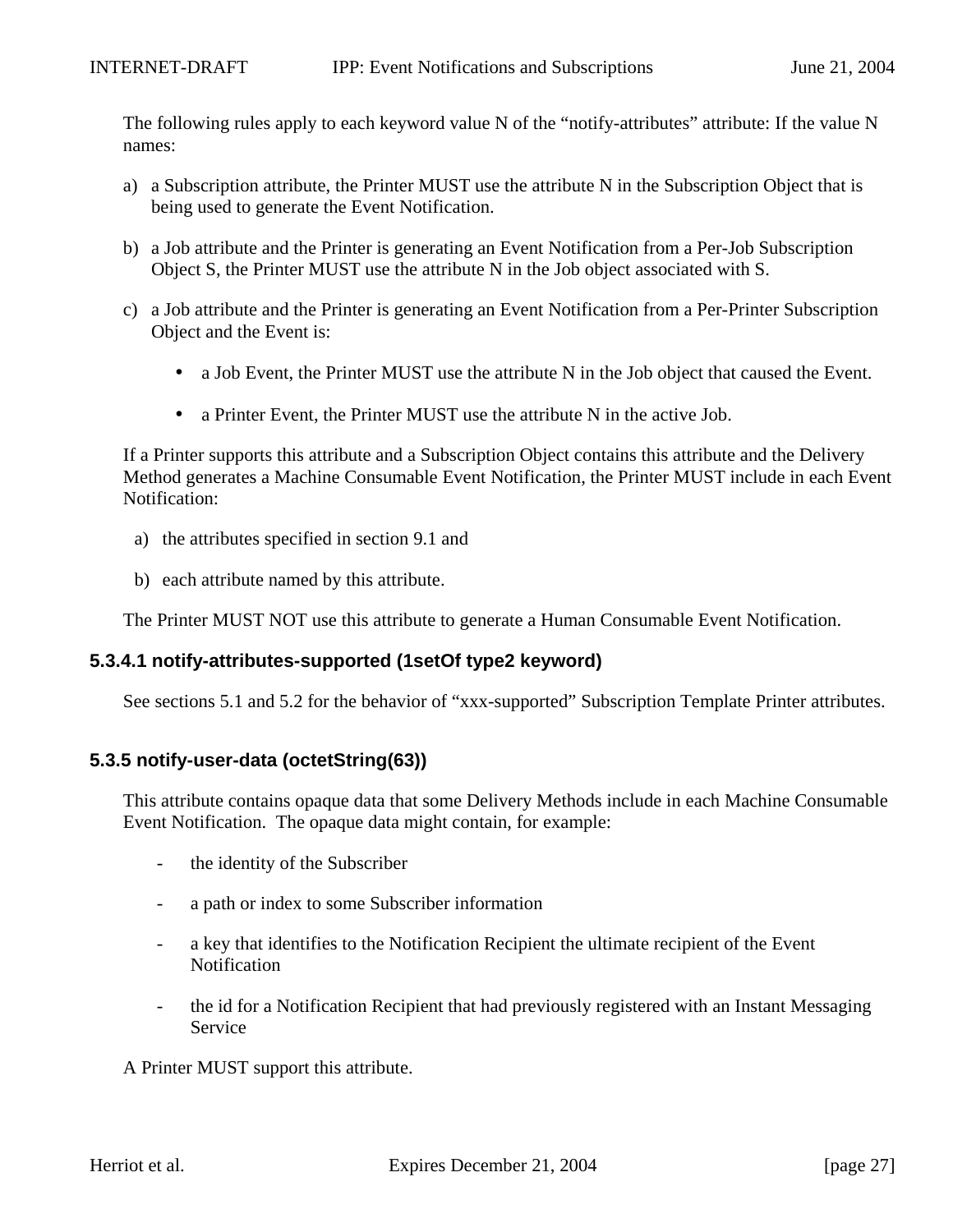A client MAY supply this attribute in a Subscription Creation Operation. If the client does not supply this attribute in the Subscription Creation Operation, the Subscription Object either (1) MAY contain the "notify-user-data" attribute with a zero length value or (2) NEED NOT contain the attribute at all. There is no "notify-user-data-default" Printer attribute.

There is no "notify-user-data-supported" Printer attribute. Rather, any octetString whose length does not exceed 63 octets is a supported value. If the length exceeds 63 octets, the Printer MUST treat it as an unsupported value.

## **5.3.6 notify-charset (charset)**

This attribute specifies the charset to be used in the Event Notification content sent to the Notification Recipient, whether the Event Notification content is Machine Consumable or Human Consumable.

A Printer MUST support this attribute.

A client MAY supply this attribute in a Subscription Creation Operation. If the client does not supply this attribute in Subscription Creation Operation or supplies an unsupported value, the Printer MUST populate this attribute in the Subscription Object with the value of the "attributes-charset" operation attribute, which is a REQUIRED attribute in all IPP requests (see [RFC2911]). If the value of the "attributes-charset" attribute is unsupported, the Printer MUST populate this attribute in the Subscription Object with the value of the Printer's "charset-configured" attribute. There is no "notifycharset-default" Printer attribute.

The value of this attribute on a Subscription Object MUST be a value of the "charset-supported (1setOf charset)" Printer attribute.

#### **5.3.7 notify-natural-language (naturalLanguage)**

This attribute specifies the natural language to be used in any human consumable text in the Event Notification content sent to the Notification Recipient, whether the Event Notification content is Machine Consumable or Human Consumable.

A Printer MUST support this attribute.

A client MAY supply this attribute in a Subscription Creation Operation. If the client does not supply this attribute in Subscription Creation Operation or supplies an unsupported value, the Printer MUST populate this attribute in the Subscription Object with the value of the "attributes-natural-language" operation attribute, which is a REQUIRED attribute in all IPP requests (see [RFC2911] section 3.1.4). If the value of the "attributes-natural-language" attribute is unsupported, the Printer MUST populate this attribute in the Subscription Object with the value of the Printer's "natural-language-configured" attribute (see [RFC2911] section 4.4.19). There is no "notify-natural-language-default" Printer attribute.

The value of this attribute on a Subscription Object MUST be a value of the "generated-naturallanguage-supported (1setOf type2 naturalLanguage)" Printer attribute (see [RFC2911] section 4.4.20).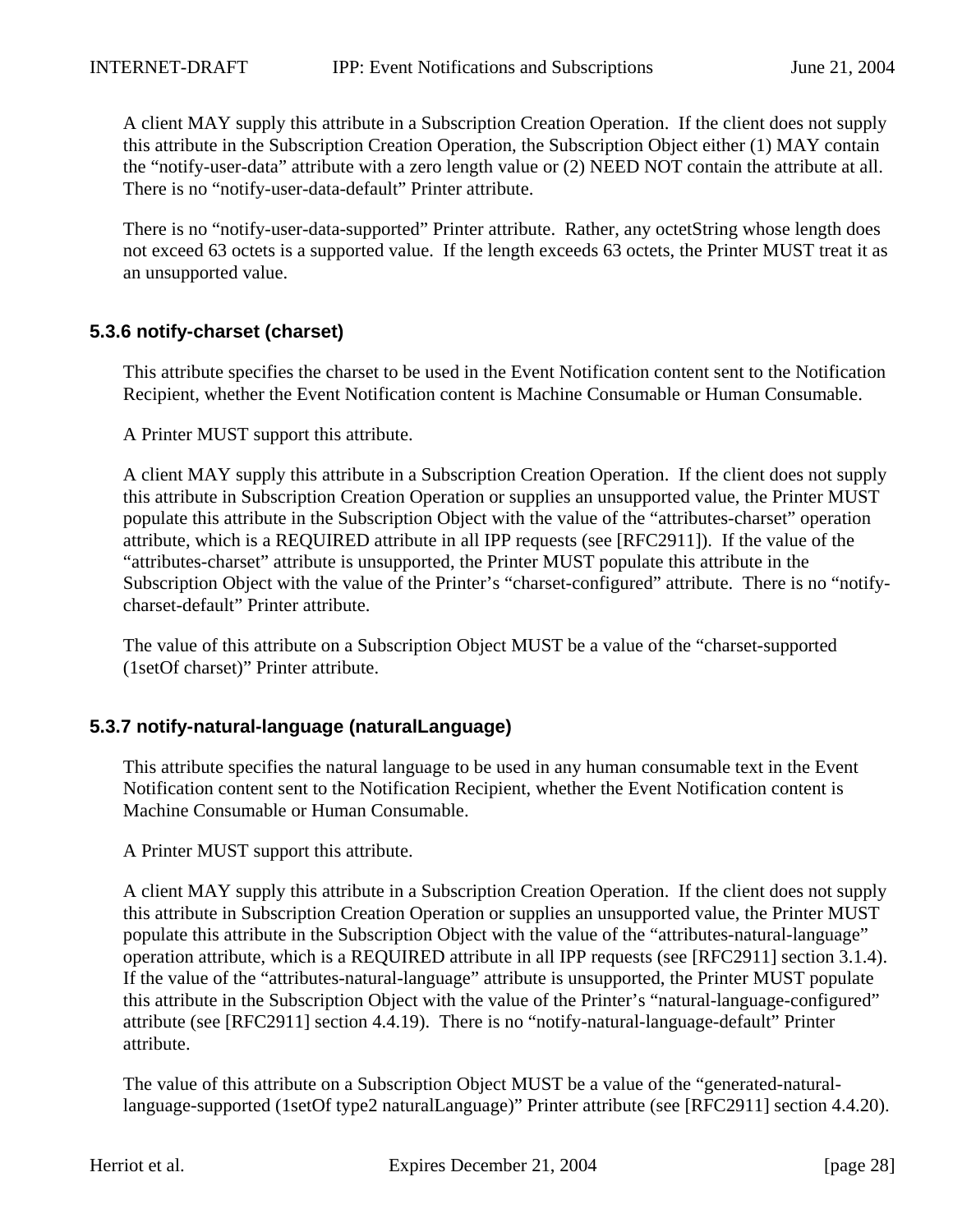#### **5.3.8 notify-lease-duration (integer(0:67108863))**

This attribute specifies the duration of the lease (in seconds) associated with the Per-Printer Subscription Object at the time the Subscription Object was created or the lease was renewed. The duration of the lease is infinite if the value is 0, i.e., the lease never expires. See section 5.4.3 on "notify-lease-expiration-time (integer(0:MAX))" for more details.

This attribute is not present on a Per-Job Subscription Object because the Subscription Object lasts exactly as long as the associated Job object. See discussion of the 'job-completed' event in section 5.3.3.4.3 about retention of the Job object after completion.

A Printer MUST support this attribute.

For a Subscription Object Creation operation of a Per-Job Subscription Object, the client MUST NOT supply this attribute. If the client does supply this attribute, the Printer MUST treat it as an unsupported attribute.

For a Subscription Creation Operation of a Per-Printer Subscription Object or a Renew-Subscription operation, a client MAY supply this attribute. If the client does not supply this attribute, the Printer MUST populate this attribute with its "notify-lease-duration-default" (0:67108863) attribute value. If the client supplies this attribute with an unsupported value, the Printer MUST populate this attribute with a supported value, and this value SHOULD be as close as possible to the value requested by the client. Note: this rule implies that a Printer doesn't assign the value of 0 (infinite) unless the client requests it.

After the Printer has populated this attribute with a supported value, the value represents the "granted duration" of the lease in seconds and the Printer updates the value of the Subscription Object's "notifylease-expiration-time" attribute as specified in section 5.4.3.

The value of this attribute on a Subscription Object MUST be a value of the "notify-lease-durationsupported" (1setOf (integer(0:67108863) | rangeOfInteger(0:67108863))) Printer attribute.

A Printer MAY require authentication in order to return the value of 0 (the lease never expires) as one of the values of "notify-lease-duration-supported", and to allow 0 as a value of the "notify-leaseduration" attribute.

Note: The maximum value 67,108,863 is 2 raised to the 26 power minus 1 and is about 2 years in seconds. The value is considerably less than MAX so that there is virtually no chance of an overflow when the Printer adds it to the Printer's "printer-up-time" attribute value (see [RFC2911] section 4.4.29) to produce the "notify-lease-expiration-time" Subscription Description attribute value (see section 5.4.3).

#### **5.3.8.1 notify-lease-duration-default (integer(0:67108863))**

See sections 5.1 and 5.2 for the behavior of "xxx-default" Subscription Template Printer attributes.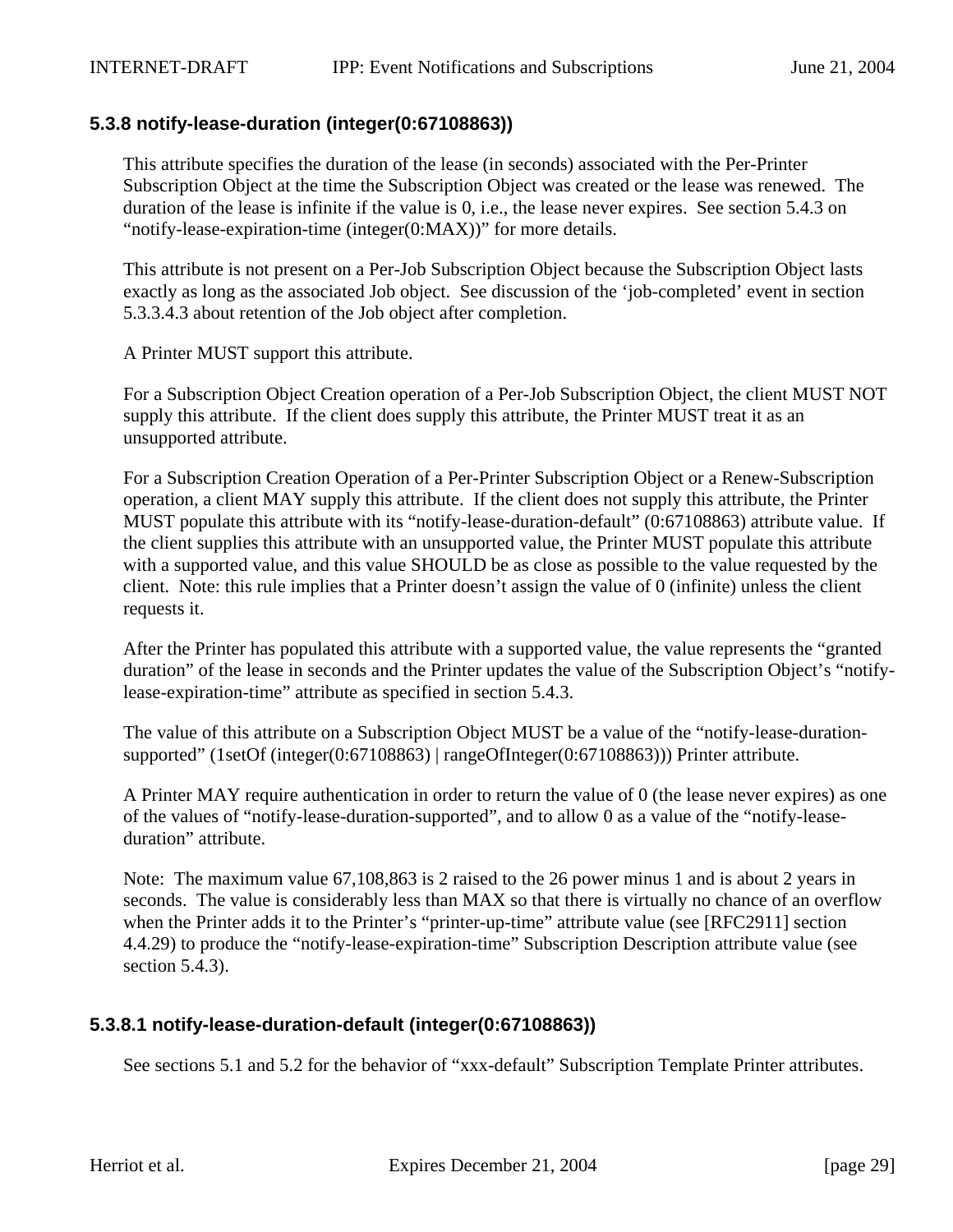## **5.3.8.2 notify-lease-duration-supported (1setOf (integer(0: 67108863) | rangeOfInteger(0:67108863)))**

See sections 5.1 and 5.2 for the behavior of "xxx-supported" Subscription Template Printer attributes.

#### **5.3.9 notify-time-interval (integer(0:MAX))**

The 'job-progress' Event occurs each time that a Printer completes a sheet. Some Notification Recipients do not want to receive an Event Notification every time this Event occurs. This attribute allows a Subscribing Client to request how often it wants to receive Event Notifications for 'jobprogress' Events. The value of this attribute MAY be any nonnegative integer (0,MAX) indicating the minimum number of seconds between 'job-progress' Event Notifications.

The Printer MUST support this attribute if and only if the Printer supports the 'job-progress' Event.

A client MAY supply this attribute in a Subscription Creation Operation. If the client does not supply this attribute in the Subscription Creation Operation, the Subscription Object either (1) MAY contain the "notify-time-interval" attribute with a '0' value or (2) NEED NOT contain this attribute at all. There is no "notify-time-interval-default" Printer attribute.

There is no "notify-time-interval-supported" Printer attribute.

If the 'job-progress' Event occurs and a Subscription Object contains the 'job-progress' Event as a value of the 'notify-events' attribute, there are two cases to consider:

- 1. This attribute is not present on the Subscription Object or has the value of 0. The Printer MUST generate and deliver an Event Notification (as is the case with other Events).
- 2. This attribute is present with a nonzero value of N:
	- a) If the Printer has not sent an Event Notification for the 'job-progress' Event for the associated Subscription Object within the past N seconds, the Printer MUST deliver an Event Notification for the Event that just occurred. Note when the Printer completes the first page of a Job, this rule implies that the Printer delivers an Event Notification for a Per-Job Subscription Object.
	- b) Otherwise, the Printer MUST NOT generate or deliver an Event Notification for the associated Subscription Object. The Printer MUST NOT increase the value of the "notify-sequencenumber" Subscription Object attribute (i.e., the sequence of values of the "notify-sequencenumber" attribute counts the Event Notifications that the Printer sent and not the Events that do not cause an Event Notification to be sent).

It is RECOMMENDED that a Subscribing Client use this attribute when it subscribes to the 'jobprogress' Event, and that the value be sufficiently large to limit the frequency with which the Printer delivers Event Notifications requests.

This attribute MUST NOT effect any Events other than 'job-progress'.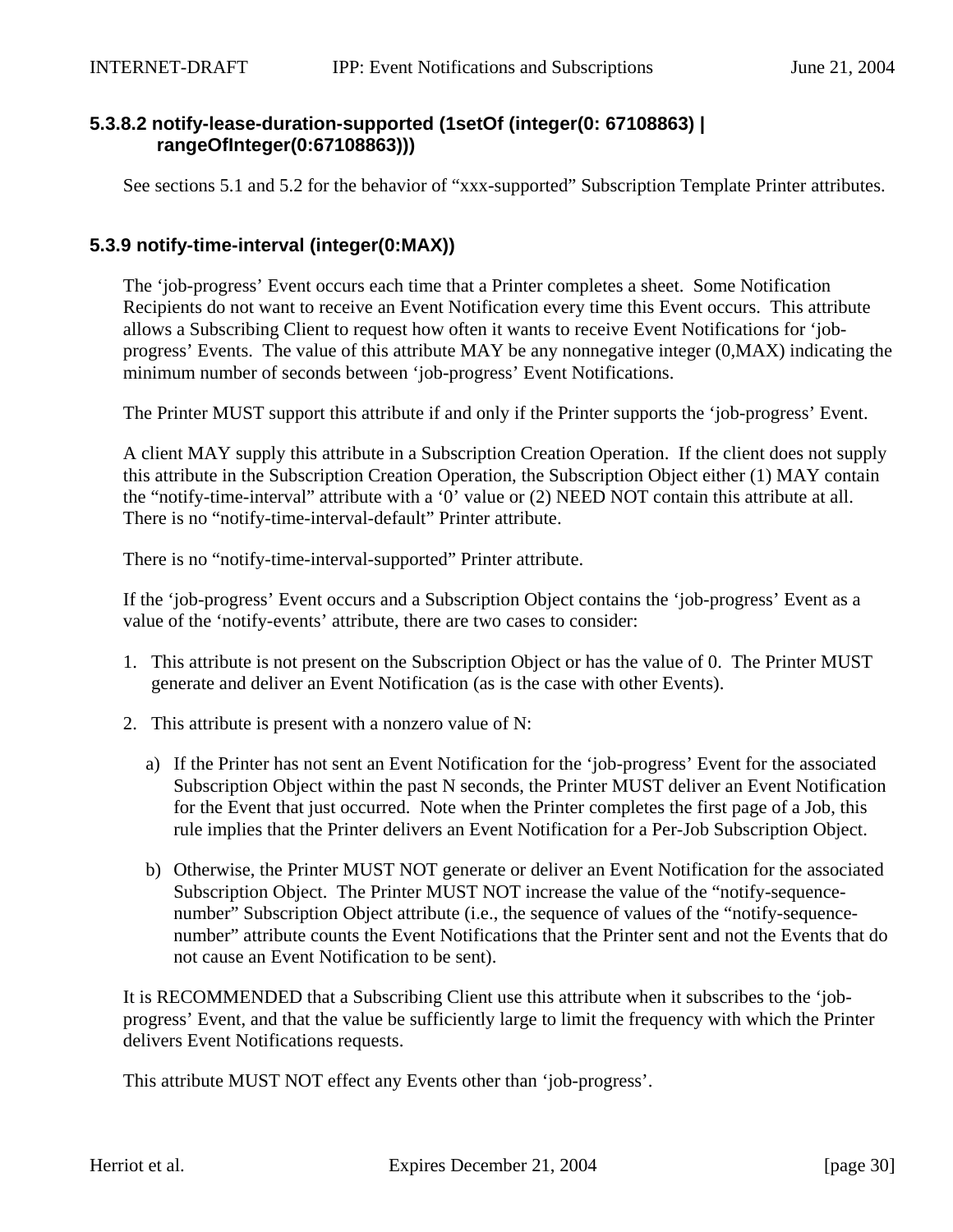## **5.4 Subscription Description Attributes**

Subscription Description Attributes are those attributes that a Printer adds to a Subscription Object at the time of its creation.

A Printer MUST support all attributes in this Table 2.

A client MUST NOT supply the attributes in Table 2 in a Subscription Template Attributes Group of a Subscription Creation Operation. There are no corresponding default or supported attributes.

#### **Table 2 – Subscription Description Attributes**

| <b>Subscription Object attributes:</b>        |
|-----------------------------------------------|
|                                               |
| notify-subscription-id (integer(1:MAX))       |
| notify-sequence-number (integer $(0:MAX)$ )   |
| notify-lease-expiration-time (integer(0:MAX)) |
| notify-printer-up-time (integer $(1:MAX)$ )   |
| notify-printer-uri (uri)                      |
| $notify-job-id (integer(1:MAX))$              |
| notify-subscriber-user-name (name(MAX))       |

## **5.4.1 notify-subscription-id (integer (1:MAX))**

This attribute identifies a Subscription Object instance with a number that is unique within the context of the Printer. The Printer generates this value at the time it creates the Subscription Object.

A Printer MUST support this attribute.

The Printer MAY assign the value of this attribute sequentially as it creates Subscription Objects. However, if there is no security on Subscription objects, sequential assignment exposes the system to a passive traffic monitoring threat.

The Printer SHOULD avoid re-using recent values of this attribute during continuous operation of the Printer as well as across power cycles. Then a Subscribing Client is unlikely to find that a stale reference accesses a new Subscription Object.

The 0 value is not permitted in order to allow for compatibility with "job-id" and with MIB table index values, which are recommended not to be 0.

## **5.4.2 notify-sequence-number (integer (0:MAX))**

The value of this attribute indicates the number of times that the Printer has generated and attempted to deliver an Event Notification for this Subscription object. When an Event Notification contains this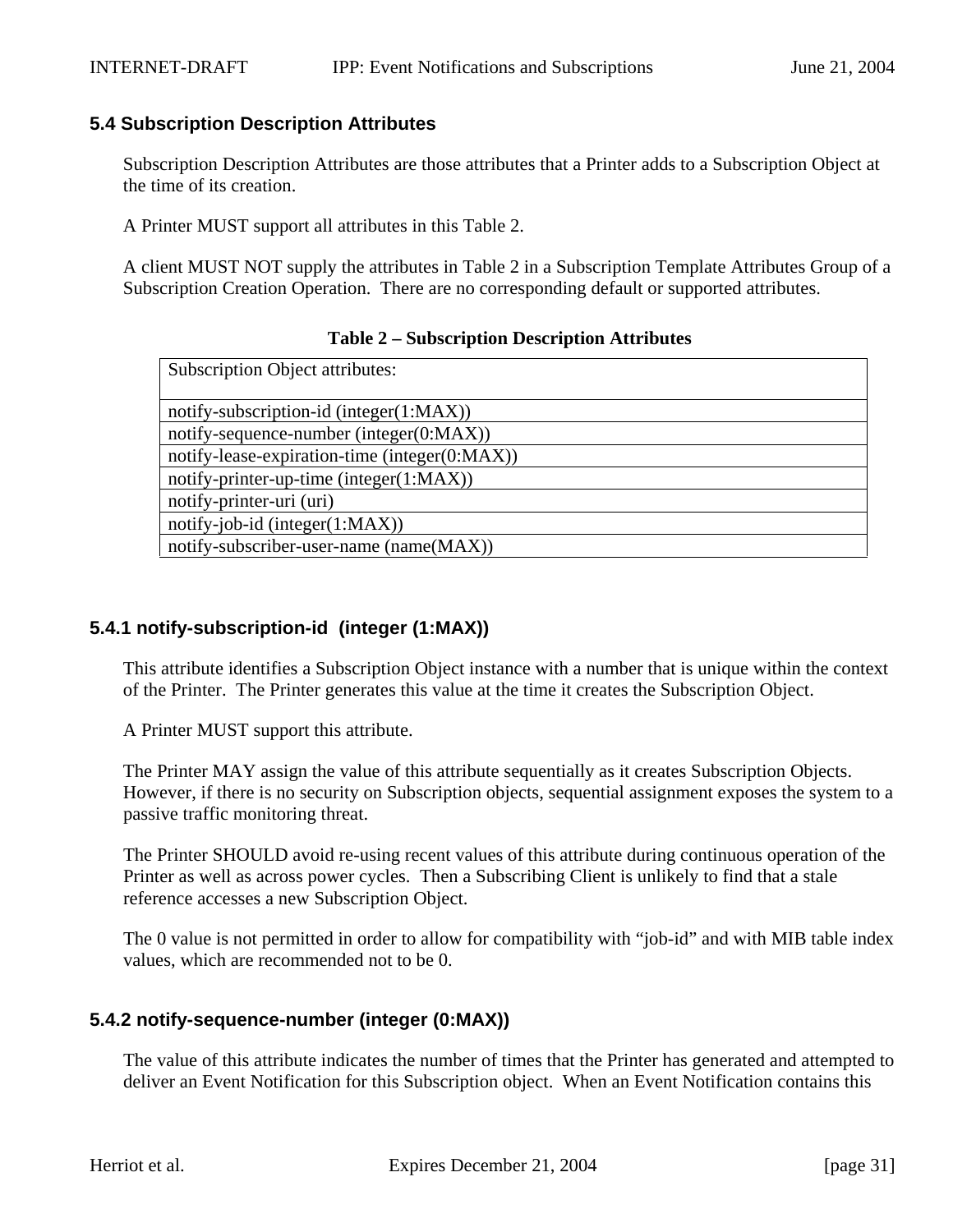attribute, the Notification Recipient can determine whether it missed some Event Notifications (i.e., numbers skipped) or received duplicates (i.e., same number twice).

A Printer MUST support this attribute.

When the Printer creates a Subscription Object, it MUST populate this attribute with a value of 0. This value indicates that the Printer has not sent any Event Notifications for this Subscription Object.

Each time the Printer delivers a newly generated Event Notification, it MUST increase the value of this attribute by 1. For some Delivery Methods, the Printer MUST include this attribute in each Event Notification, and the value MUST be the value after it is increased by 1. That is, the value of this attribute in the first Event Notification after Subscription object creation MUST be 1, the second MUST be 2, etc. If a Delivery Method is defined such that the Notification Recipient returns a response, the Printer can re-try delivering an Event Notification a certain number of times with the same sequence number when the Notification Recipient fails to return a response.

If a Subscription Object lasts long enough to reach the value of MAX, its next value MUST be 0, i.e., it wraps.

## **5.4.3 notify-lease-expiration-time (integer(0:MAX))**

This attribute specifies the time in the future when the lease on the Per-Printer Subscription Object will expire, i.e. the "printer-up-time" value at which the lease will expire. If the value is 0, the lease never expires.

A Printer MUST support this attribute.

When the Printer creates a Per-Job Subscription Object, this attribute MUST NOT be present – the Subscription Object lasts exactly as long as the associated Job object. See also the discussion of the 'job-completed' event in section 5.3.3.4.3 about retention of the Job object after completion so that a Notification Recipient can query the Job object after receiving the 'job-completed' Event Notification.

When the Printer creates a Per-Printer Subscription Object, it populates this attribute with a value that is the sum of the values of the Printer's "printer-up-time" attribute and the Subscription Object's "notify-lease-duration" attribute with the following exception. If the value of the Subscription Object's "notify-lease-duration" attribute is 0 (i.e., no expiration time), then the value of this attribute MUST be set to 0 (i.e., no expiration time).

When the Printer powers up, it MUST populate this attribute in each persistent Subscription Object with a value using the algorithm in the previous paragraph.

When the "printer-up-time" equals the value of this attribute, the Printer MUST delete the Subscription Object. A client can extend a lease of a Per-Printer Subscription Object with the Renew-Subscription operation (see section 11.2.6).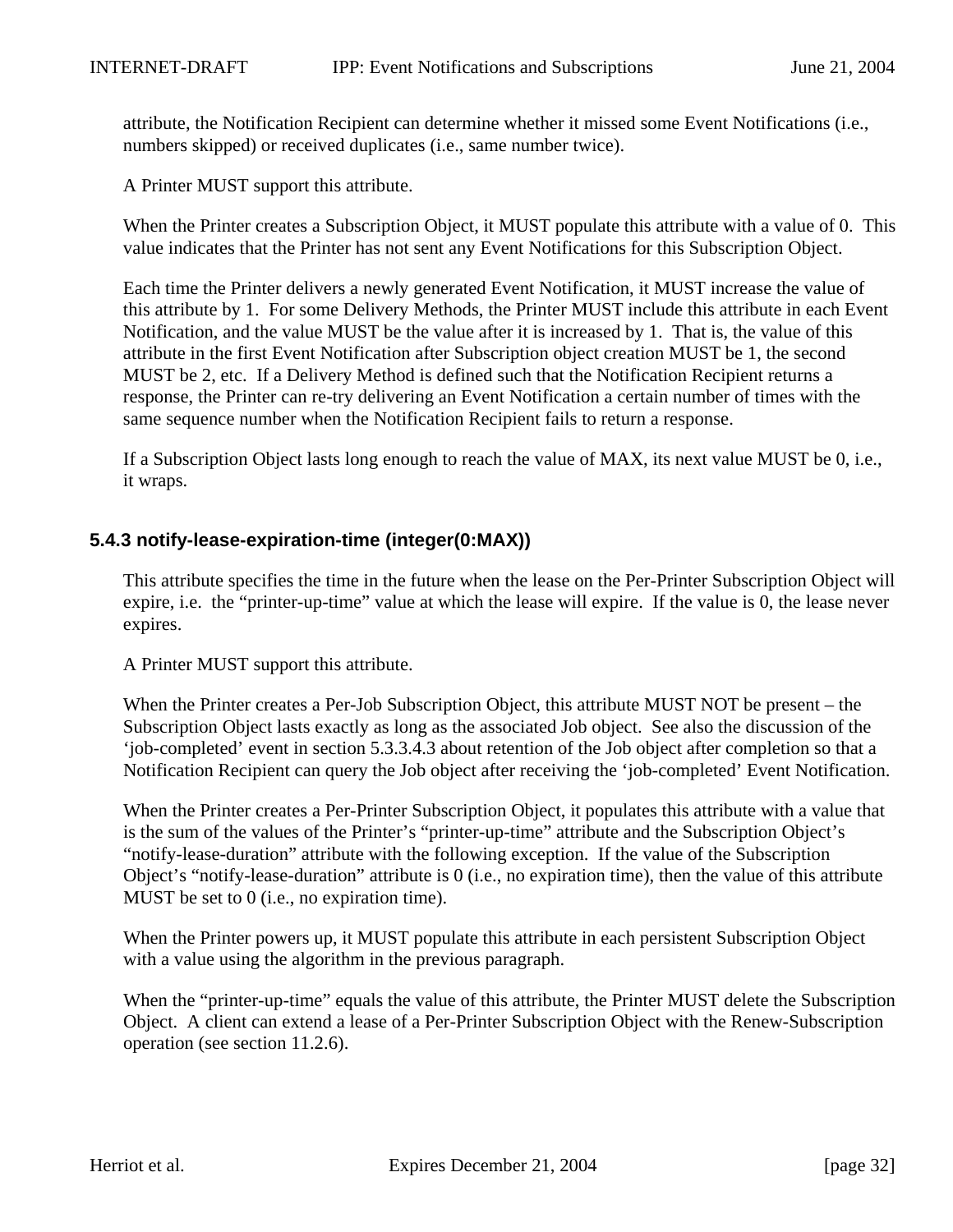Note: In order to compute the number of seconds remaining in a lease for a Per-Printer Subscription Object, a client can subtract the Subscription's "notify-printer-up-time" attribute (see section 5.4.4) from the Subscription's "notify-lease-expiration-time" attribute.

## **5.4.4 notify-printer-up-time (integer(1:MAX))**

This attribute is an alias for the Printer's "printer-up-time" attribute " (see [RFC2911] section 4.4.29). In other words, when this attribute is queried with the Get-Subscriptions or Get-Subscription-Attributes operations (see sections 11.2.4 and 11.2.5), the value returned is the current value of the Printer's "printer-up-time" attribute, rather than the time at which the Subscription Object was created.

A Printer MUST support this attribute.

When the Printer creates a Per-Job Subscription Object, this attribute MUST NOT be present. When the Printer creates a Per-Printer Subscription Object, this attribute MUST be present.

Note: this attribute exists in a Per-Printer Subscription Object so that a client using the Get-Subscription-Attributes or Get-Subscription operations can convert the Per-Printer Subscription's "notify-lease-expiration-time" attribute to wall clock time with one request. If the value of the "notifylease-expiration-time" attribute is not 0 (i.e., no expiration time), then the difference between the "notify-lease-expiration-time" attribute and the "notify-printer-up-time" is the remaining number of seconds on the lease from the current time.

## **5.4.5 notify-printer-uri (uri)**

This attribute identifies the Printer object that created this Subscription Object.

A Printer MUST support this attribute.

During a Subscription Creation Operation, the Printer MUST populate this attribute with the value of the "printer-uri" operation attribute in the request. From the Printer URI, the client can, for example, determine what security scheme was used.

## **5.4.6 notify-job-id (integer(1:MAX))**

This attribute specifies whether the containing Subscription Object is a Per-Job or Per-Printer Subscription Object, and for Per-Job Subscription Objects, it specifies the associated Job.

A Printer MUST support this attribute.

If this attribute is not present, the Subscription Object MUST be a Per-Printer Subscription. If this attribute is present, the Subscription Object MUST be a Per-Job Subscription Object and this attribute MUST identify the Job with which the Subscription Object is associated.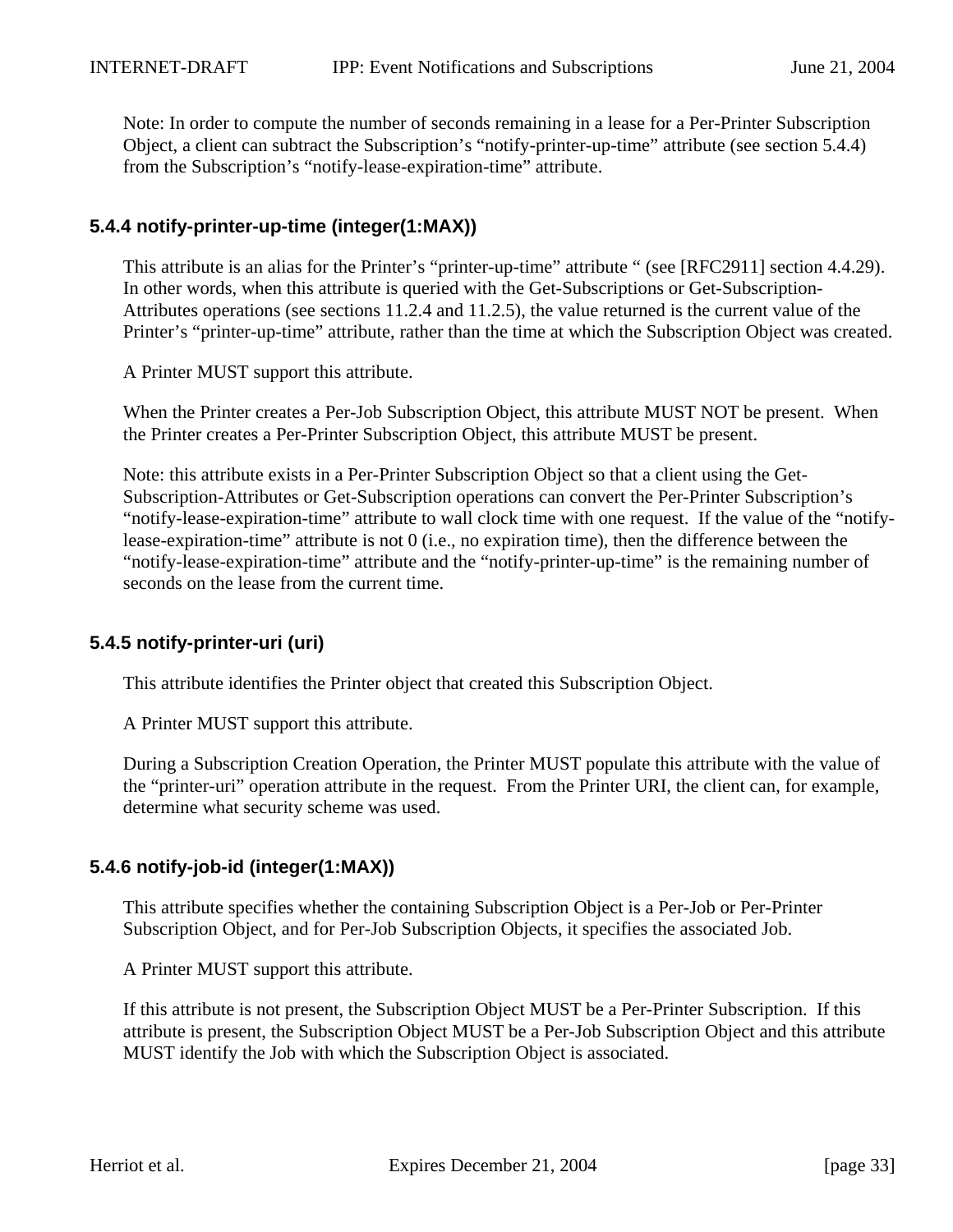Note: This attribute could be useful to a Notification Recipient that receives an Event Notification generated from a Per-Job Subscription Object and caused by a Printer Event. The Event Notification gives access to the Printer and the Subscription Object. The Event Notification gives access to the associated Job only via this attribute. See discussion of the 'job-completed' event in section 5.3.3.4.3 about retention of the Job object after completion so that a Notification Recipient can query the Job object after receiving the 'job-completed' Event Notification.

### **5.4.7 notify-subscriber-user-name (name(MAX))**

This attribute contains the name of the user who performed the Subscription Creation Operation.

A Printer MUST support this attribute.

The Printer MUST populates this attribute with the most authenticated printable name that it can obtain from the authentication service over which the Subscription Creation Operation was received. The Printer uses the same mechanism for determining the value of this attribute as it does for a Job's "job-originating-user-name" (see [RFC2911] section 4.3.6).

Note: To help with authentication, a Subscription Object may have additional private attributes about the user, e.g., a credential of a principal. Such private attributes are implementation-dependent and not defined in this document.

# **6 Printer Description Attributes Related to Notification**

This section defines the Printer Description attributes that are related to Notification. Table 3 lists the Printer Description attributes, indicates the Printer support required for conformance, and whether or not the attribute is READ-ONLY (see section 3.1):

| Printer object attributes:                   | REQUIRED       | READ-<br>ONLY |
|----------------------------------------------|----------------|---------------|
| $printer-state-change-time (integer(1:MAX))$ | N <sub>0</sub> | Yes           |
| printer-state-change-date-time (dateTime)    | N <sub>0</sub> | Yes           |

**Table 3 – Printer Description Attributes Associated with Notification**

#### **6.1 printer-state-change-time (integer(1:MAX))**

This OPTIONAL attribute records the most recent time at which the **'**printer-state-changed' Printer Event occurred whether or not any Subscription objects were listening for this event. This attribute helps a client or operator to determine how long the Printer has been in its current state.

A Printer MAY support this attribute and if so, the attribute MUST be READ-ONLY.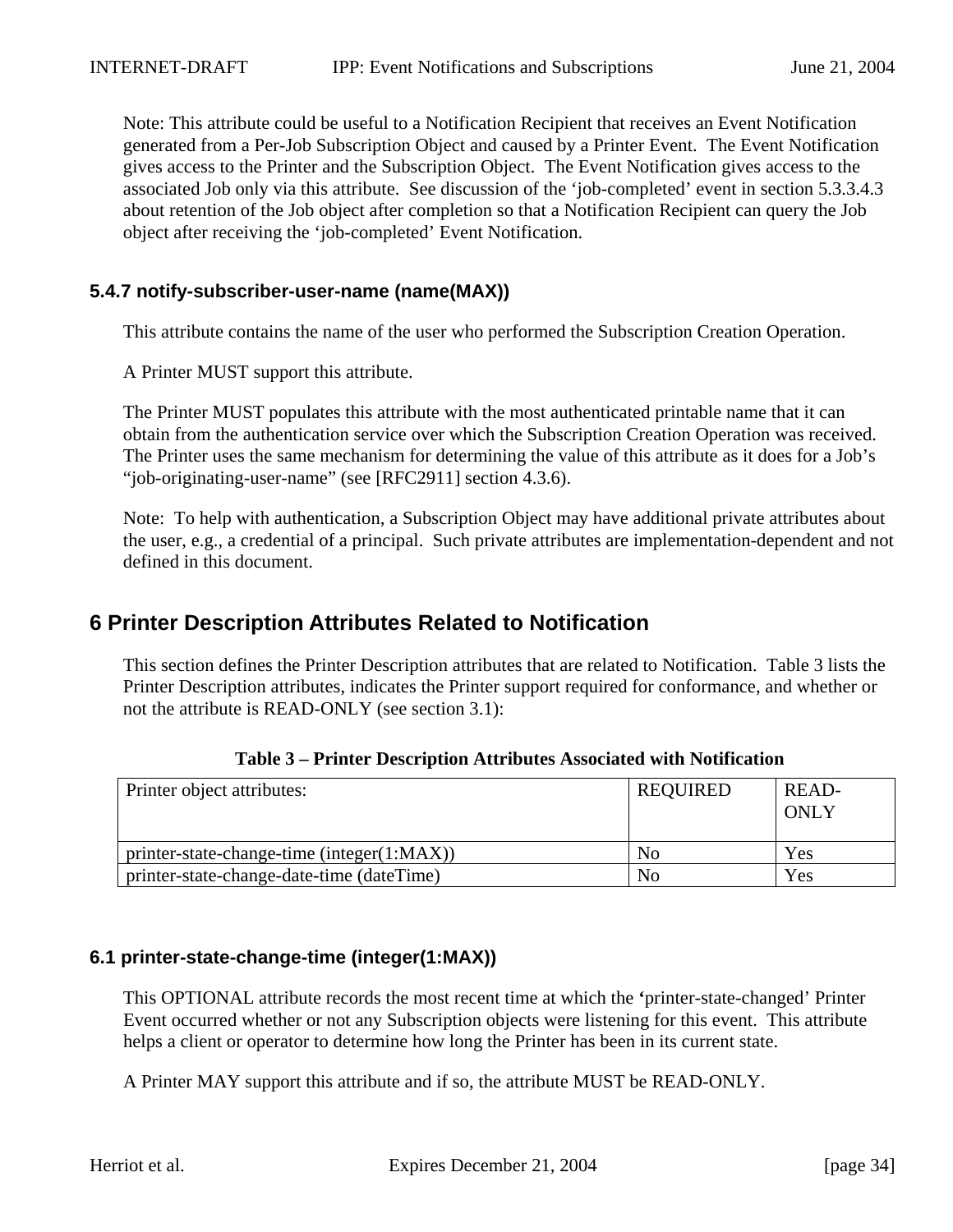On power-up, the Printer MUST populate this attribute with the value of its "printer-up-time" attribute, so that it always has a value. Whenever the **'**printer-state-changed' Printer Event occurs, the Printer MUST update this attribute with the value of the Printer's "printer-up-time" attribute.

#### **6.2 printer-state-change-date-time (dateTime)**

This OPTIONAL attribute records the most recent time at which the **'**printer-state-changed' Printer Event occurred whether or not there were any Subscription Objects listening for this event. This attribute helps a client or operator to determine how long the Printer has been in its current state.

A Printer MAY support this attribute and if so, the attribute MUST be READ-ONLY.

On power-up, the Printer MUST populate this attribute with the value of its "printer-current-time" attribute, so that it always has a value (see [RFC2911] section 4.4.30 on "printer-current-time"). Whenever the **'**printer-state-changed' Printer Event occurs, the Printer MUST update this attribute with the value of the Printer's "printer-current-time" attribute.

## **7 New Values for Existing Printer Description Attributes**

This section contains those attributes for which additional values are added.

#### **7.1 operations-supported (1setOf type2 enum)**

The following "operation-id" values are added in order to support the new operations defined in this document:

| Value  | <b>Operation Name</b>               |
|--------|-------------------------------------|
|        |                                     |
| 0x0016 | <b>Create-Printer-Subscriptions</b> |
| 0x0017 | Create-Job-Subscriptions            |
| 0x0018 | Get-Subscription-Attributes         |
| 0x0019 | Get-Subscriptions                   |
| 0x001A | Renew-Subscription                  |
| 0x001B | Cancel-Subscription                 |

|  |  | Table 4 – Operation-id assignments |
|--|--|------------------------------------|
|--|--|------------------------------------|

# **8 Attributes Only in Event Notifications**

This section contains those attributes that exist only in Event Notifications and do not exist in any objects.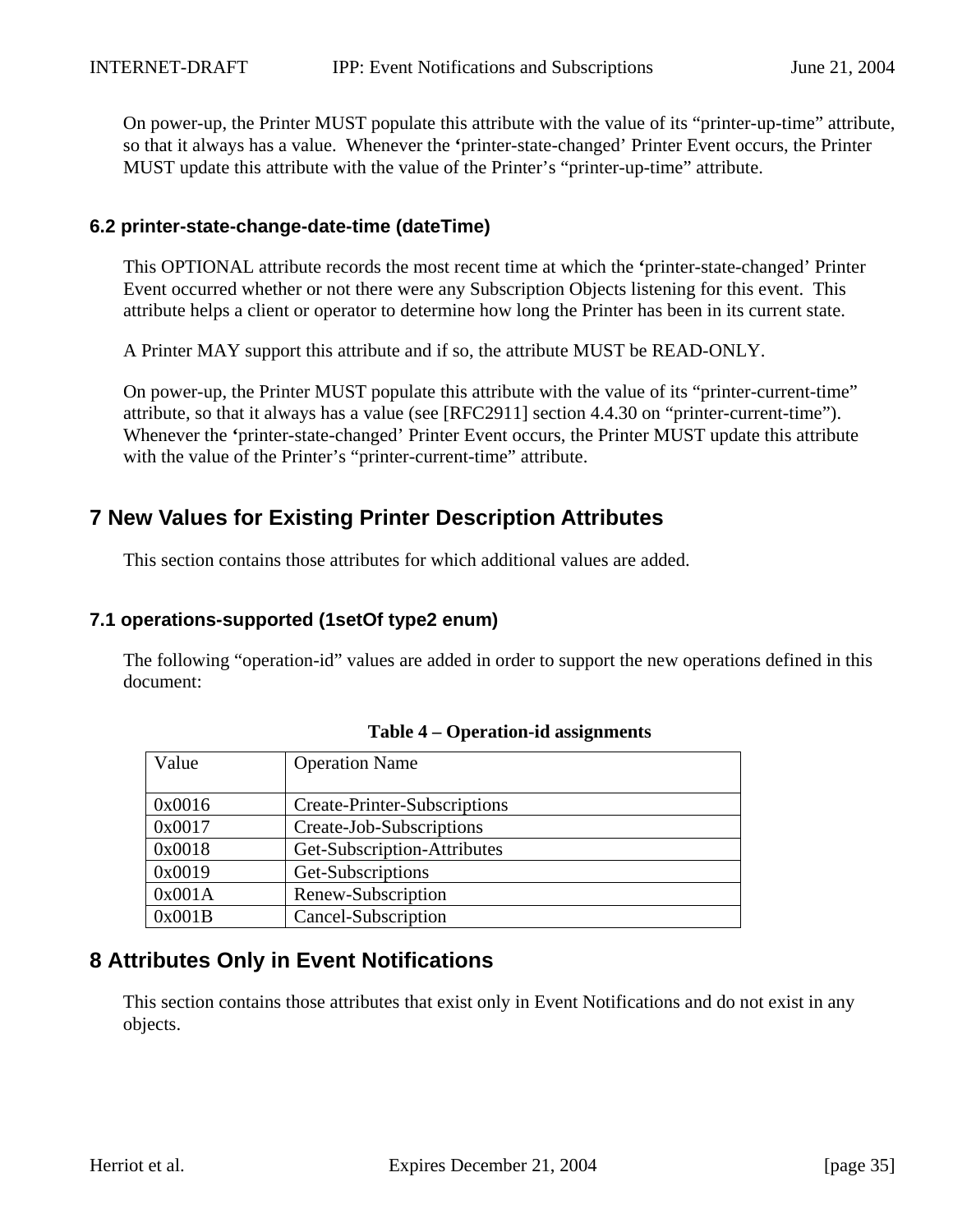#### **8.1 notify-subscribed-event (type2 keyword)**

This attribute indicates the Subscribed Event that caused the Printer to deliver this Event Notification. This attribute exists only in Event Notifications.

This attribute MUST contain one of the values of the "notify-events" attribute in the Subscription Object, i.e., one of the Subscribed Event values. Its value is the Subscribed Event that "matches" the Event that caused the Printer to deliver this Event Notification. This Subscribed Event value may be identical to the Event or the Event may be a sub-value of the Subscribed Event. For example, the 'jobcompleted' Event (which is a sub-event of the 'job-state-changed' event) would cause the Printer to deliver an Event Notification for either the 'job-completed' or 'job-state-changed' Subscribed Events and to deliver the 'job-completed' or 'job-state-changed' value for this attribute, respectively. See section 5.3.3.5 for the "matching" rules of Subscribed Events and for additional examples.

The Delivery Method Document specifies whether the Printer includes the value of this attribute in an Event Notification.

## **8.2 notify-text (text(MAX))**

This attribute contains a Human Consumable text message (see section 9.2). This message describes the Event and is encoded as plain text, i.e., 'text/plain' with the charset specified by Subscription Object's "notify-charset" attribute.

Note: this attribute contains a text message only and must not contain any encoding information, such as 'text/plain'. The 'text/plain' encoding is implicit and thus the charset must be specified by an alternate mechanism, namely the "notify-charset" attribute.

The Delivery Method Document specifies whether the Printer includes this attribute in an Event Notification.

## **9 Event Notification Content**

This section defines the Event Notification content that the Printer delivers when an Event occurs.

When an Event occurs, the Printer MUST find each Subscription object whose "notify-events" attribute "matches" the Event. See section 5.3.3.5 for details on "matching". For each matched Subscription Object, the Printer MUST create an Event Notification with the content and format that the Delivery Method Document specifies. The content contains the value of attributes specified by the Delivery Method Document. The Printer obtains the values immediately after the Event occurs. For example, if the "printer-state" attribute changes from 'idle' to 'processing', the Event 'printer-statechanged' occurs and the Printer puts various attributes into the Event Notification, including "printerup-time" and "printer-state" with the values that they have immediately after the Event occurs, i.e., the value of "printer-state" is 'processing'.

#### **Event Notification Ordering:**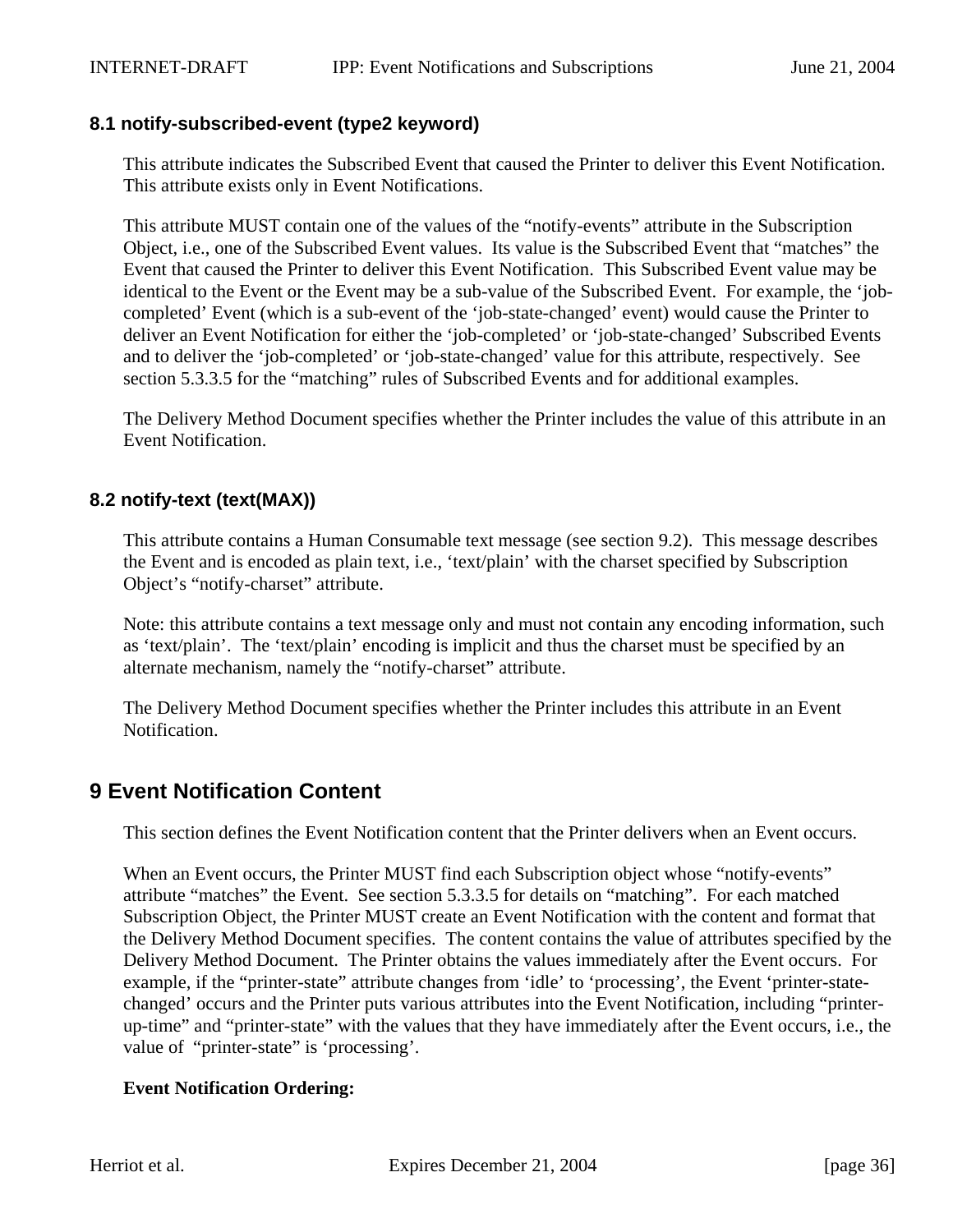When a Printer delivers Event Notifications, the Event Notifications from any given Subscription Object MUST be in time stamp order, i.e., in order of increasing "printer-up-time" attribute value in the Event Notification (see Table 5). These Event Notifications MAY be interleaved with those from other Subscription Objects, as long as those others are also in time stamp order. The Printer MUST observe these ordering requirements whether delivering multiple pending Events as multiple separate Event Notifications or together in a single Compound Event Notification.

If a Subscribing Client wants the Printer to deliver certain Event Notifications in time stamp order, the Subscribing Client uses a single Subscription Object. Even so, depending on the underlying transport, the actual order that a Notification Recipient receives separate Event Notifications may differ from the order sent by the Printer (e.g., email).

Example: Consider two Per-Printer Subscription Objects: SO1 and SO2. SO1 requests 'job-statechanged' events and SO2 requests 'printer-state-changed' events. The number in parens is the time stamp. The following Event Notification sequences are the only ones that conform to the ordering requirements for the Printer to deliver the Event Notifications:

(a) SO1: 'job-created' (1000), SO1: 'job-stopped' (1005), SO1: 'job-completed' (1009), SO2: 'printer-stopped' (1005)

(b) SO1: 'job-created' (1000), SO1: 'job-stopped' (1005), SO2: 'printer-stopped' (1005), SO1: 'job-completed' (1009)

(c) SO1: 'job-created' (1000), SO2: 'printer-stopped' (1005), SO1: 'job-stopped' (1005), SO1: 'jobcompleted' (1009)

(d) SO2: 'printer-stopped (1005), SO1: 'job-created' (1000), SO1: 'job-stopped' (1005), SO1: 'jobcompleted' (1009)

Examples (b) and (c) are interleaved; examples (a) and (d) are not interleaved and are not appropriate for some Delivery Methods.

If two different Events occur simultaneously, or nearly so (e.g., "printer-up-time" has the same value for both), the Printer MUST create a separate Event Notification for each Event, even if the associated Subscription Object is the same for both Events. However, the Printer MAY combine these distinct Event Notifications into a single Compound Event Notification if the Delivery Method supports Compound Event Notifications. For example, suppose that two nearly-simultaneously Events represent two successive 'printer-state-changed' Events, one from 'idle' to 'processing' and another from 'processing' to 'stopped'. These two Events have the same name but are different instances of the Event. Then the Printer MUST create a separate Event Notification for each Event and SHOULD accurately report the "printer-state" of the first Event as 'processing' and the second Event as 'stopped'.

If a Subscription Object contains more than one Subscribed Event, and several Events occur in quick succession each matching a different Subscribed Event in the Subscription Object, the Printer MUST NOT generate a single Event Notification from several of these Events, but MAY combine distinct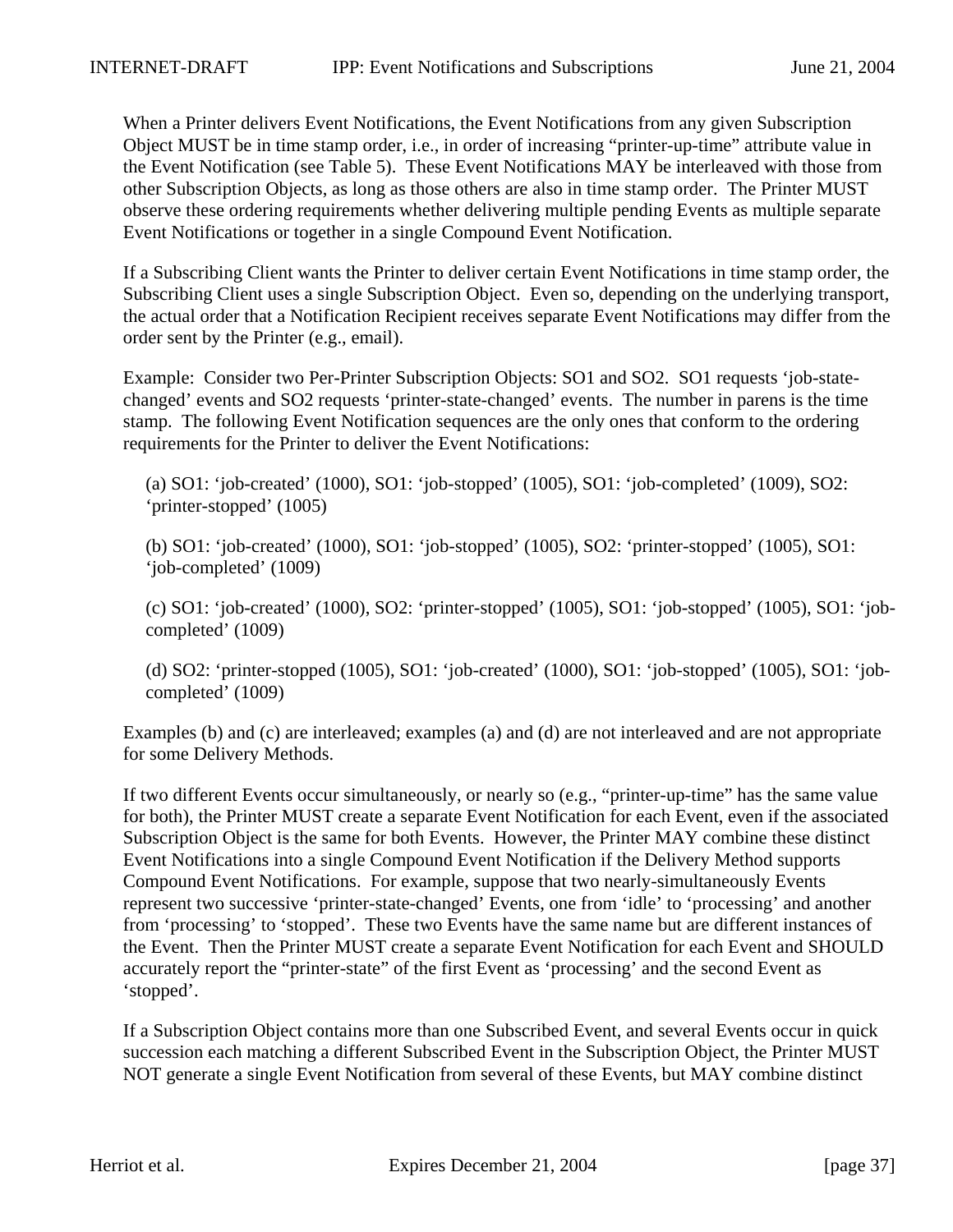Event Notifications into a single Compound Event Notification if the Delivery Method supports Compound Event Notifications.

After the Printer has created the Event Notification, the Printer delivers it via either a:

Push Delivery Method: The Printer delivers the Event Notification shortly after an Event occurs. For some Push Delivery Methods, the Notification Recipient MUST deliver a response; for others it MUST NOT deliver a response.

Pull Delivery Method: The Printer saves Event Notifications for some Event Life and expects the Notification Recipient to request Event Notifications. The Printer returns the Event Notifications in a response to such a request.

If an error that meets the following conditions occurs, the Printer MUST cancel the Subscription Object.

- a) the error occurs during the delivering of an Event Notification generated from Subscription Object S AND
- b) the error would continue to occur every time the Printer delivers an Event Notification generated from Subscription Object S in the future.

For example, if the address of the "notify-recipient-uri" of Subscription Object A references a nonexistent target and the Printer determines this fact, it MUST delete Subscription Object A.

The next two sections describe the values that a Printer delivers in the content of Machine Consumable and Human Consumable Event Notifications, respectively.

The tables in the sub-sections of this section contain the following columns:

- a) **Source Value:** the name of the attribute that supplies the value for the Event Notification. Asterisks in this field refer to a note below the table.
- b) **Delivers:** if the Printer supports the value (column 1) on the Source Object (column 3) the Delivery Method MUST specify:

**MUST:** that the Printer MUST deliver the value.

**SHOULD:** either that the Printer MUST deliver the value or that the value is incompatible with the Delivery Method.

**MAY:** that the Printer MUST, SHOULD, MAY, MUST NOT, SHOULD NOT, or NEED NOT deliver the value. The Delivery Method specifies the level of conformance for the Printer.

c) **Source Object:** the object from which the source value comes. If the object is "Event Notification", the Printer fabricates the value when it delivers the Event Notification. See section 8.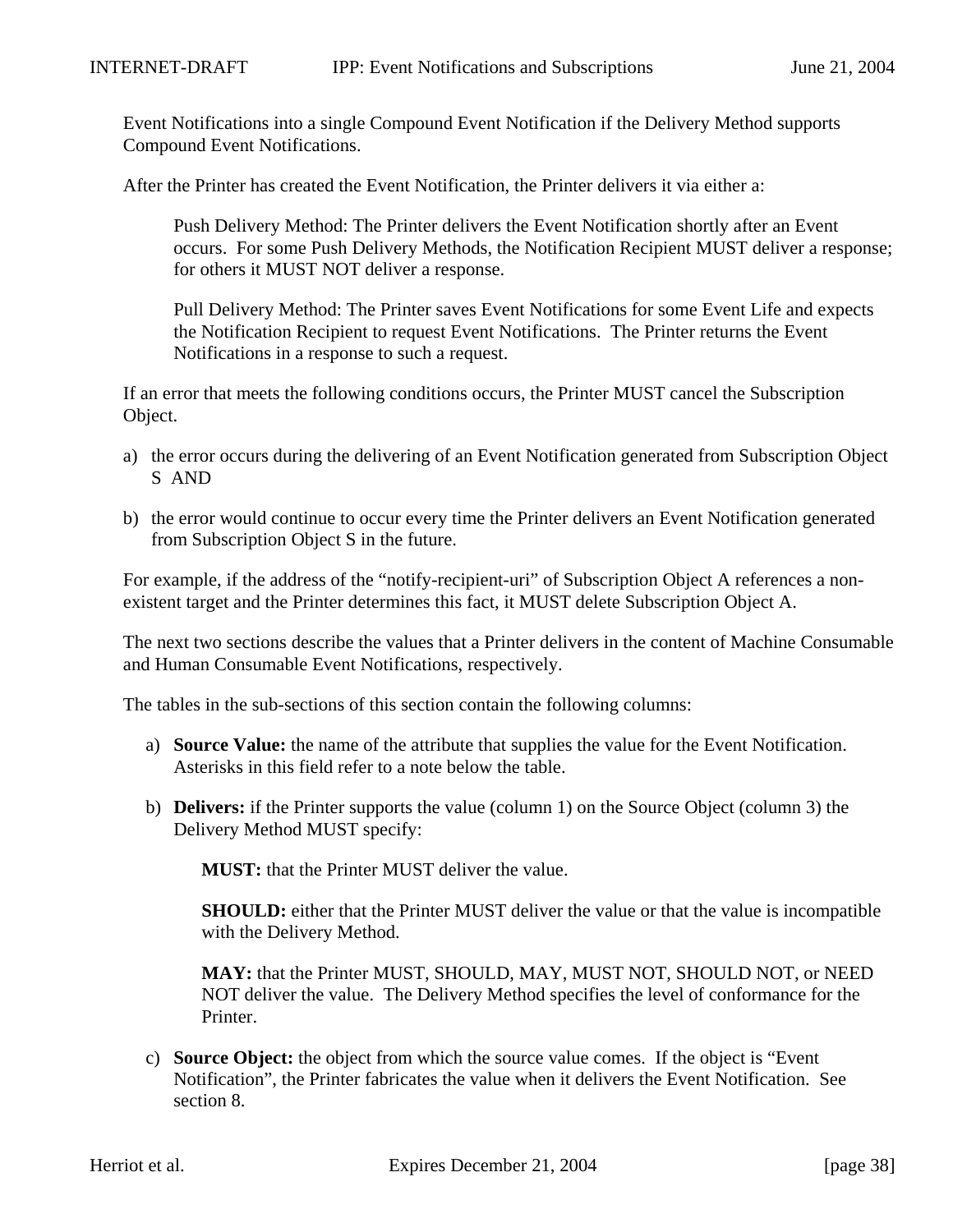# **9.1 Content of Machine Consumable Event Notifications**

This section defines the attributes that a Delivery Method MUST mention in a Delivery Method Document when specifying the Machine Consumable Event Notification's contents.

This document does not define the order of attributes in Event Notifications. However, Delivery Method Documents MAY define the order of some or all of the attributes.

A Delivery Method Document MUST specify additional attributes (if any) that a Printer implementation delivers in a Machine Consumable Event Notification.

Notification Recipients MUST be able to accept Event Notifications containing attributes they do not recognize. What a Notification Recipient does with an unrecognized attribute is implementationdependent. Notification Recipients MAY attempt to display unrecognized attributes anyway or MAY ignore them.

The next three sections define the attributes in Event Notification Contents that are:

- 1. for all Events
- 2. for Job Events only
- 3. for Printer Events only

#### **9.1.1 Event Notification Content Common to All Events**

This section lists the attributes that a Delivery Method Document MUST specify for all Events.

Table 5 lists potential values in each Event Notification.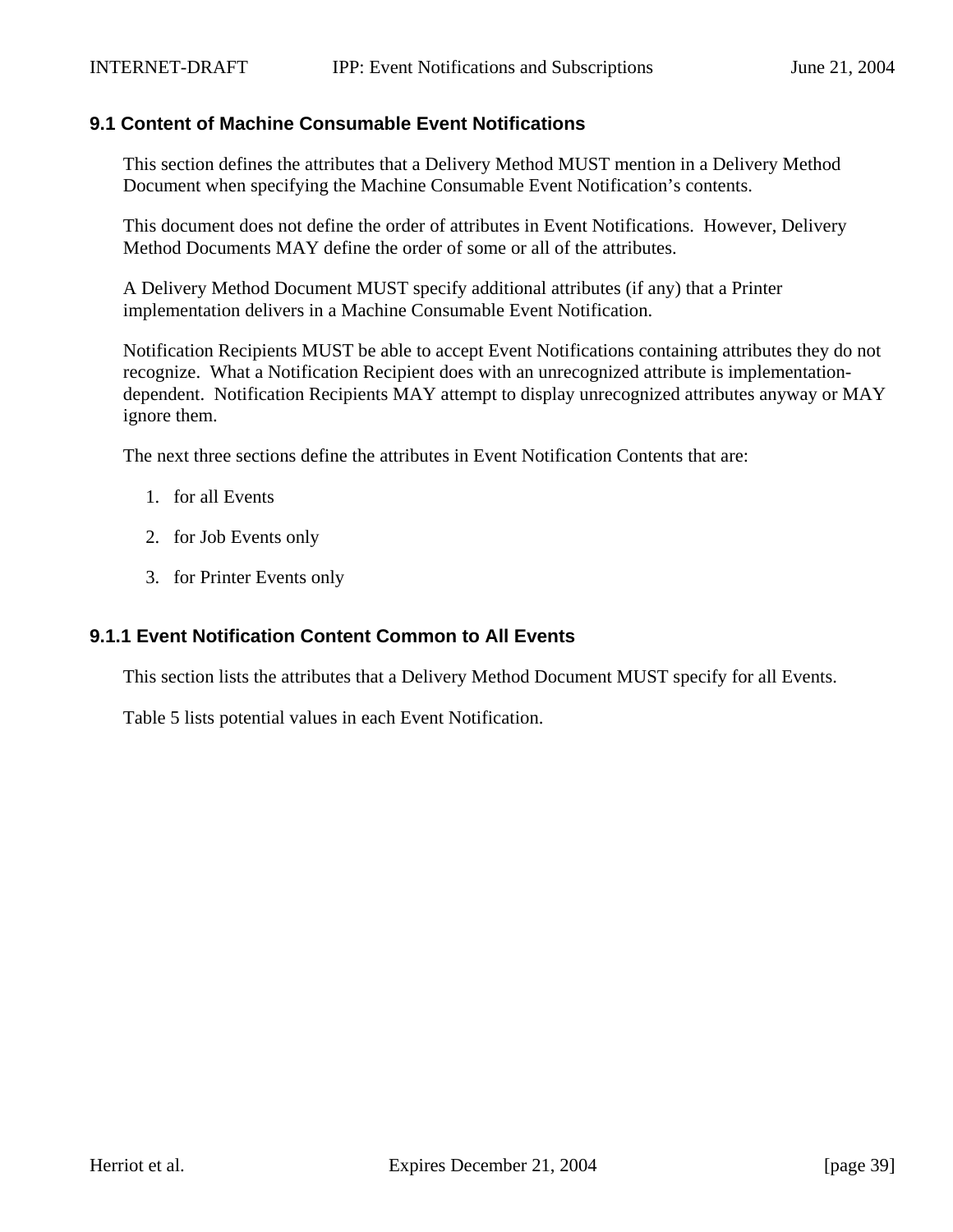| Source Value                                          | <b>Delivers</b> | Source Object             |
|-------------------------------------------------------|-----------------|---------------------------|
| notify-subscription-id (integer(1:MAX))               | <b>MUST</b>     | Subscription              |
| notify-printer-uri (uri)                              | <b>MUST</b>     | Subscription              |
| notify-subscribed-event (type2 keyword)               | <b>MUST</b>     | <b>Event Notification</b> |
| printer-up-time (integer(MIN:MAX))                    | <b>MUST</b>     | Printer                   |
| printer-current-time (dateTime) *                     | <b>MUST</b>     | Printer                   |
| notify-sequence-number (integer (0:MAX))              | <b>SHOULD</b>   | Subscription              |
| notify-charset (charset)                              | <b>SHOULD</b>   | Subscription              |
| notify-natural-language (naturalLanguage)             | <b>SHOULD</b>   | Subscription              |
| notify-user-data (octetString(63)) **                 | <b>SHOULD</b>   | Subscription              |
| notify-text (text)                                    | <b>SHOULD</b>   | <b>Event Notification</b> |
| attributes from the "notify-attributes" attribute *** | <b>MAY</b>      | Printer                   |
| attributes from the "notify-attributes" attribute *** | <b>MAY</b>      | Job                       |
| attributes from the "notify-attributes" attribute *** | <b>MAY</b>      | Subscription              |

|  |  | <b>Table 5 – Attributes in Event Notification Content</b> |  |
|--|--|-----------------------------------------------------------|--|
|  |  |                                                           |  |

\*A Printer MUST deliver this value only if and only if it supports the Printer's "printer-current-time" attribute.

\*\* If the Subscription Object does not contain a "notify-user-data" attribute and the Delivery Method Document REQUIRES the Printer to deliver the "notify-user-data" source value in the Event Notification, the Printer MUST deliver an octet-string of length 0.

\*\*\* The last three rows represent additional attributes that a client MAY request via the "notifyattributes" attribute. A Printer MAY support the "notify-attributes" attribute. The Delivery Method MUST say that the Printer MUST, SHOULD, MAY, MUST NOT, SHOULD NOT, or NEED NOT support the "notify-attributes" attribute and specific values of this attribute. The Delivery Method MAY say that support for the "notify-attributes" is conditioned on support of the attribute by the Printer or it MAY say that Printer MUST support the "notify-attributes" attribute if the Printer supports the Delivery Method.

# **9.1.2 Additional Event Notification Content for Job Events**

This section lists the additional attributes that a Delivery Method Document MUST specify for Job Events. See Table 6.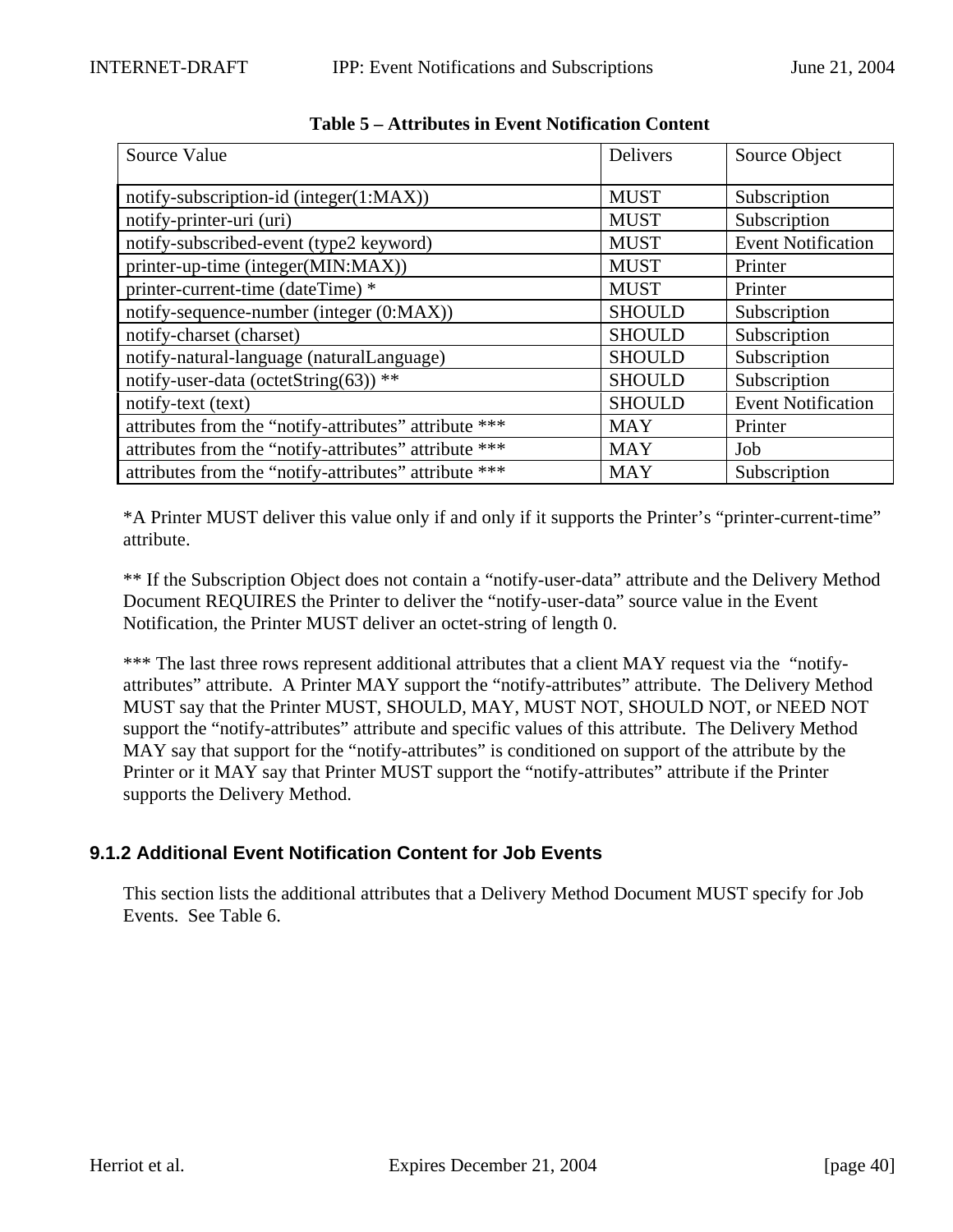| Source Value                                     | Delivers    | Source Object |
|--------------------------------------------------|-------------|---------------|
|                                                  |             |               |
| job-id (integer $(1:MAX)$ )                      | <b>MUST</b> | Job           |
| job-state (type1 enum)                           | <b>MUST</b> | Job           |
| job-state-reasons (1setOf type2 keyword)         | <b>MUST</b> | Job           |
| job-impressions-completed (integer( $0:MAX$ )) * | <b>MUST</b> | Job           |

#### **Table 6 – Additional Event Notification Content for Job Events**

\* The Printer MUST deliver the "job-impressions-completed" attribute in an Event Notification only for the combinations of Events and Subscribed Events shown in Table 7.

**Table 7 – Combinations of Events and Subscribed Events for "job-impressions-completed"**

| <b>Job</b> Event | Subscribed Job Event |
|------------------|----------------------|
| 'iob-progress'   | 'job-progress'       |
| 'iob-completed'  | 'iob-completed'      |
| 'iob-completed'  | 'job-state-changed'  |

# **9.1.3 Additional Event Notification Content for Printer Events**

This section lists the additional attributes that a Delivery Method Document MUST specify for Printer Events. See Table 8.

|  |  | Table 8 – Additional Event Notification Content for Printer Events |
|--|--|--------------------------------------------------------------------|
|--|--|--------------------------------------------------------------------|

| Source Value                                 | <b>Delivers</b> | Source Object |
|----------------------------------------------|-----------------|---------------|
| printer-state (type1 enum)                   | <b>MUST</b>     | Printer       |
| printer-state-reasons (1setOf type2 keyword) | <b>MUST</b>     | Printer       |
| printer-is-accepting-jobs (boolean)          | <b>MUST</b>     | Printer       |

# **9.2 Content of Human Consumable Event Notification**

This section defines the information that a Delivery Method MUST mention in a Delivery Method Document when specifying the Human Consumable Event Notifications contents or the value of the "notify-text" attribute.

Such a Delivery Method MUST specify the following information and a Printer SHOULD deliver it:

- a) the Printer name (see Table 9)
- b) the time of the Event (see Table 11)
- c) for Printer Events only: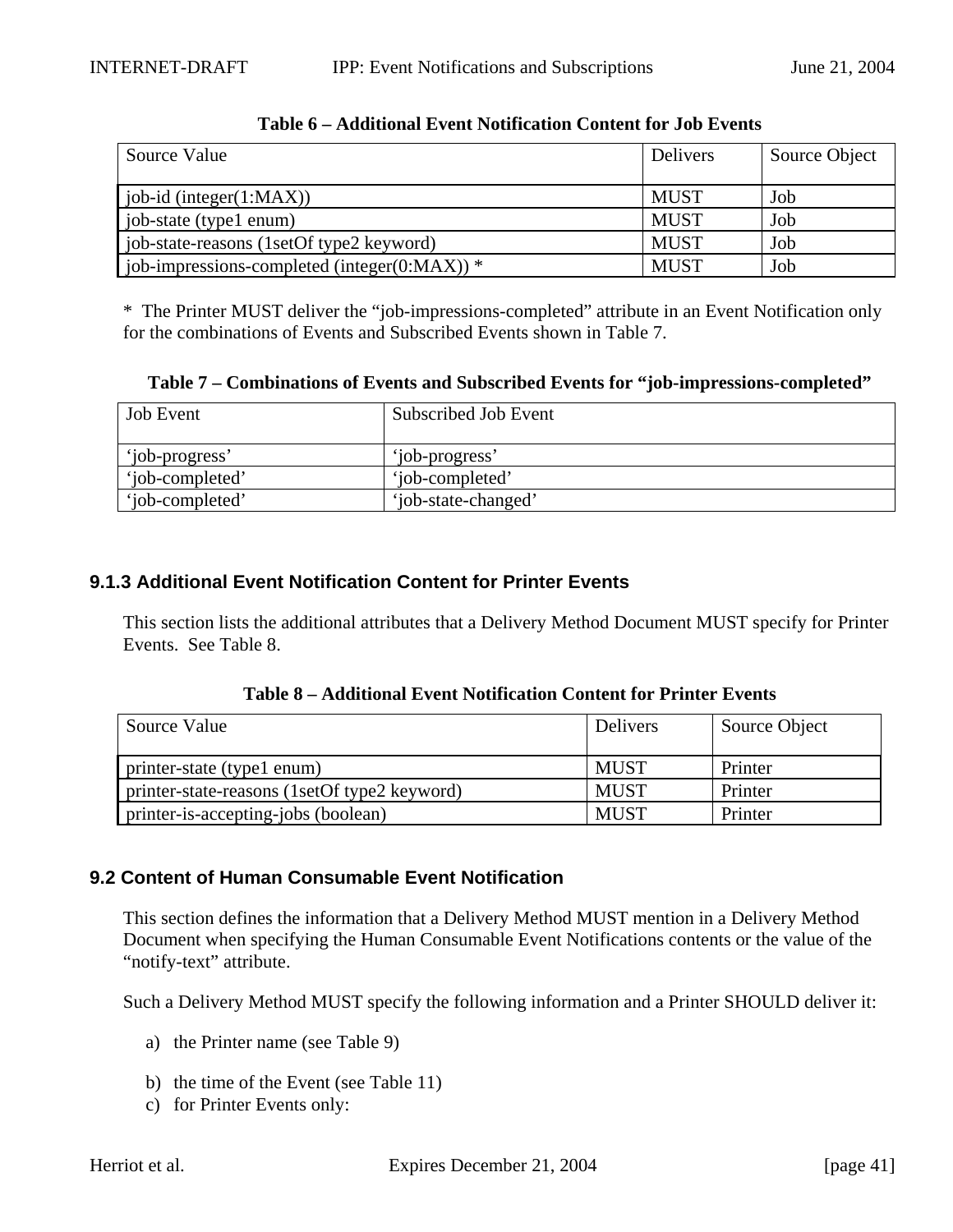- i) the Event (see Table 10) and/or Printer state information (see Table 14)
- d) for Job Events only:
	- i) the job identity (see Table 12)
	- ii) the Event (see Table 10) and/or Job state information (see Table 13)

The subsections of this section specify the attributes that a Printer MUST use to obtain this information.

A Delivery Method Document MUST specify additional information (if any) that a Printer implementation delivers in a Human Consumable Event Notification or in the "notify-text" attribute.

A client MUST NOT request additional attributes via the "notify-attributes" attribute because this attribute works only for Machine Consumable Event Notifications.

Notification Recipients MUST NOT expect to be able to parse the Human Consumable Event Notification contents or the value of the "notify-text" attribute.

The next three sections define the attributes in Event Notification Contents that are:

- a) for all Events
- b) for Job Events only
- c) for Printer Events only

# **9.2.1 Event Notification Content Common to All Events**

This section lists the source of the information that a Delivery Method MUST specify for all Events.

There is a separate table for each piece of information. Each row in the table represents a source value for the information and the values are listed in order of preference, with the first one being the preferred one. An implementation SHOULD use the source value from the earliest row in each table. It MAY use the source value from another row instead, or it MAY combine the source values from several rows. An implementation is free to determine the best way to present this information.

In all tables of this section, all rows contain a "MAY" in order to state that the Delivery Method specifies the conformance.

Table 9 lists the source of the information for the Printer Name. The "printer-name" is more userfriendly unless the Notification Recipient is in a place where the Printer name is not meaningful. For example, an implementation could have the intelligence to deliver the value of the "printer-name" attribute to a Notification Recipient that can access the Printer via value of the "printer-name" attribute and otherwise deliver the value of the "notify-printer-uri" attribute.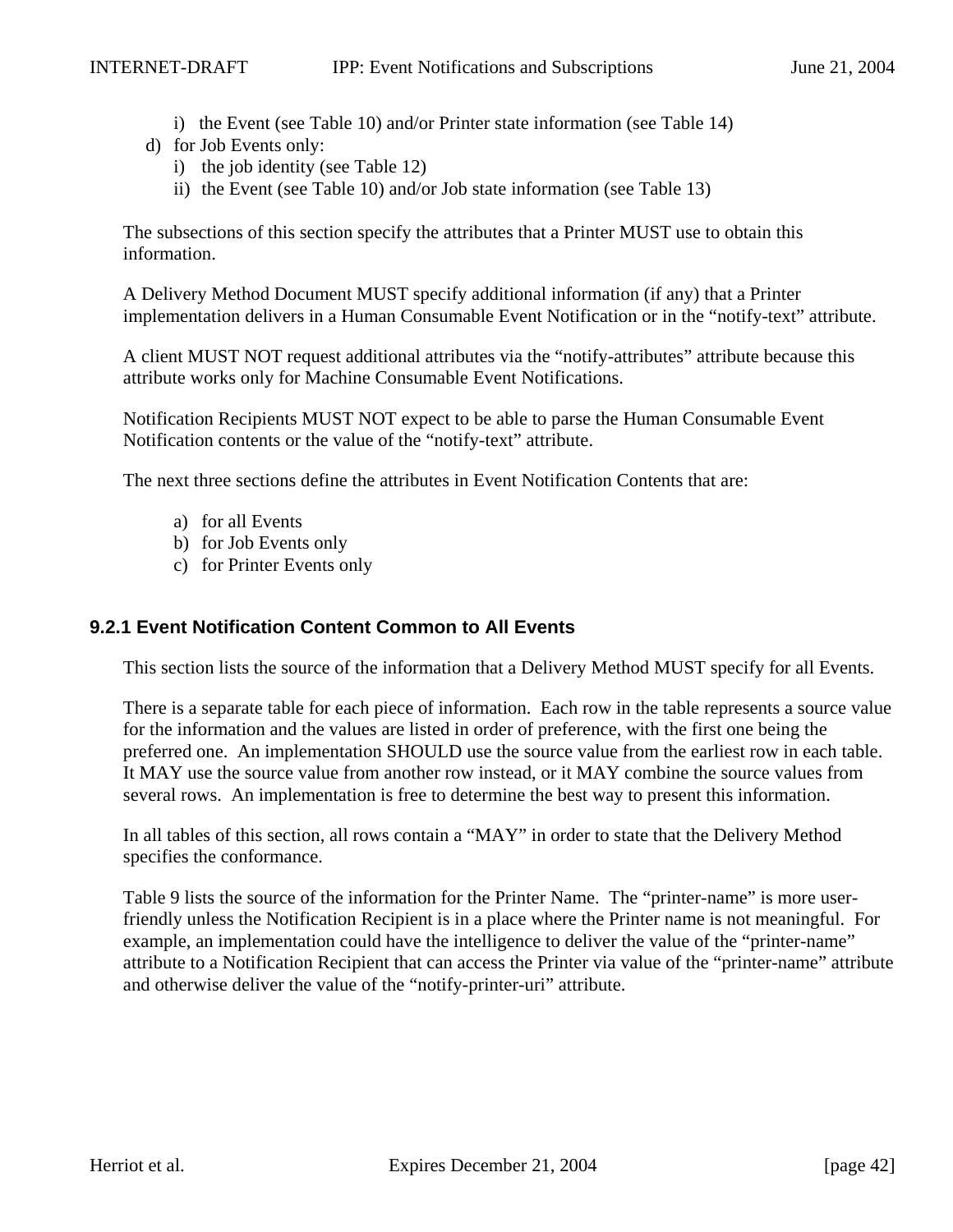| Source Value                 | <b>Delivers</b> | Source Object |
|------------------------------|-----------------|---------------|
| printer-name (name $(127)$ ) | <b>MAY</b>      | Printer       |
| notify-printer-uri (uri)     | <b>MAY</b>      | Subscription  |

#### **Table 9 – Printer Name in Event Notification Content**

Table 10 lists the source of the information for the Event name. A Printer MAY combine this information with state information described for Jobs in Table 13 or for Printers in Table 14.

#### **Table 10 – Event Name in Event Notification Content**

| Source Value                            | Delivers   | Source Object |
|-----------------------------------------|------------|---------------|
| notify-subscribed-event (type2 keyword) | <b>MAY</b> | Subscription  |

Table 11 lists the source of the information for the time that the Event occurred. A Printer can deliver this value only if it supports the Printer's "printer-current-time" attribute. If a Printer does not support the "printer-current-time" attribute, it MUST NOT deliver the "printer-up-time" value instead, since it is not an allowed option for human consumable information.

#### **Table 11 – Event Time in Event Notification Content**

| Source Value                    | Delivers | Source Object |
|---------------------------------|----------|---------------|
| printer-current-time (dateTime) | MAY      | Printer       |

# **9.2.2 Additional Event Notification Content for Job Events**

This section lists the source of the additional information that a Delivery Method MUST specify for Job Events.

Table 12 lists the source of the information for the job name. The "job-name" is likely more meaningful to a user than "job-id".

| Source Value                    | Delivers   | Source Object |
|---------------------------------|------------|---------------|
| job-name (name $(MAX)$ )        | <b>MAY</b> | Job           |
| $\vert$ job-id (integer(1:MAX)) | MAY        | Job           |

#### **Table 12 – Job Name in Event Notification Content**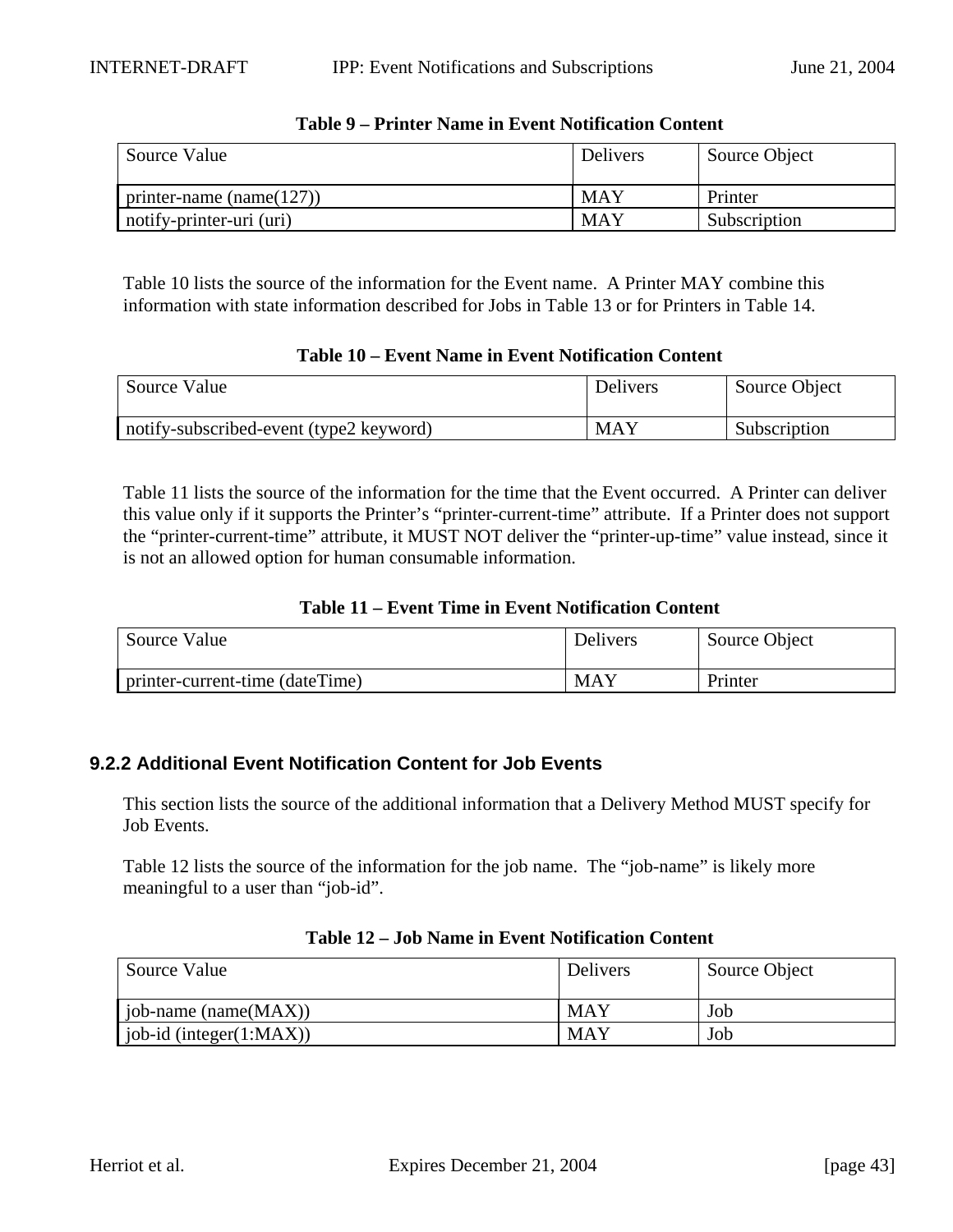Table 13 lists the source of the information for the job state. If a Printer supports the "job-statemessage" and "job-detailed-state-message" attributes, it SHOULD use those attributes for the job state information, otherwise, it should fabricate such information from the "job-state" and "job-statereasons". For some Events, a Printer MAY combine this information with Event information.

| Source Value                                    | <b>Delivers</b> | Source<br>Object |
|-------------------------------------------------|-----------------|------------------|
| job-state-message $(text(MAX))$                 | <b>MAY</b>      | Job              |
| job-detailed-status-messages (1setOf text(MAX)) | <b>MAY</b>      | Job              |
| job-state (type1 enum)                          | <b>MAY</b>      | Job              |
| job-state-reasons (1setOf type2 keyword)        | <b>MAY</b>      | Job              |

**Table 13 – Job State in Event Notification Content**

# **9.2.3 Additional Event Notification Content for Printer Events**

This section lists the source of the additional information that a Delivery Method MUST specify for Printer Events.

Table 14 lists the source of the information for the printer state. If a Printer supports the "printer-statemessage", it SHOULD use that attribute for the job state information, otherwise it SHOULD fabricate such information from the "printer-state" and "printer-state-reasons". For some Events, a Printer MAY combine this information with Event information.

| Source Value                                 | Delivers   | Source<br>Object |
|----------------------------------------------|------------|------------------|
| printer-state-message $(text(MAX))$          | <b>MAY</b> | Printer          |
| printer-state (type1 enum)                   | <b>MAY</b> | Printer          |
| printer-state-reasons (1setOf type2 keyword) | <b>MAY</b> | Printer          |
| printer-is-accepting-jobs (boolean)          | <b>MAY</b> | Printer          |

**Table 14 – Printer State in Event Notification Content**

# **10 Delivery Methods**

A Delivery Method is the mechanism, i.e., protocol, by which the Printer delivers an Event Notification to a Notification Recipient. There are several potential Delivery Methods for Event Notifications, standardized, as well as proprietary. This specification REQUIRES that the 'ippget' Pull Delivery Method [ipp-get-method] be supported. Conforming implementations MAY support additional Push or Pull Delivery Methods as well. This document does not define any of these delivery mechanisms. Each Delivery Method MUST be defined in a Delivery Method Document that is separate from this document. New Delivery Methods will be created as needed using an extension to the registration procedures defined in [RFC2911]. Such documents are registered with IANA (see section 23.7.3).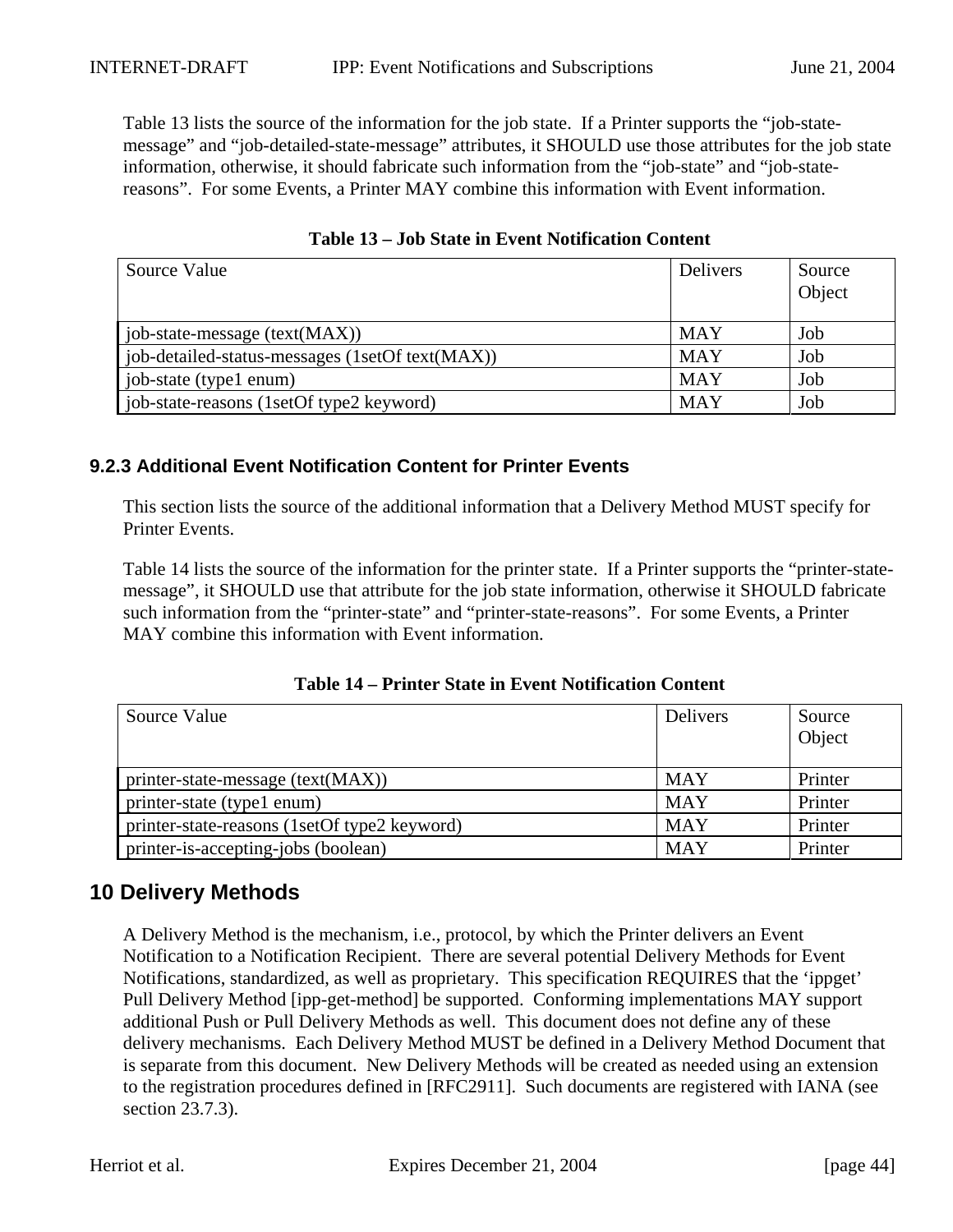The following sorts of Delivery Methods are possible:

- The Notification Recipient polls for Event Notifications at intervals directed by the Printer
- The Printer delivers Event Notifications to the Notification Recipient using http as the transport.
- The Printer delivers an email message.

This section specifies how to define a Delivery Method Document and what to put in such a document.

A Delivery Method Document MUST contain an exact copy of the following paragraph, caption and table. In addition, column 2 of the table in the Delivery Method Document MUST contain answers to questions in column 1 for the Delivery Method. Also, the Delivery Method document MUST contain a reference to this document and call that reference [ipp-ntfy] because the table contains an [ipp-ntfy] reference.

If a Printer supports this Delivery Method, the following are its characteristics.

| Document Method Conformance Requirement |                                                                | <b>Delivery Method Realization</b> |
|-----------------------------------------|----------------------------------------------------------------|------------------------------------|
|                                         | 1. What is the URL scheme name for the Push Delivery           |                                    |
|                                         | Method or the keyword method name for the Pull Delivery        |                                    |
|                                         | Method?                                                        |                                    |
| 2.                                      | Is the Delivery Method REQUIRED, RECOMMENDED,                  |                                    |
|                                         | or OPTIONAL for an IPP Printer to support?                     |                                    |
| 3.                                      | What transport and delivery protocols does the Printer use     |                                    |
|                                         | to deliver the Event Notification Content, i.e., what is the   |                                    |
|                                         | entire network stack?                                          |                                    |
| 4.                                      | Can several Event Notifications be combined into a             |                                    |
|                                         | <b>Compound Event Notification?</b>                            |                                    |
| 5.                                      | Is the Delivery Method initiated by the Notification           |                                    |
|                                         | Recipient (pull), or by the Printer (push)?                    |                                    |
| 6.                                      | Is the Event Notification content Machine Consumable or        |                                    |
|                                         | Human Consumable?                                              |                                    |
| 7.                                      | What section in this document answers the following            |                                    |
|                                         | question? For a Machine Consumable Event Notification,         |                                    |
|                                         | what is the representation and encoding of values defined in   |                                    |
|                                         | section 9.1 of [ipp-ntfy] and the conformance requirements     |                                    |
|                                         | thereof? For a Human Consumable Event Notification, what       |                                    |
|                                         | is the representation and encoding of pieces of information    |                                    |
|                                         | defined in section 9.2 of [ipp-ntfy] and the conformance       |                                    |
|                                         | requirements thereof?                                          |                                    |
| 8.                                      | What are the latency and reliability of the transport and      |                                    |
|                                         | delivery protocol?                                             |                                    |
|                                         | 9. What are the security aspects of the transport and delivery |                                    |

#### **Table 15 – Information about the Delivery Method**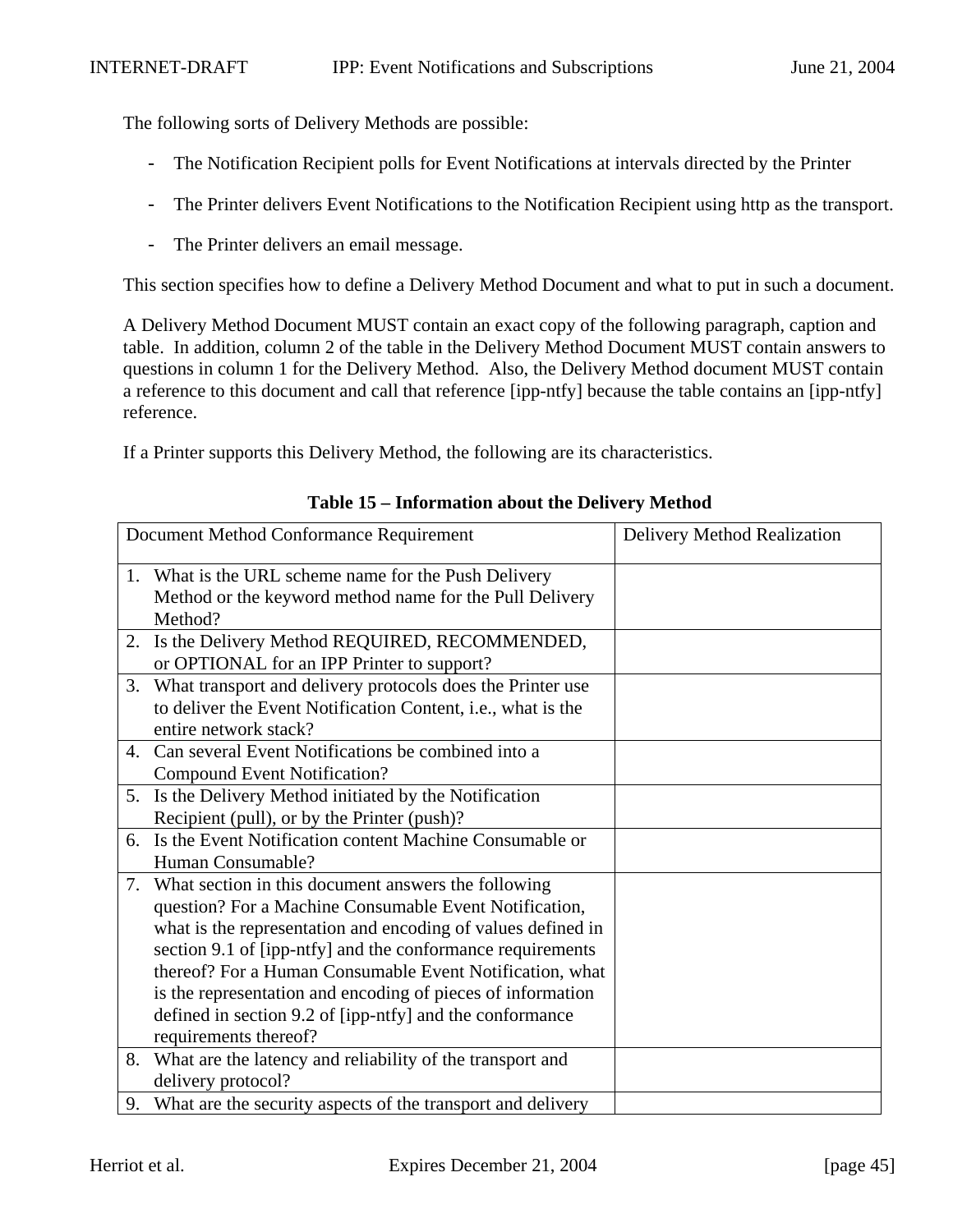| Document Method Conformance Requirement                          | Delivery Method Realization |
|------------------------------------------------------------------|-----------------------------|
| protocol, e.g., how it is handled in firewalls?                  |                             |
| 10. What are the content length restrictions?                    |                             |
| 11. What are the additional values or pieces of information that |                             |
| a Printer delivers in an Event Notification content and the      |                             |
| conformance requirements thereof?                                |                             |
| 12. What are the additional Subscription Template and/or         |                             |
| Subscription Description attributes and the conformance          |                             |
| requirements thereof?                                            |                             |
| 13. What are the additional Printer Description attributes and   |                             |
| the conformance requirements thereof?                            |                             |

# **11 Operations for Notification**

This section defines all of the operations for Notification. Section 7.1 assigns the "operation-id" for each operation. The following two sub-sections define Subscription Creation Operations, and other operations.

# **11.1 Subscription Creation Operations**

This section defines the Subscription Creation Operations. The first section on Create-Job-Subscriptions gives most of the information. The other Subscription Creation Operations refer to the section on Create-Job-Subscriptions, even though the Create-Job-Subscriptions operation is the only OPTIONAL operation in this document (see section 12).

A Printer MUST support Create-Printer-Subscriptions and the Subscription Template Attributes Group in Job Creation operations. It MAY support Create-Job-Subscriptions operations.

# **11.1.1 Create-Job-Subscriptions Operation**

The operation creates one or more Per-Job Subscription Objects. The client supplies one or more Subscription Template Attributes Groups each containing one or more of Subscription Template Attributes (defined in section 5.3).

Except for errors, the Printer MUST create exactly one Per-Job Subscription Object from each Subscription Template Attributes Group in the request, even if the newly created Subscription Object would have identical behavior to some existing Subscription Object. The Printer MUST associate each newly created Per-Job Subscription Object with the target Job, which is specified by the "notifyjob-id" operation attribute.

The Printer MUST accept the request in any of the target job's 'not-completed' states, i.e., 'pending', 'pending-held', 'processing', or 'processing-stopped'. The Printer MUST NOT change the job's "jobstate" attribute because of this operation. If the target job is in any of the 'completed' states, i.e.,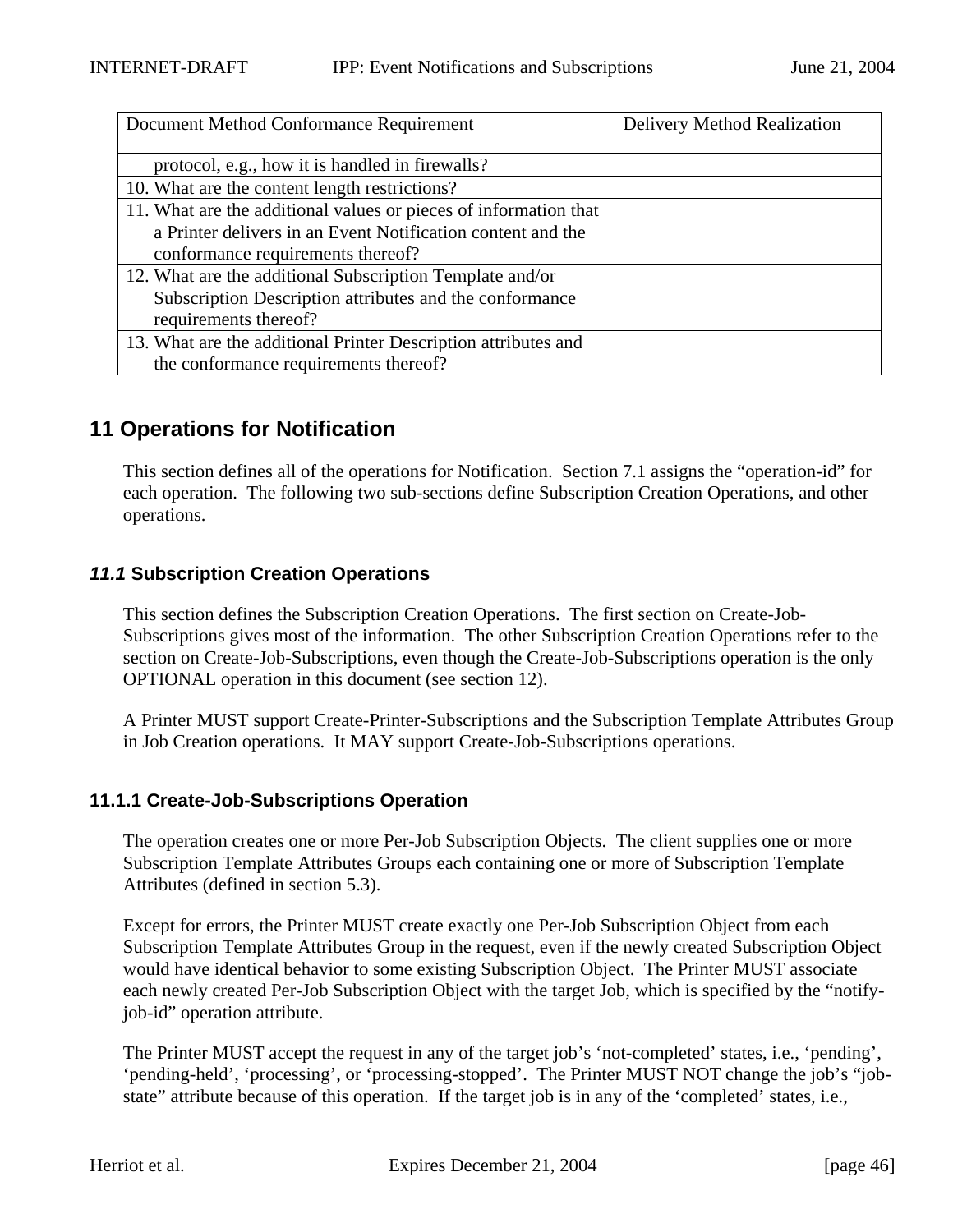'completed', 'canceled', or 'aborted, then the Printer MUST reject the request and return the 'clienterror-not-possible' status code; the response MUST NOT contain any Subscription Attribute Groups.

Access Rights: To create Per-Job Subscription Objects, the authenticated user (see [RFC2911] section 8.3) performing this operation MUST (1) be the job owner, (2) have Operator or Administrator access rights for this Printer (see [RFC2911] sections 1 and 8.5), or (3) be otherwise authorized by the Printer's administrator-configured security policy to create Per-Job Subscription Objects for the target job. Otherwise the Printer MUST reject the operation and return: the 'client-error-forbidden', 'clienterror-not-authenticated', or 'client-error-not-authorized' status code as appropriate.

# **11.1.1.1 Create-Job-Subscriptions Request**

The following groups of attributes are part of the Create-Job-Subscriptions Request:

Group 1: Operation Attributes

Natural Language and Character Set:

The "attributes-charset" and "attributes-natural-language" attributes as described in [RFC2911] section 3.1.4.1.

Target:

The "printer-uri" attribute which defines the target for this operation as described in [RFC2911] section 3.1.5.

Requesting User Name:

The "requesting-user-name" attribute SHOULD be supplied by the client as described in [RFC2911] section 8.3.

# **11.1.1.1.1 notify-job-id (integer(1:MAX))**

The client MUST supply this attribute and it MUST specify the Job object to associate the Per-Job Subscription with. The value of "notify-job-id" MUST be the value of the "job-id" of the associated Job object. If the client does not supply this attribute, the Printer MUST reject this request with a 'client-error-bad-request' status code.

Group 2-N: Subscription Template Attributes

For each occurrence of this group:

The client MUST supply one or more Subscription Template Attributes in any order. See section 5.3 for a description of each such attribute. See section 5.2 for details on processing these attributes.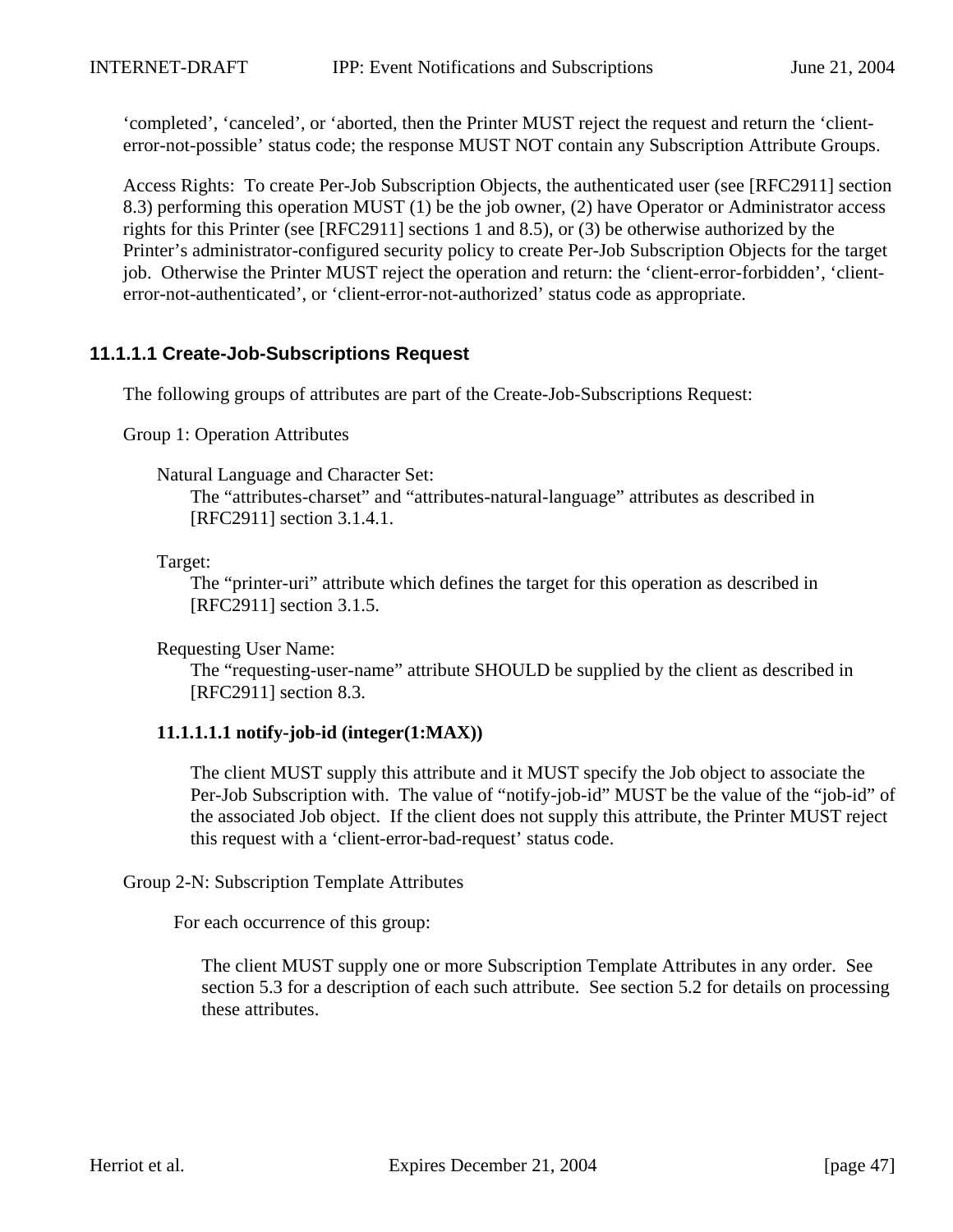# **11.1.1.2 Create-Job-Subscriptions Response**

The Printer MUST return to the client the following sets of attributes as part of a Create-Job-Subscriptions response:

Group 1: Operation Attributes

#### Status Message:

In addition to the REQUIRED status code returned in every response, the response OPTIONALLY includes a "status-message" (text(255)) and/or a "detailed-status-message" (text(MAX)) operation attribute as described in [RFC2911] sections 13 and 3.1.6.

In this group, the Printer can return any status codes defined in [RFC2911] and section 12. The following is a description of the important status codes:

- **successful-ok:** the Printer created all Subscription Objects requested (see [RFC2911]). **successful-ok-ignored-subscriptions:** the Printer created some Subscription Objects requested but some failed. The Subscription Attributes Groups with a "notify-statuscode" attribute are the ones that failed (see section 12.1).
- **client-error-ignored-all-subscriptions:** the Printer created no Subscription Objects requested and all failed. The Subscription Attributes Groups with a "notify-statuscode" attribute are the ones that failed (see section 12.2).
- **client-error-not-possible:** For this operation and other Per-Job Subscription operations, this error can occur because the specified Job has already completed (see [RFC2911], whether or not the Job is retained in the Job Retention and/or Job History phases (see [RFC2911] section 4.3.7.1).

Natural Language and Character Set:

The "attributes-charset" and "attributes-natural-language" attributes as described in [RFC2911] section 3.1.4.2.

Group 2: Unsupported Attributes

See [RFC2911] section 3.1.7 for details on returning Unsupported Attributes. This group does not contain any unsupported Subscription Template Attributes; they are returned in the Subscription Attributes Group (see below).

Group 3-N: Subscription Attributes

These groups MUST be returned unless the Printer is unable to interpret the entire request, e.g., the "status-code" parameter returned in Group 1 has the value: 'client-error-bad-request'.

"notify-status-code" (type2 enum):

Indicates the status of this subscription (see section 13 for the status code definitions). Section 5.2 defines when this attribute MUST be present in this group.

See section 5.2 for details on the contents of each occurrence of this group.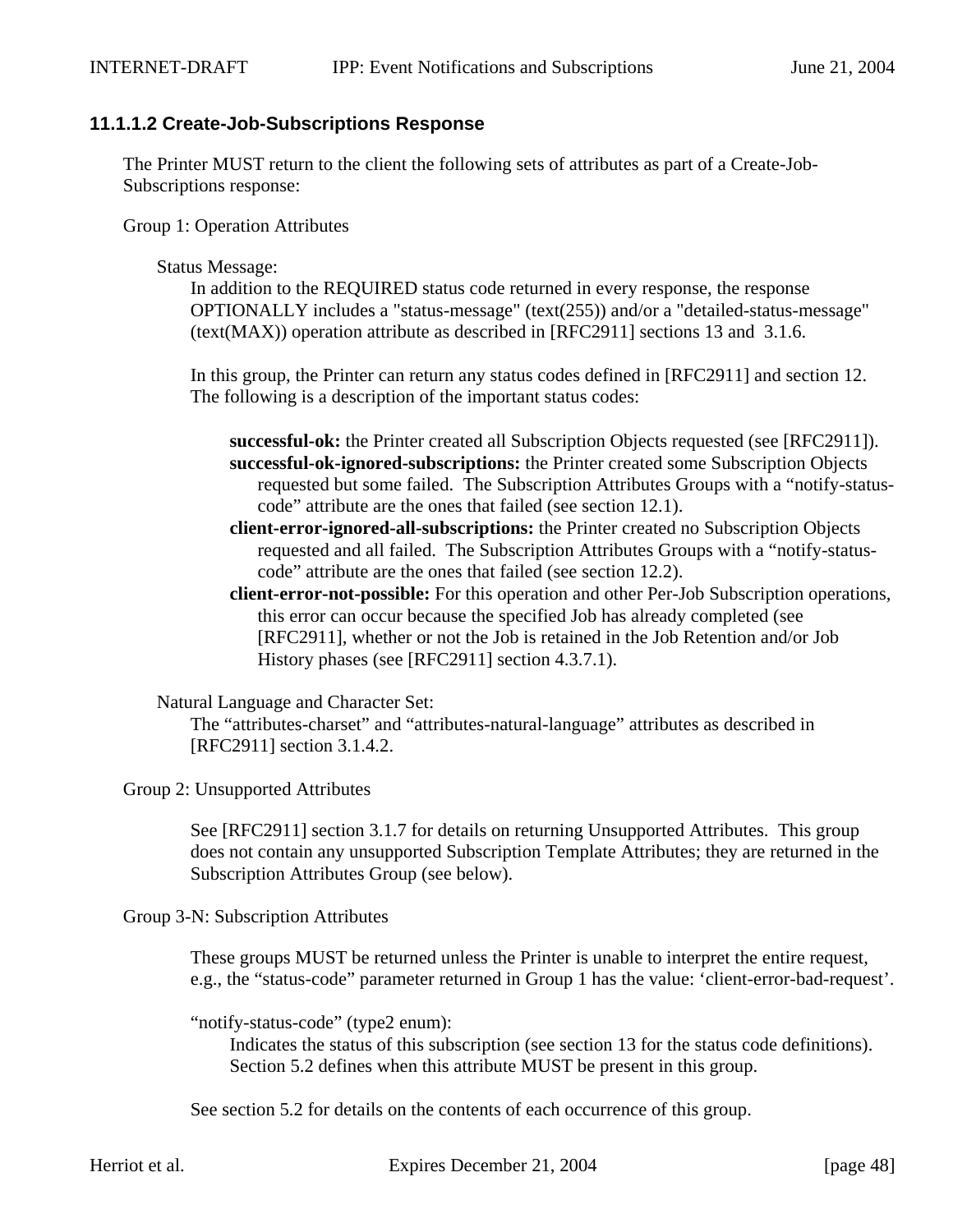#### **11.1.2 Create-Printer-Subscriptions operation**

The operation is identical to Create-Job-Subscriptions with exceptions noted in this section.

The operation creates Per-Printer Subscription Objects instead of Per-Job Subscription Objects, and associates each newly created Per-Printer Subscription Object with the Printer specified by the operation target rather than with a specific Job.

The Printer MUST accept the request in any of its states, i.e., 'idle', 'processing', or 'stopped'. The Printer MUST NOT change its "printer-state" attribute because of this operation.

Access Rights: To create Per-Printer Subscription Objects, the authenticated user (see [RFC2911] section 8.3) performing this operation MUST have (1) Operator or Administrator access rights for this Printer (see [RFC2911] sections 1 and 8.5), or (2) be otherwise authorized by the Printer's administrator-configured security policy to create Per-Printer Subscription Objects for this Printer. Otherwise, the Printer MUST reject the operation and return: the 'client-error-forbidden', 'client-errornot-authenticated', or 'client-error-not-authorized' status code as appropriate.

# **11.1.2.1 Create-Printer-Subscriptions Request**

The groups are identical to the Create-Job-Subscriptions (see section 11.1.1.1) except that the Operation Attributes group MUST NOT contain the "notify-job-id" attribute. If the client does supply the "notify-job-id" attribute, then the Printer MUST treat it as any other unsupported Operation attribute and MUST return it in the Unsupported Attributes group.

# **11.1.2.2 Create-Printer-Subscriptions Response**

The groups are identical to the Create-Job-Subscriptions (see section 11.1.1.2).

# **11.1.3 Job Creation Operations – Extensions for Notification**

This document extends the Job Creation operations (see section 3.2) to create Subscription Objects as a part of the operation.

The Job Creation operations are identical to Create-Job-Subscriptions operation with exceptions noted in this section.

Unlike the Create-Job-Subscriptions operation, a Job Creation operation associates the newly created Subscription Objects with the Job object created by this operation. The operation succeeds if and only if the Job creation succeeds. If the Printer does not create some or all of the requested Subscription Objects, the Printer MUST return a 'successful-ok-ignored-subscriptions' status-code instead of a 'successful-ok' status-code, but the Printer MUST NOT reject the operation because of a failure to create Subscription Objects.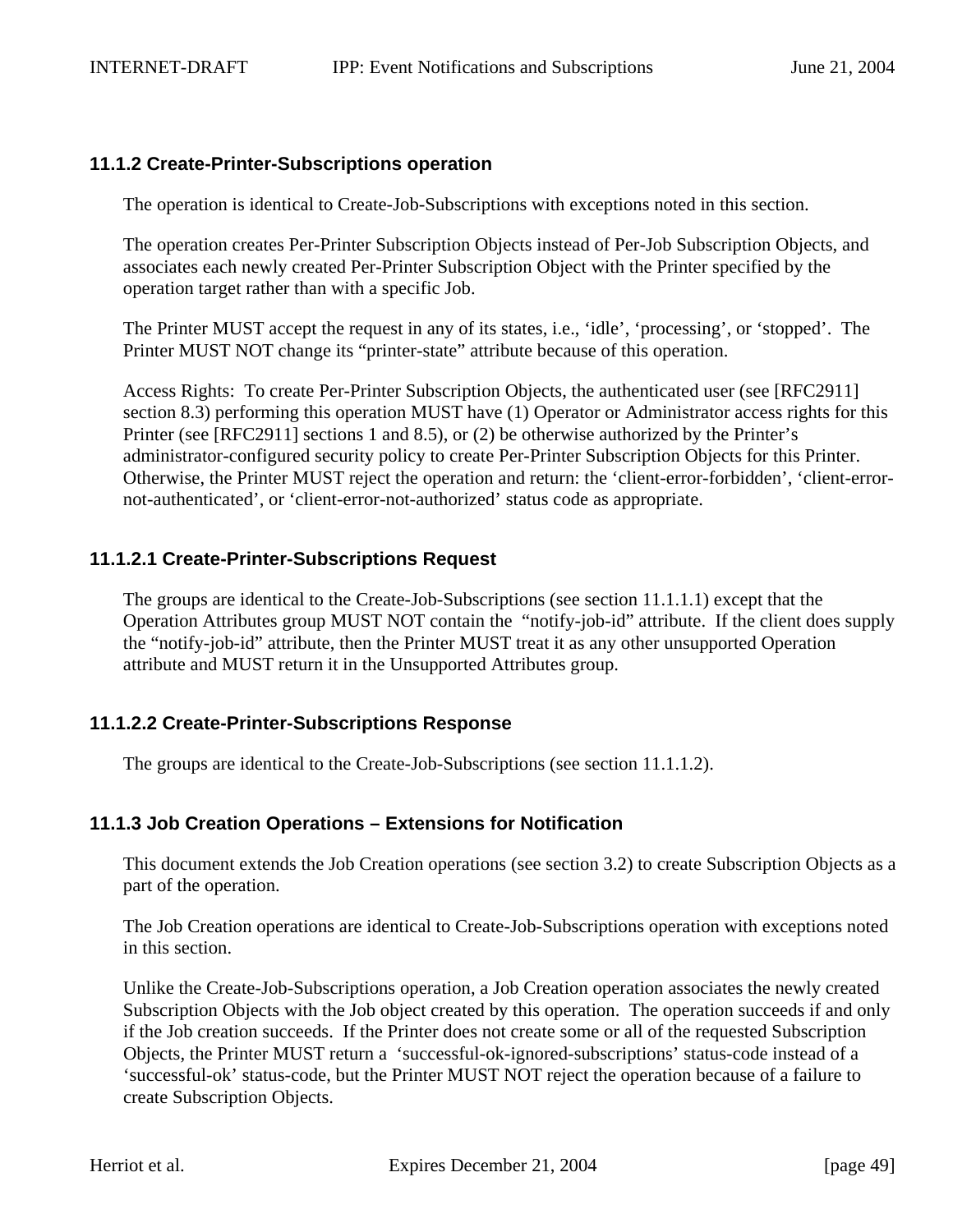If the Job Creation operation includes a Job Template group, the client MUST supply it after the Operation Attributes group and before the first Subscription Template Attributes Group.

If a Printer does not support this Notification specification, then it MUST treat the Subscription Attributes Group like an unknown group and ignore it (see [RFC2911] section 5.2.2). Because the Printer ignores the Subscription Attributes Group, it doesn't return them in the response either, thus indicating to the client that the Printer doesn't support Notification.

After completion of a successful Job Creation operation, the Printer generates a 'job-created' event (see section 5.3.3.4.3).

Access Rights: To create Per-Job Subscription Objects, the authenticated user (see [RFC2911] section 8.3) performing this operation MUST either have permission to create Jobs on the Printer or have Operator or Administrator access rights for this Printer (see [RFC2911] sections 1 and 8.5). Otherwise the Printer MUST reject the operation and return: the 'client-error-forbidden', 'client-error-notauthenticated', or 'client-error-not-authorized' status code as appropriate.

# **11.1.3.1 Job Creation Request**

The groups for this operation are sufficiently different from the Create-Job-Subscriptions operation that they are all presented here. The following groups of attributes are supplied as part of a Job Creation Request:

Group 1: Operation Attributes

Same as defined in [RFC2911] for Print-Job, Print-URI, and Create-Job requests.

Group 2: Job Template Attributes

The client OPTIONALLY supplies a set of Job Template attributes as defined in [RFC2911] section 4.2.

Group 3 to N: Subscription Template Attributes

The same as Group 2-N in Create-Job-Subscriptions. See section 11.1.1.1. Group N+1: Document Content (Print-Job only)

The client MUST supply the document data to be processed.

# **11.1.3.2 Job Creation Response**

The Printer MUST return to the client the following sets of attributes as part of a Print-Job, Print-URI, and Create-Job Response:

Group 1: Operation Attributes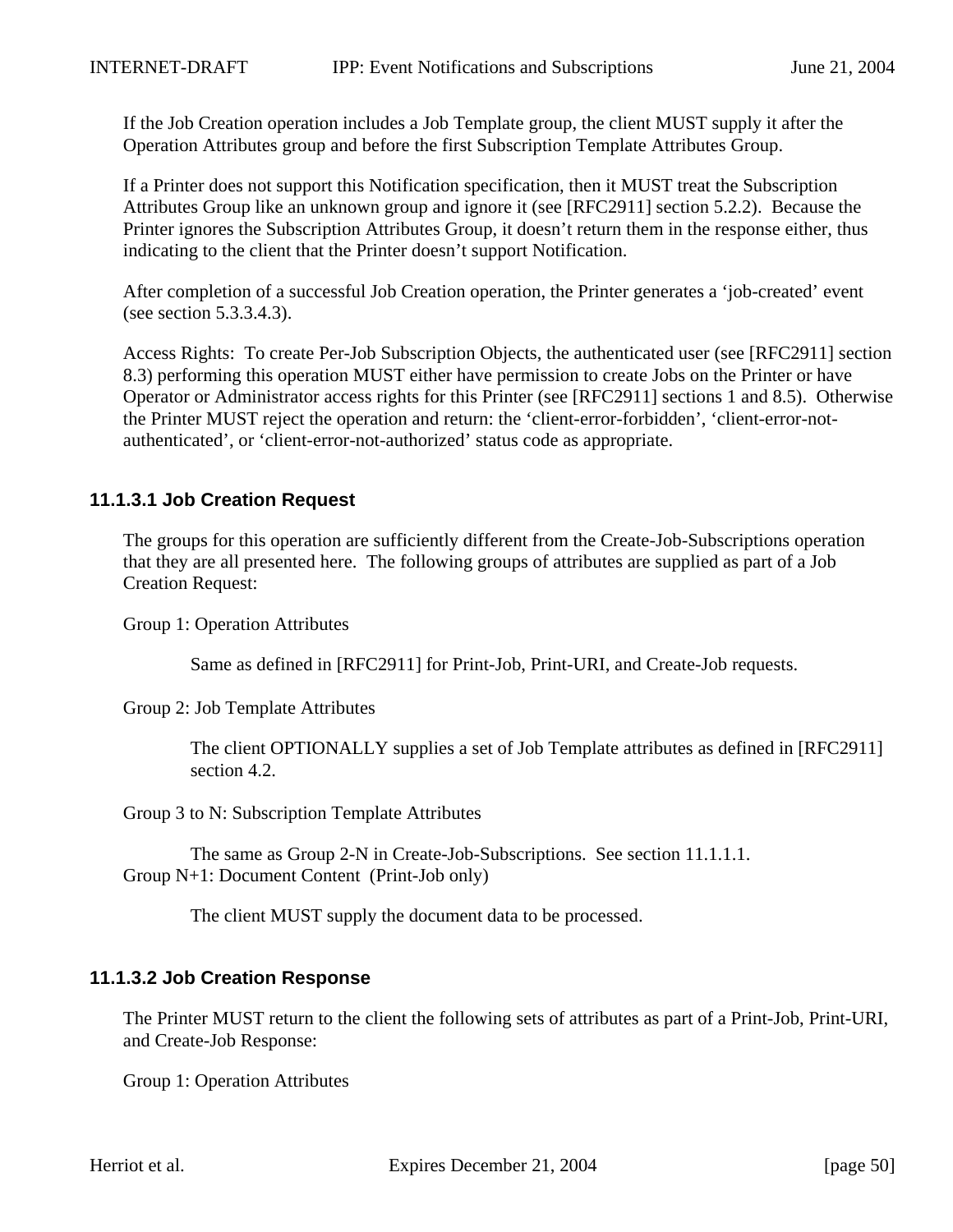Status Message:

As defined in [RFC2911] for Print-Job, Print-URI, and Create-Job requests.

In this group, the Printer can return any status codes defined in [RFC2911] and section 12. The following is a description of the important status codes:

**successful-ok:** the Printer created the Job and all Subscription Objects requested (see [RFC2911].

**successful-ok-ignored-subscriptions:** the Printer created the Job and not all of the Subscription Objects requested (see section 12.1). This status-code hides 'successful-ok-xxx' status-codes that could reveal problems in Job creation. The Printer MUST NOT return the 'client-error-ignored-all-subscriptions' status code for Job Creation operations because the Printer returns an error status-code only when it fails to create a Job.

Natural Language and Character Set:

The "attributes-charset" and "attributes-natural-language" attributes as described in [RFC2911] section 3.1.4.2.

Group 2: Unsupported Attributes

See [RFC2911] section 3.1.7 for details on returning Unsupported Attributes. This group does not contain any unsupported Subscription Template Attributes; they are returned in the Subscription Attributes Group (see below).

Group 3: Job Object Attributes

The "job-id" of the Job Object just created, etc., as defined in [RFC2911] for Print-Job, Print-URI, and Create-Job requests.

Group 4 to N: Subscription Attributes

These groups MUST be returned if and only if the client supplied Subscription Template Attributes and the operation was accepted. See section 5.2 for details on the contents of each occurrence of this group.

#### **11.2 Other Operations**

This section defines other operations on Subscription objects.

#### **11.2.1 Restart-Job Operation – Extensions for Notification**

The Restart-Job operation [RFC2911] is neither a Job Creation operation nor a Subscription Creation operation (see section 3.2). For the Restart-Job operation, the client MUST NOT supply any Job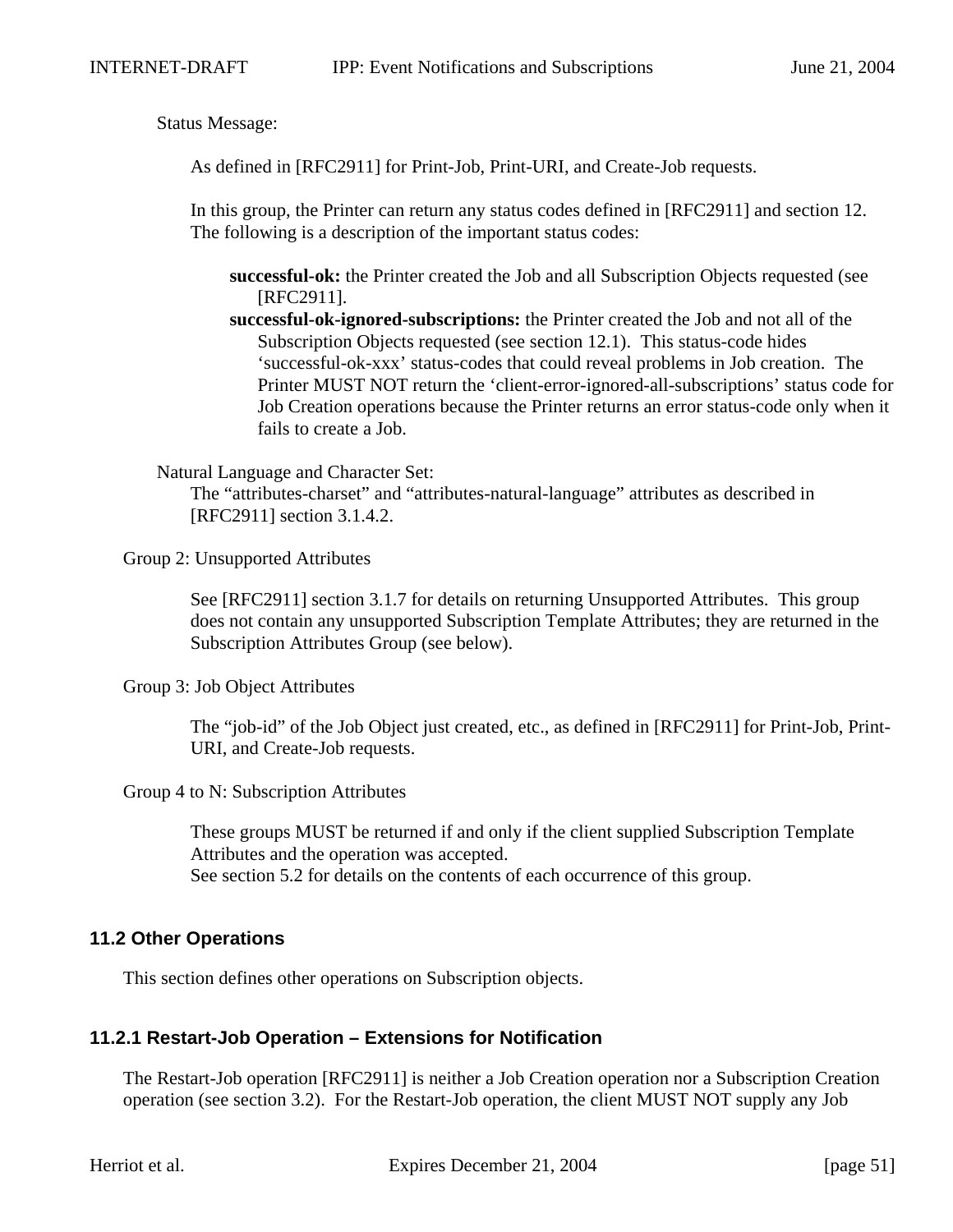Subscription Attributes Groups. The Printer MUST treat any supplied Job Subscription Attributes as unsupported attributes.

For this operation, the Printer does not return a job-id or any Subscription Attributes groups because the Printer reuses the existing Job object with the same job-id and the existing Per-Job Subscription Objects with the same subscription-ids. However, after successful completion of this operation, the Printer generates a 'job-created' event (see section 5.3.3.4.3).

# **11.2.2 Validate-Job Operation – Extensions for Notification**

A client can test whether one or more Subscription Objects could be created using the Validate-Job operation. The client supplies one or more Subscription Template Attributes Groups (defined in section 5.3), just as in a Job Creation request.

A Printer MUST support this extension to this operation.

The Printer MUST accept requests that are identical to the Job Creation request defined in section 11.1.3.1, except that the request MUST NOT contain document data.

The Printer MUST return the same groups and attributes as the Print-Job operation (section 11.1.3.1) with the following exceptions. The Printer MUST NOT return a Job Object Attributes Group because no Job is created. The Printer MUST NOT return the "notify-subscription-id" attribute in any Subscription Attribute Group because no Subscription Object is created.

If the Printer would succeed in creating a Subscription Object, the corresponding Subscription Attributes Group either has no 'status-code' attribute or a 'status-code' attribute with a value of 'successful-ok-too-many-events' or 'successful-ok-ignored-or-substituted-attributes' (see sections 5.2 and 13). The status-codes have the same meaning as in Job Creation except the results state what "would happen".

The Printer MUST validate Subscription Template Attributes Groups in the same manner as the Job Creation operations.

# **11.2.3 Get-Printer-Attributes – Extensions for Notification**

This operation is extended so that it returns Printer attributes defined in this document.

A Printer MUST support this extension to this operation.

In addition to the requirements of [RFC2911] section 3.2.5, a Printer MUST support the following additional values for the "requested-attributes" Operation attribute in this operation and return such attributes in the Printer Object Attributes group of its response.

- 1. **Subscription Template Attributes:** Each supported attribute in column 2 of Table 1.
- 2. **New Printer Description Attributes:** Each supported attribute in section 6.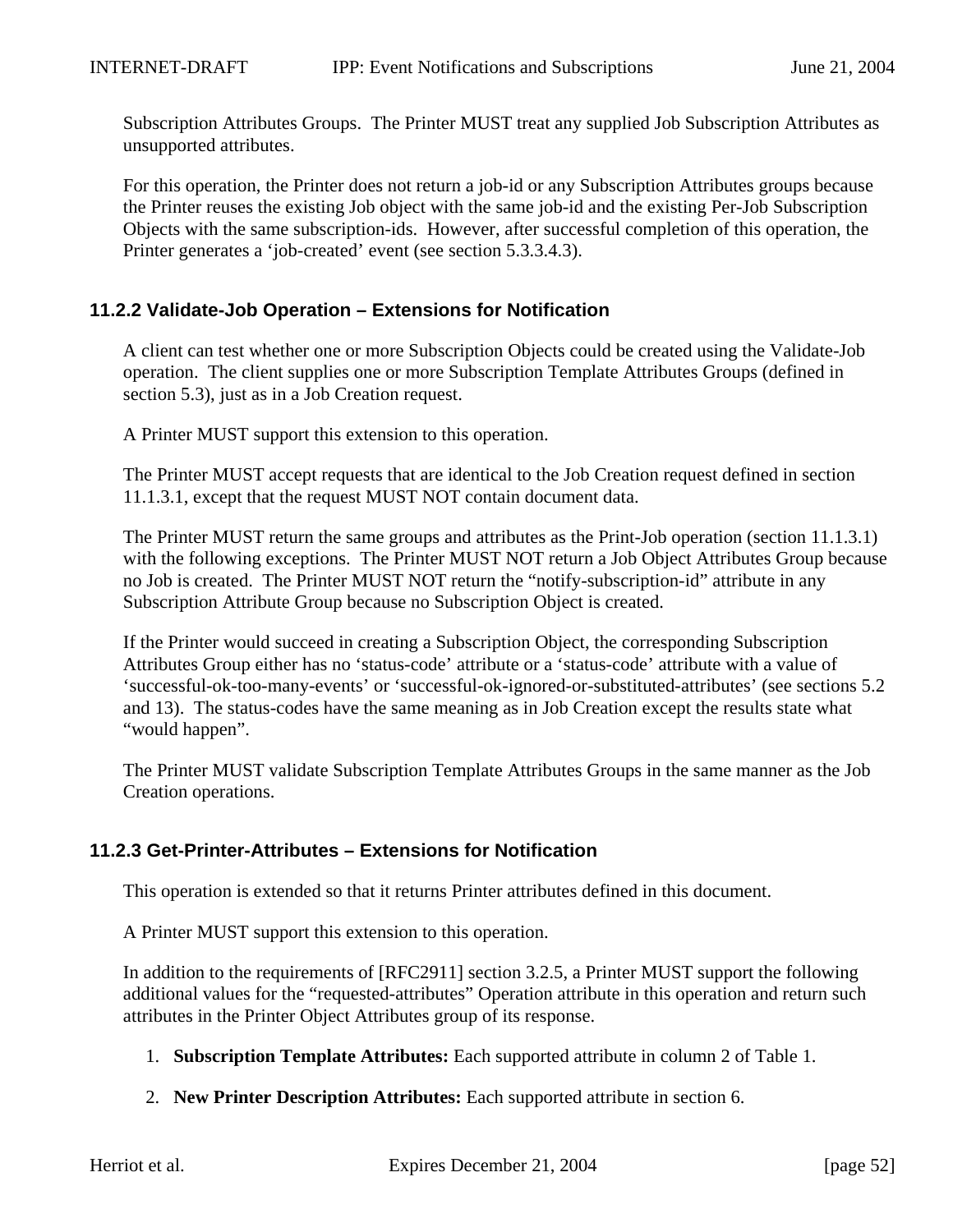- 3. **New Group Name:** The 'subscription-template' group name, which names all supported Subscription Template Attribute in column 2 of Table 1. This group name is also used in the Get-Subscription-Attributes and Get-Subscriptions operation with an analogous meaning.
- 4. **Extended Group Name:** The 'all' group name, which names all Printer attributes according to [RFC2911] section 3.2.5. In this extension 'all' names all attributes specified in [RFC2911] plus those named in items 1 and 2 of this list.

# **11.2.4 Get-Subscription-Attributes operation**

This operation allows a client to request the values of the attributes of a Subscription Object.

A Printer MUST support this operation.

This operation is almost identical to the Get-Job-Attributes operation (see [RFC2911] section 3.3.4). The only differences are that the operation is directed at a Subscription Object rather than a Job object, and the returned attribute group contains Subscription Object attributes rather than Job object attributes.

Access Rights: The authenticated user (see [RFC2911] section 8.3) performing this operation MUST (1) be the Subscription Object owner, (2) have Operator or Administrator access rights for this Printer (see [RFC2911] sections 1 and 8.5), or (3) be otherwise authorized by the Printer's administratorconfigured security policy to query the Subscription Object for the target job. Otherwise the Printer MUST reject the operation and return: the 'client-error-forbidden', 'client-error-not-authenticated', or 'client-error-not-authorized' status code as appropriate. Furthermore, the Printer's security policy MAY limit which attributes are returned, in a manner similar to the Get-Job-Attributes operation (see [RFC2911] end of section 3.3.4.2).

# **11.2.4.1 Get-Subscription-Attributes Request**

The following groups of attributes are part of the Get-Subscription-Attributes request:

Group 1: Operation Attributes

Natural Language and Character Set:

The "attributes-charset" and "attributes-natural-language" attributes as described in section [RFC2911] 3.1.4.1.

Target:

The "printer-uri" attribute which defines the target for this operation as described in [RFC2911] section 3.1.5.

Requesting User Name:

The "requesting-user-name" attribute SHOULD be supplied by the client as described in [RFC2911] section 8.3.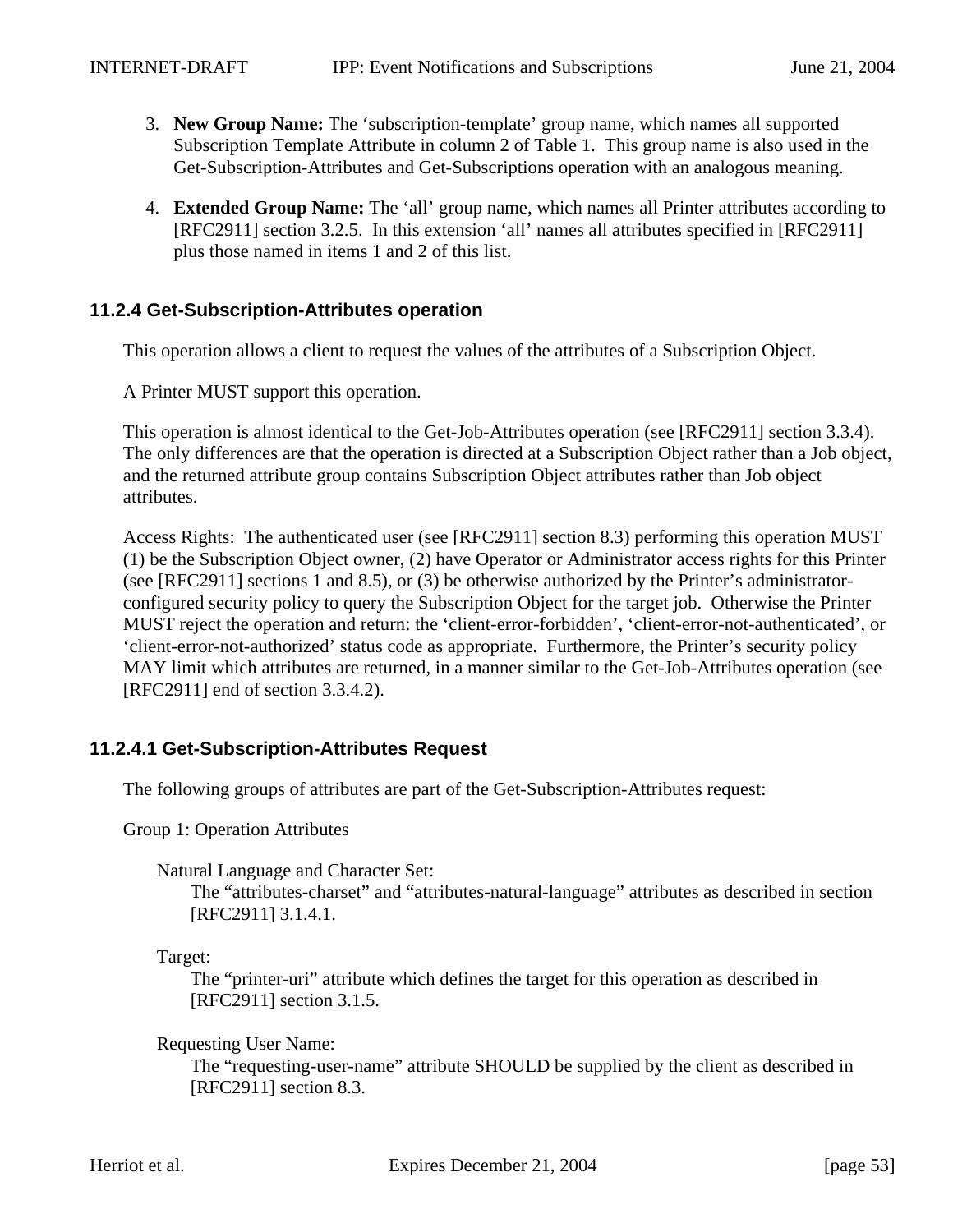#### **11.2.4.1.1 "notify-subscription-id" (integer (1:MAX))**

The client MUST supply this attribute. The Printer MUST support this attribute. This attribute specifies the Subscription Object from which the client is requesting attributes. If the client omits this attribute, the Printer MUST reject this request with the 'client-error-badrequest' status code.

#### **11.2.4.1.2 "requested-attributes" (1setOf keyword)**

The client OPTIONALLY supplies this attribute. The Printer MUST support this attribute. This attribute specifies the attributes of the specified Subscription Object that the Printer MUST return in the response. Each value of this attribute is either an attribute name (defined in sections 5.3 and 5.4) or an attribute group name. The attribute group names are:

- 'subscription-template': all attributes that are both defined in section 5.3 and present on the specified Subscription Object (column 1 of Table 1).
- 'subscription-description': all attributes that are both defined in section 5.4 and present on the specified Subscription Object (Table 2).
- 'all': all attributes that are present on the specified Subscription Object.

A Printer MUST support all these group names.

If the client omits this attribute, the Printer MUST respond as if this attribute had been supplied with a value of 'all'.

# **11.2.4.2 Get-Subscription-Attributes Response**

The Printer returns the following sets of attributes as part of the Get-Subscription-Attributes Response:

Group 1: Operation Attributes

Status Message: Same as [RFC2911].

Natural Language and Character Set:

The "attributes-charset" and "attributes-natural-language" attributes as described in [RFC2911] section 3.1.4.2. The "attributes-natural-language" MAY be the natural language of the Subscription Object, rather than the one requested.

Group 2: Unsupported Attributes

See [RFC2911] section 3.1.7 and section 3.2.5.2 for details on returning Unsupported Attributes.

The response NEED NOT contain the "requested-attributes" operation attribute with any supplied keyword values that were requested by the client but are not supported by the IPP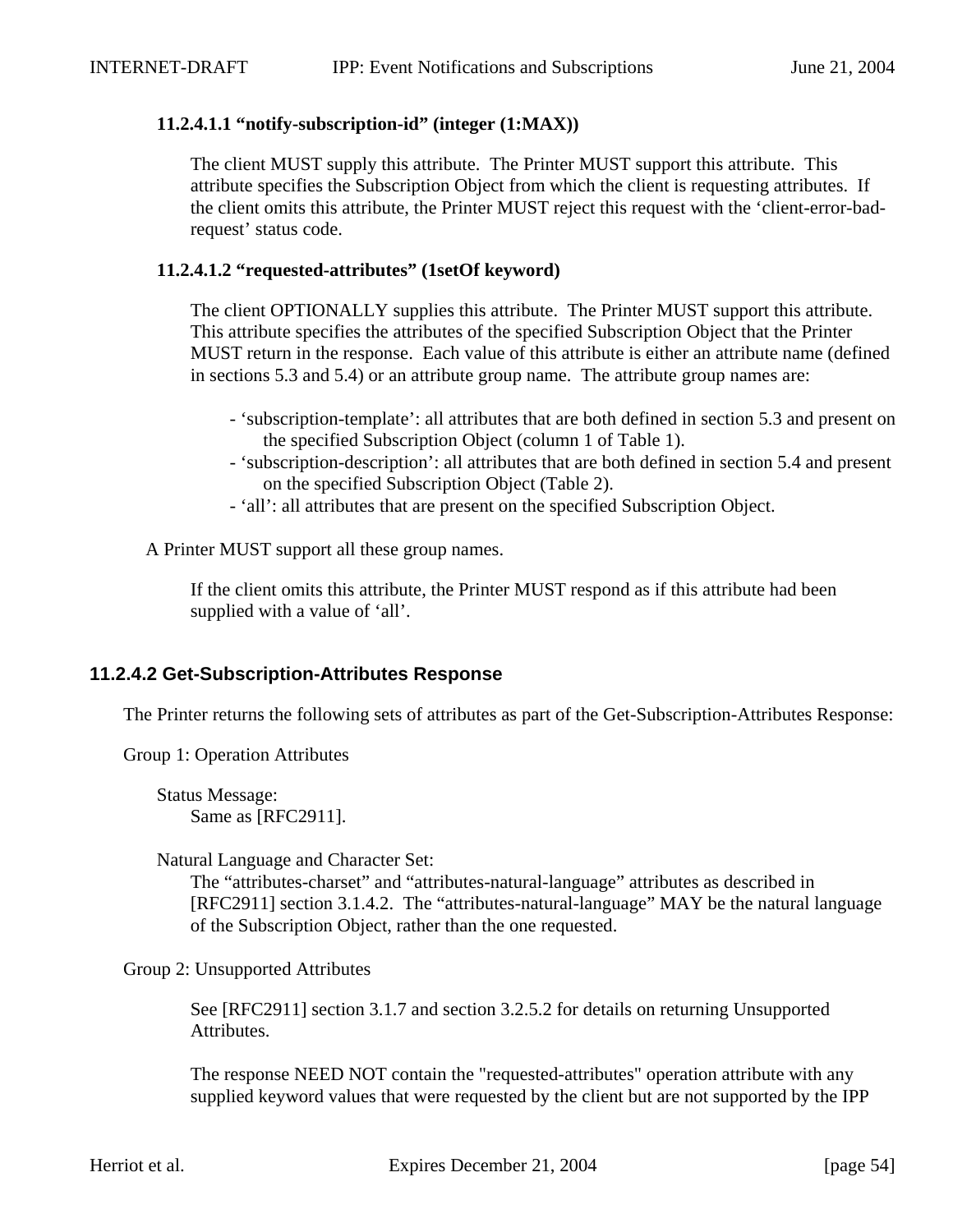object. If the Printer object does return unsupported attributes referenced in the "requestedattributes" operation attribute, the values of the "requested-attributes" attribute returned MUST include only the unsupported keywords that were requested by the client. If the client had requested a group name, such as 'all', the resulting unsupported attributes returned MUST NOT include attribute keyword names described in the standard but not supported by the implementation.

#### Group 3: Subscription Attributes

This group contains a set of attributes with their current values. Each attribute returned in this group:

- a) MUST be specified by the "requested-attributes" attribute in the request, AND
- b) MUST be present on the specified Subscription Object AND
- c) MUST NOT be restricted by the security policy in force. For example, a Printer MAY prohibit a client who is not the creator of a Subscription Object from seeing some or all of its attributes. See [RFC2911] end of section 3.3.4.2 and section 8.

The Printer can return the attributes of the Subscription Object in any order. The client MUST accept the attributes in any order.

#### **11.2.5 Get-Subscriptions operation**

This operation allows a client to retrieve the values of attributes of all Subscription Objects belonging to a Job or Printer.

A Printer MUST supported this operation.

This operation is similar to the Get-Subscription-Attributes operation, except that this Get-Subscriptions operation returns attributes from possibly more than one object.

This operation is similar to the Get-Jobs operation (see [RFC2911] section 3.2.6), except that the operation returns Subscription Objects rather than Job objects.

Access Rights: To query Per-Job Subscription Objects of the specified job (client supplied the "notifyjob-id" operation attribute - see section 11.2.5.1.1), the authenticated user (see [RFC2911] section 8.3) performing this operation MUST (1) be the Subscription Object owner, (2) have Operator or Administrator access rights for this Printer (see [RFC2911] sections 1 and 8.5), or (3) be otherwise authorized by the Printer's administrator-configured security policy to query the Subscription Object for the target job. To query Per-Printer Subscription Objects of the Printer (client omits the "notifyjob-id" operation attribute - see section 11.2.5.1.1), the authenticated user (see [RFC2911] section 8.3) performing this operation MUST (1) have Operator or Administrator access rights for this Printer (see [RFC2911] sections 1 and 8.5), or (2) be otherwise authorized by the Printer's administratorconfigured security policy to query Per-Printer Subscription Objects for the target Printer. Otherwise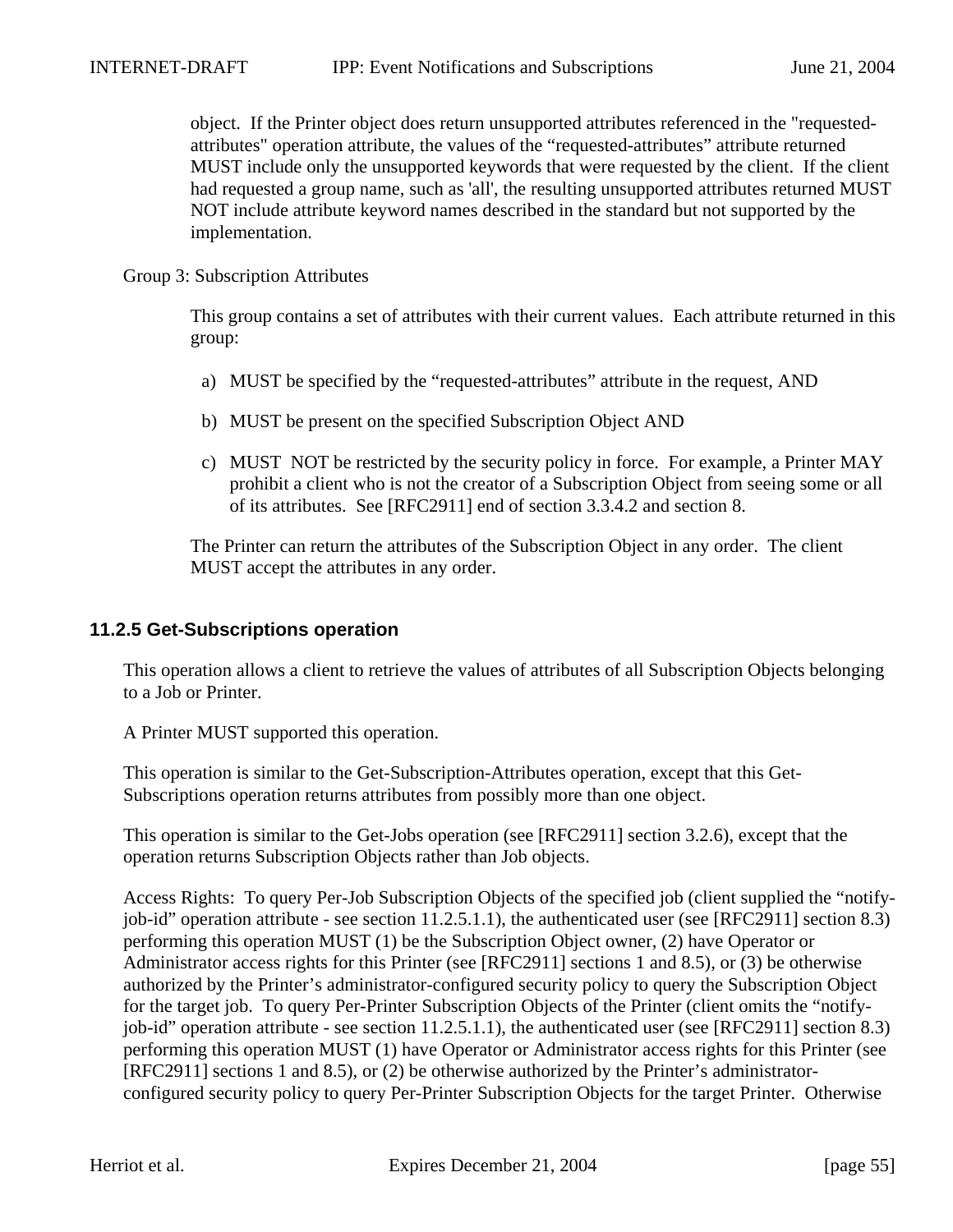the Printer MUST reject the operation and return: the 'client-error-forbidden', 'client-error-notauthenticated', or 'client-error-not-authorized' status code as appropriate. Furthermore, the Printer's security policy MAY limit which attributes are returned, in a manner similar to the Get-Jobs and Get-Printer-Attributes operations (see [RFC2911] end of sections 3.2.6.2 and 3.2.5.2).

# **11.2.5.1 Get-Subscriptions Request**

The following groups of attributes are part of the Get-Subscriptions request:

Group 1: Operation Attributes

Natural Language and Character Set:

The "attributes-charset" and "attributes-natural-language" attributes as described in [RFC2911] section 3.1.4.1.

Target:

The "printer-uri" attribute which defines the target for this operation as described in [RFC2911] section 3.1.5.

Requesting User Name:

The "requesting-user-name" attribute SHOULD be supplied by the client as described in [RFC2911] section 8.3.

#### **11.2.5.1.1 "notify-job-id" (integer(1:MAX))**

If the client specifies this attribute, the Printer returns the specified attributes of all Per-Job Subscription Objects associated with the Job whose "job-id" attribute value equals the value of this attribute. If the client does not specify this attribute, the Printer returns the specified attributes of all Per-Printer Subscription Objects. Note: there is no way to get all Per-Job Subscriptions known to the Printer in a single operation. A Get-Jobs operation followed by a Get-Subscriptions operation for each Job will return all Per-Job Subscriptions.

#### **11.2.5.1.2 "limit" (integer(1:MAX))**

The client OPTIONALLY supplies this attribute. The Printer MUST support this attribute. It is an integer value that determines the maximum number of Subscription Objects that a client will receive from the Printer even if the "my-subscriptions" attribute constrains which Subscription Objects are returned. The limit is a "stateless limit" in that if the value supplied by the client is 'N', then only the first 'N' Subscription Objects are returned in the Get-Subscriptions Response. There is no mechanism to allow for the next 'M' Subscription Objects after the first 'N' Subscription Objects. If the client does not supply this attribute, the Printer responds with all applicable Subscription Objects.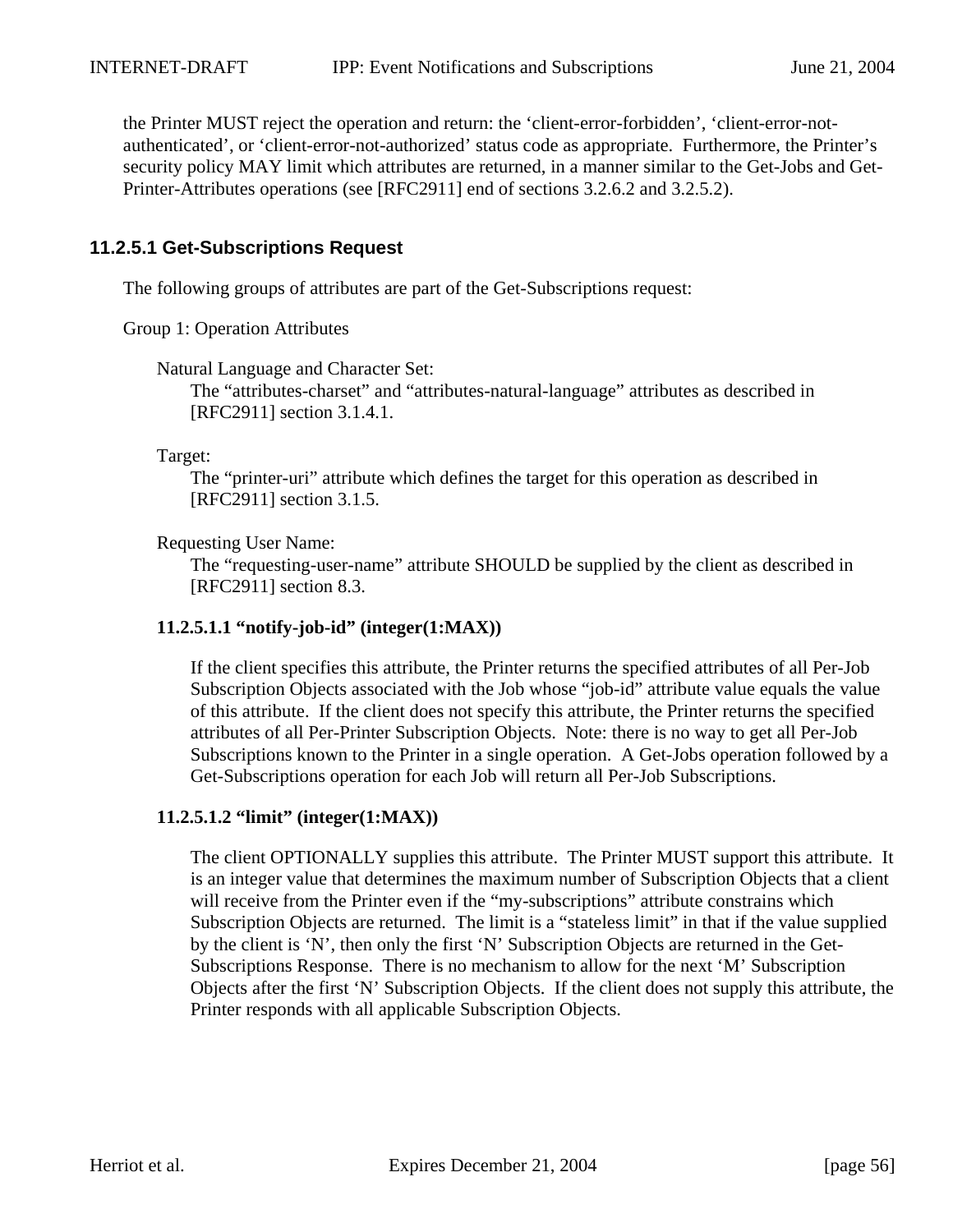#### **11.2.5.1.3 "requested-attributes" (1setOf type2 keyword)**

The client OPTIONALLY supplies this attribute. The Printer MUST support this attribute. This attribute specifies the attributes of the specified Subscription Objects that the Printer MUST return in the response. Each value of this attribute is either an attribute name (defined in sections 5.3 and 5.4) or an attribute group name (defined in section 11.2.4.1). If the client omits this attribute, the Printer MUST respond as if the client had supplied this attribute with the one value: 'notify-subscription-id'.

#### **11.2.5.1.4 "my-subscriptions" (boolean)**

The client OPTIONALLY supplies this attribute. The Printer MUST support this attribute. If the value is 'false', the Printer MUST consider the Subscription Objects from all users as candidates. If the value is 'true', the Printer MUST return the Subscription Objects created by the requesting user of this request. If the client does not supply this attribute, the Printer MUST respond as if the client had supplied the attribute with a value of 'false'. The means for authenticating the requesting user and matching the Subscription Objects is similar to that for Jobs which is described in [RFC2911] section 8.

# **11.2.5.2 Get-Subscriptions Response**

The Printer returns the following sets of attributes as part of the Get-Subscriptions Response:

Group 1: Operation Attributes

Status Message: Same as [RFC2911].

Natural Language and Character Set:

The "attributes-charset" and "attributes-natural-language" attributes as described in [RFC2911] section 3.1.4.2.

Group 2: Unsupported Attributes

Same as for Get-Subscription-Attributes.

Groups 3 to N: Subscription Attributes

The Printer responds with one Subscription Attributes Group for each requested Subscription Object (see the "notify-job-id" attribute in the Operation Attributes Group of this operation).

The Printer returns Subscription Objects in any order.

If the "limit" attribute is present in the Operation Attributes group of the request, the number of Subscription Attributes Groups in the response MUST NOT exceed the value of the "limit" attribute.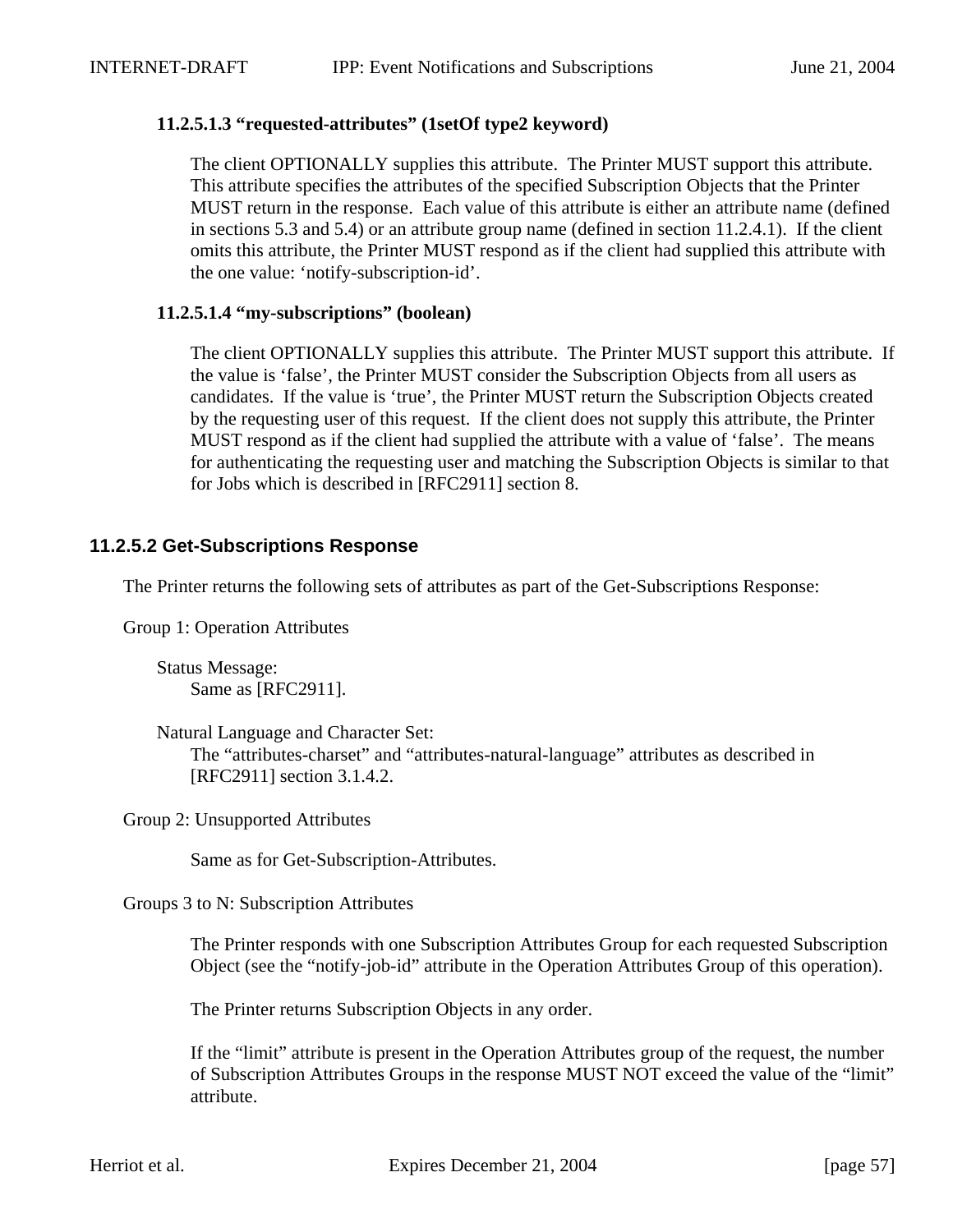It there are no Subscription Objects associated with the specified Job or Printer, the Printer MUST return zero Subscription Attributes Groups and it MUST NOT treat this case as an error, i.e., the status-code MUST be 'successful-ok' unless something else causes the status code to have some other value.

See the Group 3 response (Subscription Attributes Group) of the Get-Subscription-Attributes operation (section 11.2.4.2) for the attributes that a Printer returns in this group.

# **11.2.6 Renew-Subscription operation**

This operation allows a client to request the Printer to extend the lease on a Per-Printer Subscription Object.

The Printer MUST support this operation.

The Printer MUST accept this request for a Per-Printer Subscription Object in any of the target Printer's states, i.e., 'idle', 'processing', or 'stopped', but MUST NOT change the Printer's "printerstate" attribute.

The Printer MUST reject this request for a Per-Job Subscription Object because it has no lease (see section 5.4.3). The status code returned MUST be 'client-error-not-possible'.

*Access Rights*: The authenticated user (see [RFC2911] section 8.3) performing this operation MUST (1) be the owner of the Per-Printer Subscription Object, (2) have Operator or Administrator access rights for the Printer (see [RFC2911] sections 1 and 8.5), or (3) be otherwise authorized by the Printer's administrator-configured security policy to renew Per-Printer Subscription Objects for the target Printer. Otherwise, the Printer MUST reject the operation and return: the 'client-errorforbidden', 'client-error-not-authenticated', or 'client-error-not-authorized' status code as appropriate.

# **11.2.6.1 Renew-Subscription Request**

The following groups of attributes are part of the Renew-Subscription Request:

Group 1: Operation Attributes

Natural Language and Character Set:

The "attributes-charset" and "attributes-natural-language" attributes as described in [RFC2911] section 3.1.4.1.

Target:

The "printer-uri" attribute which defines the target for this operation as described in [RFC2911] section 3.1.5.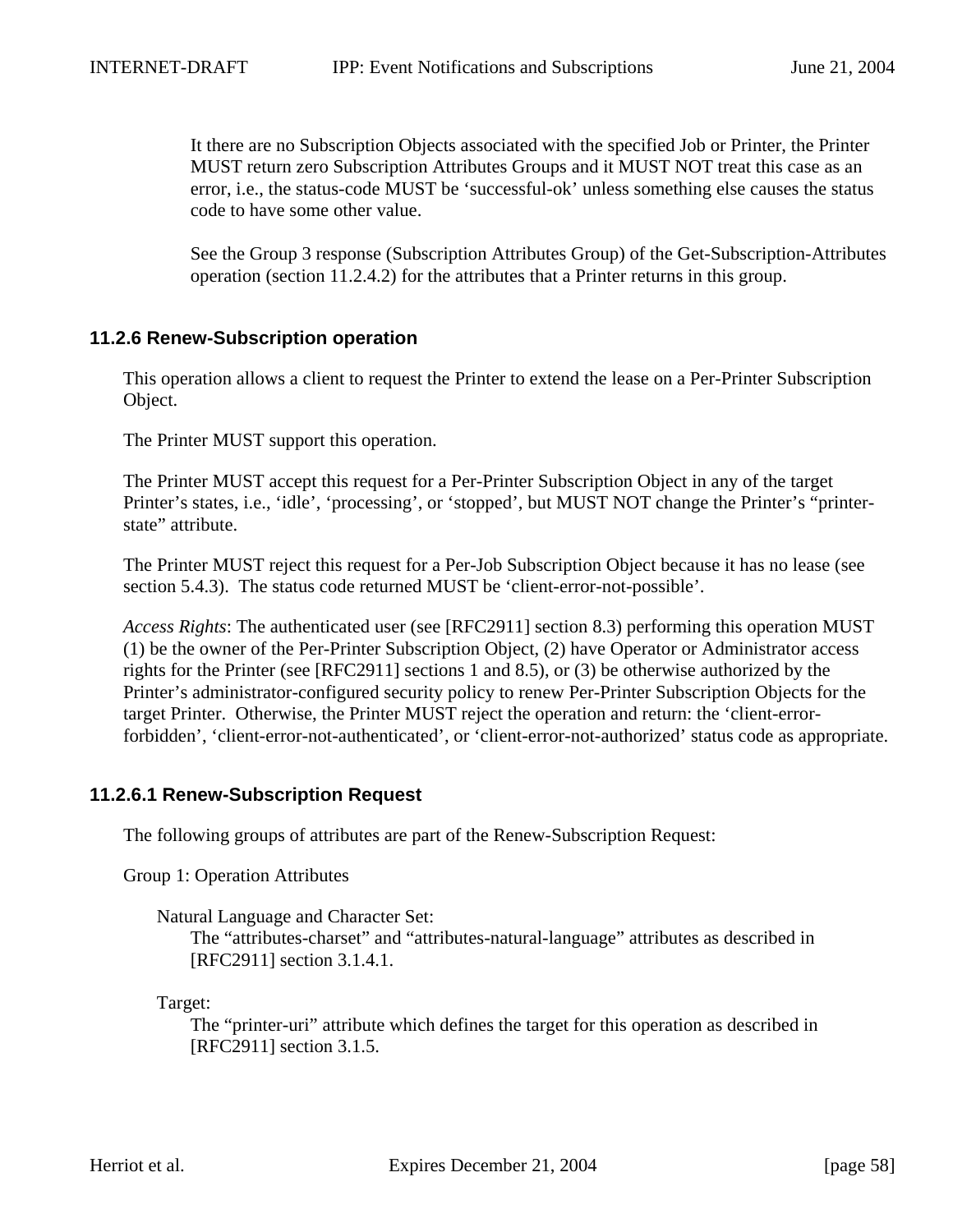Requesting User Name:

The "requesting-user-name" (name(MAX)) attribute SHOULD be supplied by the client as described in [RFC2911] section 8.3.

#### **11.2.6.1.1 "notify-subscription-id" (integer (1:MAX))**

The client MUST supply this attribute. The Printer MUST support this attribute. This attribute specifies the Per-Printer Subscription Object whose lease the Printer MUST renew. If the client omits this attribute, the Printer MUST reject this request with the 'client-errorbad-request' status code.

Group 2: Subscription Template Attributes

#### **11.2.6.1.2 "notify-lease-duration" (integer(0:MAX))**

The client MAY supply this attribute. It indicates the number of seconds to renew the lease for the specified Subscription Object. A value of 0 requests an infinite lease (which MAY require Operator access rights). If the client omits this attribute, the Printer MUST use the value of the Printer's "notify-lease-duration-default" attribute. See section 5.3.8 for more details.

# **11.2.6.2 Renew-Subscription Response**

The Printer returns the following sets of attributes as part of the Renew-Subscription Response:

Group 1: Operation Attributes

Status Message: Same as [RFC2911].

The following are some of the status codes returned (see [RFC2911]:

- **successful-ok:** The operation successfully renewed the lease on the Subscription Object for the requested duration.
- **successful-ok-ignored-or-substituted-attributes:** The operation successfully renewed the lease on the Subscription Object for some duration other than the amount requested.
- **client-error-not-possible:** The operation failed because the "notify-subscription-id" Operation attribute identified a Per-Job Subscription Object.
- **client-error-not-found:** The operation failed because the "notify-subscription-id" Operation attribute identified a non-existent Subscription Object.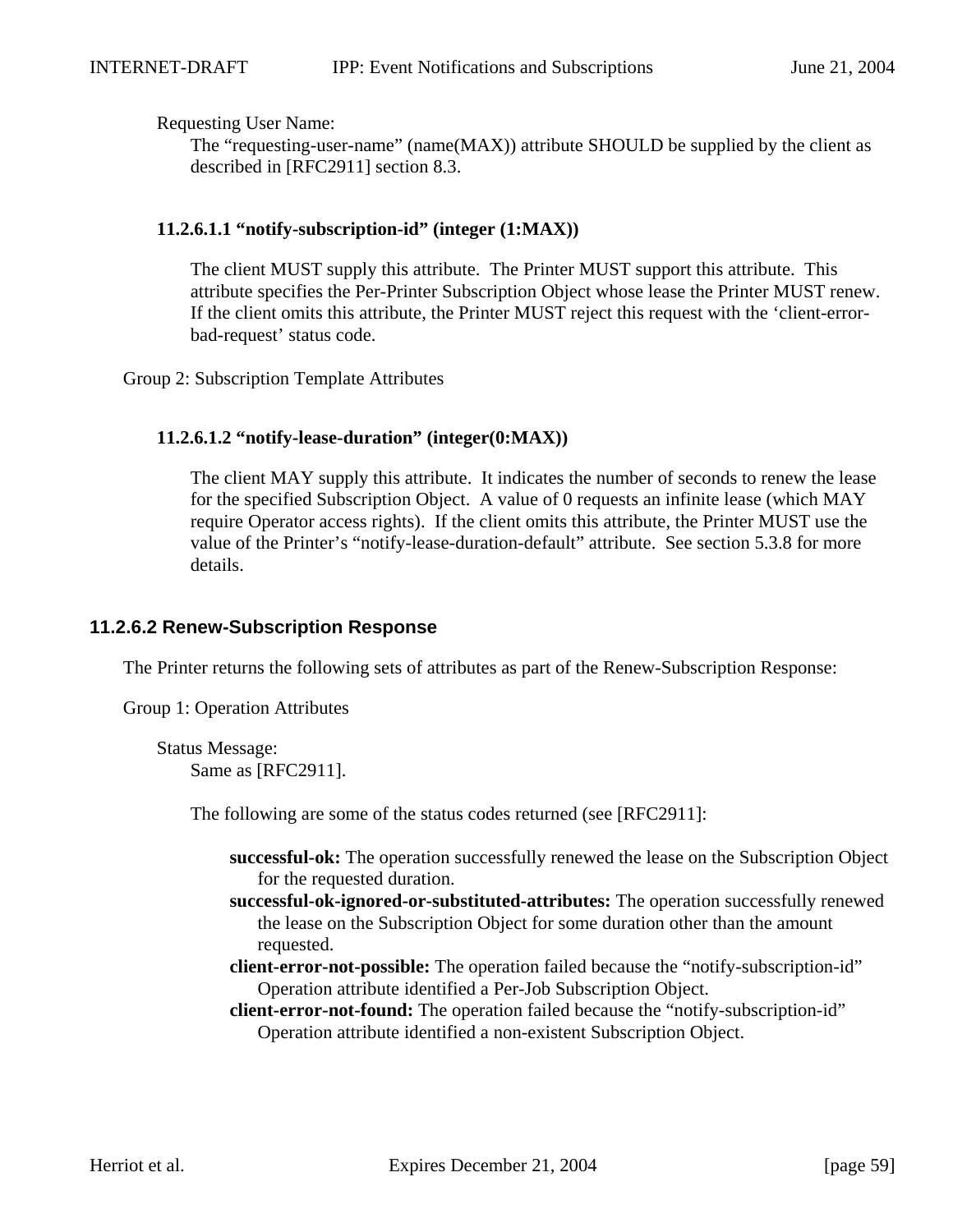Natural Language and Character Set:

The "attributes-charset" and "attributes-natural-language" attributes as described in [RFC2911] section 3.1.4.2. The "attributes-natural-language" MAY be the natural language of the Subscription Object, rather than the one requested.

Group 2: Unsupported Attributes

See [RFC2911] section 3.1.7 for details on returning Unsupported Attributes.

Group 3: Subscription Attributes

The Printer MUST return the following Subscription Attribute:

# **11.2.6.2.1 "notify-lease-duration" (integer(0:MAX))**

The value of this attribute MUST be the number of seconds that the Printer has granted for the lease of the Subscription Object (see section 5.3.8 for details, such as the value of this attribute when the Printer doesn't support the requested value).

# **11.2.7 Cancel-Subscription operation**

This operation allows a client to delete a Subscription Object and stop the Printer from delivering more Event Notifications. Once performed, there is no way to reference the Subscription Object.

A Printer MUST supported this operation.

The Printer MUST accept this request in any of the target Printer's states, i.e., 'idle', 'processing', or 'stopped', but MUST NOT change the Printer's "printer-state" attribute.

If the specified Subscription Object is a Per-Job Subscription Object, the Printer MUST accept this request in any of the target Job's states, but MUST NOT change the Job's "job-state" attribute or affect the Job.

Note: There is no way to change any attributes on a Subscription Object, except the "notify-leaseduration" attribute (using the Renew-Subscription operation). In order to change other attributes, a client performs a Subscription Creation Operation and Cancel-Subscription operation on the old Subscription Object. If the client wants to avoid missing Event Notifications, it performs the Subscription Creation Operation first. If this order would create too many Subscription Objects on the Printer, the client reverses the order.

*Access Rights*: The authenticated user (see [RFC2911] section 8.3) performing this operation MUST (1) be the owner of the Subscription Object, (2) have Operator or Administrator access rights for the Printer (see [RFC2911] sections 1 and 8.5), or (3) be otherwise authorized by the Printer's administrator-configured security policy to cancel the target Subscription Object. Otherwise, the Printer MUST reject the operation and return: the 'client-error-forbidden', 'client-error-notauthenticated', or 'client-error-not-authorized' status code as appropriate.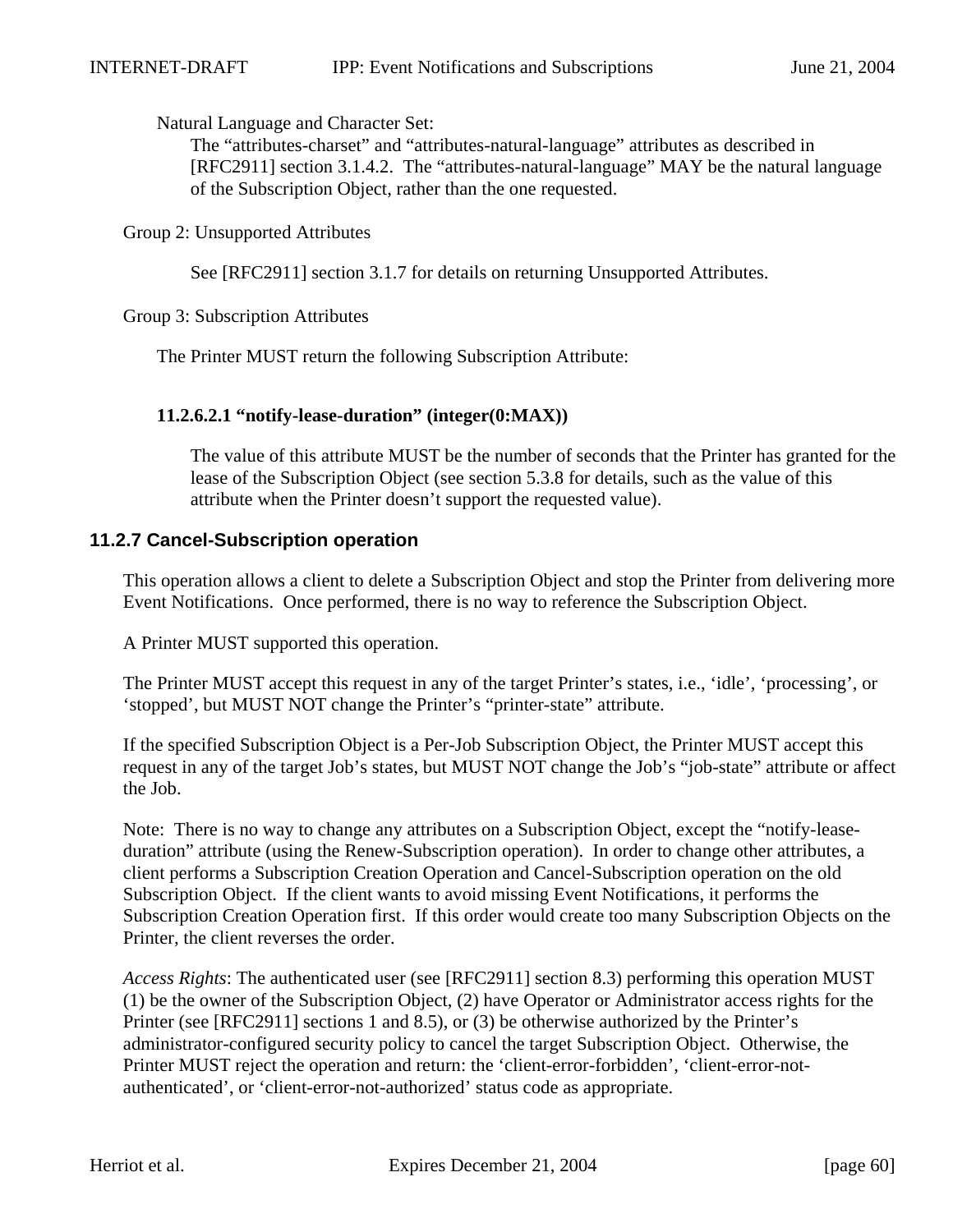#### **11.2.7.1 Cancel-Subscription Request**

The following groups of attributes are part of the Cancel-Subscription Request:

Group 1: Operation Attributes

Natural Language and Character Set:

The "attributes-charset" and "attributes-natural-language" attributes as described in [RFC2911] section 3.1.4.1.

Target:

The "printer-uri" attribute which defines the target for this operation as described in [RFC2911] section 3.1.5.

Requesting User Name:

The "requesting-user-name" attribute SHOULD be supplied by the client as described in [RFC2911] section 8.3.

#### **11.2.7.1.1 "notify-subscription-id" (integer (1:MAX))**

The client MUST supply this attribute. The Printer MUST support this attribute. This attribute specifies the Subscription Object that the Printer MUST cancel. If the client omits this attribute, the Printer MUST reject this request with the 'client-error-bad-request' status code.

# **11.2.7.2 Cancel-Subscription Response**

The Printer returns the following sets of attributes as part of the Cancel-Subscription Response:

Group 1: Operation Attributes

Status Message: Same as [RFC2911].

The following are some of the status codes returned (see [RFC2911]:

**successful-ok:** The operation successfully canceled (deleted) the Subscription Object. **client-error-not-found:** The operation failed because the "notify-subscription-id" Operation attribute identified a non-existent Subscription Object.

Natural Language and Character Set:

The "attributes-charset" and "attributes-natural-language" attributes as described in [RFC2911] section 3.1.4.2. The "attributes-natural-language" MAY be the natural language of the Subscription Object, rather than the one requested.

Group 2: Unsupported Attributes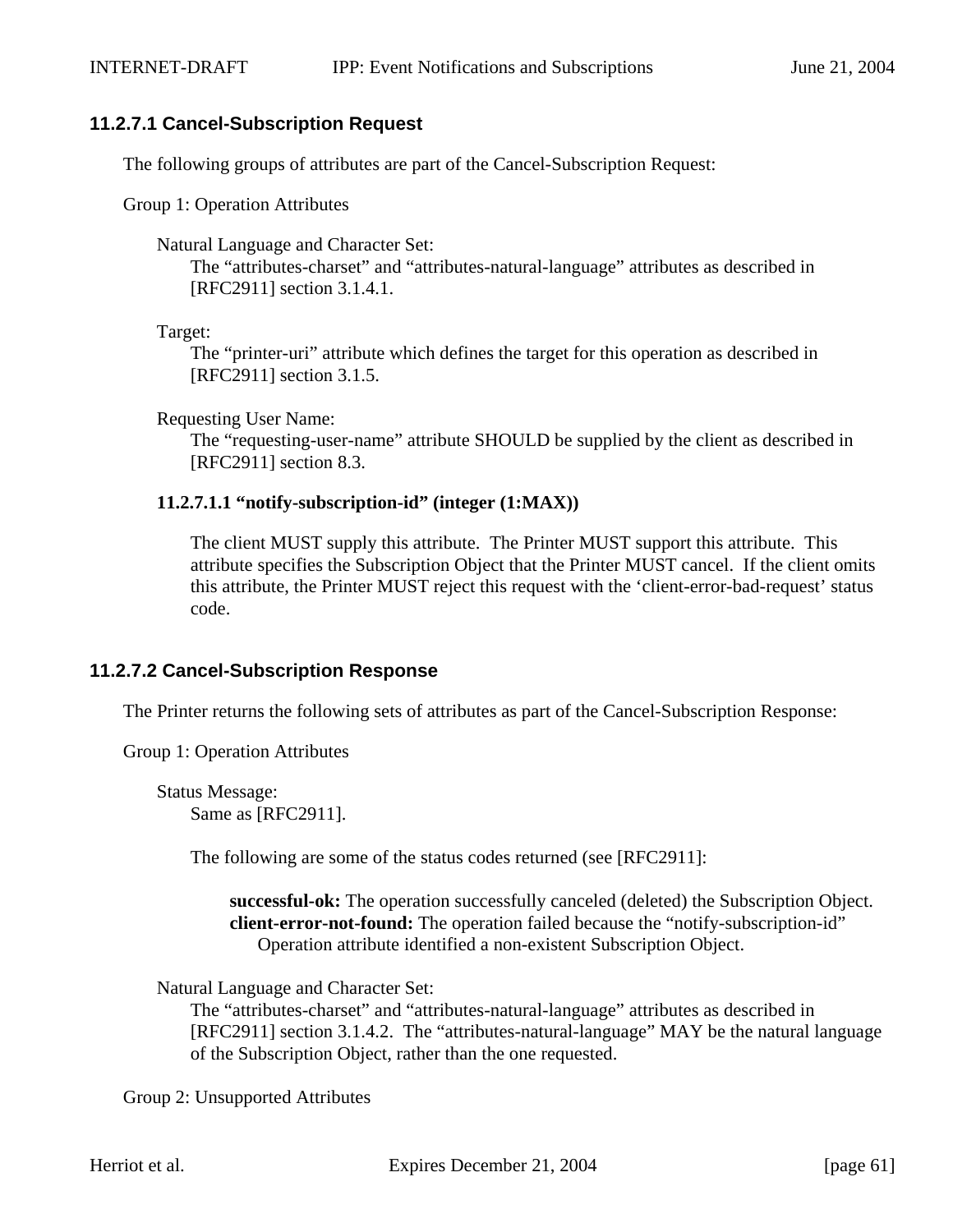See [RFC2911] section 3.1.7 for details on returning Unsupported Attributes.

# **12 Status Codes**

The following status codes are defined as extensions for Notification and are returned as the value of the "status-code" parameter in the Operation Attributes Group of a response (see [RFC2911] section 3.1.6.1). Operations in this document can also return the status codes defined in section 13 of [RFC2911]. The 'successful-ok' status code is an example of such a status code.

# **12.1 successful-ok-ignored-subscriptions (0x0003)**

The Subscription Creation Operation was unable to create all requested Subscription Objects.

For a Create-Job-Subscriptions or Create-Printer-Subscriptions operation, this status code means that the Printer created one or more Subscription Objects, but not all requested Subscription Objects.

For a Job Creation operation, this status code means that the Printer created the Job along with zero or more Subscription Objects. The Printer returns this status code even if other job attributes are unsupported or in conflict. That is, if an IPP Printer finds a warning that would allow it to return 'successful-ok-ignored-subscriptions' and either 'successful-ok-ignored-or-substituted-attributes' and/or 'successful-ok-conflicting-attributes', it MUST return 'successful-ok-ignored-subscriptions'.

# **12.2 client-error-ignored-all-subscriptions (0x0414)**

This status code is the same as 'successful-ok-ignored-subscriptions' except that only the Create-Job-Subscriptions and Create-Printer-Subscriptions operation return it. They return this status code only when the Printer creates zero Subscription Objects.

# **13 Status Codes in Subscription Attributes Groups**

This section contains values of the "notify-status-code" (type2 enum) attribute that the Printer returns in a Subscription Attributes Group in a response when the corresponding Subscription Object:

- 1. is not created or
- 2. is created and some of the client-supplied attributes are not supported.

The following sections are ordered in decreasing order of importance of the status-codes.

# **13.1 client-error-uri-scheme-not-supported (0x040C)**

This status code is defined in [RFC2911]. This document extends its meaning and allows it to be in a Subscription Attributes Group of a response.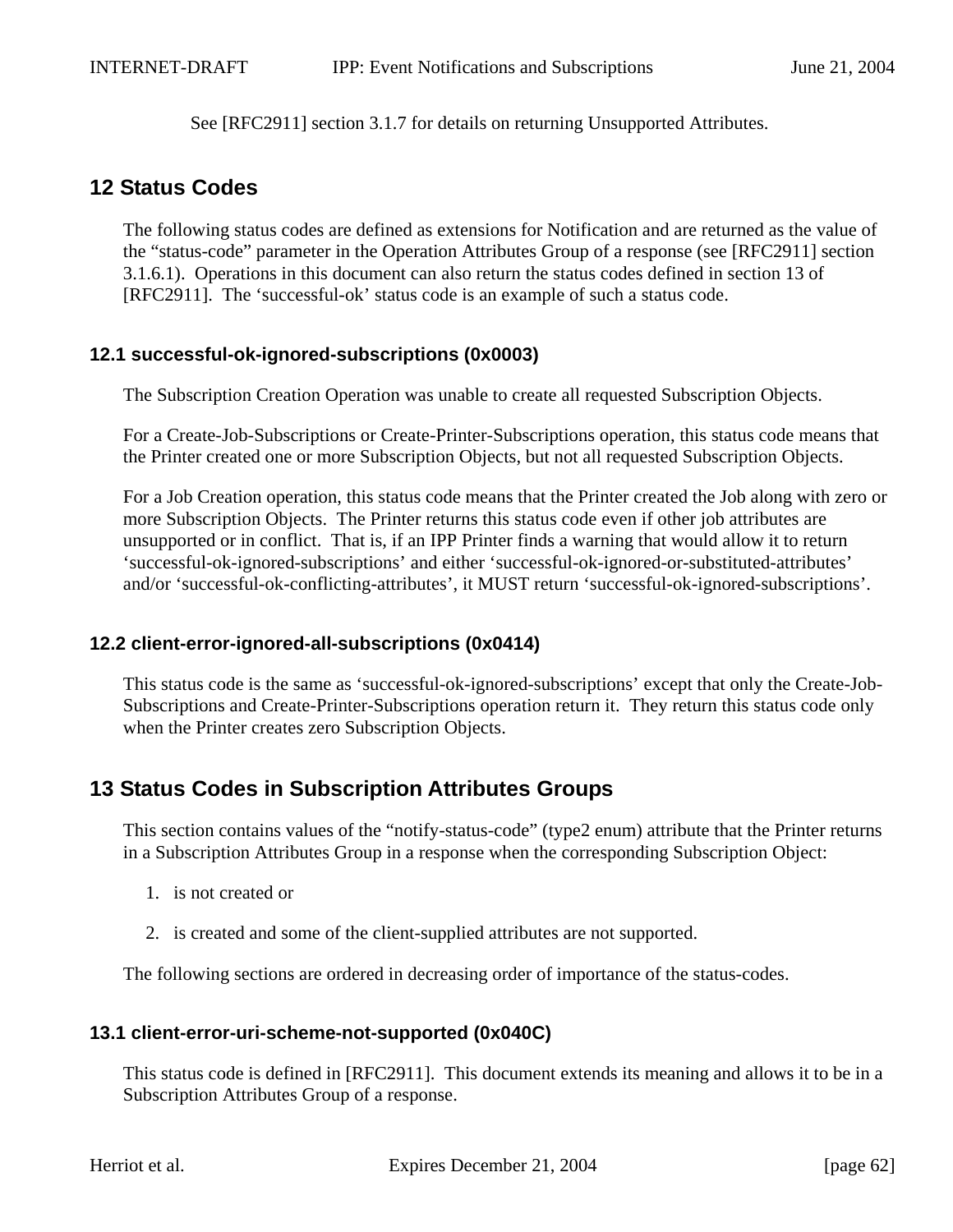The scheme of the client-supplied URI in a "notify-recipient-uri" Subscription Template Attribute in a Subscription Creation Operation is not supported. See section 5.3.1.

#### **13.2 client-error-attributes-or-values-not-supported (0x040B)**

This status code is defined in [RFC2911]. This document extends its meaning and allows it to be in a Subscription Attributes Group of a response.

The method of the client-supplied keyword in a "notify-pull-method" Subscription Template Attribute in a Subscription Creation Operation is not supported. See section 5.3.2.

#### **13.3 client-error-too-many-subscriptions (0x0415)**

The number of Subscription Objects supported by the Printer would be exceeded if this Subscription Object were created (see section 5.2).

#### **13.4 successful-ok-too-many-events (0x0005)**

The client supplied more Events in the "notify-events" operation attribute of a Subscription Creation Operation than the Printer supports, as indicated in its "notify-max-events-supported" Printer attribute (see section 5.3.3).

# **13.5 successful-ok-ignored-or-substituted-attributes (0x0001)**

This status code is defined in [RFC2911]. This document extends its meaning to include unsupported Subscription Template Attributes and it can appear in a Subscription Attributes Group.

# **14 Encodings of Additional Attribute Tags**

This section assigns values to two attributes tags as extensions to the encoding defined in [RFC2910]).

The "subscription-attributes-tag" delimits Subscription Template Attributes Groups in requests and Subscription Attributes Groups in responses.

The "event-notification-attributes-tag" delimits Event Notifications in Delivery Methods that use an IPP-like encoding.

The following table specifies the values for the delimiter tags: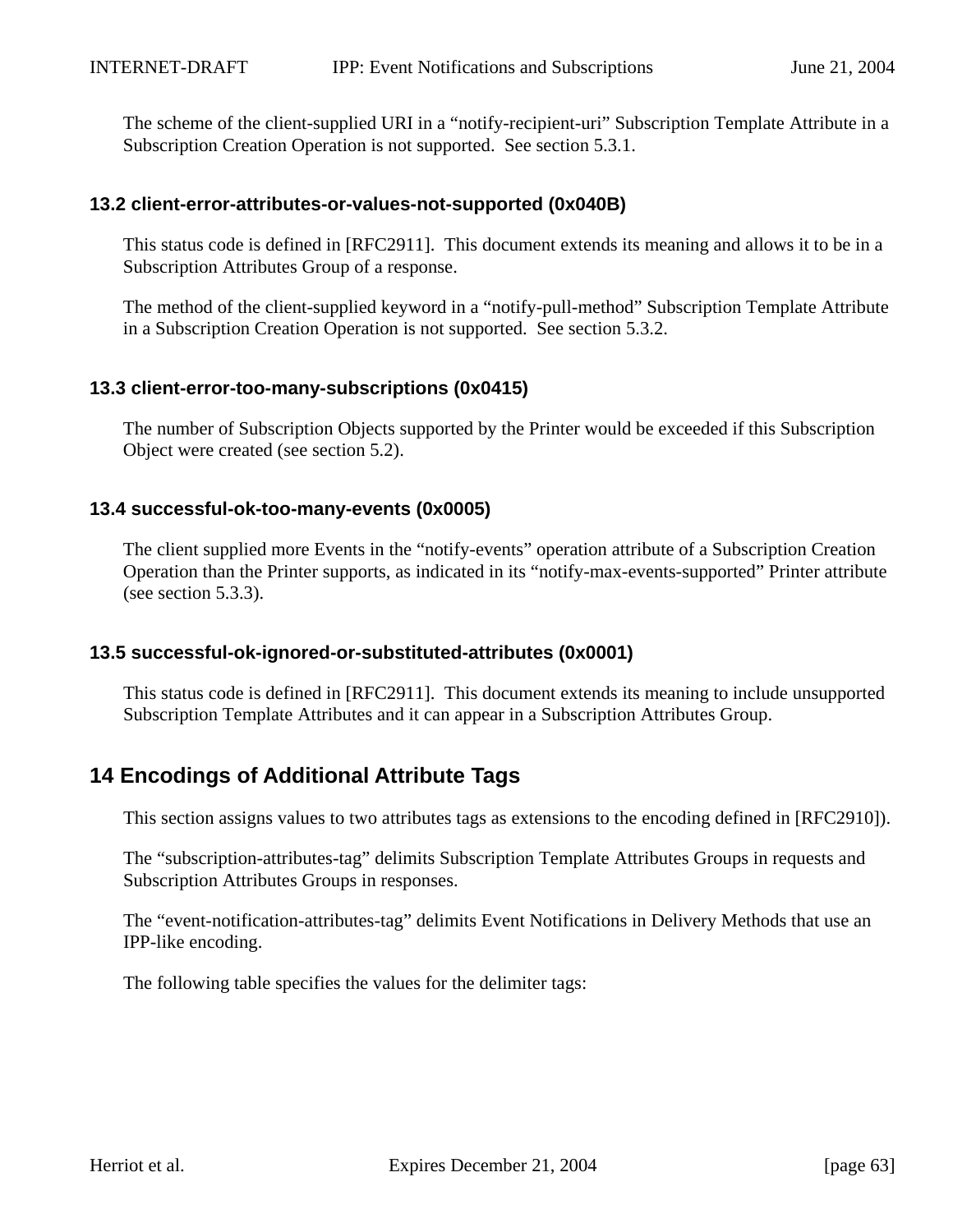| Tag Value (Hex) | Meaning                             |
|-----------------|-------------------------------------|
| 0x06            | "subscription-attributes-tag"       |
| 0x07            | "event-notification-attributes-tag" |

# **15 Conformance Requirements**

It is OPTIONAL for IPP clients and Printers to implement this Event Notification specification.

# **15.1 Conformance requirements for clients**

If this Event Notification specification is implemented by a client, the client MUST support the 'ippget' Pull Delivery Method and meet the conformance requirements as defined in [ipp-get-method] for clients. A client MAY support additional Delivery Methods.

#### **15.2 Conformance requirements for Printers**

If this Event Notification specification is implemented by a Printer, the Printer MUST:

- meet the Conformance Requirements detailed in section 5 of [RFC2911].
- support the Subscription Template Attributes Group in requests and the Subscription Attributes Group in responses.
- support all of the following attributes:
	- a. REQUIRED Subscription Object attributes in section 5.
	- b. REQUIRED Printer Description object attributes in section 6.
	- c. REQUIRED attributes in Event Notification content in section 8.
- support the 'ippget' Pull Delivery Method and meet the conformance requirements as defined in [ipp-get-method] for Printers. The Printer MAY support additional Push and Pull Delivery Methods.
- deliver Event Notifications that conform to the requirements of section 9 and the requirements of the Delivery Method Document for each supported Delivery Method (the conformance requirements for Delivery Method Documents is specified in section 10).
- for all of the Job Creation Operations that the Printer supports, MUST support the REQUIRED extensions for notification defined in section 11.1.3.
- meet the conformance requirements for operations as described in Table 16 and meet the requirements for Printers as specified in the indicated sub-sections of section 11: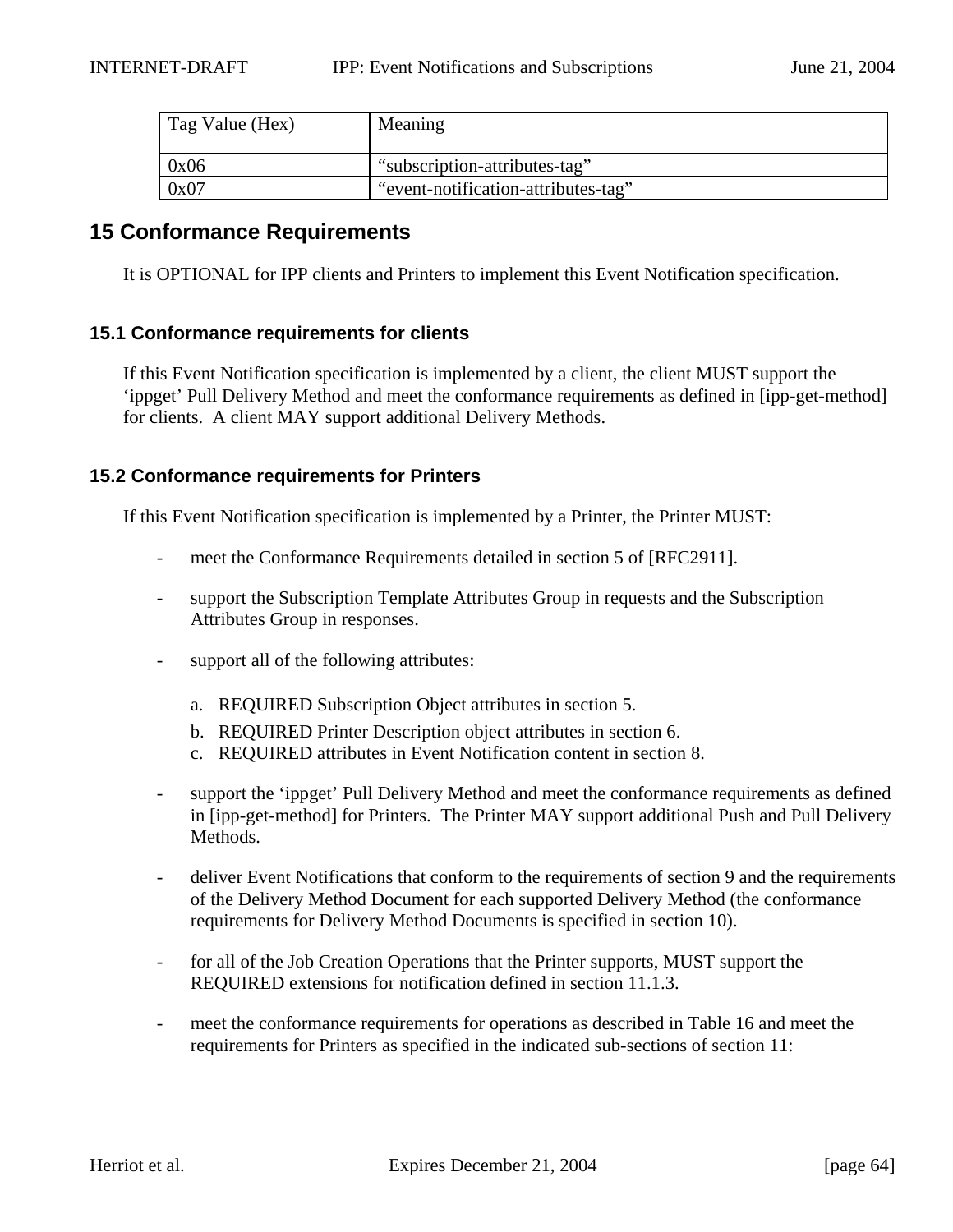| Operation                                     | <b>Printer Conformance</b><br>Requirements |
|-----------------------------------------------|--------------------------------------------|
| Create-Printer-Subscriptions (section 11.1.2) | <b>REQUIRED</b>                            |
| Create-Job-Subscriptions (section 11.1.1)     | <b>OPTIONAL</b>                            |
| Get-Subscription-Attributes (section 11.2.3)  | <b>REQUIRED</b>                            |
| Get-Subscriptions (section 11.2.5)            | <b>REQUIRED</b>                            |
| Renew-Subscription (section 11.2.6)           | <b>REQUIRED</b>                            |
| Cancel-Subscription (section 11.2.7)          | <b>REQUIRED</b>                            |

**Table 16 – Printer Conformance Requirements for Operations**

# **16 Model for Notification with Cascading Printers (Informative)**

With this model (see Figure 2 below), there is an intervening Print server between the human user and the output-device. So the system effectively has two Printer objects. There are two cases to consider.

- 1. When the Printer 1 (in the server) generates Events, the system behaves like the client and Printer in Figure 1. In this case, Printer 1 delivers Event Notifications that are shown as Event Notifications (A) of Figure 2.
- 2. When the Printer 2 (in the output-device) generates Events, there are two possible system configurations:
	- a) Printer 1 forwards the client-supplied Subscription Creation Operations to the downstream Printer 2 and lets Printer 2 deliver the Event Notifications directly to the Notification Recipients supplied by the Client (Event Notifications (C) in the diagram).
	- b) Printer 1 performs the client-supplied Subscription Creation Operations and also forwards the Subscription Creation Operations to Printer 2 with the Notification Recipient changed to be the Printer 1. When an Event occurs in Printer 2, Printer 2 delivers the Event Notification (B) to Notification Recipient of Printer 1, which relays the received Event Notification (B) to the client-supplied Notification Recipient (as Event Notifications(A) in the diagram). Note, when a client performs a Subscription Creation Operation, Printer 1 need not forward the Subscription Creation Operation to Printer 2 if it would create a duplicate Subscription Object on Printer 2.

Note: when Printer 1 is forwarding Subscription Creation Operations to Printer 2, it may request Printer 2 to create additional Subscription Objects (called "piggy-backing"). Piggy-backing is useful when:

- Device A is configured to accept (IPP or non-IPP) requests from other servers.
- Server S wants to receive Job Events that the client didn't request and Server S wants these Events for jobs it submits and not for other jobs.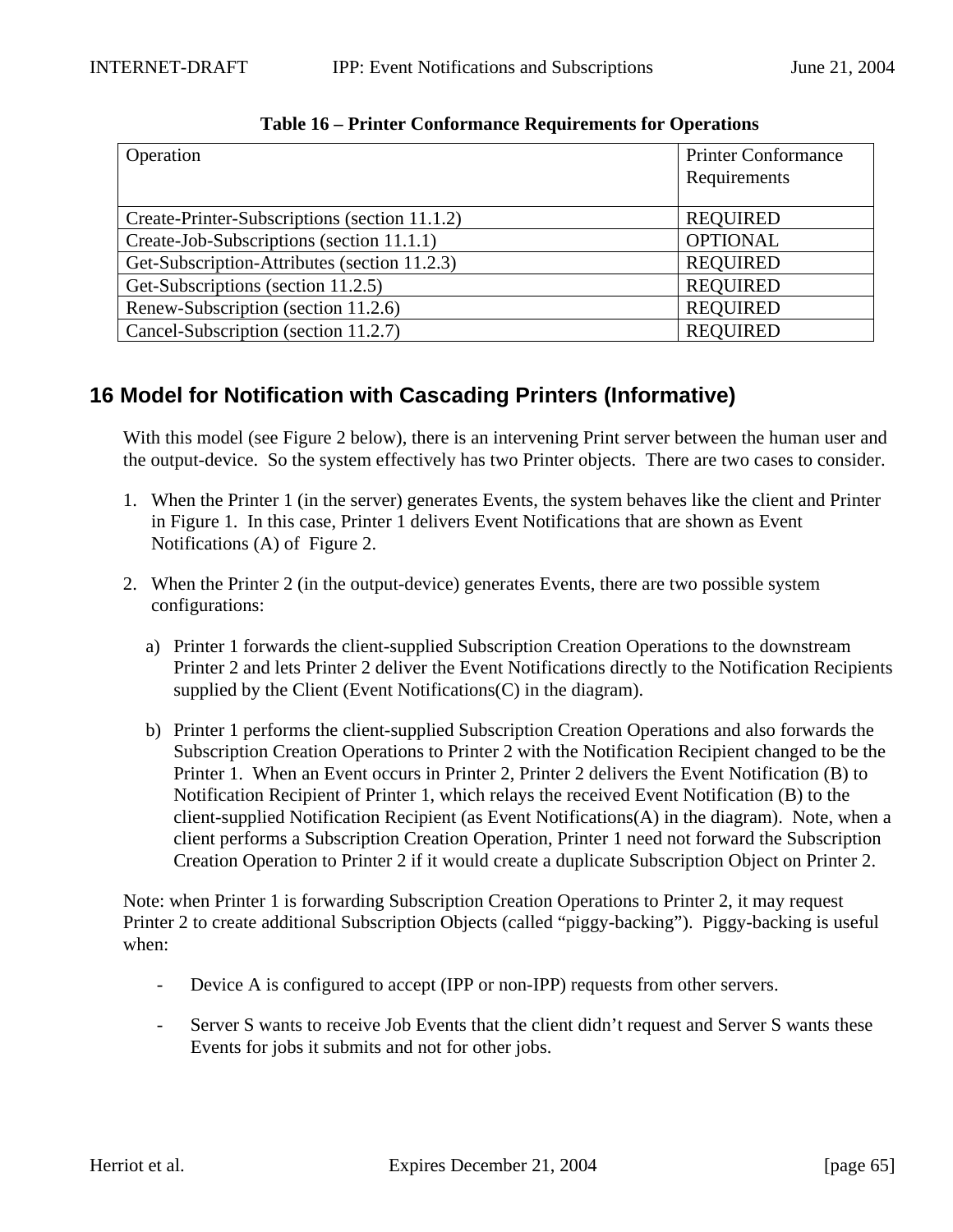

**Figure 2 – Model for Notification with Cascading Printers**

# **17 Distributed Model for Notification (Informative)**

A Printer implementation could use some other remote notification server to provide some or most of the service. For example, the remote notification server could deliver Event Notifications using Delivery Methods that are not directly supported by the output device or Printer object. Or, the remote notification server could store Subscription Objects (passed to it from the output device in response to Subscription Creation requests), accept Events, format the Event Notification in the natural language of the Notification Recipient, and deliver the Event Notifications to the Notification Recipient(s).

Figure 3 shows this partitioning. The interface between the output device (or Printer object) and the remote notification server is outside the scope of this document and is intended to be transparent to the client and this document.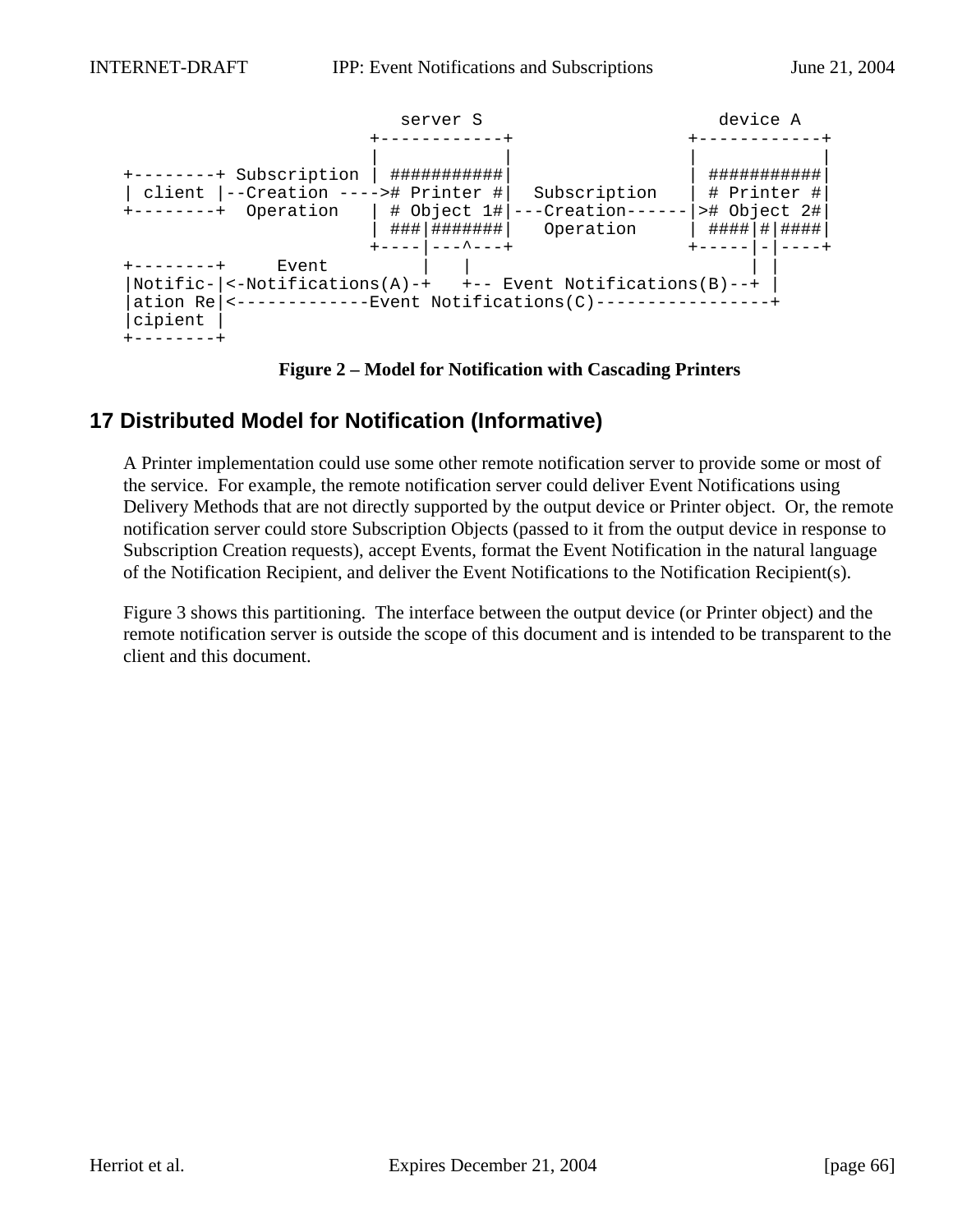|                                                    | *                                                                            |
|----------------------------------------------------|------------------------------------------------------------------------------|
|                                                    | * Printer in combination<br>* with the distributed<br>* Notification Server) |
|                                                    | $\star$                                                                      |
|                                                    | output device or server<br>*                                                 |
|                                                    |                                                                              |
| PDA, desktop, or server                            | ###########                                                                  |
|                                                    | $\star$<br>#                                                                 |
| client  ---IPP Subscription--------># Printer #    |                                                                              |
| +--------+ Creation operation                      | # Object<br>$\star$                                                          |
|                                                    | $\ast$<br>##### #####                                                        |
|                                                    |                                                                              |
|                                                    | $\star$<br>Subscriptions                                                     |
|                                                    | $\star$<br>OR Event                                                          |
|                                                    | Notifications<br>$\star$                                                     |
| Notification<br>IPP-defined                        | $^\star$                                                                     |
| Recipient<br><--Event Notifications---             | Notification                                                                 |
|                                                    | $\star$<br>Server                                                            |
|                                                    | $\star$                                                                      |
|                                                    | ÷                                                                            |
|                                                    |                                                                              |
| *** = Implementation configuration opaque boundary |                                                                              |



# **18 Extended Notification Recipient (Informative)**

The model allows for an extended Notification Recipient that is itself a notification server that forwards each Event Notification to another recipient (called the Ultimate Notification Recipient in this section). The Delivery Method to the Ultimate Recipient is probably different from the Delivery Method used by the Printer to the extended Notification Recipient.

This extended Notification Recipient is transparent to the Printer but not to the client.

When a client performs a Subscription Creation Operation, it specifies the extended Notification Recipient as it would any Notification Recipient. In addition, the client specifies the Ultimate Notification Recipient in the Subscription Creation Operation in a manner specified by the extended Notification Recipient. Typically, it is either some bytes in the value of "notify-user-data" or some additional parameter in the value of "notify-recipient-uri". The client also subscribes directly with the extended Notification Recipient (by means outside this document), since it is a notification server in its own right.

The IPP Printer treats the extended Notification Recipient like any other Notification Recipient and the IPP Printer is not aware of the forwarding. The Delivery Method that the extended Notification Recipient uses for delivering the Event Notification to the Ultimate Notification Recipient is beyond the scope of this document and is transparent to the IPP Printer.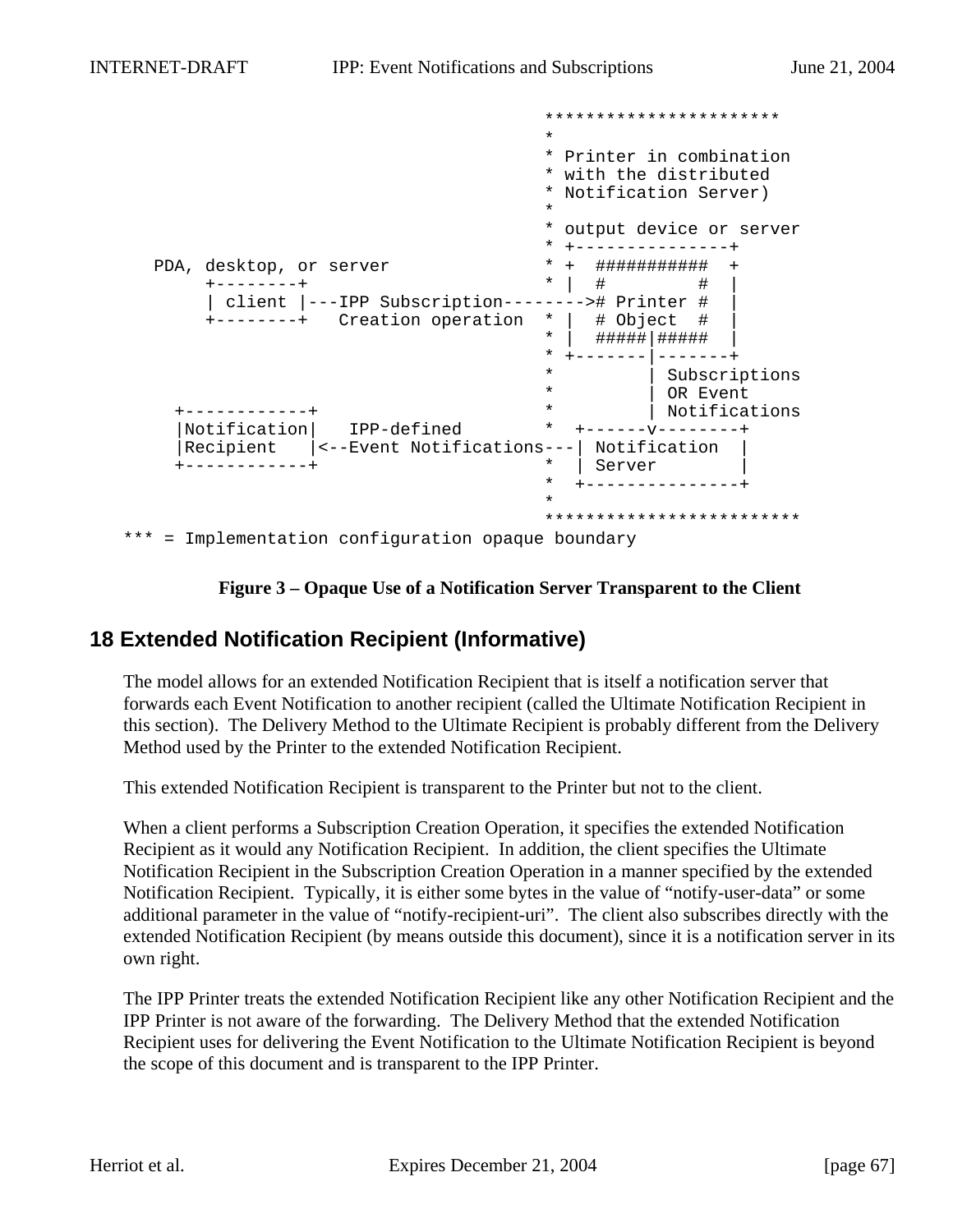Examples of this extended Notification Recipient are paging, immediate messaging services, general notification services, and NOS vendors' infrastructure. Figure 4 shows this approach.

|                       | PDA, desktop, or server                                                          | server or output device                                                                                |
|-----------------------|----------------------------------------------------------------------------------|--------------------------------------------------------------------------------------------------------|
| $+ - - - - - - - +$   | Operation                                                                        | ###########<br>client  ---Subscription Creation -----------># Printer #<br># Object #<br>#####   ##### |
|                       | +-----------+                                                                    | IPP-defined<br>+------- -                                                                              |
| Ultimate<br>Recipient | any  Notification <--Event Notifications----+<br>Notification  <----   Recipient |                                                                                                        |
|                       | (Notification Server)                                                            |                                                                                                        |

**Figure 4 – Use of an Extended Notification Recipient transparent to the Printer**

# **19 Object Model for Notification (Normative)**

This section describes the Notification object model that adds a Subscription Object which together with the Job and Printer object provide the complete Notification semantics.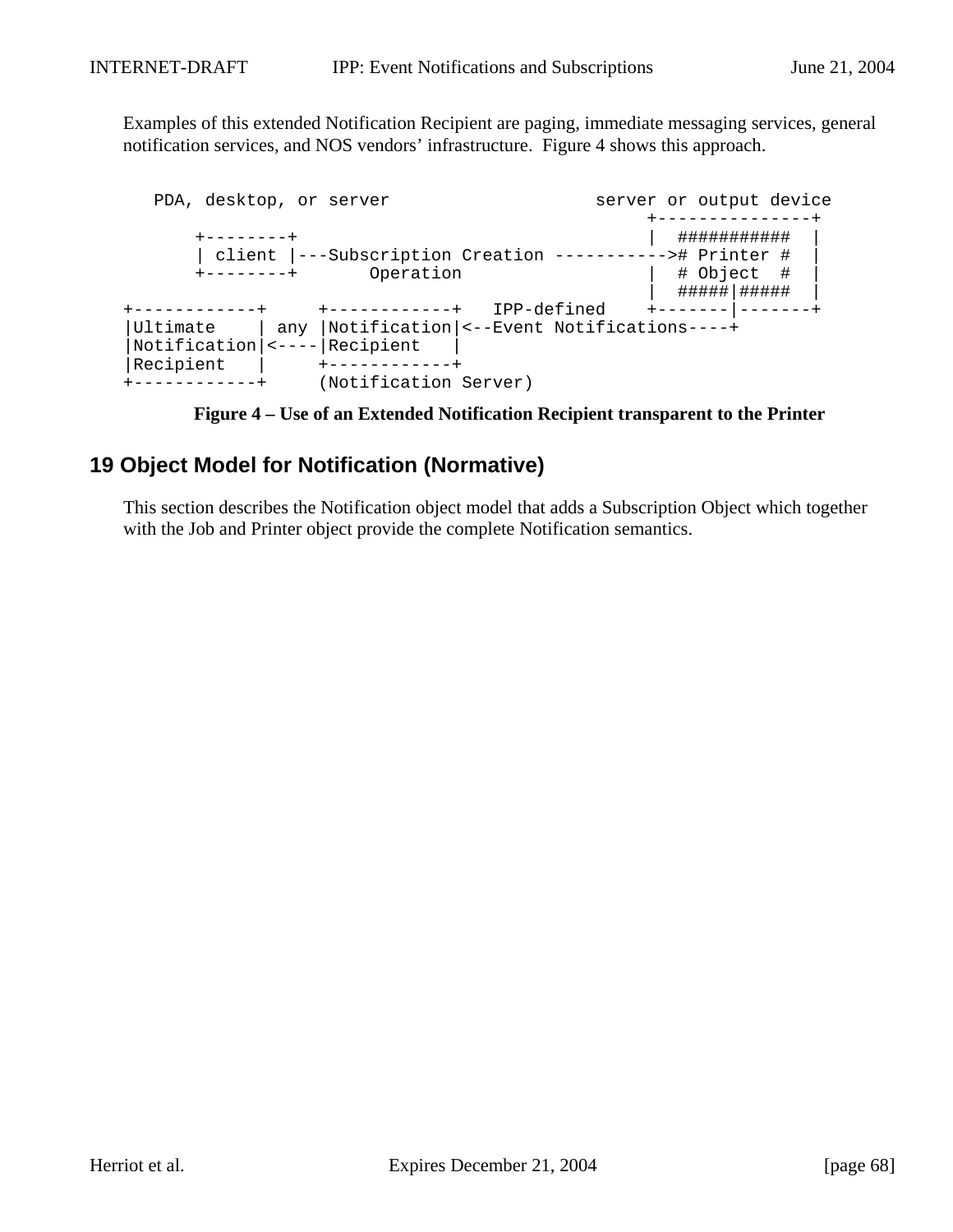The object relationships can be seen pictorially as:



**Figure 5 – Object Model for Notification**

s1, s2, and s3 are Per-Printer Subscription Objects and can identify Printer and/or Job Events. s4, s5, and s6 are Per-Job Subscription Objects and can identify Printer and/or Job Events.

# **19.1 Object relationships**

This sub-section defines the object relationships between the Printer, Job, and Subscription Objects by example. Whether Per-Printer Subscription Objects are actually contained in a Printer object or are just bi-directionally associated with them in some way is IMPLEMENTATION DEPENDENT and is transparent to the client. Similarly, whether Per-Job Subscription Objects are actually contained in a Job object or are just bi-directionally associated with them in some way is IMPLEMENTATION DEPENDENT and is transparent to the client. The object relationships are defined as follows:

# **19.2 Printer Object and Per-Printer Subscription Objects**

1. The Printer object contains (is associated with) zero or more Per-Printer Subscription Objects (p1 contains s1-s3 Per-Printer Subscription Objects).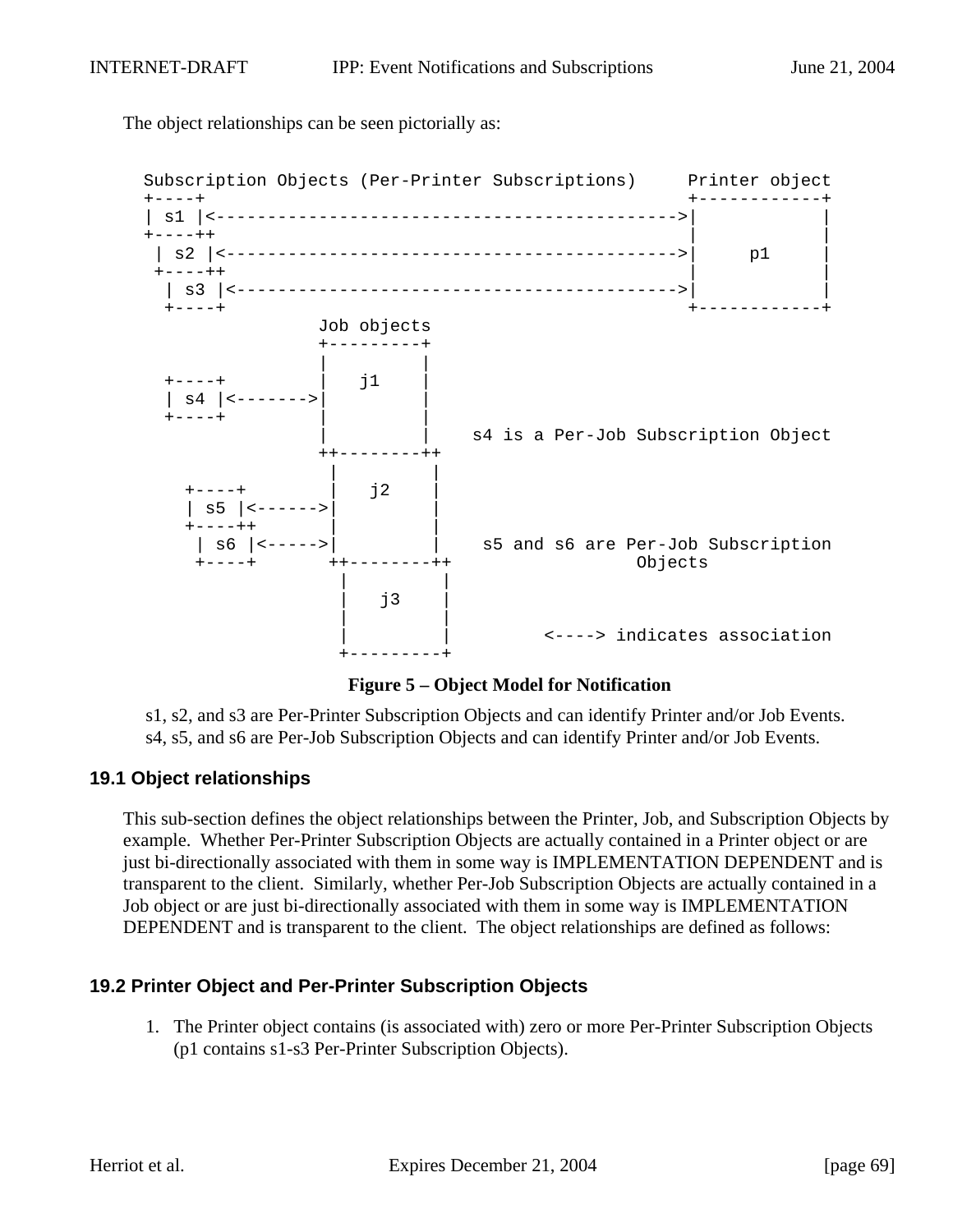2. Each Per-Printer Subscription Object (s1, s2, and s3) is contained in (or is associated with) exactly one Printer object (p1).

# **19.3 Job Object and Per-Job Subscription Objects**

- 1. A Job object (j1, j2, j3) is associated with zero or more Per-Job Subscription Objects (s4-s6). Job j1 is associated with Per-Job Subscription Object s4, Job j2 is associated with Per-Job Subscription Objects s5 and s6, and Job j3 is not associated with any Per-Job Subscription Object.
- 2. Each Per-Job Subscription Object is associated with exactly one Job object.

# **20 Per-Job versus Per-Printer Subscription Objects (Normative)**

Per-Job and Per-Printer Subscription Objects are quite similar. Either type of Subscription Object can subscribe to Job Events, Printer Events, or both. Both types of Subscription Objects can be queried using the Get-Subscriptions and Get-Subscription-Attributes operations and canceled using the Cancel-Subscription operation. Both types of Subscription Objects create Subscription Objects which have the same Subscription Object attributes defined. However, there are some semantic differences between Per-Job Subscription Objects and Per-Printer Subscription Objects. A Per-Job Subscription Object is established by the client when submitting a job and after creating the job using the Create-Job-Subscriptions operation by specifying the "job-id" of the Job with the "notify-job-id" attribute. A Per-Printer Subscription Object is established between a client and a Printer using the Create-Printer-Subscriptions operation. Some specific differences are:

- 1. A client usually creates one or more Per-Job Subscription Objects as part of the Job Creation operations (Create-Job, Print-Job, and Print-URI), rather than using the OPTIONAL Create-Job-Subscriptions operation, especially since Printer implementations NEED NOT support the Create-Job-Subscriptions operation, since it is OPTIONAL.
- 2. For Per-Job Subscription Objects, the Subscription Object is only valid while the job is "notcomplete" (see sections 5.4.3) while for the Per-Printer Subscription Objects, the Subscription Object is valid until the time (in seconds) that the Printer returned in the "notify-leaseexpiration-time" operation attribute.
- 3. Job Events in a Per-Job Subscription Object apply only to "one job" (the Job created by the Job Creation operation or references by the Create-Job-Subscriptions operation) while Job Events in a Per-Printer Subscription Object apply to ALL jobs contained in the IPP Printer.

# **21 Normative References**

[ipp-get-method]

Herriot, R., and T. Hastings, "Internet Printing Protocol (IPP): The 'ippget' Delivery Method for Event Notifications", <draft-ietf-ipp-notify-get-10.txt>, June 21, 2004.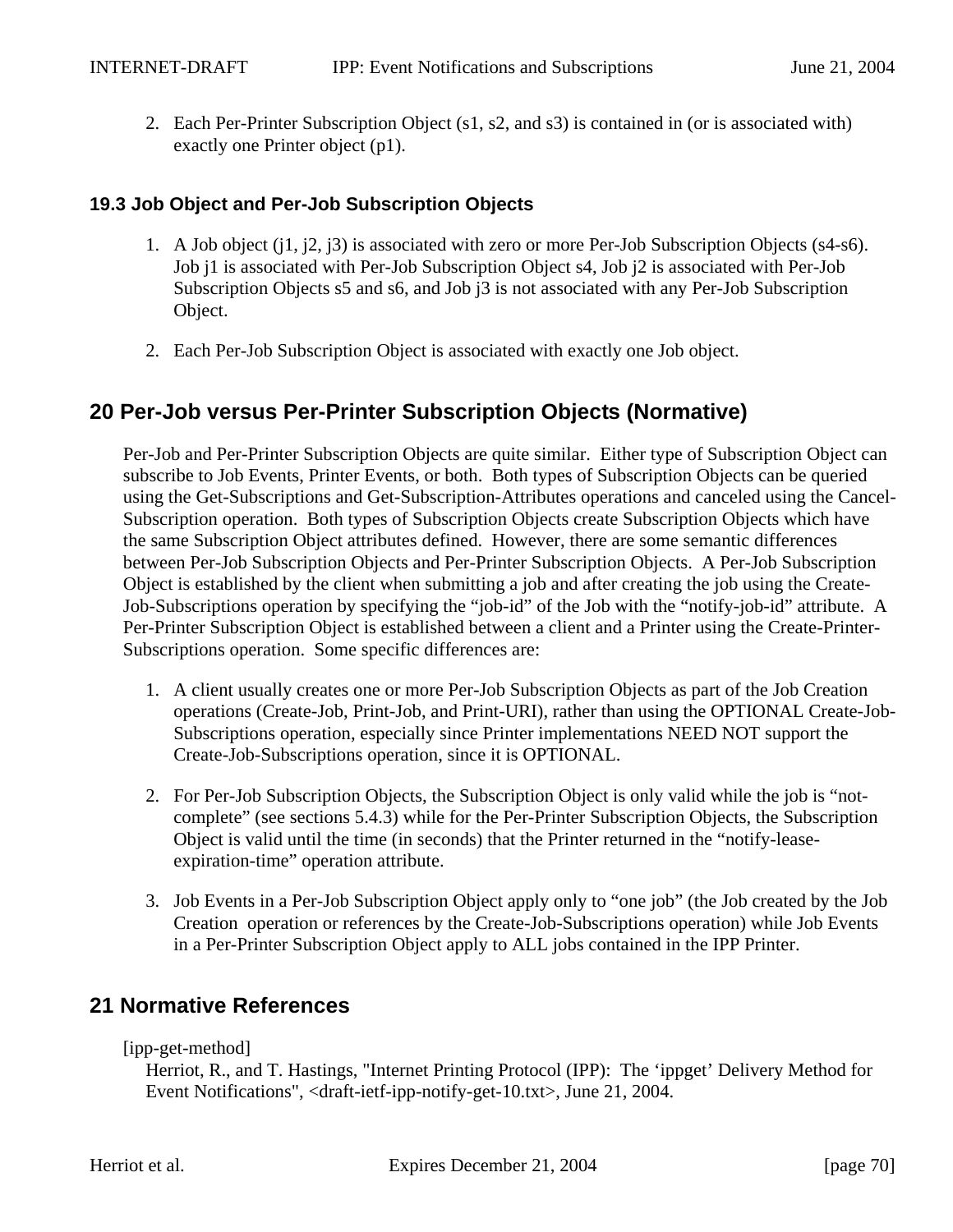#### [RFC2119]

S. Bradner, "Key words for use in RFCs to Indicate Requirement Levels", RFC 2119 , March 1997

#### [RFC2396]

Berners-Lee, T., Fielding, R., and L. Masinter, "Uniform Resource Identifiers (URI): Generic Syntax", RFC 2396, August 1998.

#### [RFC2717]

R. Petke and I. King, "Registration Procedures for URL Scheme Names", RFC 2717, November 1999.

#### [RFC2910]

Herriot, R., Butler, S., Moore, P., and R. Turner, "Internet Printing Protocol/1.1: Encoding and Transport", RFC 2910, September 2000.

#### [RFC2911]

deBry, R., Hastings, T., Herriot, R., Isaacson, S., and P. Powell, "Internet Printing Protocol/1.1: Model and Semantics", RFC 2911, September 2000.

#### [RFC3381]

Hastings, T., Lewis, H., and R. Bergman, "IPP: Job Progress Attributes", RFC 3381, September 2002.

# **22 Informative References**

#### [IANA-CON]

Narte, T. and H. Alvestrand, "Guidelines for Writing an IANA Considerations Section in RFCs", BCP 26, RFC 2434, October 1998.

#### [ipp-not-req]

deBry, R., Lewis, H., and T. Hastings, "Internet Printing Protocol/1.1: Requirements for IPP Notifications", <draft-ietf-ipp-not-07.txt>, June 21, 2004.

#### [RFC2565]

Herriot, R., Butler, S., Moore, P., and R. Turner, "Internet Printing Protocol/1.0: Encoding and Transport", RFC 2565, April 1999.

#### [RFC2566]

deBry, R., , Hastings, T., Herriot, R., Isaacson, S., and P. Powell, "Internet Printing Protocol/1.0: Model and Semantics", RFC 2566, April 1999.

#### [RFC2567]

Wright, D., "Design Goals for an Internet Printing Protocol", RFC 2567, April 1999.

#### [RFC2568]

Zilles, S., "Rationale for the Structure and Model and Protocol for the Internet Printing Protocol", RFC 2568, April 1999.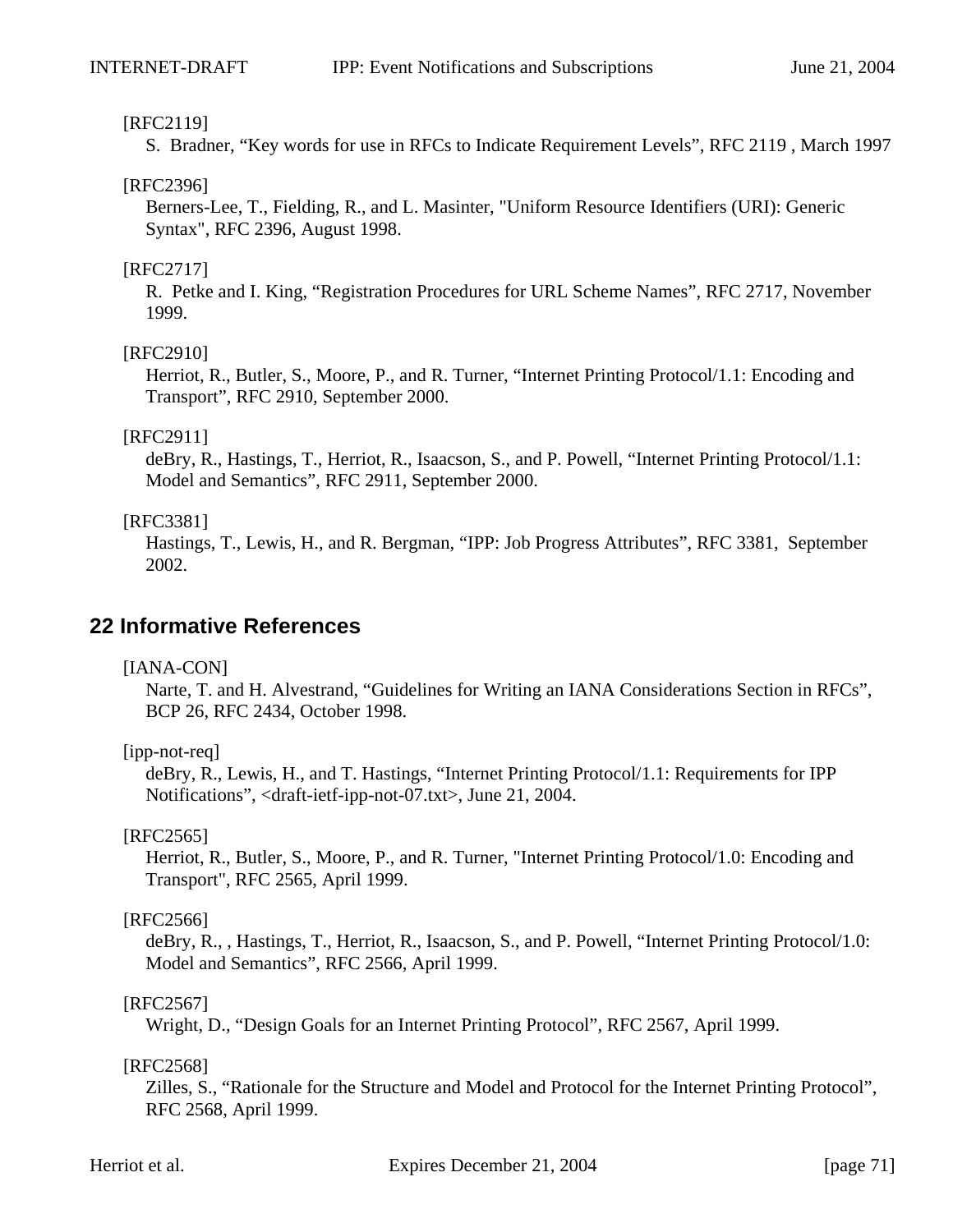#### [RFC2569]

Herriot, R., Hastings, T., Jacobs, N., and J. Martin, "Mapping between LPD and IPP Protocols", RFC 2569, April 1999.

#### [RFC2616]

Fielding, R., Gettys, J., Mogul, J., Frystyk, H., Masinter, L., Leach, P., and T. Berners-Lee, "Hypertext Transfer Protocol - HTTP/1.1", RFC 2616, June 1999.

#### [RFC3196]

Hastings, T., Manros, C., Zehler, P., Kugler, C., and H. Holst, "Internet Printing Protocol/1.1: Implementer's Guide", RFC3196, November 2001.

# **23 IANA Considerations**

This section contains the registration information for IANA to add to the IPP Registry according to the procedures defined in RFC 2911 [RFC2911] section 6 to cover the definitions in this document. In addition, this section defines how Events and Delivery Methods will be registered when they are defined in other documents. The resulting registrations will be published in the http://www.iana.org/assignments/ipp-registrations registry.

*Note to RFC Editors: Replace RFC NNNN below (but not RFC xxxx) with the RFC number for this document, so that it accurately reflects the content of the information for the IANA Registry.*

#### **23.1 Attribute Registrations**

The following table lists all the attributes defined in this document. These are to be registered according to the procedures in RFC 2911 [RFC2911] section 6.2.

| Subscription Template attributes:                   | Reference   | Section |
|-----------------------------------------------------|-------------|---------|
| notify-attributes (1setOf type2 keyword)            | [RFCNNNN]   | 5.3.4   |
| notify-attributes-supported (1setOf type2 keyword)  | [RFCNNNN]   | 5.3.4.1 |
| notify-charset (charset)                            | [RFCNNNN]   | 5.3.6   |
| notify-events (1setOf type2 keyword)                | [RFCNNNN]   | 5.3.3   |
| notify-events-default (1setOf type2 keyword)        | [RFCNNNN]   | 5.3.3.1 |
| notify-events-supported (1setOf type2 keyword)      | [RFCNNNN]   | 5.3.3.2 |
| notify-lease-duration (integer(0:67108863))         | [RFCNNNN]   | 5.3.8   |
| notify-lease-duration-default (integer(0:67108863)) |             |         |
|                                                     | [RFCNNNN]   | 5.3.8.1 |
| notify-lease-duration-supported (1setOf (integer(0: | 67108863)   |         |
| rangeOfInteger(0:67108863))                         | [RFCNNNN]   | 5.3.8.2 |
| notify-max-events-supported (integer(2:MAX))        | [RFCNNNN]   | 5.3.3.3 |
| notify-natural-language (naturalLanguage)           | [RFCNNNN]   | 5.3.7   |
| notify-pull-method (type2 keyword)                  | [RFCNNNN]   | 5.3.2   |
| notify-pull-method-supported (1setOf type2 keyword) |             |         |
|                                                     | [ RFCNNNN ] | 5.3.2.1 |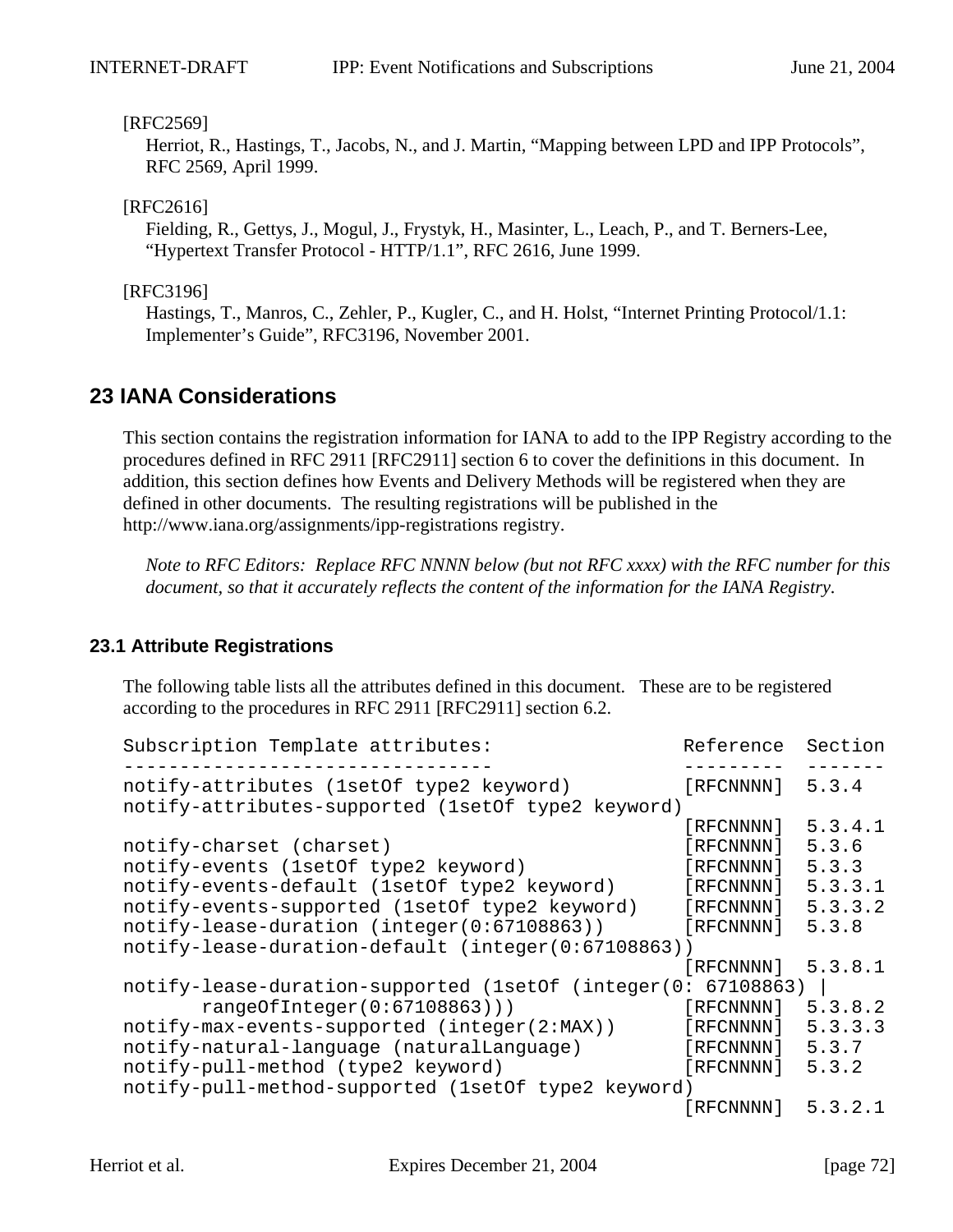| notify-recipient-uri (uri)                     | [RFCNNNN]         | 5.3.1   |
|------------------------------------------------|-------------------|---------|
| notify-schemes-supported (1setOf uriScheme)    | [ RFCNNNN ]       | 5.3.1.1 |
| notify-time-interval (integer(0:MAX))          | [ RFCNNNN ]       | 5.3.9   |
| notify-user-data (octetString(63))             | [RFCNNNN]         | 5.3.5   |
| Subscription Description Attributes:           |                   |         |
| $notify-job-id (integer(1:MAX)))$              | [RECNNNN] 5.4.6   |         |
| notify-lease-expiration-time (integer(0:MAX))) | [ RFCNNNN ]       | 5.4.3   |
| notify-printer-up-time (integer(1:MAX)))       | [RECNNNN] 5.4.4   |         |
| notify-printer-uri (uri))                      | $[RECNNNN]$ 5.4.5 |         |
| $notify-sequence-number (integer (0:MAX)))$    | [RECNNNN] 5.4.2   |         |
| notify-subscriber-user-name (name(MAX)))       | [RFCNNNN]         | 5.4.7   |
| notify-subscription-id (integer (1:MAX)))      | [ RFCNNNN ]       | 5.4.1   |
| Printer Description Attributes:                |                   |         |
| printer-state-change-date-time (dateTime))     | [RFCNNNN]         | 6.2     |
| printer-state-change-time (integer(1:MAX)))    | [RFCNNNN]         | 6.1     |
| Attributes Only in Event Notifications         |                   |         |
| notify-subscribed-event (type2 keyword)        | [RFCNNNN] 8.1     |         |
| notify-text (text(MAX))                        | [RFCNNNN]         | 8.2     |
|                                                |                   |         |

#### **23.2 Additional Enum Attribute Value Registrations within the IPP registry**

The following table lists all the new enum attribute values defined in this document. These are to be registered within the IPP registry according to the procedures in RFC 2911 [RFC2911] section 6.1.

| Attribute |                                   |           |         |
|-----------|-----------------------------------|-----------|---------|
| Value     | Name                              | Reference | Section |
|           |                                   |           |         |
|           | operations-supported (type2 enum) | [RFC2911] | 4.4.15  |
| 0x0016    | Create-Printer-Subscriptions      | [RFCNNNN] | 7.1     |
| 0x0017    | Create-Job-Subscriptions          | [RFCNNNN] | 7.1     |
| 0x0018    | Get-Subscription-Attributes       | [RFCNNNN] | 7.1     |
| 0x0019    | Get-Subscriptions                 | [RFCNNNN] | 7.1     |
| 0x001A    | Renew-Subscription                | [RFCNNNN] | 7.1     |
| 0x001B    | Cancel-Subscription               | [RFCNNNN] | 7.1     |

#### **23.3 Operation Registrations**

The following table lists all of the operations defined in this document. These are to be registered according to the procedures in RFC 2911 [RFC2911] section 6.4.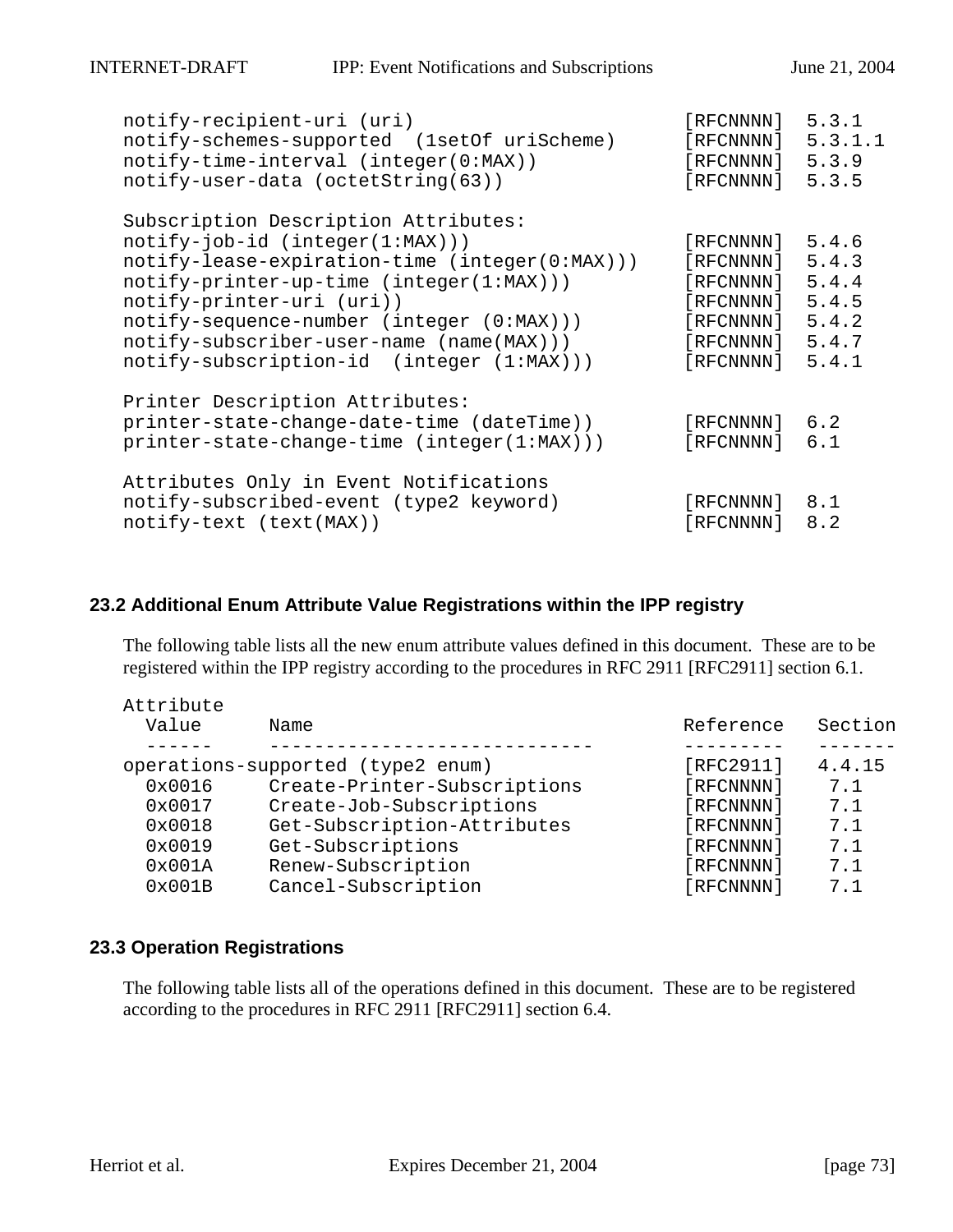| Operation Name                      | Reference | Section |
|-------------------------------------|-----------|---------|
|                                     |           |         |
| Cancel-Subscription                 | [RFCNNNN] | 11.2.7  |
| Create-Job - Extensions             | [RFCNNNN] | 11.1.3  |
| Create-Job-Subscriptions            | [RFCNNNN] | 11.1.1  |
| Create-Printer-Subscriptions        | [RFCNNNN] | 11.1.2  |
| Get-Printer-Attributes - Extensions | [RFCNNNN] | 11.2.3  |
| Get-Subscription-Attributes         | [RFCNNNN] | 11.2.4  |
| Get-Subscriptions                   | [RFCNNNN] | 11.2.5  |
| Print-Job - Extensions              | [RFCNNNN] | 11.1.3  |
| Print-URI - Extensions              | [RFCNNNN] | 11.1.3  |
| Renew-Subscription                  | [RFCNNNN] | 11.2.6  |
| Validate-Job Operation - Extensions | [RFCNNNN] | 11.2.2  |

#### **23.4 Status code Registrations**

The following table lists all the status codes defined in this document. These are to be registered according to the procedures in RFC 2911 [RFC2911] section 6.6.

| Value | Status Code Name                                                              | Reference Section |  |
|-------|-------------------------------------------------------------------------------|-------------------|--|
|       | $0x0000:0x00FF - Successful:$                                                 |                   |  |
|       | 0x0003 successful-ok-ignored-subscriptions<br>$0x0400:0x04FF - Client Error:$ | [RFCNNNN] 12.1    |  |
|       | 0x0414 client-error-ignored-all-subscriptions [RFCNNNN] 12.2                  |                   |  |

## **23.5 Attribute Group tag Registrations**

The following table lists all the attribute group tags defined in this document. These are to be registered according to the procedures in RFC 2911 [RFC2911] section 6.5.

| Value | Attribute Group Tag Name          | Reference Section |  |
|-------|-----------------------------------|-------------------|--|
|       |                                   |                   |  |
| 0x06  | subscription-attributes-tag       | [RFCNNNN] 14      |  |
| 0x07  | event-notification-attributes-tag | [RFCNNNN] 14      |  |

#### **23.6 Registration of Events**

The following table lists all the Events defined in this document as type2 keywords to be used with the "notify-events", "notify-events-default", and "notify-events-supported" Subscription Template attributes (see section 5.3.3)). Rather than creating a separate section in the IPP Registry for Events, these event keywords will be registered according to the procedures of [RFC2911] section 7.1 as additional keyword attribute values for use with the "notify-events" Subscription Template attribute (see section 5.3.3), i.e., registered as keyword values for the "notify-events", "notify-events-default", and "notify-events-supported" attributes: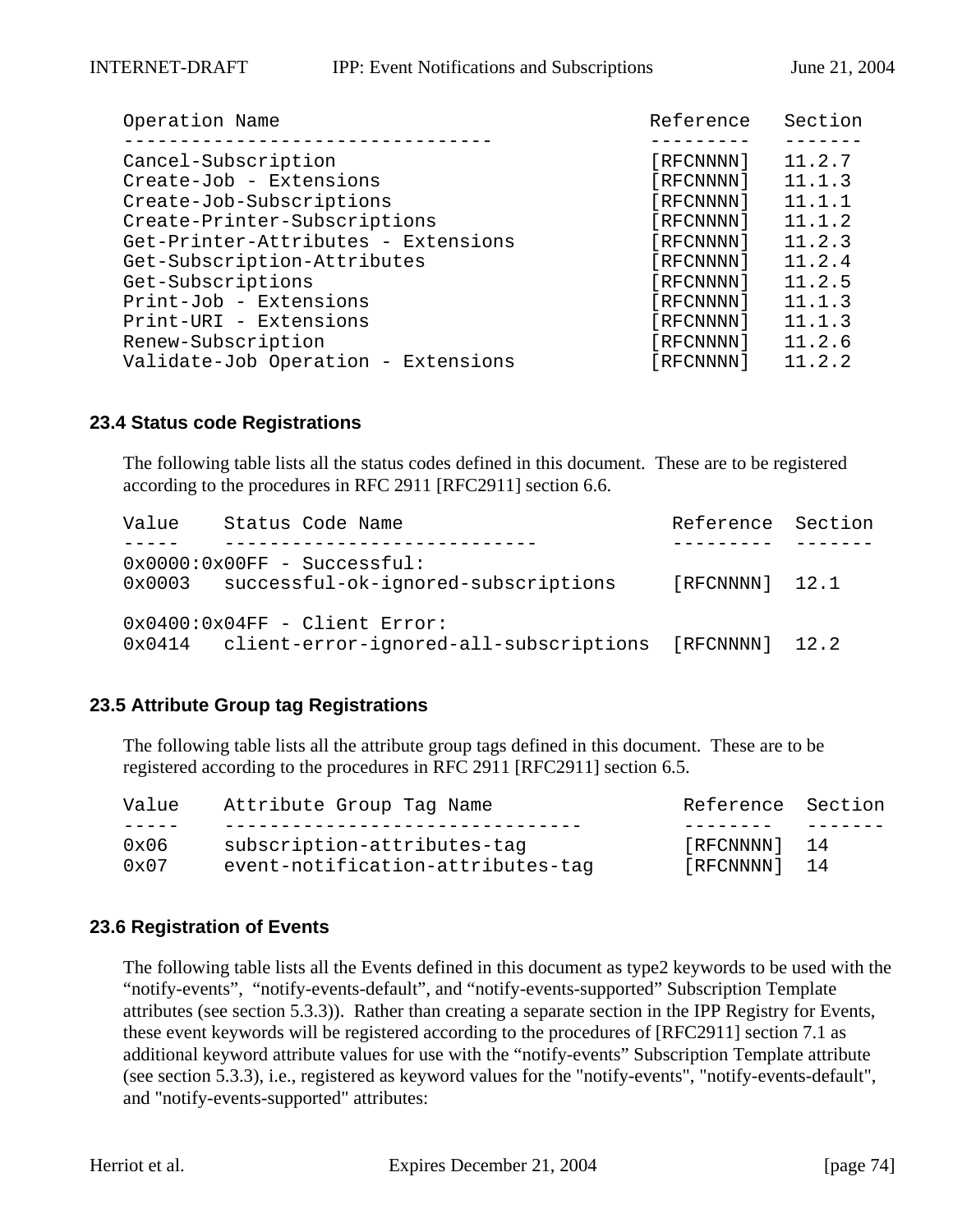| Attribute (attribute syntax)<br>Value                                                                                                                                                                                | Reference Section                                                        |                                                                                                                                                                            |
|----------------------------------------------------------------------------------------------------------------------------------------------------------------------------------------------------------------------|--------------------------------------------------------------------------|----------------------------------------------------------------------------------------------------------------------------------------------------------------------------|
| notify-events (lsetOf type2 keyword)<br>notify-events-default (1setOf type2 keyword)<br>notify-events-supported (lsetOf type2 keyword)<br>notify-subscribed-event (type2 keyword)<br>No Events:                      | [RFCNNNN]<br>$[RECNNNN]$ 5.3.3.1<br>$[RECNNNN]$ 5.3.3.2<br>[RFCNNNN] 8.1 | 5.3.3                                                                                                                                                                      |
| none                                                                                                                                                                                                                 | [RFCNNNN]                                                                | 5.3.3.4.1                                                                                                                                                                  |
| Printer Events:<br>printer-state-changed<br>printer-restarted<br>printer-shutdown<br>printer-stopped<br>printer-config-changed<br>printer-media-changed<br>printer-finishings-changed<br>printer-queue-order-changed | [RFCNNNN]                                                                | [RECNNNN] 5.3.3.4.2<br>[RECNNNN] 5.3.3.4.2<br>[RECNNNN] 5.3.3.4.2<br>[RECNNNN] 5.3.3.4.2<br>[RECNNNN] 5.3.3.4.2<br>[RECNNNN] 5.3.3.4.2<br>[RECNNNN] 5.3.3.4.2<br>5.3.3.4.2 |
| Job Events:<br>job-state-changed<br>job-created<br>job-completed<br>job-stopped<br>job-config-changed<br>job-progress                                                                                                | [RFCNNNN]<br>[ RFCNNNN ]                                                 | 5.3.3.4.3<br>[RECNNNN] 5.3.3.4.3<br>[RECNNNN] 5.3.3.4.3<br>[RECNNNN] 5.3.3.4.3<br>[RECNNNN] 5.3.3.4.3<br>5.3.3.4.3                                                         |

## **23.7 Registration of Event Notification Delivery Methods**

This section describes the requirements and procedures for registration and publication of Event Notification Delivery Methods and for the submission of such proposals.

## **23.7.1 Requirements for Registration of Event Notification Delivery Methods**

Registered IPP Event Notification Delivery Methods are expected to follow a number of requirements described below.

## **23.7.1.1 Required Characteristics**

A Delivery Method Document MUST either (1) contain all of the semantics of the Delivery Method or (2) contain the IPP Delivery Method registration requirements and a profile of some other protocol that in combination is the Delivery Method (e.g., mailto). The Delivery Method Document (and any documents it requires) MUST define either (1) a URL for a Push Delivery Method that the meets the requirements of [RFC2717]. or (2) a keyword for a Pull Delivery method.

IPP Event Notification Delivery Method Documents MUST meet the requirements of this document (see sections 9 and 10).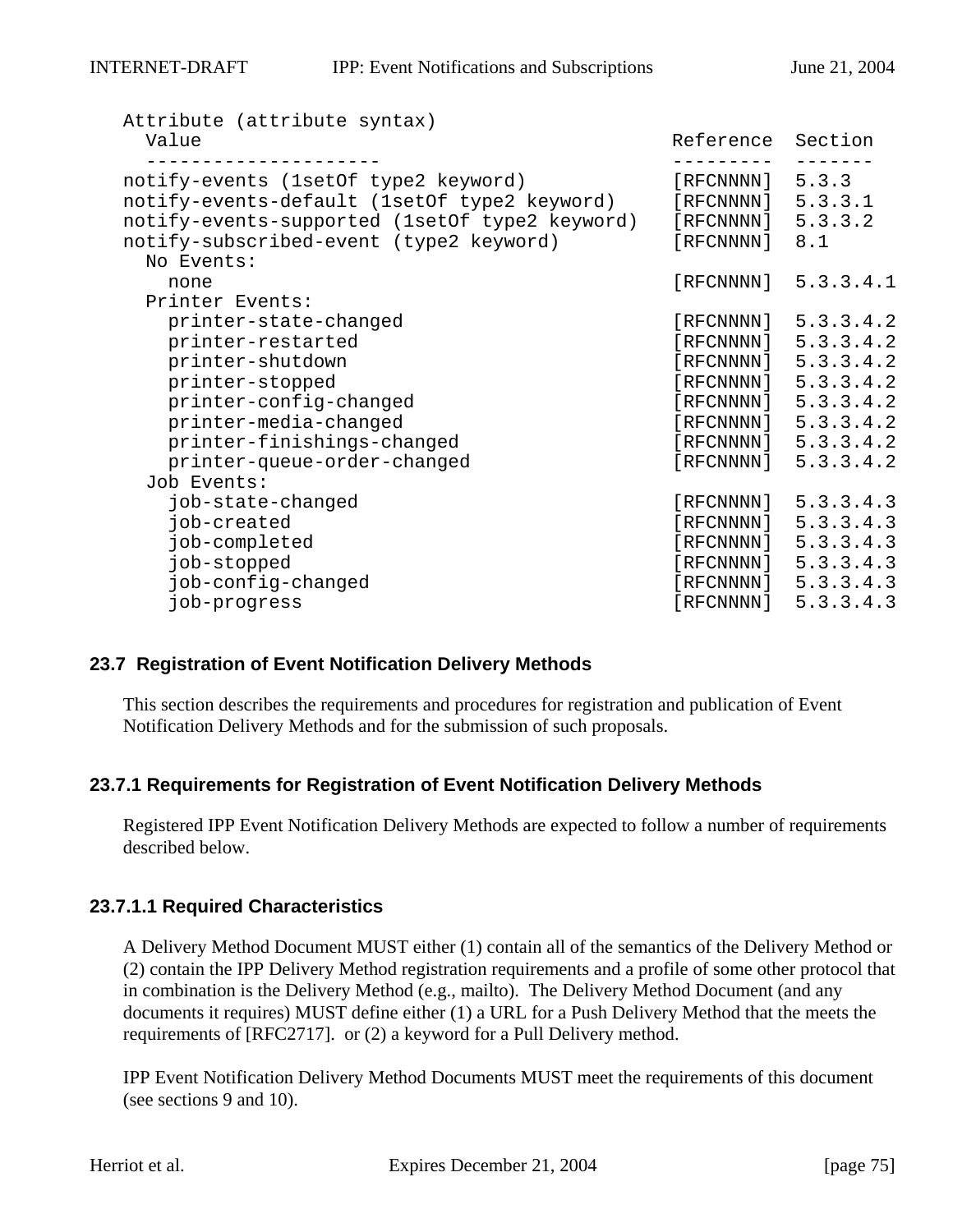In addition, a Delivery Method Document MUST contain the following information:

Type of registration: IPP Event Notification Delivery Method Name of this delivery method: Proposed URL scheme name of this Push Delivery Method or the keyword name of this Pull Delivery Method: Name of proposer: Address of proposer: Email address of proposer: Is this delivery method REQUIRED or OPTIONAL for conformance to the IPP Event Notification and Subscriptions document: Is this delivery method defining Machine Consumable and/or Human Consumable content:

## **23.7.1.2 Naming Requirements**

Exactly one (URL scheme or keyword) name MUST be assigned to each Delivery Method.

Each assigned name MUST uniquely identify a single Delivery Method. All Push Delivery Method names MUST conform to the rules for URL scheme names, according to [RFC2396] and [RFC2717] for schemes in the IETF tree. All Pull Delivery Method names MUST conform to the rules for keywords according to [RFC2911].

## **23.7.1.3 Functionality Requirements**

Delivery Methods MUST function as a protocol that is capable of delivering (push or pull) IPP Event Notifications to Notification Recipients.

## **23.7.1.4 Usage and Implementation Requirements**

Use of a large number of Delivery Methods may hamper interoperability. However, the use of a large number of undocumented and/or unlabelled Delivery Methods hampers interoperability even more.

A Delivery Method should therefore be registered ONLY if it adds significant functionality that is valuable to a large community, OR if it documents existing practice in a large community. Note that Delivery Methods registered for the second reason should be explicitly marked as being of limited or specialized use and should only be used with prior bilateral agreement.

## **23.7.1.5 Publication Requirements**

Delivery Method Documents MUST be published in a standards track, informational, or experimental RFCs.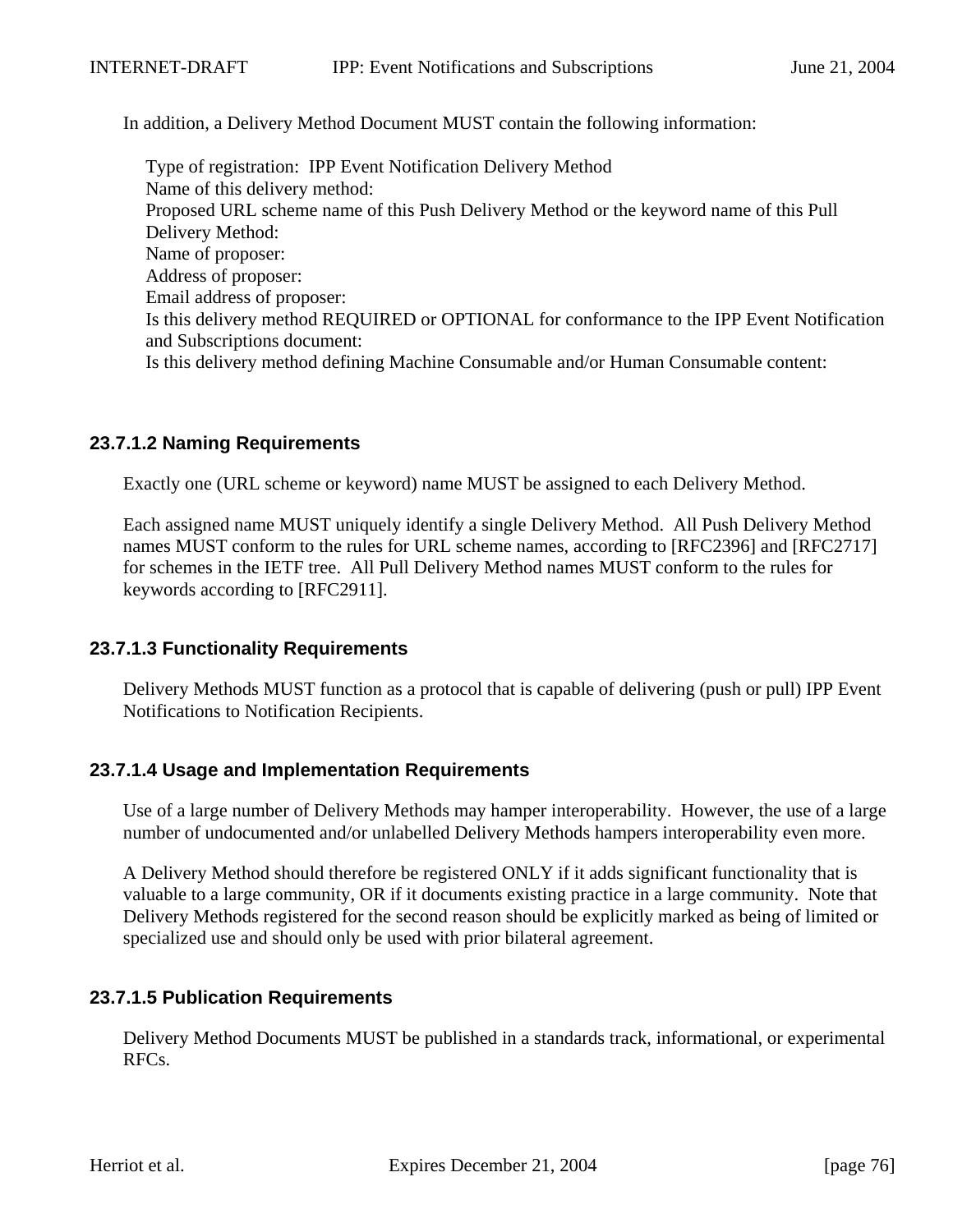## **23.7.2 Registration Procedure**

The IPP WG is developing a small number of Delivery Methods which are intended to be published as standards track RFCs. However, some parties may wish to register additional Delivery Methods in the future. This section describes the procedures for these additional Delivery Methods.

## **23.7.2.1 Present the proposal to the Community**

First the Delivery Method Document MUST be an Internet-Draft with a target category of standards track, informational, or experimental. The same MUST be true for any documents that it references.

Deliver the proposed Delivery Method Document proposal to the "ipp@pwg.org" mailing list. This mailing list has been established by [RFC2911] for reviewing proposed registrations and discussing other IPP matters. Proposed Delivery Method Documents are not formally registered and MUST NOT be used until approved.

The intent of the public posting is to solicit comments and feedback on the definition and suitability of the Delivery Method and the name chosen for it over a four week period.

## **23.7.2.2 Delivery Method Reviewer**

The Delivery Method Reviewer is the same person who has been appointed by the IETF Application Area Director(s) as the IPP Designated Expert according to [RFC2911] and [IANA-CON]. When the four week period is over and the IPP Designated Expert is convinced that consensus has been achieved, the IPP Designated Expert either approves the request for registration or rejects it. Rejection may occur because of significant objections raised on the list or objections raised externally.

Decisions made by the Reviewer must be posted to the ipp@pwg.org mailing list within 14 days. Decisions made by the Reviewer may be appealed to the IESG.

## **23.7.2.3 IANA Registration**

Provided that the Delivery Method registration proposal has either passed review or has been successfully appealed to the IESG, the IANA will be notified by the delivery method reviewer and asked to register the Delivery Method and make it available to the community.

## **23.7.3 Delivery Method Document Registrations**

Each Push Delivery Method Document defines a URI scheme. Such a URI scheme is used in a URI value of the "notification-recipient" (uri) Subscription Template attribute (see section 5.3.1) and the uriScheme value of the "notify-schemes-supported" (1setOf uriScheme 5.3.1.1) Printer attribute(see section ). Rather than creating a separate section in the IPP Registry for Delivery Methods, Push Delivery Methods will be registered as an additional value of the "notify-schemes-supported" Printer attribute. These uriScheme values will be registered according to the procedures of [RFC2911] section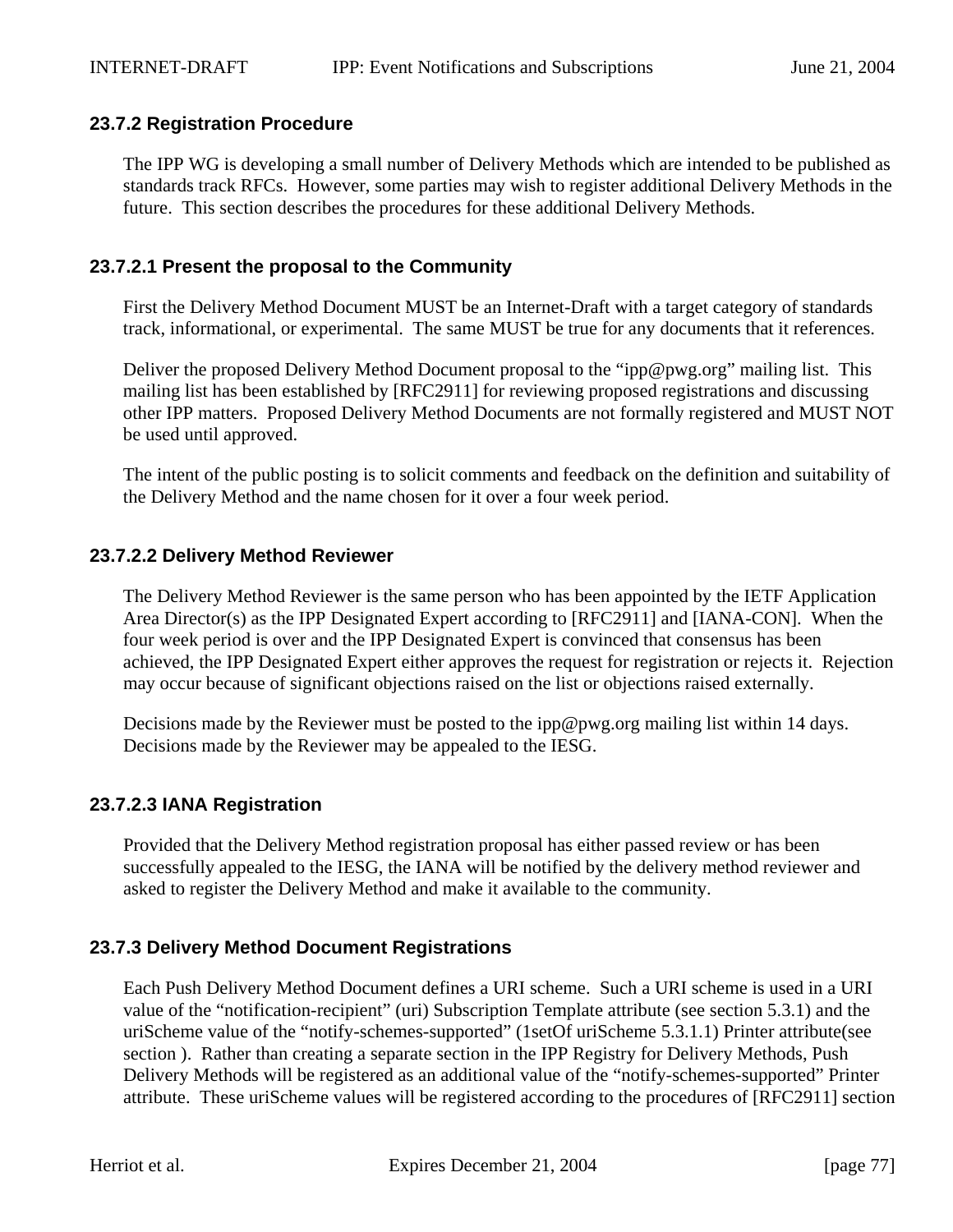7.1 for additional attribute values. Therefore, the IPP Registry entry for a Push Delivery Method will be of the form:

| Attribute                                    |                  |         |
|----------------------------------------------|------------------|---------|
| Value                                        | Ref.             | Section |
|                                              |                  |         |
| notify-schemes-supported (1set Of uriScheme) | RFC xxxx 5.3.1.1 |         |
| <scheme name=""></scheme>                    | RFC xxxx         | m.n     |

Each Pull Delivery Method Document defines a keyword method which is registered as an additional value of the "notify-pull-method" and "notify-pull-method-supported" Printer attributes. These keyword values will be registered according to the procedures of [RFC2911] section 7.1 for additional attribute values. Therefore, the IPP Registry entry for a Pull Delivery Method will be of the form:

| Attribute                                           |                      |         |
|-----------------------------------------------------|----------------------|---------|
| Value                                               | Ref.                 | Section |
|                                                     |                      |         |
| notify-pull-method (type2 keyword)                  | $[ipp-ntfy]$ 5.3.2   |         |
| notify-pull-method-supported (1setOf type2 keyword) |                      |         |
|                                                     | $[ipp-ntfy] 5.3.2.1$ |         |
| <method keyword="" name=""></method>                | RFC xxxx             | m.n     |

#### **23.7.4 Registration Template**

To: ipp@pwg.org Subject: Registration of a new Delivery Method

Delivery Method name:

(All Push Delivery Method names must be suitable for use as the value of a URL scheme in the IETF tree and all Pull Delivery Method names must be suitable IPP keywords according to [RFC2911])

Published specification(s):

(A specification for the Delivery Method must be openly available that accurately describes what is being registered.)

Person & email address to contact for further information:

## **24 Intellectual Property**

The IETF takes no position regarding the validity or scope of any intellectual property or other rights that might be claimed to pertain to the implementation or use of the technology described in this document or the extent to which any license under such rights might or might not be available; neither does it represent that it has made any effort to identify any such rights. Information on the IETF's procedures with respect to rights in standards-track and standards-related documentation can be found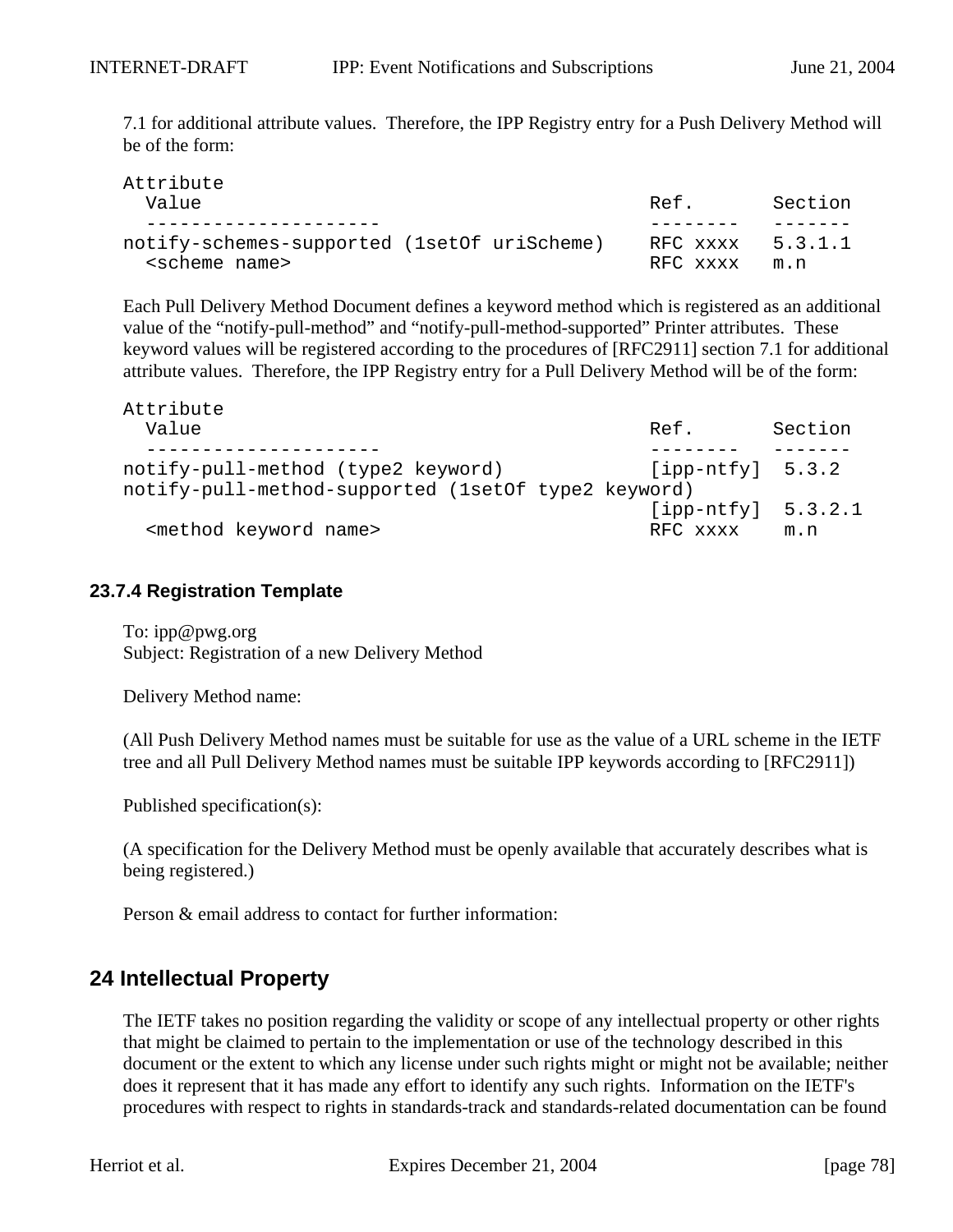in RFC 2028. Copies of claims of rights made available for publication and any assurances of licenses to be made available, or the result of an attempt made to obtain a general license or permission for the use of such proprietary rights by implementers or users of this specification can be obtained from the IETF Secretariat.

The IETF invites any interested party to bring to its attention any copyrights, patents or patent applications, or other proprietary rights which may cover technology that may be required to practice this standard. Please address the information to the IETF Executive Director.

## **25 Internationalization Considerations**

This IPP Notification specification continues support for the internationalization of [RFC2911] of attributes containing text strings and names. Allowing a Subscribing Client to specify a different natural language and charset for each Subscription Object increases the internationalization support.

The Printer MUST be able to localize the content of Human Consumable Event Notifications and to localize the value of "notify-text" attribute in Machine Consumable Event Notifications that it delivers to Notification Recipients. For localization, the Printer MUST use the value of the "notify-charset" attribute and the "notify-natural-language" attribute in the Subscription Object supplied by the Subscribing Client.

## **26 Security Considerations**

Clients submitting Notification requests to the IPP Printer have the same security issues as submitting an IPP/1.1 print job request (see [RFC2911] section 3.2.1 and section 8). The same mechanisms used by IPP/1.1 can therefore be used by the client Notification submission. Operations that require authentication can use the HTTP authentication. Operations that require privacy can use the HTTP/TLS privacy. As with IPP/1.1 Print Job Objects, if there is no security on Subscription Objects, sequential assignment of subscription-ids exposes the system to a passive traffic monitoring threat.

## **26.1 Client access rights**

The Subscription Object access control model is the same as the access control model for Job objects. The client MUST have the following access rights for the indicated Subscription operations:

- 1. Create-Job-Subscriptions (see section 11.1.1): A Per-Job Subscription object is associated with a Job. To create Per-Job Subscription Objects, the authenticated user (see [RFC2911] section 8.3) performing this operation MUST (1) be the job owner, (2) have Operator or Administrator access rights for this Printer (see [RFC2911] sections 1 and 8.5), or (3) be otherwise authorized by the Printer's administrator-configured security policy to create Per-Job Subscription Objects for the target job.
- 2. Create-Printer-Subscriptions (see section 11.1.2): A Per-Printer Subscription object is associated with the Printer. To create Per-Printer Subscription Objects, the authenticated user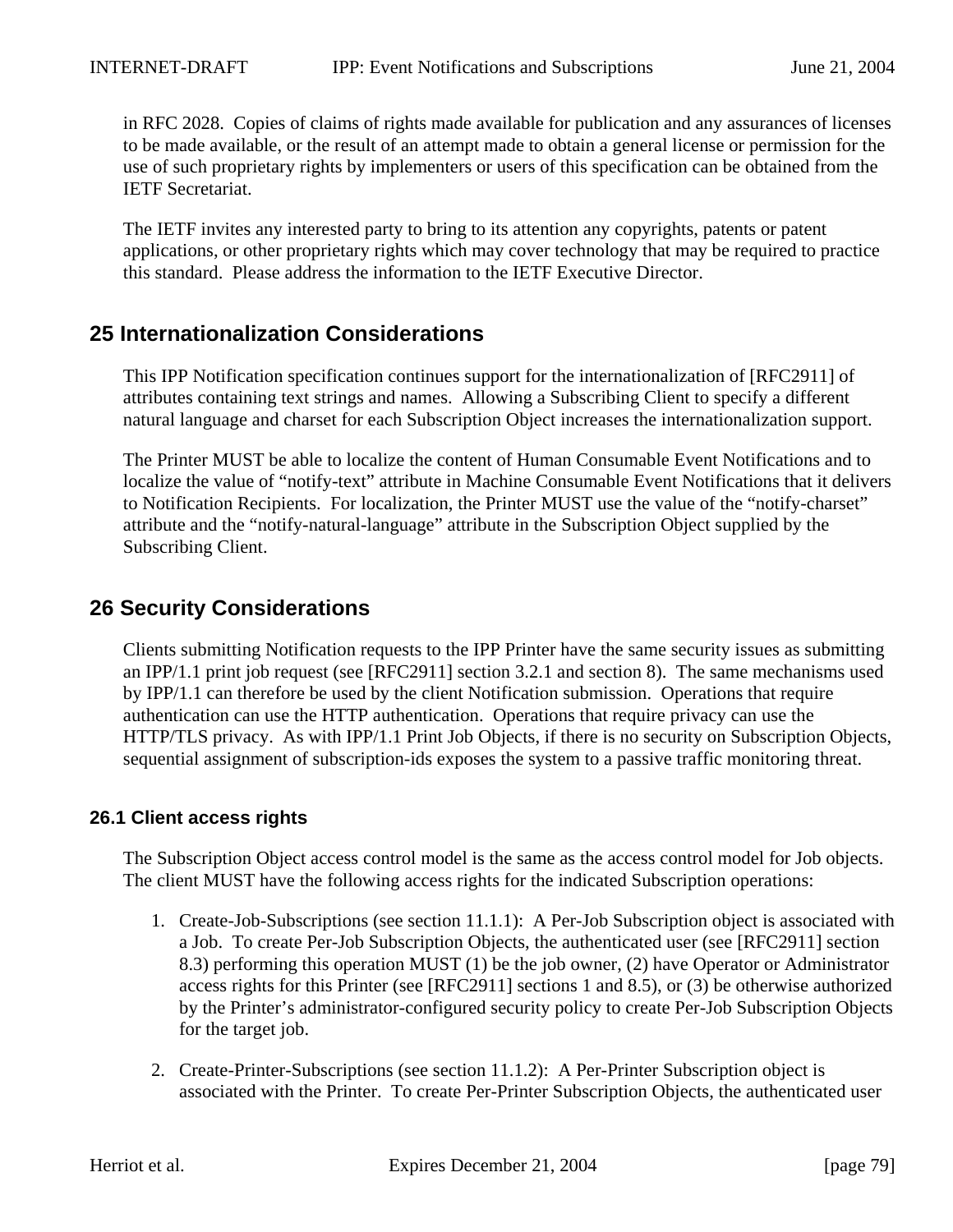(see [RFC2911] section 8.3) performing this operation MUST (1) have Operator or Administrator access rights for this Printer (see [RFC2911] sections 1 and 8.5) or (2) be otherwise authorized by the Printer's administrator-configured security policy to create Per-Printer Subscription Objects for this Printer.

- 3. Get-Subscription-Attributes (see section 11.2.4): The access control model for this operation is the same as that of the Get-Job-Attributes operation (see [RFC2911] section 3.3.4). The primary difference is that a Get-Subscription-Attributes operation is directed at a Subscription Object rather than at a Job object, and a returned attribute group contains Subscription Object attributes rather than Job object attributes. To query the specified Subscription Object, the authenticated user (see [RFC2911] section 8.3) performing this operation MUST (1) be the Subscription Object owner, (2) have Operator or Administrator access rights for this Printer (see [RFC2911] sections 1 and 8.5), or (3) be otherwise authorized by the Printer's administrator-configured security policy to query the Subscription Object for the target job. Furthermore, the Printer's security policy MAY limit which attributes are returned, in a manner similar to the Get-Job-Attributes operation (see [RFC2911] end of section 3.3.4.2).
- 4. Get-Subscriptions (see section 11.2.5): The access control model for this operation is the same as that of the Get-Jobs operation (see [RFC2911] section 3.2.6). The primary difference is that the operation is directed at Subscription Objects rather than at Job objects, and the returned attribute groups contain Subscription Object attributes rather than Job object attributes. To query Per-Job Subscription Objects of the specified job (client supplied the "notify-job-id" operation attribute - see section 11.2.5.1.1), the authenticated user (see [RFC2911] section 8.3) performing this operation MUST (1) be the Subscription Object owner, (2) have Operator or Administrator access rights for this Printer (see [RFC2911] sections 1 and 8.5), or (3) be otherwise authorized by the Printer's administrator-configured security policy to query the Subscription Object for the target job. To query Per-Printer Subscription Objects of the Printer (client omits the "notify-job-id" operation attribute - see section 11.2.5.1.1), the authenticated user (see [RFC2911] section 8.3) performing this operation MUST (1) have Operator or Administrator access rights for this Printer (see [RFC2911] sections 1 and 8.5), or (2) be otherwise authorized by the Printer's administrator-configured security policy to query Per-Printer Subscription Objects for the target Printer. Furthermore, the Printer's security policy MAY limit which attributes are returned, in a manner similar to the Get-Job-Attributes operation (see [RFC2911] end of section 3.2.6.2).
- 5. Renew-Subscriptions (see section 11.2.6): The authenticated user (see [RFC2911] section 8.3) performing this operation MUST (1) be the owner of the Per-Printer Subscription Object, (2) have Operator or Administrator access rights for the Printer (see [RFC2911] sections 1 and 8.5), or (3) be otherwise authorized by the Printer's administrator-configured security policy to renew Per-Printer Subscription Objects for the target Printer
- 6. Cancel-Subscription (see section 11.2.7): The authenticated user (see [RFC2911] section 8.3) performing this operation MUST (1) be the owner of the Subscription Object, (2) have Operator or Administrator access rights for the Printer (see [RFC2911] sections 1 and 8.5), or (3) be otherwise authorized by the Printer's administrator-configured security policy to cancel the target Subscription Object.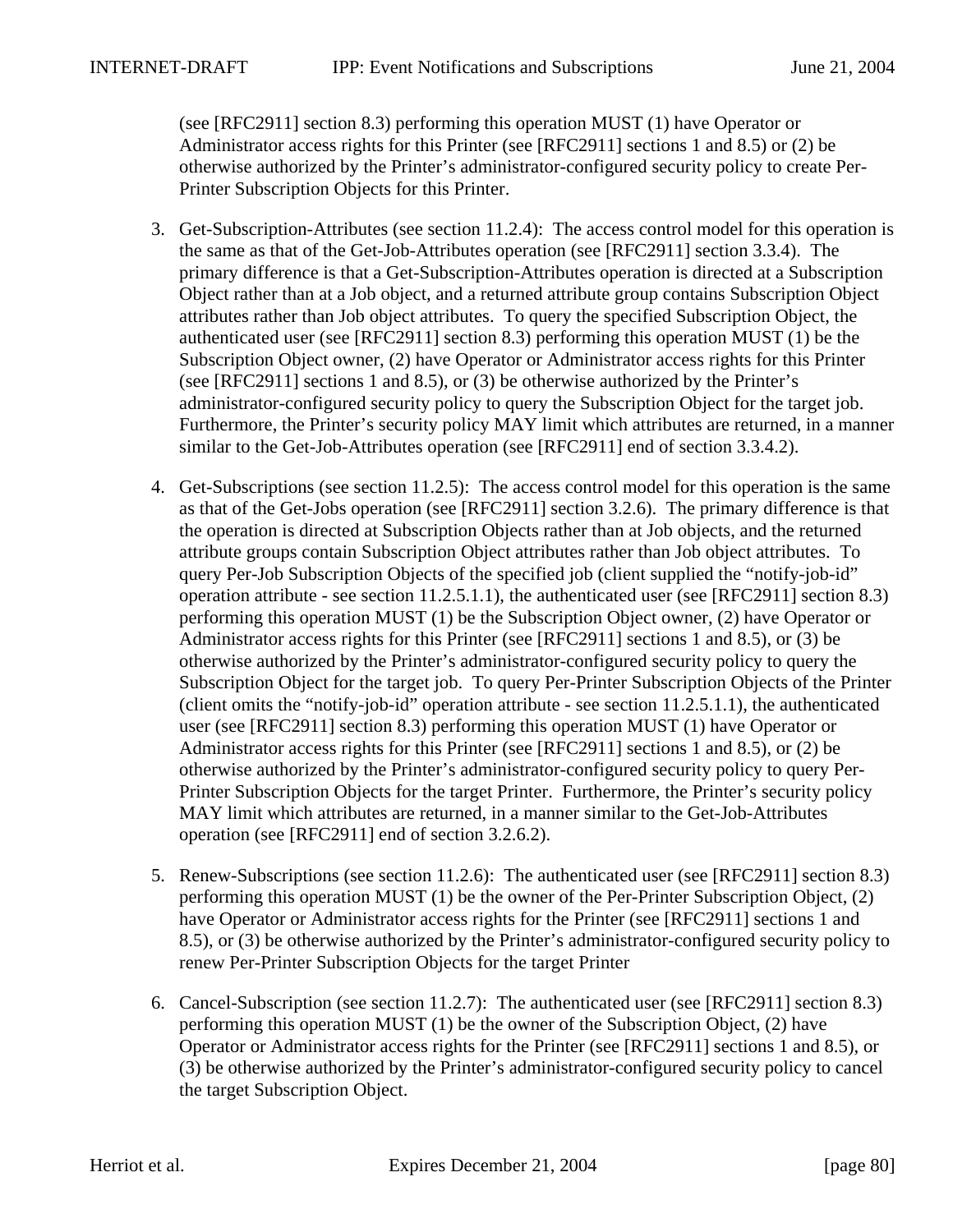The standard security concerns (delivery to the right user, privacy of content, tamper proof content) apply to each Delivery Method. Some Delivery Methods are more secure than others. Each Delivery Method Document MUST discuss its Security Considerations.

## **26.2 Printer security threats**

Notification trap door: If a Printer supports the OPTIONAL "notify-attributes" Subscription Template attribute (see section 5.3.4) where the client can request that the Printer return any specified Job, Printer, and Subscription object attributes, the Printer MUST apply the same security policy to these requested attributes in the Get-Notifications request as it does for the Get-Jobs, Get-Job-Attributes, Get-Printer-Attributes, and Get-Subscription-Attributes requests.

## **26.3 Notification Recipient security threats**

Unwanted Events Notifications (spam): For any Push Delivery Method, by far the biggest security concern is the abuse of notification: delivering unwanted Event Notifications to third parties (i.e., spam). The problem is made worse by notification addresses that may be redistributed to multiple parties. There exist scenarios where third party notification is used (see Scenario #2 and #3 in [ippnot-req]). Any fully secure solution would require active agreement of all recipients before delivering anything.

# **27 Contributors**

The following people made significant contributions to the design and review of this specification:

Scott A. Isaacson Novell, Inc. 122 E 1700 S Provo, UT 84606

Phone: 801-861-7366 Fax: 801-861-2517 e-mail: sisaacson@novell.com

Roger deBry Utah Valley State College Orem, UT 84058

Phone: (801) 222-8000 EMail: debryro@uvsc.edu

Jay Martin Underscore Inc. 9 Jacqueline St.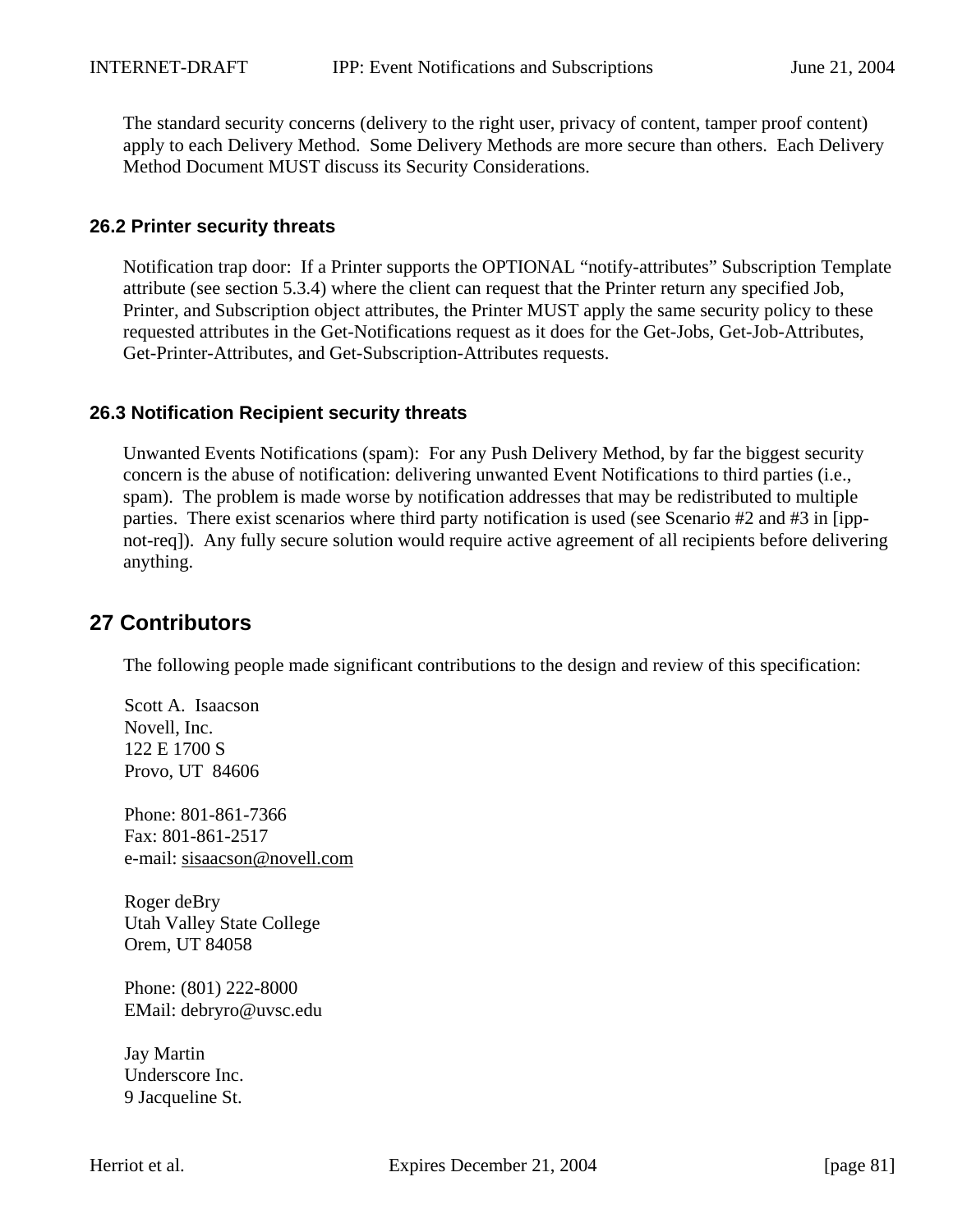Hudson, NH 03051-5308 603-889-7000 fax: 775-414-0245 e-mail: jkm@underscore.com

Michael Shepherd Xerox Corporation 800 Phillips Road MS 128-51E Webster, NY 14450

Phone: 716-422-2338 Fax: 716-265-8871 e-mail: mshepherd@usa.xerox.com

Ron Bergman Hitachi Koki Imaging Solutions 1757 Tapo Canyon Road Simi Valley, CA 93063-3394

Phone: 805-578-4421 Fax: 805-578-4001 Email: rbergma@hitachi-hkis.com

## **28 Author's Addresses**

Robert Herriot Global Workflow Solutions 706 Colorado Ave. Palo Alto, CA 94303

Phone: 650-324-4000 Email: bob@herriot.com

Tom Hastings Xerox Corporation 737 Hawaii St. ESAE 231 El Segundo, CA 90245

Phone: 310-333-6413 Fax: 310-333-5514 e-mail: hastings@cp10.es.xerox.com

# **29 Description of the base IPP documents (Informative)**

The base set of IPP documents includes: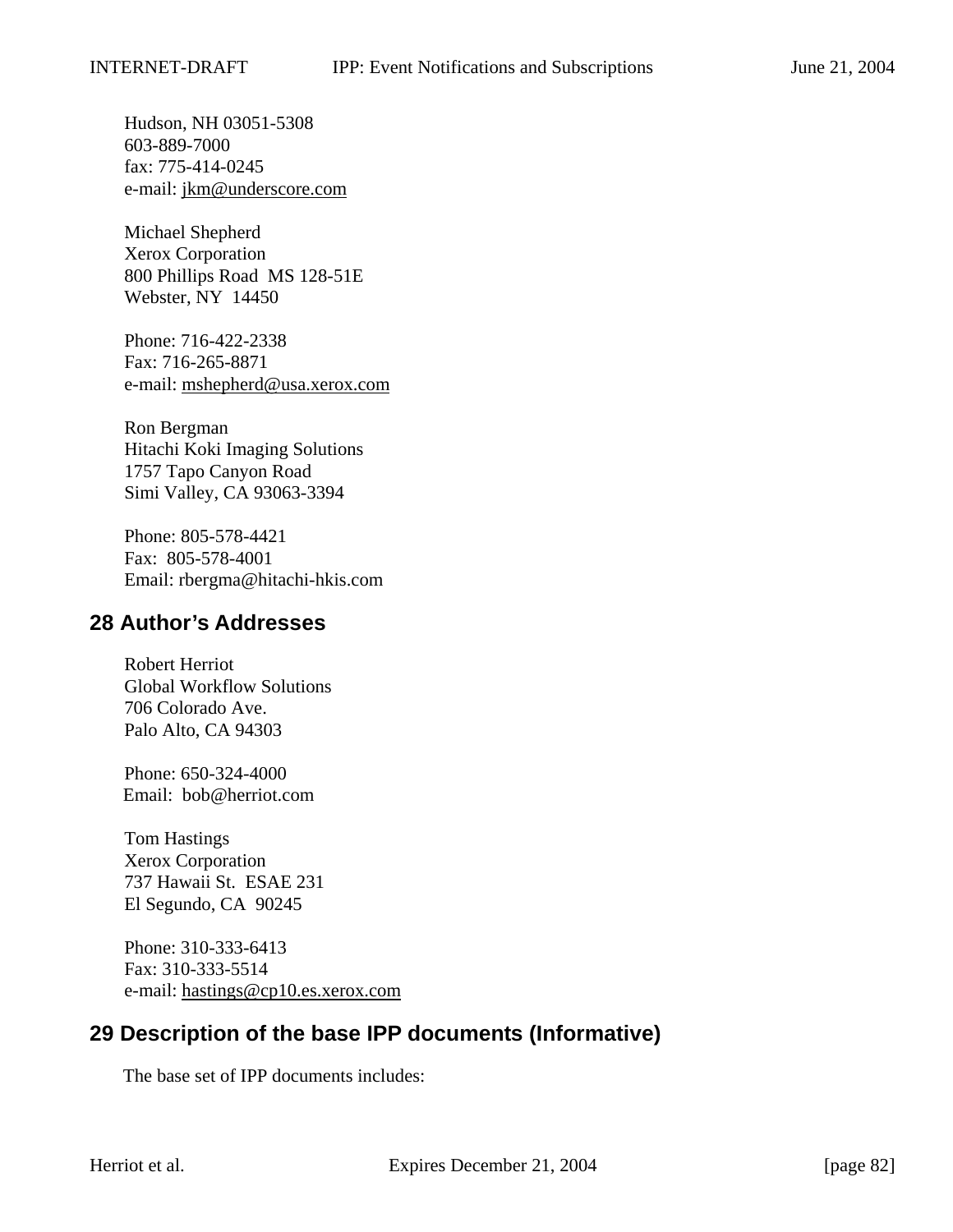Design Goals for an Internet Printing Protocol [RFC2567] Rationale for the Structure and Model and Protocol for the Internet Printing Protocol [RFC2568] Internet Printing Protocol/1.1: Model and Semantics [RFC2911] Internet Printing Protocol/1.1: Encoding and Transport [RFC2910] Internet Printing Protocol/1.1: Implementer's Guide [RFC3196] Mapping between LPD and IPP Protocols [RFC2569]

The "Design Goals for an Internet Printing Protocol" document takes a broad look at distributed printing functionality, and it enumerates real-life scenarios that help to clarify the features that need to be included in a printing protocol for the Internet. It identifies requirements for three types of users: end users, operators, and administrators. It calls out a subset of end user requirements that are satisfied in IPP/1.0 [RFC2566, RFC2565]. A few OPTIONAL operator operations have been added to IPP/1.1 [RFC2911, RFC2910].

The "Rationale for the Structure and Model and Protocol for the Internet Printing Protocol" document describes IPP from a high level view, defines a roadmap for the various documents that form the suite of IPP specification documents, and gives background and rationale for the IETF IPP working group's major decisions.

The "Internet Printing Protocol/1.1: Model and Semantics" document describes a simplified model with abstract objects, their attributes, and their operations. The model introduces a Printer and a Job. The Job supports multiple documents per Job. The model document also addresses how security, internationalization, and directory issues are addressed.

The "Internet Printing Protocol/1.1: Encoding and Transport" document is a formal mapping of the abstract operations and attributes defined in the model document onto HTTP/1.1 [RFC2616]. It also defines the encoding rules for a new Internet MIME media type called "application/ipp". This document also defines the rules for transporting over HTTP a message body whose Content-Type is "application/ipp". This document defines the 'ipp' scheme for identifying IPP printers and jobs.

The "Internet Printing Protocol/1.1: Implementer's Guide" document gives insight and advice to implementers of IPP clients and IPP objects. It is intended to help them understand IPP/1.1 and some of the considerations that may assist them in the design of their client and/or IPP object implementations. For example, a typical order of processing requests is given, including error checking. Motivation for some of the specification decisions is also included.

The "Mapping between LPD and IPP Protocols" document gives some advice to implementers of gateways between IPP and LPD (Line Printer Daemon) implementations.

# **30 Full Copyright Statement**

Copyright (C) The Internet Society (1998,1999,2000,2001,2002,2003). All Rights Reserved

This document and translations of it may be copied and furnished to others, and derivative works that comment on or otherwise explain it or assist in its implementation may be prepared, copied, published and distributed, in whole or in part, without restriction of any kind, provided that the above copyright